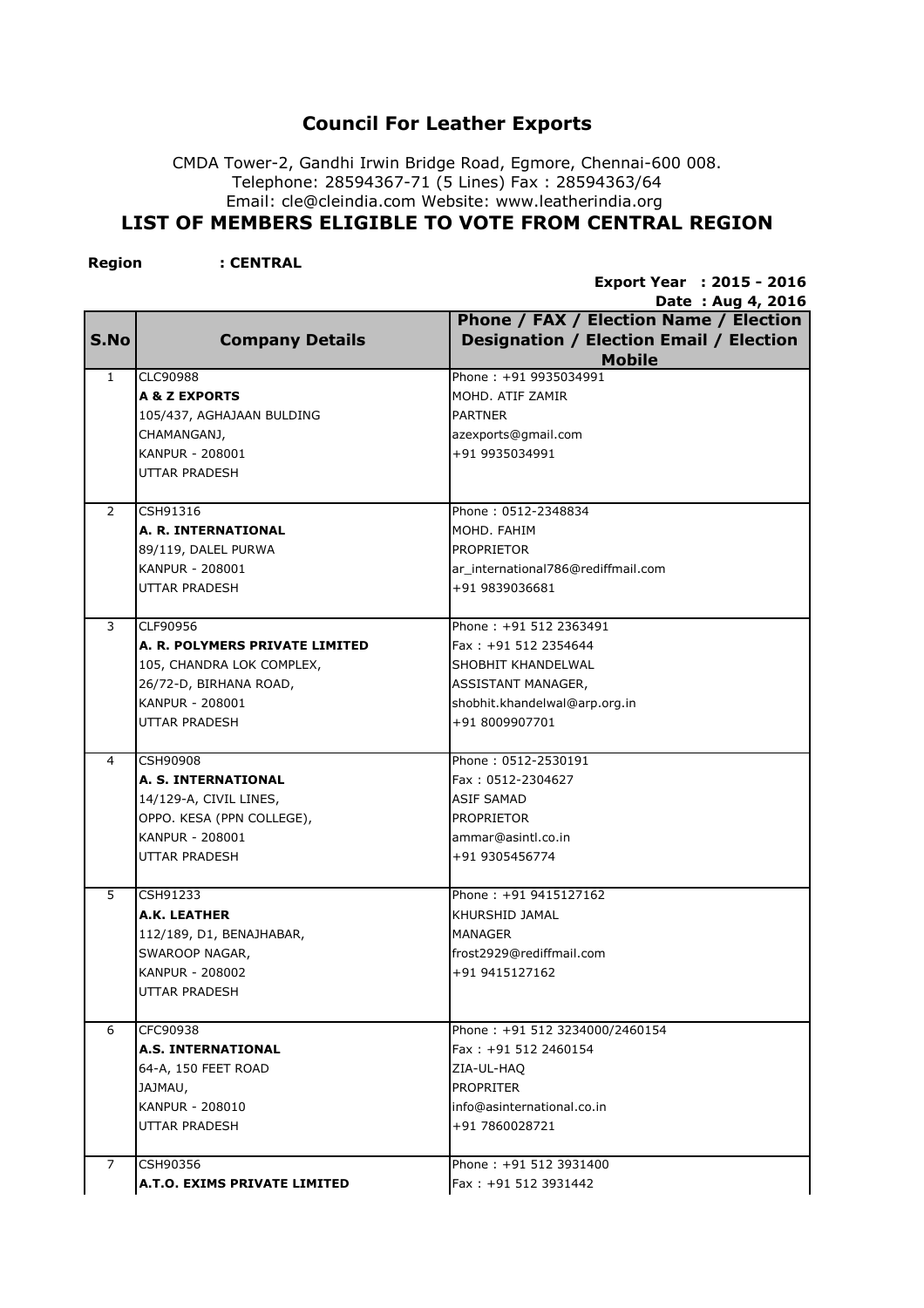|    | 184/167, WAJIDPUR,                    | MOHD, RAZIUDDIN                        |
|----|---------------------------------------|----------------------------------------|
|    | <b>JAJMAU</b>                         | <b>DIRECTOR</b>                        |
|    | KANPUR - 208010                       | razi@rahman-group.com                  |
|    | UTTAR PRADESH                         | +91 9839085803                         |
|    |                                       |                                        |
| 8  | CLC91120                              | Phone: +91 512 6552081                 |
|    | <b>AAFIA EXIM</b>                     | Fax: +91 512 2401119                   |
|    | 265/269 2E, GAJJUPURWA,               | SHAHID ANWAR                           |
|    | 150 FEET ROAD, JAJMAU,                | <b>PARTNER</b>                         |
|    | KANPUR - 208010                       | aafia.exim@gmail.com                   |
|    | <b>UTTAR PRADESH</b>                  | +91 9936747786                         |
| 9  | <b>CSH90855</b>                       | Phone: +91 512 2076442                 |
|    | AALEE INDIA EXPORTS (PVT.) LTD        | SYED ASIF ALI                          |
|    | 563-A, MUIR ROAD,                     | DIRECTOR                               |
|    | MEERPUR CANTT,                        | asif@aalee.in                          |
|    | KANPUR - 208004                       | +91 9415041298                         |
|    | <b>UTTAR PRADESH</b>                  |                                        |
|    |                                       |                                        |
| 10 | CFL91038                              | Phone: +91 9839241088                  |
|    | <b>AALIA LEATHERS</b>                 | <b>KASHIF ZAFAR</b>                    |
|    | 105/591, FLAT NO.09,                  | <b>PROPRITOR</b>                       |
|    | NEW HALIM MARKET,                     | aalialeathers@gmail.com                |
|    | CHMANGANJ,                            | +91 9839241088                         |
|    | KANPUR - 208001                       |                                        |
|    | UTTAR PRADESH                         |                                        |
|    |                                       |                                        |
| 11 | CFC91079                              | Phone: 9415485596                      |
|    | <b>AAR EXIMS</b>                      | Fax: 051-2460371                       |
|    | 15A-39,                               | <b>KAMAL SAEED</b>                     |
|    | 150 FEET ROAD,                        | <b>PARTNER</b>                         |
|    | JAJMAU,                               | aarexims@gmail.com                     |
|    | KANPUR - 208010                       | +91 9415485596                         |
|    | <b>UTTAR PRADESH</b>                  |                                        |
| 12 | CFC90636                              | Phone: +91 512 2464051/2463013/2461083 |
|    | <b>ABDULLAH TANNERY PVT.LTD.,</b>     | Fax: +91 512 2464113                   |
|    | 16-B-150 FEET ROAD,                   | IQBAL AKHTAR SOLEJA                    |
|    | JAJMAU,                               | MANAGING DIRECTOR                      |
|    | <b>KANPUR - 208002</b>                | abdullah@abdullahtannery.com           |
|    | UTTAR PRADESH                         | +91 9935530213                         |
|    |                                       |                                        |
| 13 | CLF90509                              | Phone: +91 515 2829382/582             |
|    | <b>ACE EXPORTS LIMITED</b>            | Fax: +91 512 2362761                   |
|    | Plot No. C2, Site 1, Industrial Area, | ROOFI WAKI                             |
|    | Kanpur-Lucknow Highway                | CEO & M.D                              |
|    | Unnao - 209801                        | roofiwaki@ace-shoes.com                |
|    | UTTAR PRADESH                         | +91 9839104877                         |
|    |                                       |                                        |
| 14 | CFL91009                              | KHALID AMIN KHAN                       |
|    |                                       |                                        |
|    | ACME TANNING INDUSTRIES,              | <b>PARTNER</b>                         |
|    | 83/69-A, HINDUSTAN TANNERY COMPOUND,  | acmekhalid@gmail.com                   |
|    | JAJMAU,                               | +91 9415044415                         |
|    | KANPUR - 208010                       |                                        |
|    | <b>UTTAR PRADESH</b>                  |                                        |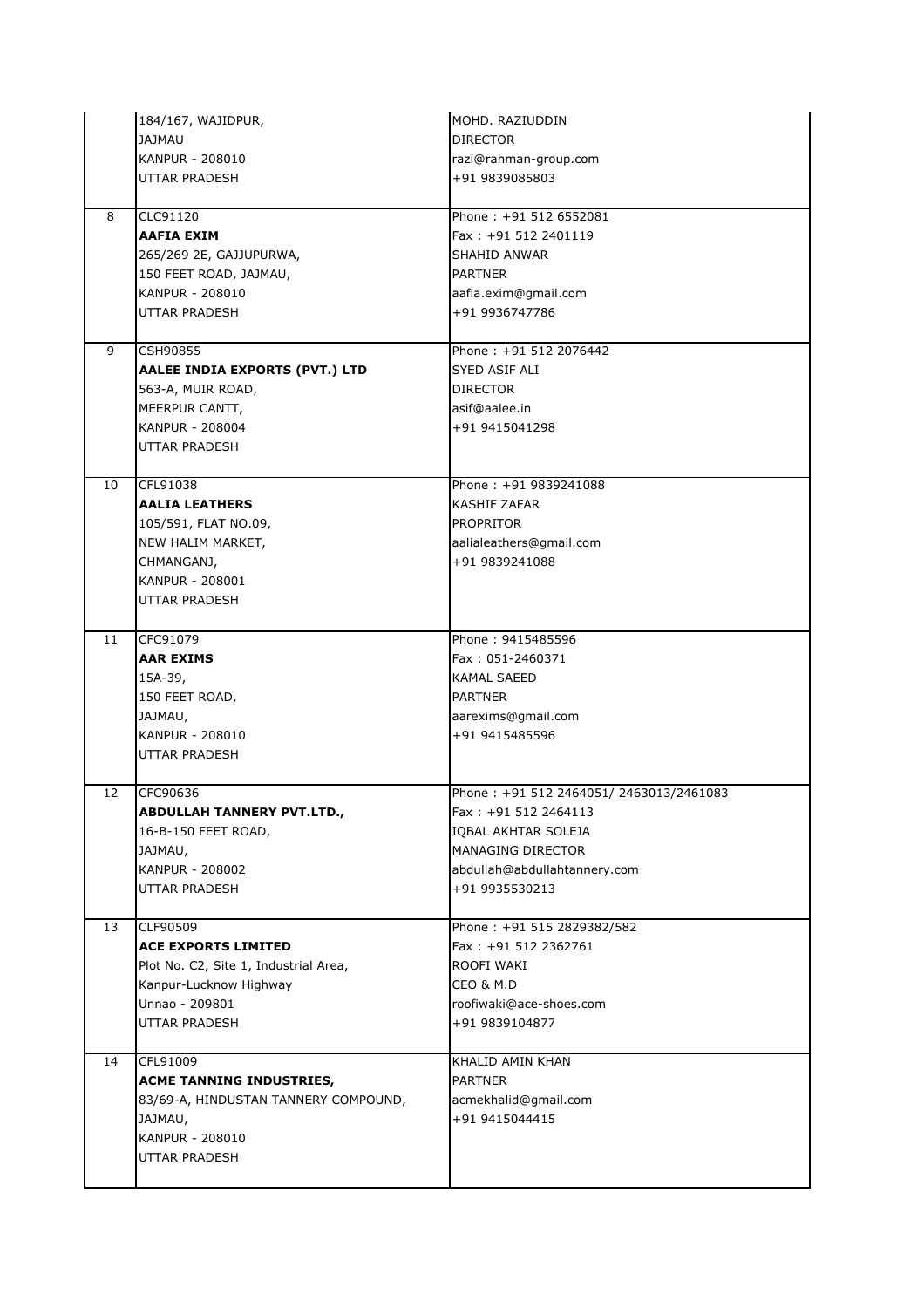| 15 | CSH91308                                      | Phone: +91 512-2540459                   |
|----|-----------------------------------------------|------------------------------------------|
|    | <b>ACME TANNERS</b>                           | WAHID AMIN KHAN                          |
|    | 83/69, JAJMAU                                 | <b>PARTNER</b>                           |
|    | KANPUR - 208010                               | acmetan@acmeindia.info                   |
|    | UTTAR PRADESH                                 | +91 9415133317                           |
|    |                                               |                                          |
| 16 | CSH90545                                      | Phone: +91 9335323326                    |
|    | <b>ADAM EXPORTS</b>                           | MOHD, HAMZA                              |
|    | 62, BLOCK- A, SHYAM NAGAR                     | <b>PARTNER</b>                           |
|    | KANPUR - 208013                               | info@adamexport.com                      |
|    | UTTAR PRADESH                                 | +91 9335323326                           |
|    |                                               |                                          |
| 17 | CSH91396                                      | Phone: +91 9695286409                    |
|    | AHMAD HARNESS MAKER                           | Fax: +91 512 2302957                     |
|    | 77/137, LATOUCHE ROAD                         | ZOHA KHANAM                              |
|    | KANPUR - 208001                               | <b>PROPRIETOR</b>                        |
|    | UTTAR PRADESH                                 | ahmadharnessmakers@gmail.com             |
|    |                                               |                                          |
| 18 | CLF91093                                      | +91 9695286409<br>Phone: +91 512 2461203 |
|    | AHMAD INTERNATIONAL                           | Fax: +91 512 2461188                     |
|    | PLOT NO. 4 BLOCK - B, INDIAN TANNING IND.     |                                          |
|    |                                               | <b>IKHLAO AHMAD</b>                      |
|    | COMPOUND, 150 FT. ROAD, JAJMAU,               | <b>PARTNER</b>                           |
|    | KANPUR - 208010                               | ahmed1@vsnl.net                          |
|    | UTTAR PRADESH                                 | +91 9839110144                           |
|    |                                               |                                          |
| 19 | CFL90224                                      | Phone: +91 512 2462121                   |
|    | <b>AHSAN LEATHERS PRIVATE LIMITED</b>         | <b>ZUBAIR AHSAN</b>                      |
|    | 815, WAJIDPUR,                                | <b>MANAGING DIRECTOR</b>                 |
|    | UAMLAL                                        | ahsan@ahsanleathers.com                  |
|    | KANPUR - 208 010                              | +91 9839035592                           |
|    | UTTAR PRADESH                                 |                                          |
|    |                                               |                                          |
| 20 | CFL91377                                      | Phone: +91 9935669407                    |
|    | AIZA EXPORTS                                  | <b>ABIR SHAKEEL</b>                      |
|    | 40/82, GROUND FLOOR,                          | <b>PROPRITER</b>                         |
|    | ANZAL VILLA, HOSPITAL ROAD,                   | aizaexportsindia@gmail.com               |
|    | PARADE,                                       | +91 9935669407                           |
|    | KANPUR - 208001                               |                                          |
|    | UTTAR PRADESH                                 |                                          |
|    |                                               |                                          |
| 21 | <b>CSH90558</b>                               | Phone: +91 512 2463150/2463170/80        |
|    | AKI INDIA PRIVATE LIMITED                     | Fax: +91 512 2460866                     |
|    | 9/6, (II) ASHARFABAD                          | ASAD KAMAL IRAQI                         |
|    | UAMLAL                                        | MANAGING DIRECTOR                        |
|    | KANPUR - 208 010                              | md@groupaki.com                          |
|    | UTTAR PRADESH                                 | +91 9839344994                           |
|    |                                               |                                          |
| 22 | CSH91278                                      | Phone: +91 9984811221                    |
|    | <b>AKMAL SONS</b>                             | MOHD, ASHRAF                             |
|    | 243-D, DEFENCE COLONY,                        | <b>PARTNER</b>                           |
|    | UAMLAL                                        | akmalsons@vsnl.net                       |
|    | KANPUR - 228010                               | +91 9984811221                           |
|    | UTTAR PRADESH                                 |                                          |
|    |                                               |                                          |
| 23 | CLF91257                                      | Phone: +91 9044499990                    |
|    | <b>AKOPIN LEATHER &amp; RUBBER INDUSTRIES</b> | MOHD. YOUSUF SIDDIQUI                    |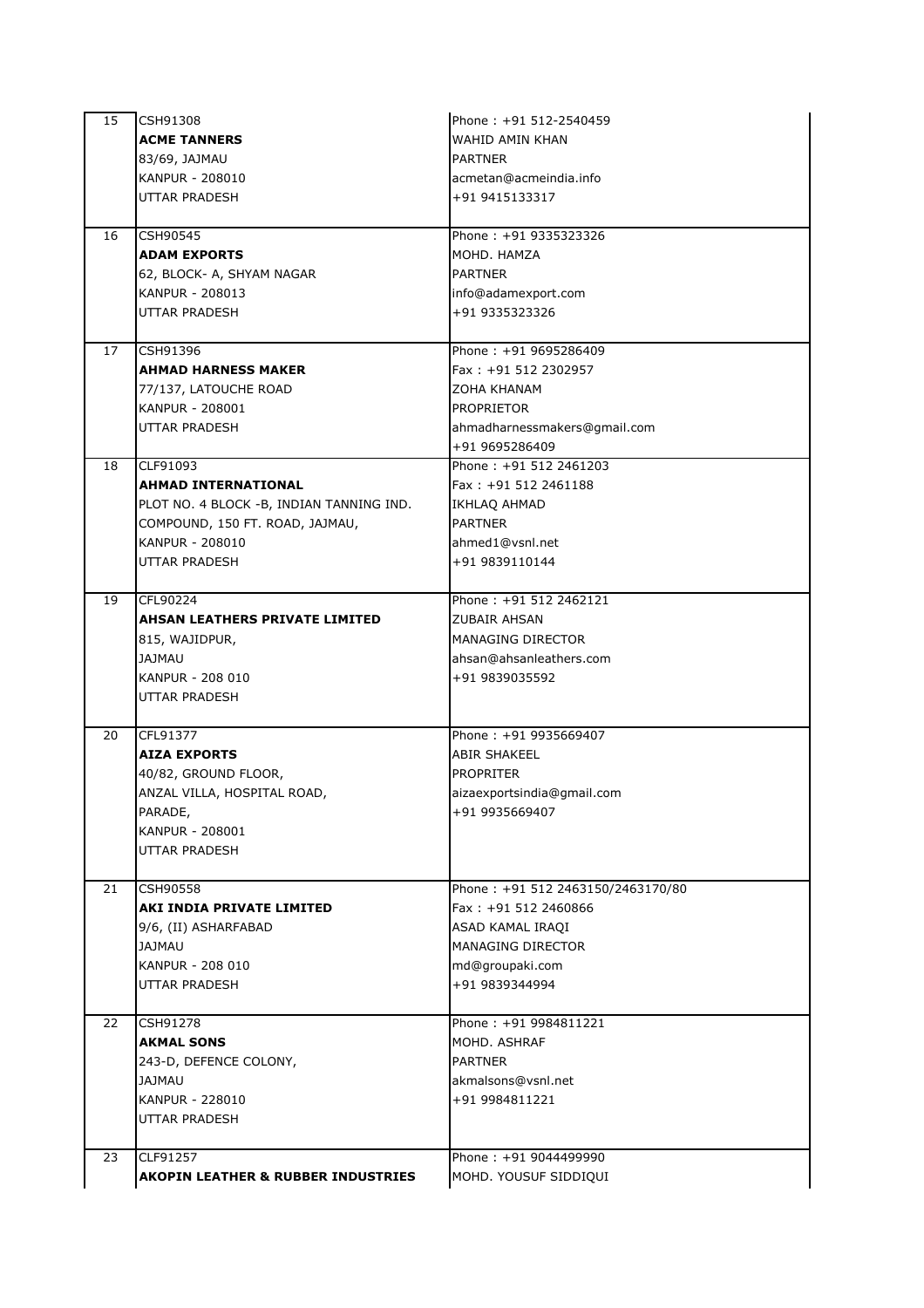|    | 112/198, SWAROOP NAGAR          | AUTHORIZED REP.                |
|----|---------------------------------|--------------------------------|
|    | KANPUR - 208002                 | yousuf@akopin.com              |
|    | <b>UTTAR PRADESH</b>            | +91 9336624166                 |
|    |                                 |                                |
| 24 | CFC90925                        | Phone: +91 512 2460565         |
|    | <b>AL- FAUZ INTERNATIONAL</b>   | Fax: +91 512 2460565           |
|    | 624-C, BLOCK- C,                | SHAHNAWAZ AHMAD                |
|    | DEFENCE COLONY,                 | <b>MANAGING PARTNER</b>        |
|    | JAJMAU,                         | alfauzinternational@gmail.com  |
|    | KANPUR - 208010                 | +91 9839704070                 |
|    | UTTAR PRADESH                   |                                |
| 25 | CSH91381                        | Phone: +91 9919143711          |
|    | <b>AL- RAHMAN TACKS</b>         | SHARIQ MAHFOOZ                 |
|    | 79/57, BANSMANDI,               | <b>PARTNER</b>                 |
|    | KANPUR - 208001                 | alvehmantacks@gmail.com        |
|    | UTTAR PRADESH                   | +91 9919143711                 |
|    |                                 |                                |
| 26 | CFC91128                        | Phone: 0512 2461107            |
|    | <b>AL-BASIT INTERNATIONAL</b>   | Fax: 0512 2461262              |
|    | 15/212                          | MOHSIN SHARIF                  |
|    | CIVIL LINES                     | <b>PARTNER</b>                 |
|    | KANPUR - 208001                 | mohsin@btipl.com               |
|    | UTTAR PRADESH                   | +91 9839069190                 |
|    |                                 |                                |
| 27 | CSH91241                        | Phone: +91 512-23275561        |
|    | ALBA INTERNATIONAL              | ALSABA SHAMIM KHAN             |
|    | 1ST FLOOR 1035,                 | <b>PROPRIETOR</b>              |
|    | KHA MONA NAGAR, JAJMAU          | shaebs@gmail.com               |
|    | KANPUR - 208010                 | +91 9628905000                 |
|    | UTTAR PRADESH                   |                                |
|    |                                 | ATUL JAISWAL                   |
| 28 | CSH91031                        | <b>PROPRIETOR</b>              |
|    | ALI BABA LEATHER CORPORATION    |                                |
|    | 117/K/21-B, SARVODYA NAGAR      | newalibaba@hotmail.com         |
|    | KANPUR - 208005                 | +91 9839039741                 |
|    | UTTAR PRADESH                   |                                |
| 29 | CFL90206                        | Phone: +91 512 2461591/2461244 |
|    | <b>ALIG TANNERY</b>             | Fax: +91 512 2461238/2462108   |
|    | 11/27-B, GWALTOLI,              | SOHAIB AHSAN,                  |
|    | KANPUR - 208001                 | <b>PARTNER</b>                 |
|    | UTTAR PRADESH                   | info@aligtannery.com           |
|    |                                 | +91 9839030243                 |
| 30 | CSH90658                        | Phone: +91 512-3049071         |
|    | ALIZA EXPORTS PVT. LTD.,        | Fax: +91 512-2533894           |
|    | 7/90-B, RAIS BAGH, TILAK NAGAR, | TARIO AKBAR                    |
|    | KANPUR - 208002                 | <b>MANAGING DIRECTOR</b>       |
|    | UTTAR PRADESH                   | makaliza@gmail.com             |
|    |                                 | +91 9935037928                 |
| 31 | CFL90255                        | Phone: +91 512 2463018         |
|    | <b>ALLIED EXIMS</b>             | Fax: +91 512 2461073           |
|    | 377/C, ALLIED STREET,           | <b>ISHRAT QAIYUM</b>           |
|    | JAJMAU,                         | <b>PARTNER</b>                 |
|    | KANPUR - 208 010                | alliedexims377@gmail.com       |
|    | UTTAR PRADESH                   | +91 9839035496                 |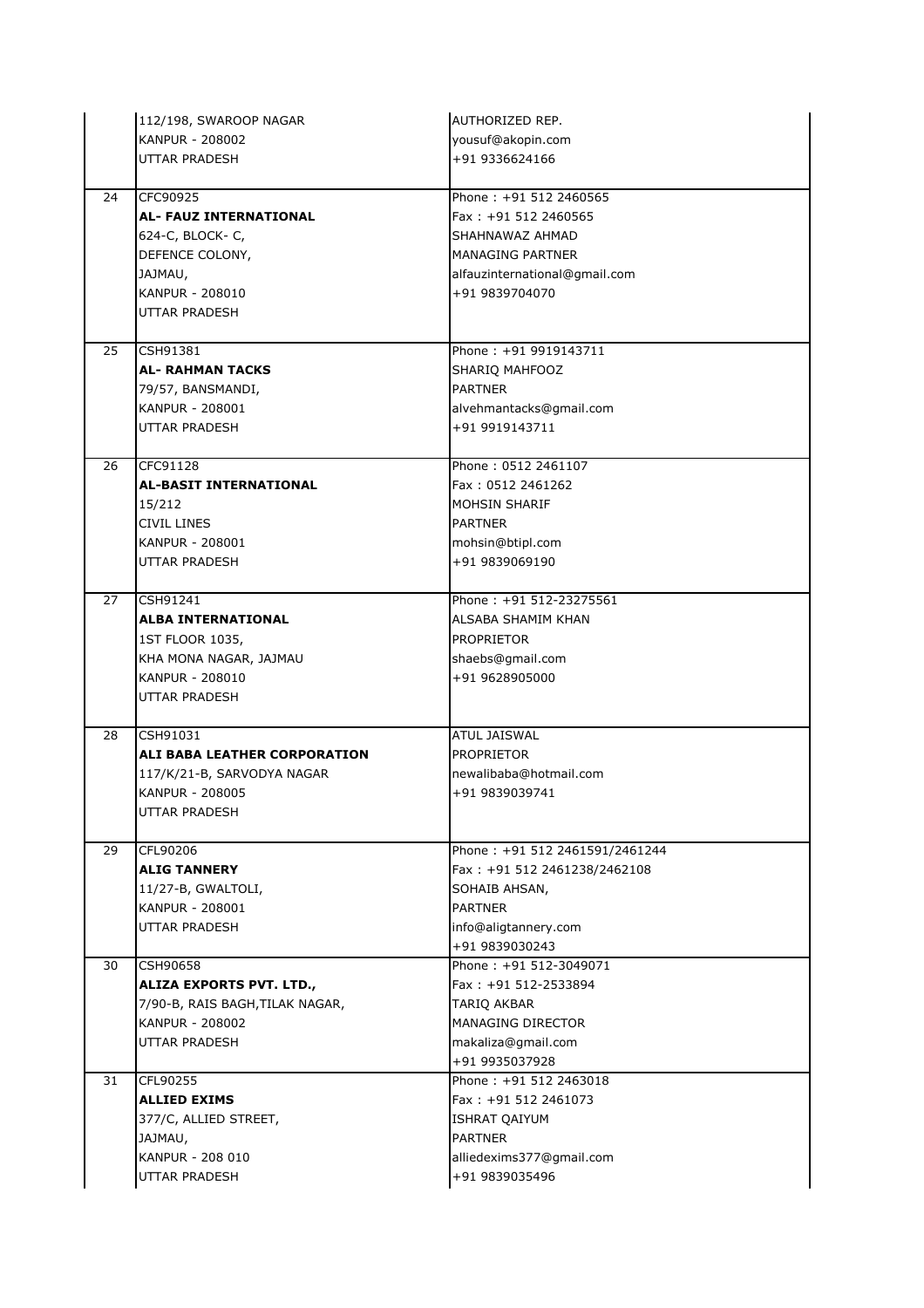| 32 | CFC90120                              | Phone: +91 512 2462273           |
|----|---------------------------------------|----------------------------------|
|    | ALLIED LEATHER FINISHERS PVT. LTD.,   | Fax: +91 512 2461416             |
|    | 379-C, ALLIED STREET,                 | <b>NAFEES AZMAT</b>              |
|    | JAJMAU,                               | <b>DIRECTOR</b>                  |
|    | KANPUR - 208 010                      | nafeesazmat@yahoo.com            |
|    |                                       |                                  |
|    | UTTAR PRADESH                         | +91 9839035192                   |
| 33 | CFL91094                              | Phone: +91 512 24602012          |
|    | <b>ALLIED TANNERY</b>                 | ZAID JAMSHED                     |
|    | 16-C, 1-A, 150, FT. ROAD,             | <b>PARTNER</b>                   |
|    | GAJJU PURWA, JAJMAU,                  | alliedtannery@gmail.com          |
|    | KANPUR - 208010                       | +91 9918999952                   |
|    | UTTAR PRADESH                         |                                  |
|    |                                       |                                  |
| 34 | CLP91155                              | Phone: +91 512 2540225           |
|    | <b>ALRIDER TRENDZ PRIVATE LIMITED</b> | MOHD, AYUB                       |
|    | 88/49, PREM NAGAR,                    | <b>DIRECTOR</b>                  |
|    | KANPUR - 208001                       | alridertrendz@gmail.com          |
|    | <b>UTTAR PRADESH</b>                  | +91 9336252139                   |
|    |                                       |                                  |
| 35 | CLP90133                              | Phone: +91 512 2520434/2523340   |
|    | <b>AMAR BROTHERS GLOBAL PVT. LTD</b>  | Fax: +91 512 2521405             |
|    | 87/112 KALPI ROAD,                    | AMAR NATH GUPTA                  |
|    | KANPUR - 208003                       | <b>DIRECTOR</b>                  |
|    | UTTAR PRADESH                         | info@amarbrothers.com            |
|    |                                       | +91 9838501318                   |
| 36 | CSH90863                              | Phone: 979294447                 |
|    | <b>AMIE INTERNATIONAL</b>             | SHYAM LAL MISHRA                 |
|    | 87/356, ACHARYA NAGAR                 | <b>PROPRITER</b>                 |
|    | KANPUR - 208001                       | amieinternational@gmail.com      |
|    | UTTAR PRADESH                         | +91 9792944447                   |
|    |                                       |                                  |
| 37 | CLP90677                              | Phone: +91 512 2304122           |
|    | AMIN INTERNATIONAL LTD.,              | Fax: +91 515 2829190             |
|    | 150, FEET ROAD,                       | MOHAMMAD KASHIF                  |
|    | JAJMAU,                               | <b>DIRECTOR</b>                  |
|    | KANPUR - 208 010                      | ceo@aminint.com                  |
|    | <b>UTTAR PRADESH</b>                  | +91 9935142092                   |
|    |                                       |                                  |
| 38 | CLF90710                              | Phone: +91 512 2780100           |
|    | AMIT GRAMODYOG SANSTHAN               | Fax: +91 512 2780200             |
|    | 117/K/16, R.S.PURAM,                  | PARIMAL BAJPAI                   |
|    | SARVODYA NAGAR,                       | <b>SECRETARY</b>                 |
|    | KANPUR - 208025                       | parimal@amitgroup.org            |
|    | UTTAR PRADESH                         | +91 9839081111                   |
|    |                                       |                                  |
| 39 | CLF90361                              | Phone: +91 512 2550094           |
|    | <b>ANAM EXPORTS</b>                   | Fax: +91 512 2547318             |
|    | 88/383, CHAMAN GANJ                   | AAMIR RAJA,                      |
|    | KANPUR - 208 001                      | <b>PARTNER</b>                   |
|    | UTTAR PRADESH                         | anamexports@euroindiaexports.com |
|    |                                       | +91 9839915216                   |
| 40 | CSH91049                              | Phone: +91 512 2552034           |
|    | <b>ANAM INTERNATIONAL</b>             | <b>IQBAL AHMAD</b>               |
|    | 88/117, PREM NAGAR,                   | <b>PROPRITER</b>                 |
|    |                                       |                                  |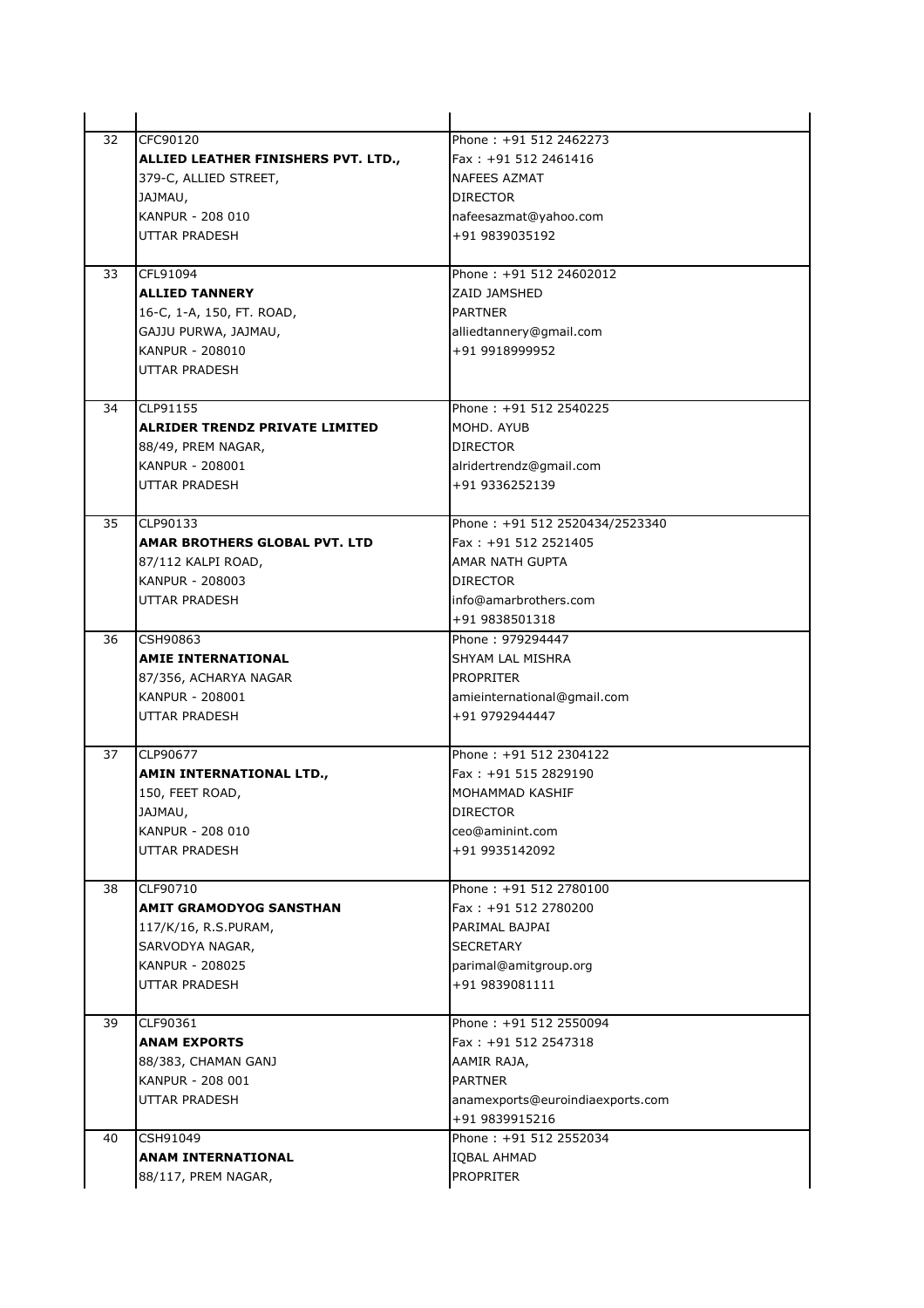|    | KANPUR - 208001                   | anaminternational786712@gmail.com |
|----|-----------------------------------|-----------------------------------|
|    | <b>UTTAR PRADESH</b>              | +91 9839035523                    |
|    |                                   |                                   |
| 41 | CLF90143                          | Phone: +91 512 2295946            |
|    | <b>ANCHIT EXPORTS PVT. LTD.</b>   | Fax: +91 512 2295763              |
|    | 123/788 FAZAL GANJ                | PAWAN KUMAR AGARWAL               |
|    | KANPUR - 208 012                  | MANAGING DIRECTOR                 |
|    | UTTAR PRADESH                     | pawan2459@gmail.com               |
|    |                                   | +91 9839031101                    |
| 42 | CSH90964                          | Phone: +91 512 2452345            |
|    | <b>ANGEL EXPORTS</b>              | Fax: +91 512 2405420              |
|    | 184, PARDEVANPUR, HARJINDER NAGAR | SUNI BIJU                         |
|    | KANPUR - 208007                   | PROPRIETOR                        |
|    | <b>UTTAR PRADESH</b>              | sales@eangelexports.com           |
|    |                                   | +91 9453042461                    |
| 43 | CLP91309                          | Phone: +91 542 2220480            |
|    | <b>ANKIT BEAD MFG. CO,</b>        | Fax: +91 542 2222497              |
|    | 13, SHIVAJI NAGAR,                | ANKIT GUPTA                       |
|    | <b>MAHMOORGANJ</b>                | EXPORT EXECUTIVE                  |
|    | VARANASI - 221010                 | ankit@ankitbeads.com              |
|    | UTTAR PRADESH                     | +91 9838998389                    |
|    |                                   |                                   |
| 44 | CSH91297                          | Phone: +91 9935727551             |
|    | <b>ANNEX EXPORT</b>               | MOHD. FAIZAN LARI                 |
|    | 88/164, LARI MANZIL,              | PARTNER                           |
|    | CHAMANGANJ,                       | annex.export786@gmail.com         |
|    | KANPUR - 208001                   | +91 9935727551                    |
|    | UTTAR PRADESH                     |                                   |
|    |                                   |                                   |
| 45 | CSH90511                          | Phone: +91 512 2423513            |
|    | <b>ANSI EXPORTS</b>               | Fax: +91 512 2421694              |
|    | 402, BLOCK - D,                   | VIJAYA KUMAR VERMA                |
|    | <b>SHYAM NAGAR</b>                | PARTNER                           |
|    | KANPUR - 208 013                  | ansiexports@gmail.com             |
|    | UTTAR PRADESH                     | +91 9839211711                    |
|    |                                   |                                   |
| 46 | CSH90924                          | Phone: +91 9918302150             |
|    | APEX LEATHER EXIM (I) PVT. LTD.   | Fax: +91 512 2450370              |
|    | # 5, ANGOORI BAGH,                | M. JAMAL                          |
|    | BEHIND RIDING HOUSE,              | <b>DIRECTOR</b>                   |
|    | JAJMAU,                           | apexleather_pvtltd@yahoo.com      |
|    | KANPUR - 208010                   | +91 9918302151                    |
|    | UTTAR PRADESH                     |                                   |
|    |                                   |                                   |
| 47 | CFL91222                          | Phone: +91 9839121303             |
|    | <b>APOLLO TANNERS</b>             | SAJID RANA                        |
|    | 102-A- WAJIDPUR, JAJMAU,          | C.E.O                             |
|    | KANPUR - 208010                   | apollo.tanners@gmail.com          |
|    | UTTAR PRADESH                     | +91 9839121303                    |
|    |                                   |                                   |
| 48 | CSH90398                          | Phone: +91 512 2298634/2217941    |
|    | <b>APURWA ENTERPRISES</b>         | Fax: +91 521 2216681              |
|    | 120/5, LAJPAT NAGAR               | RAJESH ANAND                      |
|    | KANPUR - 208 005                  | PARTNER                           |
|    | <b>UTTAR PRADESH</b>              | info@apurwaindia.com              |
|    |                                   | +91 9839068574                    |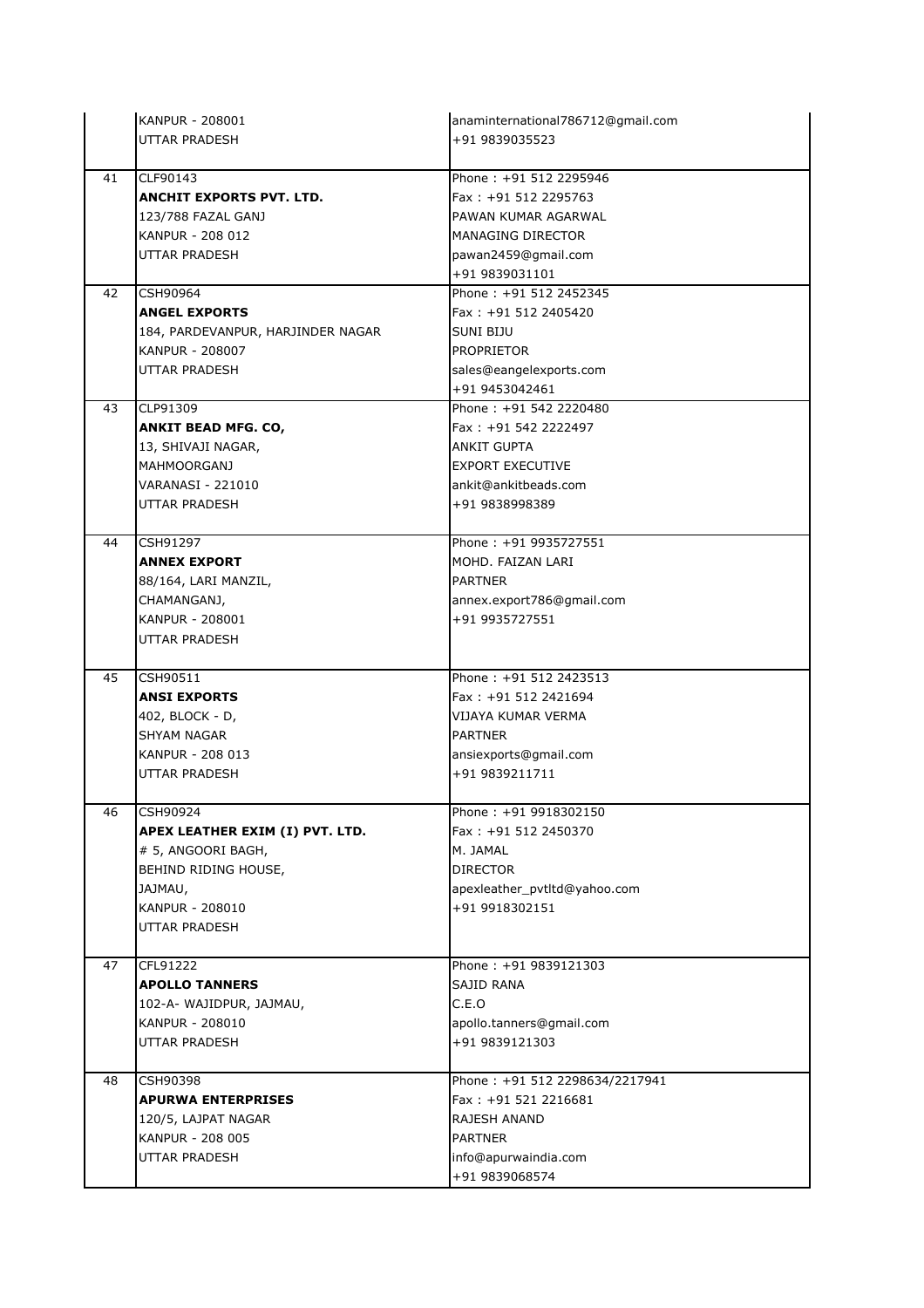| 49 | CFL91229                                  | Phone: +91 512 2460130       |
|----|-------------------------------------------|------------------------------|
|    | <b>AQDAS EXPORTS</b>                      | MOHD, TAHIR                  |
|    | 1 (D)- 18, CHABILEY PURWA, GAJJU PURWA    | <b>PARTNER</b>               |
|    | UAMLAL                                    | aqdasexports@gmail.com       |
|    | KANPUR - 208010                           | +91 9956041929               |
|    | UTTAR PRADESH                             |                              |
|    |                                           |                              |
| 50 | CLP91170                                  | Phone: +91 512 2540929       |
|    | <b>AQSA CREATIONS</b>                     | Fax: +91 512 2540929         |
|    | 65/182, CIRCULAR ROAD,                    | <b>WASLA FAREED</b>          |
|    | MOTI MOHAL,                               | <b>PROPRITER</b>             |
|    | KANPUR - 208001                           | aqsacreations@hotmail.com    |
|    | <b>UTTAR PRADESH</b>                      | +91 9839033829               |
|    |                                           |                              |
| 51 | CSH91262                                  | Phone: 0512-2545647          |
|    | <b>ARAISH CHAPPAL COMPANY</b>             | Fax: 0512-2551662            |
|    | 88/365, HUMAYUN BAGH                      | <b>AFAQUE ANSARI</b>         |
|    | KANPUR - 208001                           | <b>PROPERITOR</b>            |
|    | UTTAR PRADESH                             | araish1.ansari@gmail.com     |
|    |                                           | +91 9889400786               |
| 52 | CSH91207                                  | Phone: +91 512 2561767       |
|    | <b>ARCHANA EXPORTS</b>                    | SHARAD KUMAR GUPTA           |
|    | 2/209, NAWABGANJ,                         | <b>PROPRITER</b>             |
|    | KANPUR - 208002                           | archanaexports1488@gmail.com |
|    | <b>UTTAR PRADESH</b>                      | +91 8009200222               |
|    |                                           |                              |
| 53 | CLF90866                                  | Phone: +91 512 2224077       |
|    | <b>ARRAY FASHIONS PVT. LTD</b>            | Fax: +91 512 2212970         |
|    | 111 A/137,                                | SUKHPREET SINGH BHALLA       |
|    | ASHOK NAGAR,                              | <b>DIRRECTOR</b>             |
|    | KANPUR - 208012                           | raman@arrayfashions.co.in    |
|    | <b>UTTAR PRADESH</b>                      | +91 9795777777               |
|    |                                           |                              |
| 54 | CLF90907                                  | Phone: +91 512 2342912       |
|    | <b>ARS EXPORTS</b>                        | RAVI RAJPAL                  |
|    | FLAT NO. 704, ROYAL BLOCK, ELDORADO APTS. | <b>CHIEF EXECUTIVE</b>       |
|    | 7/88, TILAK NAGAR,                        | arsexport@gmail.com          |
|    | KANPUR - 208002                           | +91 9839030621               |
|    | UTTAR PRADESH                             |                              |
| 55 | CSH90278                                  | Phone: +91 512-2540388       |
|    | <b>ARUN INTERNATIONAL</b>                 | $Fax: +91512-2556705$        |
|    | 104/307, SISAMAU,                         | ARUN SRIVASTAVA              |
|    | <b>BADA CHAURAHA</b>                      | <b>PROPRIETOR</b>            |
|    | KANPUR - 208 012                          | mail@arunintl.com            |
|    | UTTAR PRADESH                             | +91 9415128891               |
|    |                                           |                              |
| 56 | CLF90318                                  | Phone: +91 512 2692520       |
|    | <b>ARVIND FOOTWEARS (P) LTD.,</b>         | Fax: +91 512 2692519         |
|    | 56, SITE-III                              | RAJENDRA KR. JALAN           |
|    | PANKI INDUSTRIAL AREA                     | <b>EXECUTIVE DIRECTOR</b>    |
|    | SITE III                                  | rajujalan@arvinco.com        |
|    | KANPUR - 208 022                          | +91 9839031227               |
|    | UTTAR PRADESH                             |                              |
|    |                                           |                              |
| 57 | CFL91145                                  | Phone: +91 512 2155190       |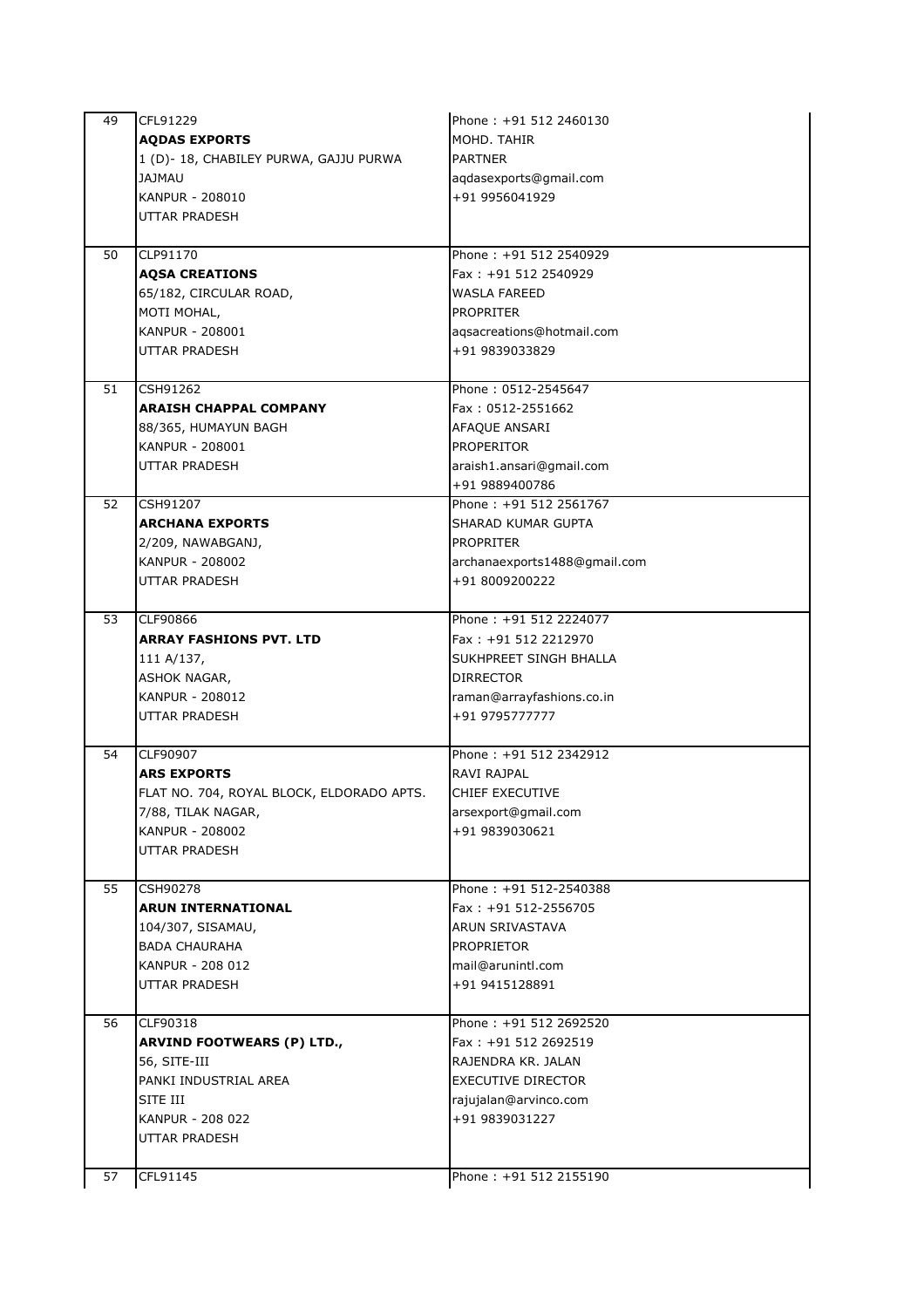| 58 | <b>ASF INDIA</b><br>70/59, SHEETLA BAZAAR,<br>JAJMAU,<br>KANPUR - 208010<br>UTTAR PRADESH<br>CSH91186<br><b>ASHVA SADDLES</b><br>128- F, BENGALI COLONY,<br>LAL BANGLA,<br>KANPUR - 208007<br>UTTAR PRADESH | AKHLAQ AHMAD<br><b>PROPRITER</b><br>akhlagasf786@gmail.com<br>+91 9935653430<br>Phone: +91 9336119076<br>RIJU RAJPAL<br><b>PARTNER</b><br>manojnaagvanshi76@gmail.com<br>+91 9918121676 |
|----|-------------------------------------------------------------------------------------------------------------------------------------------------------------------------------------------------------------|-----------------------------------------------------------------------------------------------------------------------------------------------------------------------------------------|
| 59 | CSH90250<br><b>ASIAN EXPORTS</b><br>79/4, LATOUCHE ROAD,<br>KANPUR - 208001<br>UTTAR PRADESH                                                                                                                | Phone: +91 512-2526590<br>Fax: +91 512-2212970<br>GURDEEP SINGH KOHLI<br><b>PROPRIETOR</b><br>kohligsk@yahoo.com<br>+91 9839035090                                                      |
| 60 | CLP90921<br><b>ASIAN EXPORTS</b><br>E.W.S. 339, K.D.A COLONY,<br>JAJMAU,<br>KANPUR - 208010<br>UTTAR PRADESH                                                                                                | Phone: +91 9839055880<br>Fax: +91 512 2450341<br><b>TARIQ SHAMSHAD</b><br><b>PROPRIETOR</b><br>asianexports_ind@yahoo.com<br>+91 9839055880                                             |
| 61 | CSH91393<br><b>ASIYA EXPORTS</b><br>94/100, NAI SADAK<br>KANPUR - 208001<br>UTTAR PRADESH                                                                                                                   | Phone: +91 9839137597<br>MOHD ARSHAD<br><b>PROPRIETOR</b><br>asiyaexport@gmail.com<br>+91 9839137597                                                                                    |
| 62 | CFL90237<br><b>ASLAM TANNERS</b><br>860-864, WAJIDPUR,<br>JAJMAU,<br>KANPUR - 208010<br>UTTAR PRADESH                                                                                                       | Phone: +91 512 3263809<br>ASLAM PERVEZ<br><b>PROPRIETOR</b><br>aslamtanners@gmail.com<br>+91 9336113831                                                                                 |
| 63 | CSH91383<br>ASPEN MANUFACTURING CO.<br>100, NEW DEFENCE COLONY,<br>GANDHIGRAM,<br>KANPUR - 208007<br>UTTAR PRADESH                                                                                          | Phone: +91 512 2400427<br>RAHUL AGARWAL<br>AUTHORISED SIGNATORY<br>info@aspenco.in<br>+91 9936814403                                                                                    |
| 64 | CLF90864<br><b>ASTAN INTERNATIONAL</b><br>925, WAJIDPUR,<br>JAJMAU,<br>KANPUR - 208010<br>UTTAR PRADESH                                                                                                     | Phone: +91 512 3263809<br><b>SHAHEEN ZAFAR</b><br><b>PROPRITER</b><br>astansafety@gmail.com<br>+91 9795128128                                                                           |
| 65 | CLP91164<br><b>ATLAS LEATHER CORP</b><br>79/62 BANSMANDI                                                                                                                                                    | Phone: +91 512 2823166<br>FARAZ AHMAD<br><b>PROPRITER</b>                                                                                                                               |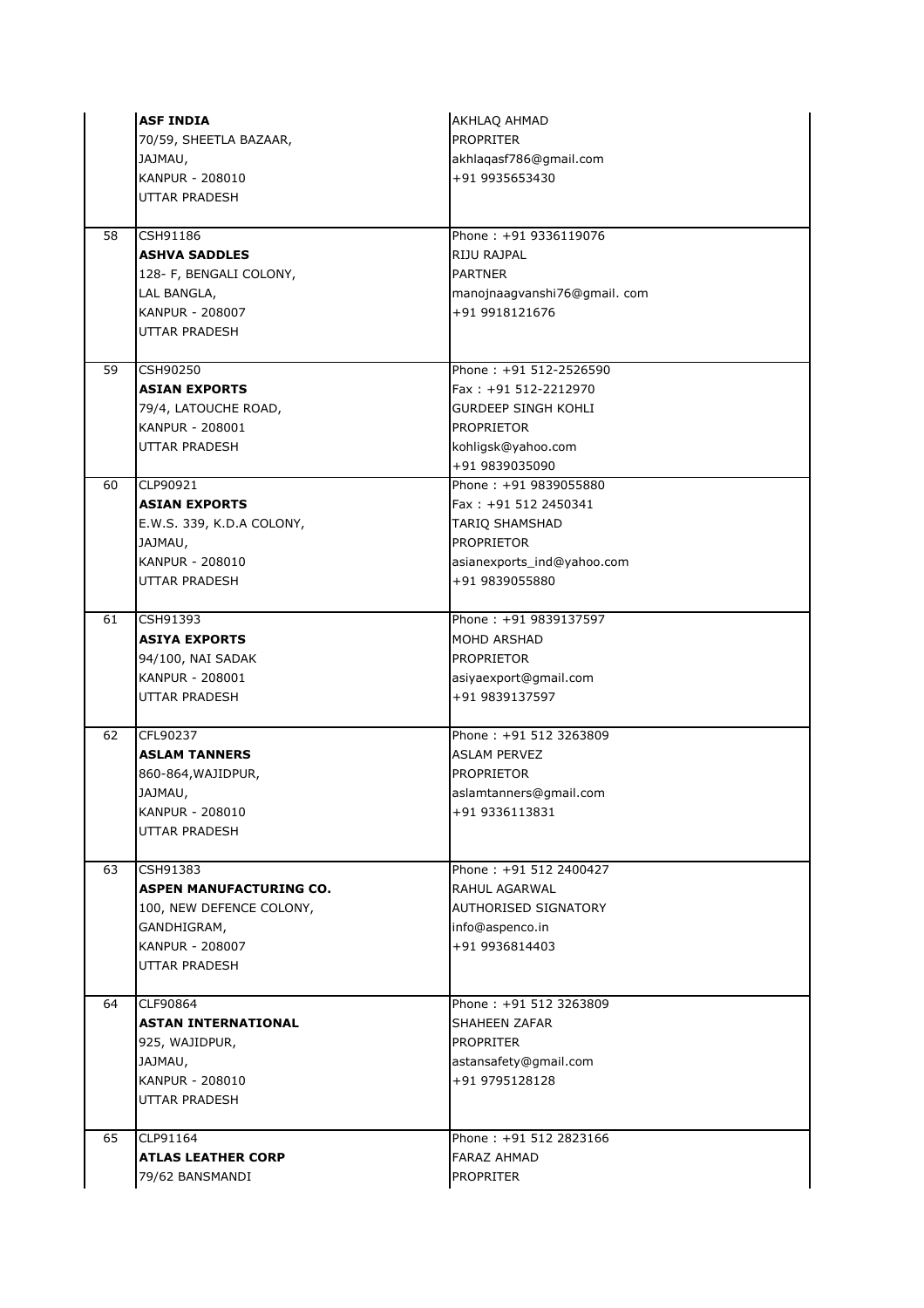|    | KANPUR - 208001<br><b>UTTAR PRADESH</b>                                                                                         | faraz@atlasleathercorp.com<br>+91 9838208482                                                                                            |
|----|---------------------------------------------------------------------------------------------------------------------------------|-----------------------------------------------------------------------------------------------------------------------------------------|
| 66 | CSH91004<br><b>BALAJI EXPORTS</b><br>2A/353, RATAN SADAN APARTMENT,<br>AZAD NAGAR,<br>KANPUR - 208002<br><b>UTTAR PRADESH</b>   | Phone: +91 9336346333<br><b>ABHIJEET KASHYAP</b><br>PROPRITORSHIP<br>info@balajiexports.net<br>+91 9336346333                           |
| 67 | CFL91135<br><b>BARON INTERNATIONAL</b><br>36, B, BLOCK<br><b>SHYAM NAGAR</b><br>KANPUR - 208013<br>UTTAR PRADESH                | Phone: 9919101521<br>DEEPAK NIGAM<br><b>PROPREITOR</b><br>leogam97@gmail.com<br>+91 9919101521                                          |
| 68 | CSH90801<br><b>BASIT INTERNATIONAL</b><br>NO.133/243-B, TRANSPORT NAGAR,<br>KANPUR - 208 023<br><b>UTTAR PRADESH</b>            | Phone: +91 512 3023252<br>Fax: +91 512-3023253<br><b>SAIF TAJ</b><br><b>PROPRIETOR</b><br>saiftaj@btinternet.com<br>+91 9935147646      |
| 69 | CLP91115<br><b>BENGAL LEATHER WORKS</b><br>88/50, A PREM NAGAR,<br>KANPUR - 208001<br>UTTAR PRADESH                             | Phone: +91 7800051436<br>ABU ZAFAR KHAN<br><b>PARTNER</b><br>ritbros0786@gmail.com<br>+91 9800051436                                    |
| 70 | CFL90716<br><b>BEST TANNING INDUSTRIES</b><br>16-B, 150 FEET ROAD,<br>JAJMAU,<br>KANPUR - 208 010<br><b>UTTAR PRADESH</b>       | Phone: +91 512 2461107<br>Fax: +91 512 2461262<br><b>MOHSIN SHARIF</b><br><b>DIRECTOR</b><br>mohsin@btipl.com<br>+91 9839069190         |
| 71 | CLF90060<br><b>BHARAT EXPORTS</b><br>D-13, ROAD NO.3, UDYOG KUNJ,<br>SITE-V,<br><b>KANPUR - 208022</b><br>UTTAR PRADESH         | Phone: +91 512 2223398<br>Fax: +91 512 2223393<br>TEJ PAL KHURANA<br>Authorized Signaturey<br>kavisha@sancharnet.in<br>+91 9839035339   |
| 72 | CSH91290<br><b>BHARAT SADDLE INDUSTRIES</b><br>88/368, HUMAYUN BAGH,<br>CHAMAN GANJ,<br><b>KANPUR - 208001</b><br>UTTAR PRADESH | Phone: 0512-3075031<br>JAMAL AHMAD<br><b>PROPRIETOR</b><br>bharatsaddle@hotmail.com<br>+91 9839605123                                   |
| 73 | CFL90207<br><b>BHARAT TANNING INDUSTRIES,</b><br>150 FEET ROAD,<br>WAJIDPUR,<br>JAJMAU,<br>KANPUR - 208 010                     | Phone: +91 512 2462948/2464703<br>Fax: +91 512 2462216<br>PARVEZ AHMED ANSARI<br><b>PARTNER</b><br>tiger624@gmail.com<br>+91 9839067778 |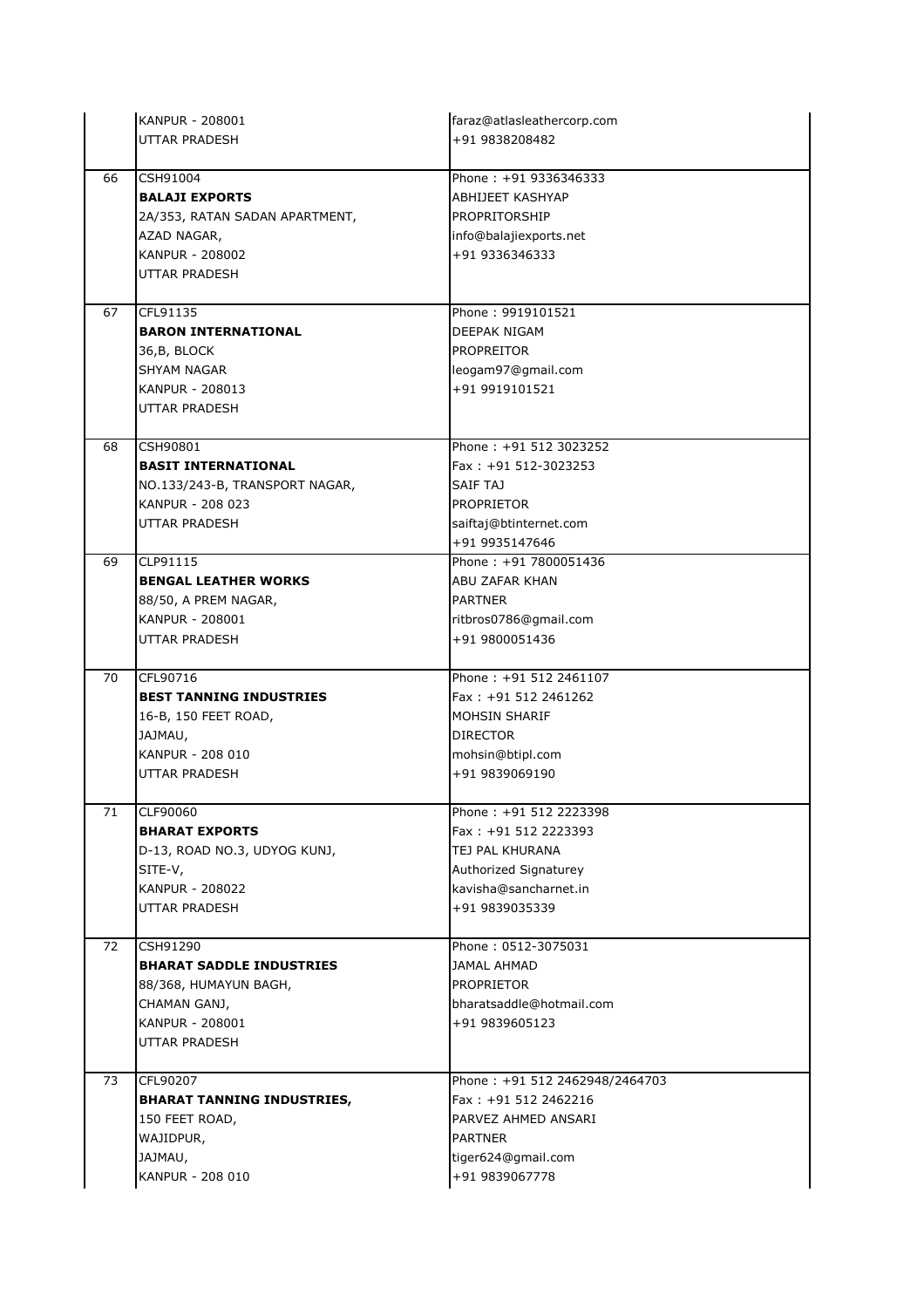|    | <b>UTTAR PRADESH</b>                     |                                  |
|----|------------------------------------------|----------------------------------|
| 74 | CFL91213                                 | Phone: +91 515 2824350           |
|    | <b>CALICO IMPEX</b>                      | Fax: +91 515 2823531             |
|    | D-25, DEFENCE COLONY,                    | REHAN AJAMAL                     |
|    | JAJMAU,                                  | <b>PARTNER</b>                   |
|    | <b>KANPUR</b>                            | info@calicoindia.com             |
|    | KANPUR - 208010                          | +91 9839035020                   |
|    | UTTAR PRADESH                            |                                  |
|    |                                          |                                  |
| 75 | CFC90316                                 | Phone: +91 512 2824350           |
|    | <b>CALICO TRENDS</b>                     | Fax: +91 512 2823531             |
|    | NO.60-A,, 150 FEET ROAD,                 | REHAN AJMAL                      |
|    | JAJMAU,                                  | <b>PARTNER</b>                   |
|    | KANPUR - 208 010<br><b>UTTAR PRADESH</b> | rehan@calicoindia.com            |
|    |                                          | +91 9839035020                   |
| 76 | CSH90457                                 | Phone: +91 512 2401308           |
|    | <b>CAMIO EXPORTS PVT. LTD.,</b>          | Fax: +91 512 2450640             |
|    | 131-A, CHANDRA NAGAR                     | SHAJU P.MATHEW                   |
|    | HARJINDER NAGAR                          | <b>DIRECTOR</b>                  |
|    | KANPUR - 208007                          | talkcamio@camio.in               |
|    | <b>UTTAR PRADESH</b>                     | +91 9336242570                   |
| 77 | CSH90403                                 | Phone: +91 512-2541370           |
|    | <b>CHAAHAT INTERNATIONAL</b>             | Fax: +91 512 2549998             |
|    | 88/8-A, PREM NAGAR                       | SANJAY SRIVASTAVA                |
|    | KANPUR - 208 001                         | <b>PROPRIETOR</b>                |
|    | UTTAR PRADESH                            | mail@chaahatintl.com             |
|    |                                          | +91 9415041404                   |
| 78 | CLF90339                                 | Phone: +91 512 22304122          |
|    | <b>CHOWDHARY OVERSEAS LIMITED</b>        | Fax: +91 512 2829190             |
|    | 150, FEET ROAD                           | ABDUL RAUF KHAN                  |
|    | <b>UANLAL</b>                            | <b>DIRECTOR</b>                  |
|    | KANPUR - 208 010                         | chowdharyac@chowdharyoverseas.in |
|    | <b>UTTAR PRADESH</b>                     | +91 7897003136                   |
|    |                                          |                                  |
| 79 | CSH90040                                 | Phone: +91 512 3291548           |
|    | <b>CLASSIC EXPORTS</b>                   | AJAY UBEROI                      |
|    | 7/260-A, SWAROOP NAGAR,                  | <b>PARTNER</b>                   |
|    | KANPUR - 208 002                         | classicexports72@gmail.com       |
|    | UTTAR PRADESH                            | +91 9839099054                   |
| 80 | CSH90697                                 | Phone: +91 512-2233477           |
|    | <b>CLOUD EXPORTS PVT. LTD.,</b>          | Fax: $+91$ 512-2296173           |
|    | 63-A, CO-OPERATIVE INDL. ESTATE,         | MOHIT AGARWAL                    |
|    | DADANAGAR,                               | <b>DIRECTOR</b>                  |
|    | KANPUR - 208 022                         | cloudexports@yahoo.co.in         |
|    | <b>UTTAR PRADESH</b>                     | +91 9839029893                   |
| 81 | CSH91373                                 | Phone: 0512-2601174              |
|    | <b>COLONIAL SADDLERY</b>                 | <b>PRAKASH GOSAIN</b>            |
|    | 127/770, W-1, SAKET NAGAR                | <b>PROPRIETOR</b>                |
|    | KANPUR - 208014                          | colonialsaddlery@gmail.com       |
|    | <b>UTTAR PRADESH</b>                     | +91 9838423468                   |
|    |                                          |                                  |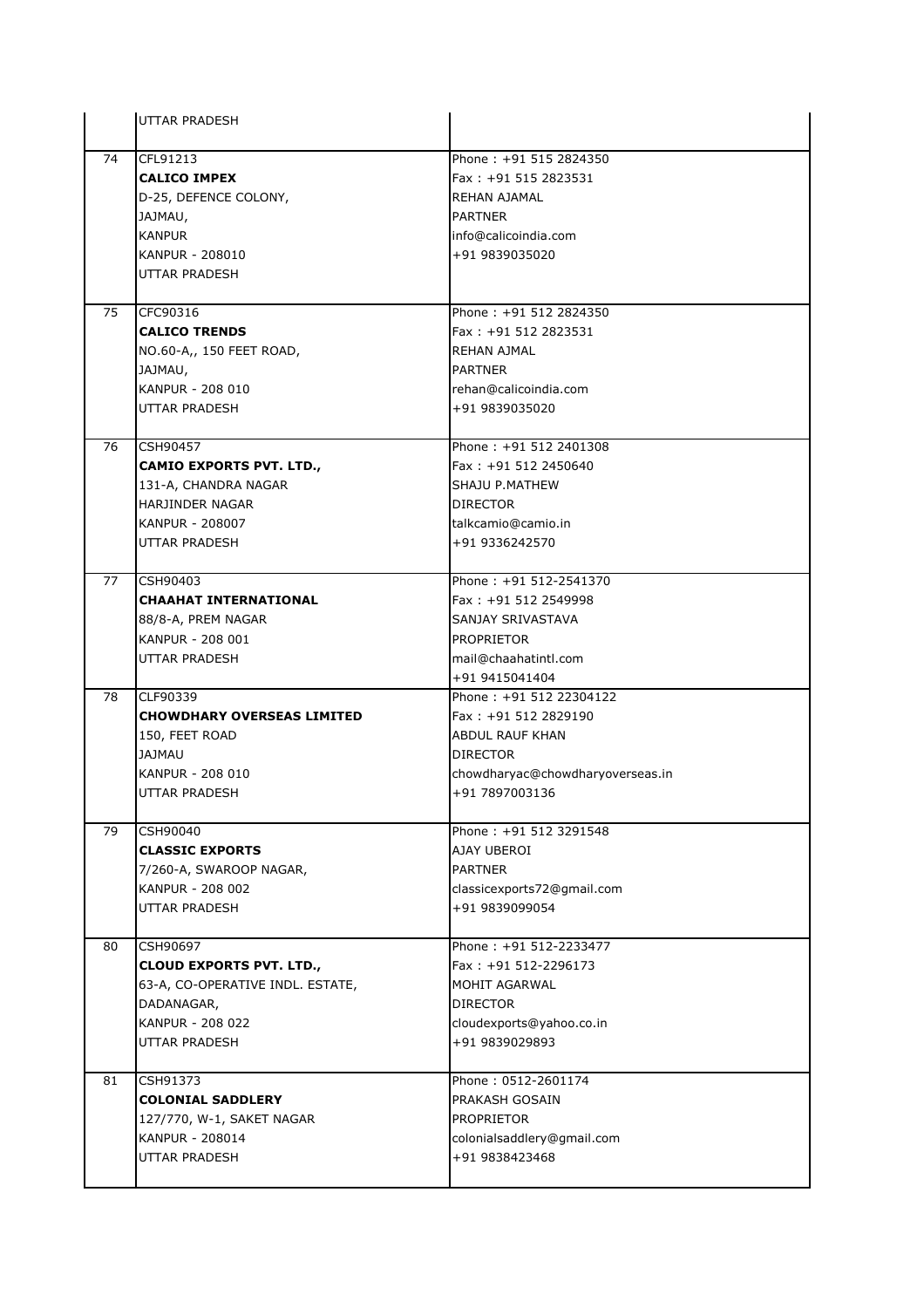| 82 | CLF91280                                  | Phone: +91 512-2212146              |
|----|-------------------------------------------|-------------------------------------|
|    | <b>COMPETENCE EXPORTS PRIVATE LIMITED</b> | <b>DHANESH PRASAD</b>               |
|    | 59/A/A/6, UDYOG NAGAR,                    | MANAGING DIRECOR                    |
|    | DADA NAGAR                                | competence.exports@gmail.com        |
|    | <b>KANPUR - 208022</b>                    | +91 9935004441                      |
|    | <b>UTTAR PRADESH</b>                      |                                     |
|    |                                           |                                     |
| 83 | CLP91242                                  | Phone: +91 512-2581749              |
|    | <b>CONTINENTAL EXPORTS</b>                | $Fax: +91512-2583007$               |
|    | 371, VIKAS NAGAR,                         | VIRENDRA KUMAR AGARWAL              |
|    | <b>KANPUR - 208024</b>                    | <b>PROPRIETOR</b>                   |
|    | <b>UTTAR PRADESH</b>                      | continentalexport.agarwal@gmail.com |
|    |                                           | +91 9839103919                      |
| 84 | CSH91061                                  | Phone: +91 512 2522071              |
|    | <b>CORDS IMPEX</b>                        | Fax: +91 512 2522071                |
|    | 85/120, LAXMI PURWA                       | <b>MAHENDRA KUMAR</b>               |
|    | KANPUR - 208003                           | <b>PROPRIETOR</b>                   |
|    | UTTAR PRADESH                             | info@cordsimpex.com                 |
|    |                                           | +91 9936711902                      |
| 85 | CSH91384                                  | Phone: +91 9839694299               |
|    | <b>COWBOYZ SADDLERY</b>                   | <b>FARAH REHMAN</b>                 |
|    | MASWAI ROAD,                              | <b>PROPRIETOR</b>                   |
|    | MAGARWARA,                                | cowboyzsaddlery@gmail.com           |
|    | UNNAO - 209862                            | +91 9839694299                      |
|    | UTTAR PRADESH                             |                                     |
|    |                                           |                                     |
| 86 | CLP91231                                  | Phone: +91 512 6453055              |
|    | <b>CREATIVE INDIA</b>                     | PRERNA VERMA                        |
|    | 118/416, KAUSHALPURI,                     | <b>PROPRITER</b>                    |
|    | KANPUR - 208012                           | prerna@creative-leathers.com        |
|    | UTTAR PRADESH                             | +91 9839441028                      |
|    |                                           |                                     |
| 87 | CLC90824                                  | Phone: +91 512 2304122              |
|    | <b>CREEMOS INTERNATIONAL LIMITED</b>      | Fax: +91 512 2829190                |
|    | OFFICE NO.2, 3RD FLOOR,                   | A.K.AGARWAL                         |
|    | SOMDUTT PLAZA,                            | <b>DIRECTOR</b>                     |
|    | THE MALL,                                 | akagarwal@superhousegroup.com       |
|    | KANPUR - 208 001                          | +91 9935142054                      |
|    | UTTAR PRADESH                             |                                     |
|    |                                           |                                     |
| 88 | CFL90291                                  | Phone: +91 512 2531202              |
|    | <b>CRESCENT TANNERS (P) LTD.,</b>         | Fax: +91 512 2531202                |
|    | ROOM NO.201-205, 2ND FLOOR                | SHEIKH MOHD. SHAKEEL                |
|    | KRISHNA TOWER,                            | <b>DIRECTOR</b>                     |
|    | 15/63, CIVIL LINES,                       | sheikhs@zscindia.com                |
|    | KANPUR - 208 001                          | +91 9235736796                      |
|    | UTTAR PRADESH                             |                                     |
|    |                                           |                                     |
| 89 | CSH90972                                  | Phone: +91 9235401639               |
|    | <b>CROWN INTERNATIONAL</b>                | Fax: +91 512 2304627                |
|    | 130/207, BAGAHI,                          | MOHD. AKRAM ANSARI,                 |
|    | KANPUR - 208023                           | <b>PARTNER</b>                      |
|    | UTTAR PRADESH                             | crownansari@gmail.com               |
|    |                                           | +91 9936982382                      |
| 90 | CLF91204                                  | Phone: +91 9335515654               |
|    | <b>DAATA LEATHER EXPORTS</b>              | MOHAMMED SALEM                      |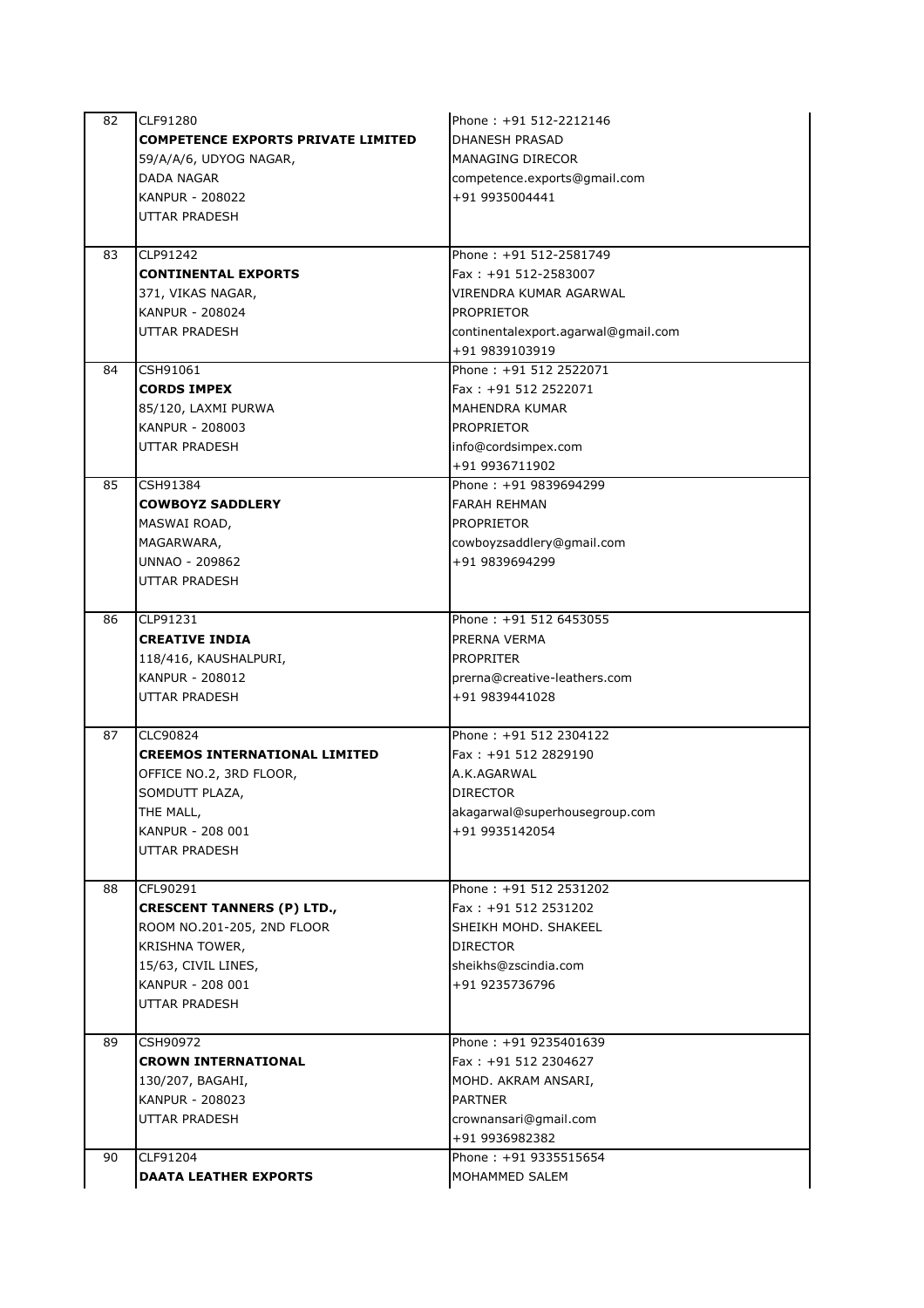|    | ARAZI NO.11 JHAKODIA COMPOUND,   | <b>PROPRIETOR</b>                   |
|----|----------------------------------|-------------------------------------|
|    | POKHERPUR, JAJMAU                | info@daataleather.com               |
|    | KANPUR - 208010                  | +91 9335515654                      |
|    | <b>UTTAR PRADESH</b>             |                                     |
|    |                                  |                                     |
| 91 | CLF91269                         | Phone: 09621216139                  |
|    | <b>DANISH INTERNATIONAL</b>      | <b>IRSHAD AHMAD</b>                 |
|    | 14/16, CIVIL LINES,              | <b>DIRECTOR</b>                     |
|    | <b>NAWAB COMPOUND</b>            | irshad@danishinternational.net      |
|    | KANPUR - 208001                  | +91 9621216139                      |
|    | UTTAR PRADESH                    |                                     |
|    |                                  |                                     |
| 92 | CLP91323                         | Phone: 09839504420                  |
|    | <b>DESIRE LEATHER PRODUCTS</b>   | ZEESHAN AKHTAR                      |
|    | AL BADARMASJID CAMPUS            | <b>PARTNER</b>                      |
|    | PLOT NO. 15, GAJJAN PURWA,       | dlpknp@gmail.com                    |
|    | UAMLAL                           | +91 9839504420                      |
|    | KANPUR - 208010                  |                                     |
|    | <b>UTTAR PRADESH</b>             |                                     |
|    |                                  |                                     |
| 93 | CLF90003                         | Phone: +91 512 2557874              |
|    | <b>DHUPAR CHEMICALS PVT LTD</b>  | Fax: +91 512 2525664                |
|    | 7/82, TILAK NAGAR,               | G.K. DHUPAR                         |
|    | KANPUR - 208 002                 | <b>DIRECTOR</b>                     |
|    | <b>UTTAR PRADESH</b>             | gulshandhupar@dhuperchemicals.co.in |
|    |                                  | +91 9838005959                      |
| 94 | CLP90135                         | Phone: +91 512-2296773/ 2296301     |
|    | <b>DIVYA INTERNATIONAL</b>       | Fax: +91 512-2297955                |
|    | 84/21, FAZAL GANJ                | SANJIV GUPTA                        |
|    | KANPUR - 208 012                 | <b>PROPRIETOR</b>                   |
|    | UTTAR PRADESH                    | sanjiv@divyainternational.in        |
|    |                                  | +91 9839035662                      |
| 95 | CSH90212                         | Phone: +91 512 2295092              |
|    | <b>DUCKS N DRAKES</b>            | PANKAJ BAJAJ                        |
|    | 23, INDUSTRIAL ESTATE            | <b>PROPRITOR</b>                    |
|    | <b>KALPI ROAD</b>                | ducksndrakes@gmail.com              |
|    | KANPUR - 208 012                 | +91 9839204071                      |
|    | UTTAR PRADESH                    |                                     |
| 96 | CSH91366                         | Phone: 0512-2367414                 |
|    | <b>EAST EQUESTRIAN EXPORT</b>    | Fax: 0512-2367414                   |
|    | 40/69 - D3, LAW PRESS COMPOUND   | <b>GULAM HASAN</b>                  |
|    | <b>PARADE</b>                    | <b>MANAGING PARTNER</b>             |
|    |                                  |                                     |
|    | KANPUR - 208001                  | east export@yahoo.co.in             |
|    | UTTAR PRADESH                    | +91 9839711409                      |
| 97 | CSH90137                         | Phone: +91 512 2461669              |
|    | <b>EASTERN EXPORTS</b>           | Fax: +91 512 2463632                |
|    | 2A-(1-B) GAJJU PURWA,            | SHAKIR ASLAM                        |
|    | NEAR PURANI CHUNGI               | <b>PARTNER</b>                      |
|    | UAMLAL                           | import@easternexports.ind.in        |
|    | KANPUR - 208 010                 | +91 9935529379                      |
|    | UTTAR PRADESH                    |                                     |
|    |                                  |                                     |
| 98 | CLP90713                         | Phone: +91 5414 225318              |
|    | <b>EASTERN RUG MANUFACTURERS</b> | Fax: +91 5414 225212                |
|    |                                  |                                     |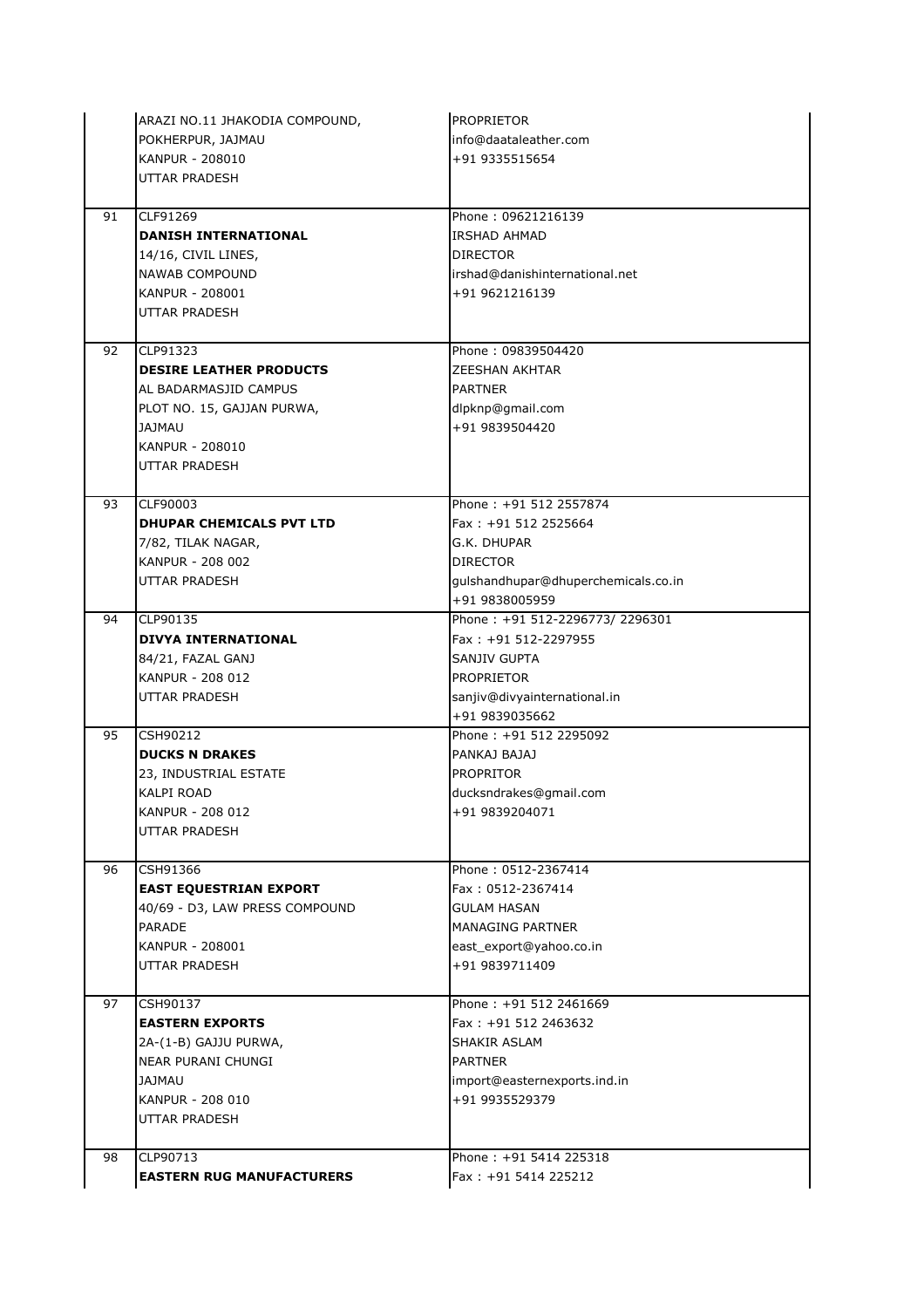|     | <b>GREEN HOUSE,</b>                                | ABDUL KARIM ANSARI                      |
|-----|----------------------------------------------------|-----------------------------------------|
|     | <b>STATION ROAD</b>                                | <b>CHEIF EXECTUIVE</b>                  |
|     | BHADOHI - 221 401                                  | info@easternrug.com                     |
|     | UTTAR PRADESH                                      | +91 9839122385                          |
|     |                                                    |                                         |
| 99  | CSH90369                                           | Phone: +91 512 2549882                  |
|     | <b>EASTERN SADDLERY</b>                            | $Fax: +91512-2549553$                   |
|     | 99/308, COLONEL GANJ                               | JAVED ALAM                              |
|     | KANPUR - 208 001                                   | <b>PROPRIETOR</b>                       |
|     | <b>UTTAR PRADESH</b>                               | info@easternsaddlery.com                |
|     |                                                    | +91 9336334638                          |
| 100 | CFL90593                                           | Phone: +91 512 2076911                  |
|     | <b>ENAYAT OVERSEAS</b>                             | Fax: +91 512 2463133/2464606            |
|     | D-374 DEFENCE COLONY                               | MOHD.SHAHNAWAZ                          |
|     | UAMLAL                                             | <b>PARTNER</b>                          |
|     | KANPUR - 208 010                                   | penzaccount@gmail.com                   |
|     | UTTAR PRADESH                                      | +91 9839434422                          |
|     |                                                    |                                         |
| 101 | <b>CSH90885</b>                                    | Phone: +91 512 2662246                  |
|     | <b>EQUESTRAIN INDIA</b>                            | Fax: +91 512 2666777                    |
|     | 127/155, BLOCK, U,                                 | <b>SHARAD PANDEY</b>                    |
|     | NIRALA NAGAR                                       | <b>MANAGER</b>                          |
|     |                                                    |                                         |
|     | KANPUR - 208014                                    | admin@equestrianindia.co.in             |
|     | UTTAR PRADESH                                      | +91 9838176414                          |
| 102 | CSH90903                                           | Phone: +91 512 2400186                  |
|     | <b>EQUI TACK PVT. LTD</b>                          | ABU BAKAR ADIL SIDDIQUI,                |
|     |                                                    | <b>MANAGING DIRECTOR</b>                |
|     | 11/18-A, POKHARPUR,                                |                                         |
|     | JAJMAU,                                            | adil@atpl.in                            |
|     | KANPUR - 208010                                    | +91 9839423862                          |
|     | <b>UTTAR PRADESH</b>                               |                                         |
|     |                                                    |                                         |
| 103 | CSH91234                                           | Phone: +91 512 2400427<br>RAHUL AGARWAL |
|     | <b>EQUIPET INTERNATIONAL</b>                       |                                         |
|     | 100-NEW DEFENCE COLONY,                            | <b>PROPRITER</b>                        |
|     | GANDHIGRAM                                         | equipetcorp@gmail.com                   |
|     | KANPUR - 208007                                    | +91 9936814403                          |
|     | UTTAR PRADESH                                      |                                         |
| 104 | CSH91087                                           | Phone: +91 512 2692279                  |
|     |                                                    |                                         |
|     | <b>EQUIPLUS (INDIA)</b><br>C-21, PANKI INDUSTRIAL, | Fax: +91 512 2692783                    |
|     |                                                    | UPENRA KUMAR SINGH                      |
|     | AREA SITE-1,                                       | <b>PROPRITER</b>                        |
|     | P.O. UDYOG NAGAR,                                  | upendra@equiindia.com                   |
|     | KANPUR - 208022                                    | +91 9839084834                          |
|     | UTTAR PRADESH                                      |                                         |
|     |                                                    |                                         |
| 105 | CSH91086                                           | Phone: +91 512 2692181                  |
|     | <b>EQUIPLUS (INDIA) EXPORTS PVT LTD</b>            | Fax: +91 512 2692183                    |
|     | C-40, PANKI INDUSTRIAL AREA,                       | UPENDRA KUMAR SINGH                     |
|     | SITE-1, P.O UDYOG NAGAR,                           | <b>DIRECTOR</b>                         |
|     | KANPUR - 208022                                    | upendra@equiindia.in                    |
|     | UTTAR PRADESH                                      | +91 9839084834                          |
|     |                                                    |                                         |
| 106 | CFL91059                                           | Phone: 0512 2403007                     |
|     | <b>EROSE INTERNATIONAL</b>                         | Fax: 0512 2403007                       |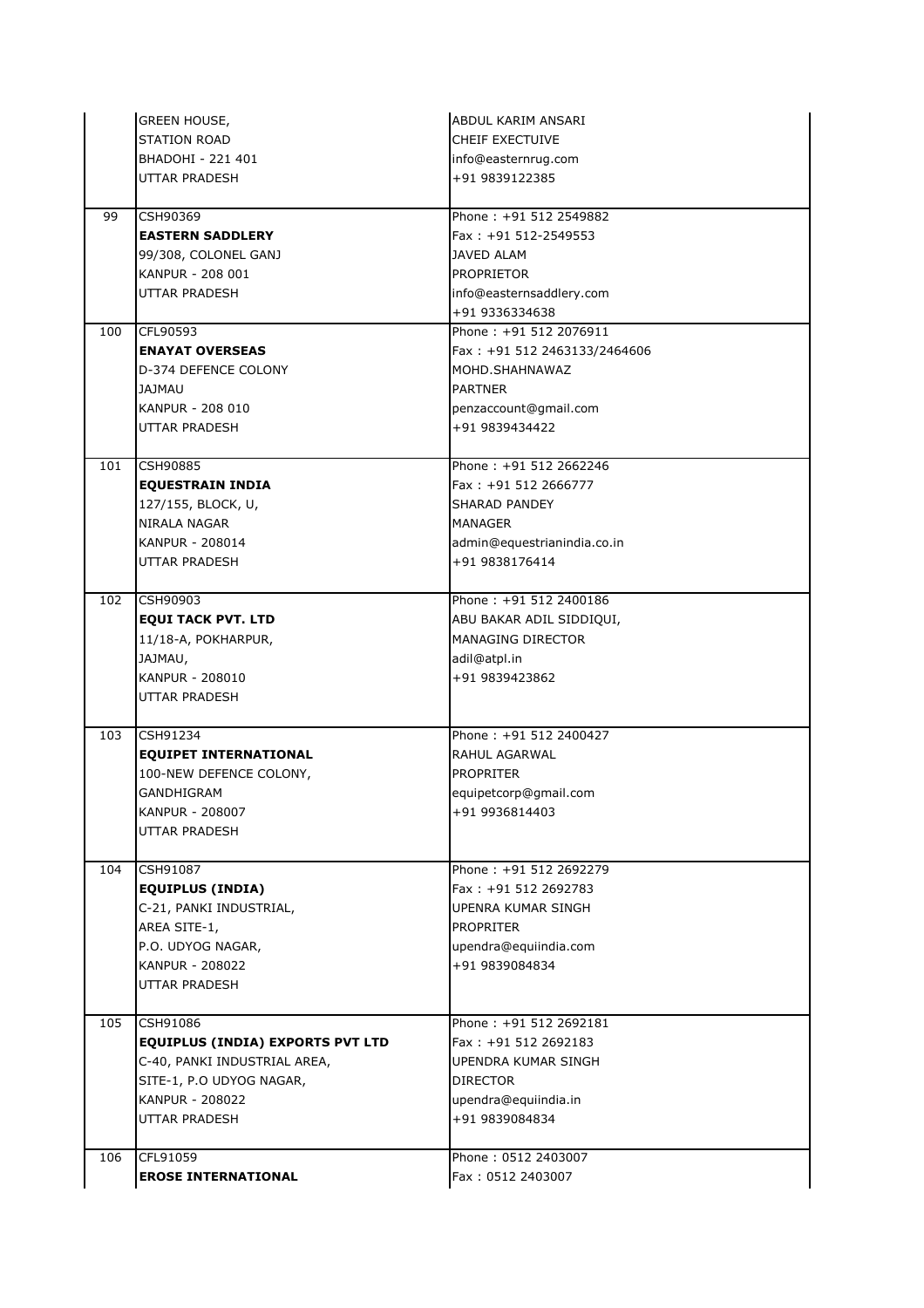|     | M 5/4, GANGA VIHAR                           | <b>JAMAL AKHTAR</b>           |
|-----|----------------------------------------------|-------------------------------|
|     | KDA CONOLY,                                  | <b>PROPRITOR</b>              |
|     | JAJMAU,                                      | eroseinternationals@gmail.com |
|     | KANPUR - 208010                              | +91 9839277265                |
|     | UTTAR PRADESH                                |                               |
|     |                                              |                               |
| 107 | CLF91088                                     | Phone: +91 512 2305346        |
|     | <b>EURO FOOTWEAR PRIVATE LIMITED</b>         | Fax: +91 512 2305397          |
|     | 417-419, KRISHNA TOWER,                      | MAHBOOB REHMAN                |
|     | 4TH FLOOR, 15/63, CIVIL LINES,               | MANAGING DIRECTOR             |
|     | KANPUR - 208001                              | ashukla@eflindia.com          |
|     | UTTAR PRADESH                                | +91 9935173855                |
|     |                                              |                               |
| 108 | CLP90082                                     | Phone: +91 512 2550094        |
|     | <b>EURO INDIA EXPORTS</b>                    | Fax: +91 512 2547318          |
|     | 88/383 CHAMANGANJ,                           | AAMIR RAZA                    |
|     | KANPUR - 208 001                             | <b>DIRECTOR</b>               |
|     | UTTAR PRADESH                                | info@euroindiaexports.com     |
|     |                                              | +91 9839915216                |
| 109 | CLP90084                                     | Phone: +91 512 2550094        |
|     | <b>EURO PET PRODUCTS</b>                     | Fax: +91 512 2547318          |
|     | 88/383 CHAMANGANJ,                           | AAMIR RAZA                    |
|     | KANPUR - 208 001                             | <b>PARTNER</b>                |
|     | <b>UTTAR PRADESH</b>                         | aamir@euroindiaexports.com    |
|     |                                              | +91 9839915216                |
| 110 | <b>CSH90698</b>                              | Phone: +91 512 6553956        |
|     |                                              | DANISH ANWAR                  |
|     | <b>EURO PLUS</b>                             |                               |
|     | <b>HAMRAZ TOWER</b>                          | <b>PROPRIETOR</b>             |
|     | 41/121, NEW ROAD                             | info@europlus.co.in           |
|     | KANPUR - 208 001                             | +91 9839902828                |
|     | UTTAR PRADESH                                |                               |
| 111 | CFL91146                                     | Phone: +91 512 2460649        |
|     | <b>EVEREST EXPORTS</b>                       | Fax: +91 512 2465722          |
|     | 184-A                                        | <b>MANSOOR AHMAD</b>          |
|     | UAMLAL                                       | <b>PARTNER</b>                |
|     | KANPUR - 208010                              |                               |
|     |                                              | mansoor@everesttan.com        |
|     | UTTAR PRADESH                                | +91 9839604021                |
| 112 | CFL90068                                     | Phone: +91 512 2463706        |
|     | <b>EVEREST TANNERY (P) LTD.,</b>             | Fax: +91 512 2465722          |
|     | 184 - A, JAJMAU,                             | MANSOOR AHMED                 |
|     | KANPUR - 208 010                             | <b>DIRECTOR</b>               |
|     | UTTAR PRADESH                                | mansoor@evresttan.com         |
|     |                                              | +91 9839604021                |
| 113 | CFL91192                                     | Phone: +91 9839428501         |
|     | <b>EVEREST TANNERY (UPHOLSTERY DIVISION)</b> | ADIL MANSOOR                  |
|     |                                              |                               |
|     | 175/158, B-4, JAJMAU,                        | <b>PROPRIETOR</b>             |
|     | KANPUR - 208010                              | adil@everesttan.com           |
|     | UTTAR PRADESH                                | +91 9839428501                |
|     |                                              |                               |
| 114 | CFL90791                                     | Phone: +91 9918352865         |
|     | <b>EVEREST TANNING INDUSTRIES</b>            | MOHD. KHALID                  |
|     | NO.184-B,1, BUDHIA GHAT,                     | <b>PROPRIETOR</b>             |
|     | <b>UANLAL</b>                                | everesttanning@gmail.com      |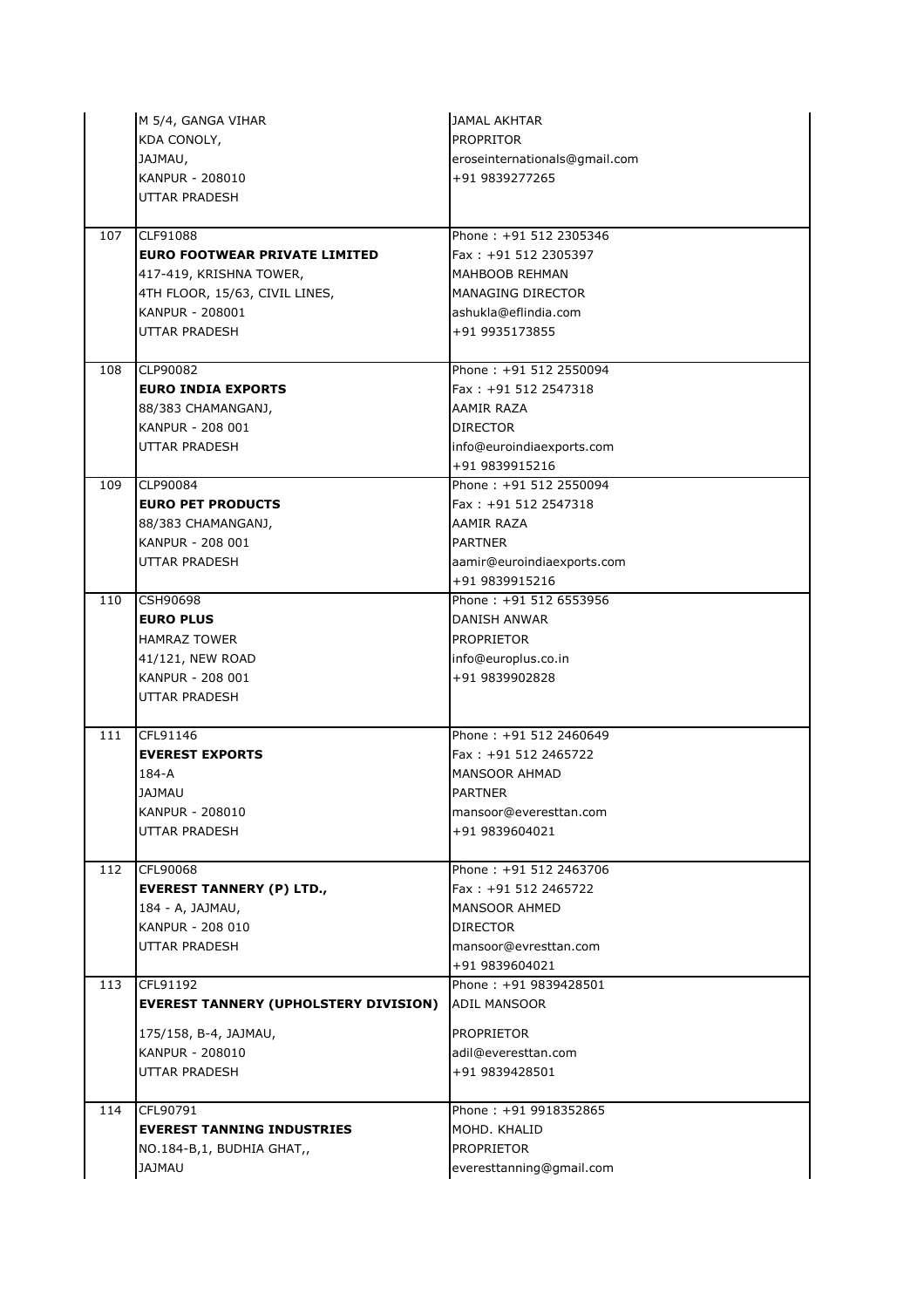|     | KANPUR - 208 010<br><b>UTTAR PRADESH</b>                                                                                                        | +91 9984227100                                                                                                                     |
|-----|-------------------------------------------------------------------------------------------------------------------------------------------------|------------------------------------------------------------------------------------------------------------------------------------|
| 115 | CLF90150<br><b>EXCEL EXIMS</b><br>375/C, ALLIED STREET,<br>JAJMAU,<br>KANPUR - 208 010<br><b>UTTAR PRADESH</b>                                  | Phone: +91 512 2460698/2460872<br>ZAFAR MANZOOR<br>PARTNER<br>excelexims@hotmail.com<br>+91 9839035579                             |
| 116 | CLP91159<br><b>EXCEL EXPORTS</b><br>FLAT NO. 9, 4TH FLOOR,<br>EXCEL TOWER, P.W.D ROAD,<br>NADESAR,<br>VARANASI - 221002<br><b>UTTAR PRADESH</b> | Phone: +91 542 2500338<br>Fax: +91 542 2500338<br>GEETHA SURESH NAIR<br>PROPRIETOR<br>sales@excelexports.com<br>+91 9451888524     |
| 117 | CSH90537<br><b>EXCEL IMPEX</b><br>15/245- B, CIVIL LINES<br>KANPUR - 208 001<br><b>UTTAR PRADESH</b>                                            | Phone: +91512 2605569<br>Fax: +91 512 2605569<br>MOHIT SAXENA<br><b>PROPRIETOR</b><br>mohit@excelimpex.com<br>+91 9336118135       |
| 118 | CLP90970<br><b>F. I. LEATHER PRODUCTS</b><br>372/343, SULTAN VILLA,<br>SHITLA BAZAR,<br>JAJMAU,<br>KANPUR - 208010<br>UTTAR PRADESH             | Phone: +91 9838100707<br>FAIZ ALAM<br>PARTNERSHIP<br>sultan_exims@yahoo.co.uk<br>+91 9838100707                                    |
| 119 | CSH91399<br><b>F.M. INTERNATIONAL</b><br>94/54, SALEEM CHAMBER,<br>PECH BAGH<br>KANPUR' - 208001<br>UTTAR PRADESH                               | Phone: +91 512 22435<br><b>FAISAL MAHMOOD</b><br>PROPRITER<br>fminternational.k@gmail.com<br>+91 8960336697                        |
| 120 | CSH91348<br><b>FAIZA INTERNATIONAL</b><br>246/3, J. K. COLONY, JAJAMAU<br>KANPUR - 208010<br>UTTAR PRADESH                                      | Phone: +91 9335526945<br>MOHD. TALHA LARI<br>PROPRIETOR<br>shuza-lari@yahoo.co.in<br>+91 9335526945                                |
| 121 | CLF90821<br><b>FANCYTEX GLOBAL PVT. LTD</b><br>K-40, GANDHI NAGAR,<br>GWALIOR - 474 002<br>MADHYA PRADESH                                       | Phone: +91 751 2423856<br>Fax: +91 751 2370231<br>SHEPHALI KAUSHIK<br>MANAGING DIRECTOR<br>skaushik@fancytex.com<br>+91 9301101572 |
| 122 | CLP91405<br><b>FARCON LEATHER EXPORTS PRIVATE LIMITED FARHAN NASIM</b><br>FACTORY NO.B-6, ROAD NO.11,<br>SITE NO.5, UDYOG KUNJ,                 | Phone: +91 9936038786<br>DIRECTOR<br>farhan@farconleather.com                                                                      |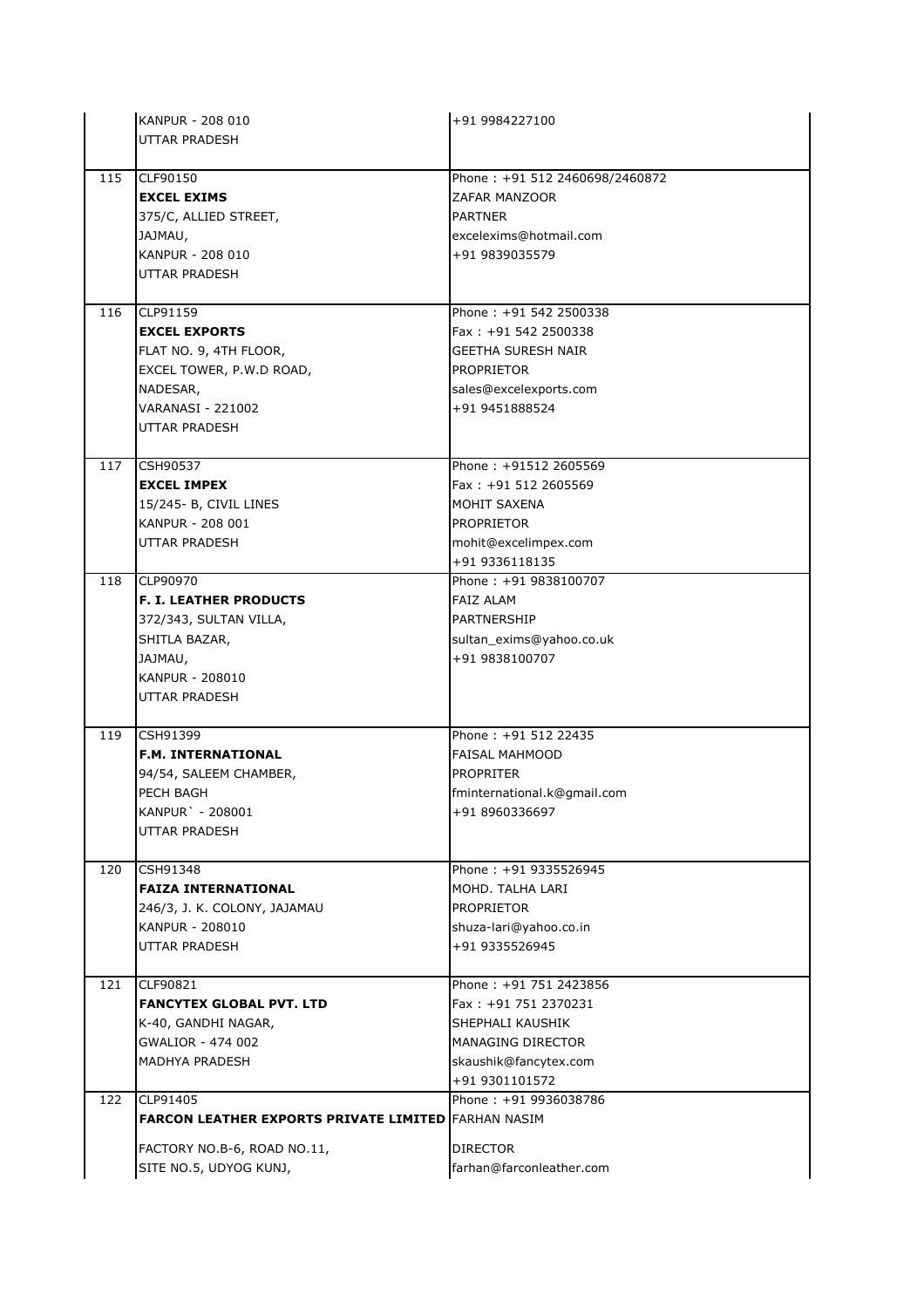|     | KANPUR - 208022            | +91 9936038786                |
|-----|----------------------------|-------------------------------|
|     | <b>UTTAR PRADESH</b>       |                               |
|     |                            |                               |
| 123 | CLP90116                   | Phone: +91 512 2341654        |
|     | <b>FARHAN EXPORTS</b>      | Fax: +91 512 2340241          |
|     | 90/240 IFTIKHARABAD,       | MOHAMMED FARHAN NASIM         |
|     | KANPUR - 208 001           | GENERAL MANAGER               |
|     | UTTAR PRADESH              | nasim@farhanexports.com       |
|     |                            | +91 9336115971                |
| 124 | CSH90138                   | Phone: +91 9936961923         |
|     |                            |                               |
|     | <b>FARHAT ENTERPRISES</b>  | MOHD KAMRAN RAIS,             |
|     | 7/90-B (PART) TILAK NAGAR, | <b>MANAGING PARTNER</b>       |
|     | KANPUR - 208 002           | info@farhatenterprises.com    |
|     | UTTAR PRADESH              | +91 9936961923                |
| 125 | <b>CSH90896</b>            | Phone: +91 512 2460861        |
|     | <b>FARIS EXPORT</b>        | Fax: +91 512 2460861          |
|     | PLOT NO. 33/29, (49),      | MOHD, ARIF                    |
|     | GAJJUPURWA, JAJMAU,        | PROPRITERSHIP                 |
|     | KANPUR - 208010            | farisexport@yahoo.co.in       |
|     | <b>UTTAR PRADESH</b>       | +91 9935029920                |
|     |                            |                               |
| 126 | CSH91034                   | Phone: +91 515 2835197        |
|     | <b>FAST RIDING EXPORTS</b> | Fax: +91 515 2836682          |
|     | 4/254, SHUBHAS NAGAR,      | DAYA SHANKAR SRIVASTAVA       |
|     | SHUKLA GANJ,               | PROPRITER                     |
|     | UNNAO - 209861             | fastridingexports21@gmail.com |
|     | UTTAR PRADESH              | +91 9956354986                |
|     |                            |                               |
| 127 | CFL90849                   | Phone: +91 9839550855         |
|     | <b>FEROZ TANNERS</b>       | MR. AHMER FEROZ               |
|     | 379/1-D, SIR IQBAL STREET, | PARTNER                       |
|     | GAJJU PURWA, JAJMAU,       | feroztanners@gmail.com        |
|     | KANPUR - 208010            | +91 9839085504                |
|     | <b>UTTAR PRADESH</b>       |                               |
|     |                            |                               |
| 128 | <b>CSH91307</b>            | Phone: +91 9621811050         |
|     | <b>FHS INTERNATIONAL</b>   | FEROZ KHAN                    |
|     | 98/1-A, BECON GANJ,        | MANAGER BUSINESS DEVELOPMENT  |
|     | KANPUR - 208001            | feroz@fhsinternational.in     |
|     | UTTAR PRADESH              | +91 9839744341                |
| 129 | CSH90454                   | Phone: +91 512 2405800        |
|     | <b>FRANC SADDLERS</b>      | Fax: +91 512 2462406          |
|     | 97/154, KALLUMAL STREET,   | SHAMSHUR RAHMAN LARI          |
|     | KANPUR - 208 001           | PARTNER                       |
|     |                            |                               |
|     | UTTAR PRADESH              | shamsur@qmail.com             |
|     |                            | +91 9839604020                |
| 130 | CSH90918                   | Phone: +91 9936962720         |
|     | <b>G. S. INTERNATIONAL</b> | Fax: +91 512 2242851          |
|     | 24/43, BIRHANA ROAD,       | SHANTANU GUPTA                |
|     | KANPUR - 208001            | PARTNER                       |
|     | UTTAR PRADESH              | gsinternational6@gmail.com    |
|     |                            | +91 8795818901                |
| 131 | CSH90352                   | Phone: +91 512 2375025        |
|     | <b>G.B. EXPORTS</b>        | <b>IRSHAD SAMAD</b>           |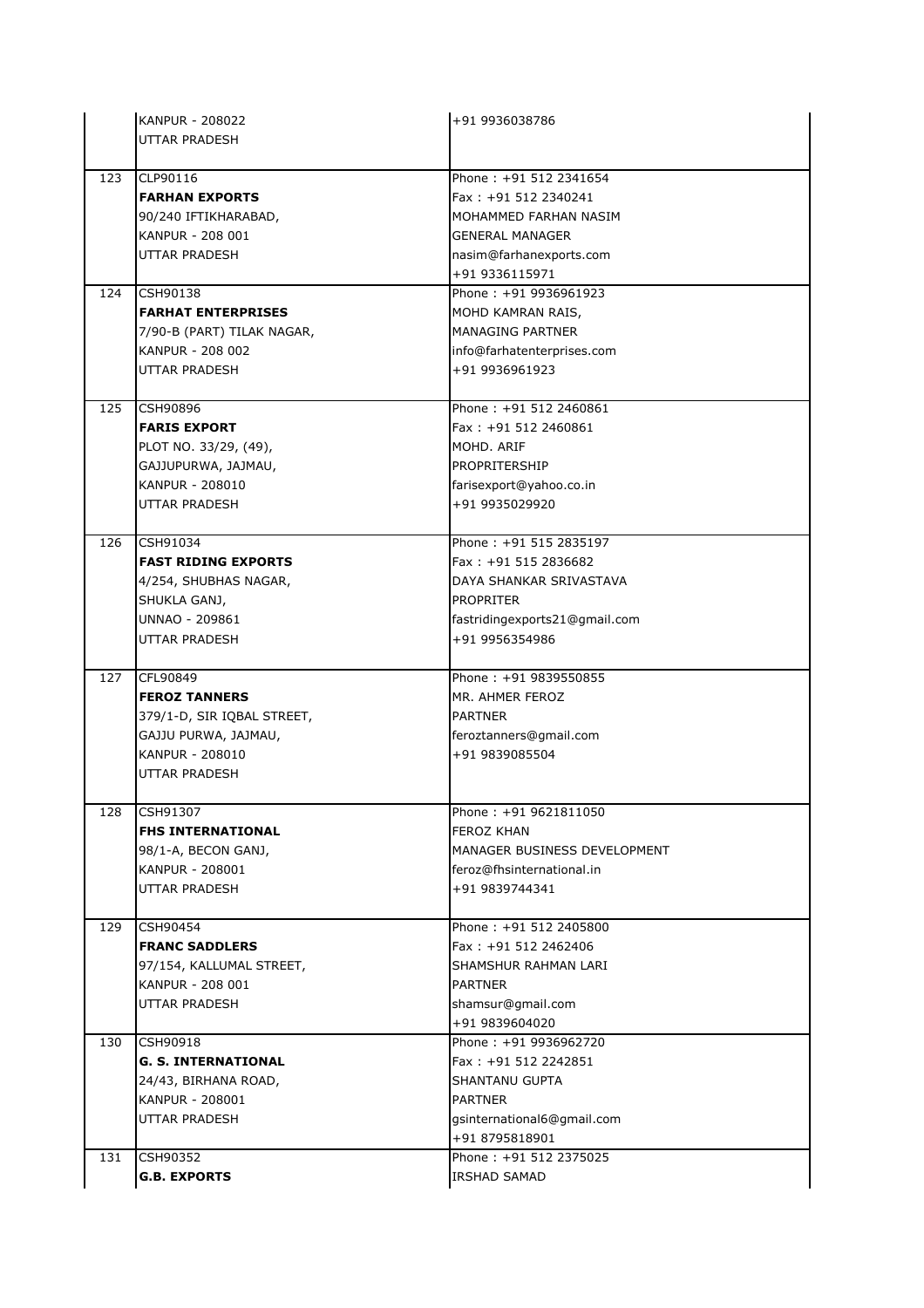|     | 94/115, ILAHI HOUSE,              | <b>PARTNER</b>                  |
|-----|-----------------------------------|---------------------------------|
|     | PECH BAGH                         | irshad_gb@yahoo.com             |
|     | KANPUR - 208 001                  | +91 9839030289                  |
|     | <b>UTTAR PRADESH</b>              |                                 |
|     |                                   |                                 |
| 132 | CSH90644                          | Phone: +91 512 2375025          |
|     | <b>G.B. TANNERS</b>               | <b>IRSHAD SAMAD</b>             |
|     | 17/96, NAWAB COMPOUND             | <b>PARTNER</b>                  |
|     | RAM NARAIN BAZAR                  | irshad_gb@yahoo.com             |
|     | KANPUR - 208 001                  | +91 9839030289                  |
|     | <b>UTTAR PRADESH</b>              |                                 |
| 133 | CSH90949                          | Phone: +91 512 2452797          |
|     | <b>GALACTIC INTERNATIONAL</b>     | Fax: +91 512 2452797            |
|     | 26, SHIV KATRA,                   | MOHD. AKHTAR                    |
|     | G.T. ROAD,                        | <b>PROPRITER</b>                |
|     | KANPUR - 208007                   | akhtarkamil@yahoo.com           |
|     | UTTAR PRADESH                     | +91 9336115317                  |
|     |                                   |                                 |
| 134 | CFL91020                          | Phone: +91 8423079318           |
|     | <b>GALF LEATHER CARE</b>          | MOHD. GUFRAN LATIF KHAN         |
|     | 672/27, GANGA VIHAR,              | MANAGER                         |
|     | KDA COLONY, JAJMAU,               | info.galfleather@gmail.com      |
|     | KANPUR - 208010                   | +91 8423079318                  |
|     | <b>UTTAR PRADESH</b>              |                                 |
| 135 | CSH90723                          | Phone: +91 512 3294399          |
|     | <b>GALLOP EXPORTS CORPORATION</b> | Fax: +91 512 2460736            |
|     | 622-C BLOCK, DEFENCE COLONY,      | AZIMUL HAQUE                    |
|     | UAMLAL                            | <b>PARTNER</b>                  |
|     | KANPUR - 208 010                  | gallopexports@gmail.com         |
|     | <b>UTTAR PRADESH</b>              | +91 9839812701                  |
|     |                                   |                                 |
| 136 | CFL90678                          | Phone: +91 9838740308           |
|     | <b>GAURI TANNERS,</b>             | MOHAMED USAMAN                  |
|     | 92/11, PECH BAGH,                 | <b>PROPRIETOR</b>               |
|     | KANPUR - 208 001                  | gauritanners_786@rediffmail.com |
|     | UTTAR PRADESH                     | +91 9838740308                  |
| 137 | CLP90993                          | Phone: +91 9839223248           |
|     | <b>GEETA INTERNATIONAL</b>        | Fax: +91 512 2392523            |
|     | 93/170, ANWAR GANJ,               | RAJ KUMAR                       |
|     | PHOOL WALI GALI,                  | <b>PROPRITER</b>                |
|     | KANPUR - 208001                   | rajesh@leathercordindia.com     |
|     | UTTAR PRADESH                     | +91 9839223248                  |
| 138 | CSH91158                          | Phone: +91 9889871999           |
|     | <b>GEMS INTERNATIONAL</b>         | SHASHI AGARWAL                  |
|     | 12/472, A, GWALTOLI,              | PROPRIETORSHIP                  |
|     | KANPUR - 208001                   | gems_international@yahoo.com    |
|     | UTTAR PRADESH                     | +91 9889871999                  |
|     |                                   |                                 |
| 139 | CSH91010                          | Phone: +91 9628905000           |
|     | <b>GHALIB EXPORTS PVT. LTD</b>    | MALIK ZAFFER AHMAD KHAN         |
|     | 502, ENDORADO, 7/88,              | <b>DIRECTOR</b>                 |
|     | TILAK NAGAR,                      | ghalibexp@gmail.com             |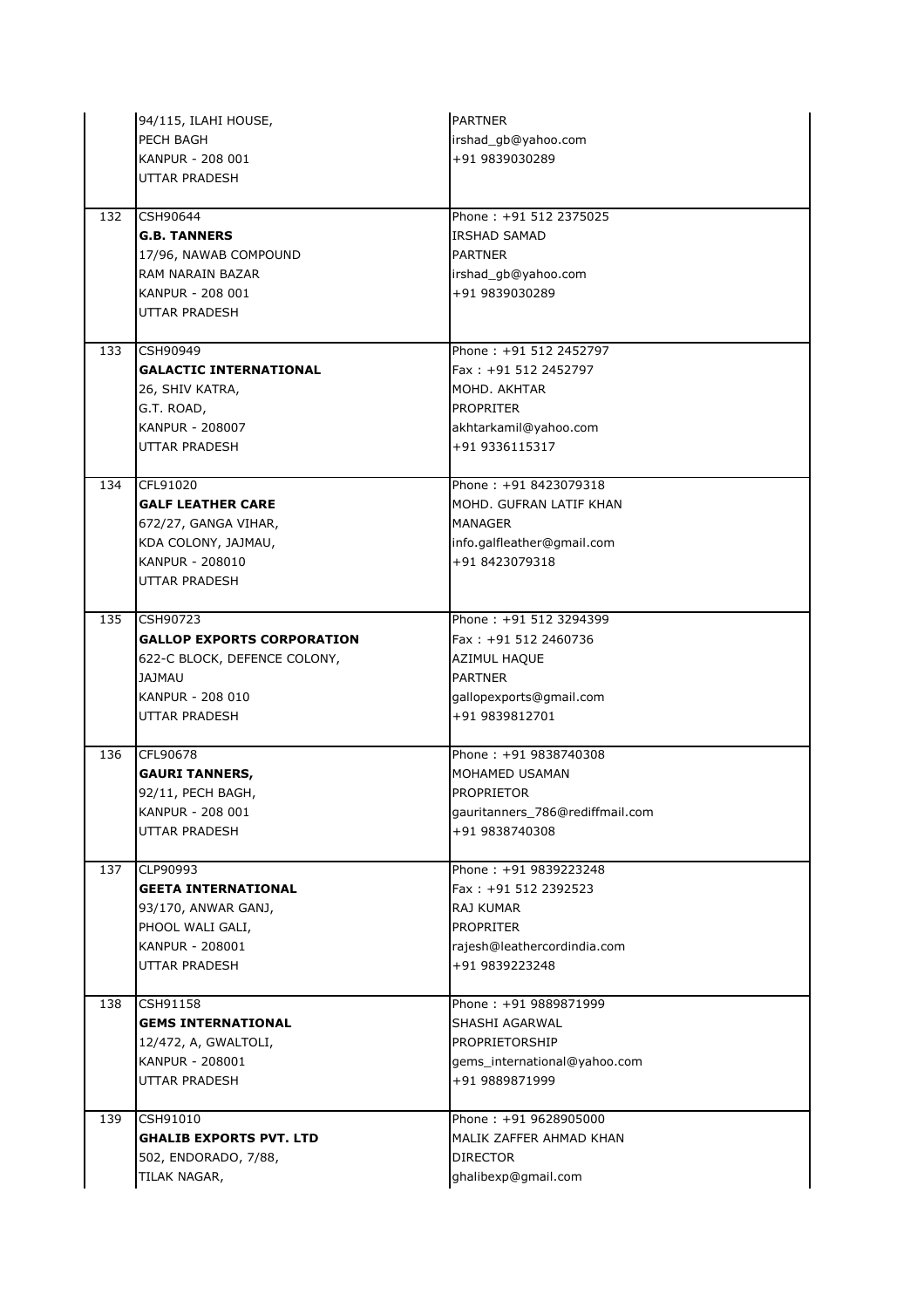|     | KANPUR - 208002                     | +91 9628905000                      |
|-----|-------------------------------------|-------------------------------------|
|     | <b>UTTAR PRADESH</b>                |                                     |
|     |                                     |                                     |
| 140 | CSH90420                            | Phone: +91 512 2240186              |
|     | <b>GLOBAL EXPORT</b>                | Fax: +91 512 2232660                |
|     | 84/20 J K IRON MILLS COMPOUND       | SHITEJ DHAWAN                       |
|     | FAZAL GANJ FACTORY AREA             | <b>PROPRIETOR</b>                   |
|     | KANPUR - 208012                     | dhawan@globalexport.net.in          |
|     | UTTAR PRADESH                       | +91 9839032819                      |
|     |                                     |                                     |
| 141 | CSH90179                            | Phone: +91 512-2460960              |
|     | <b>GLOBE EXPORTS</b>                | Fax: +91 512-2460960                |
|     | 93/139, ANWARGANJ,                  | MALIK ASRAF ULLAH                   |
|     | POOLWALI GALI,                      | <b>PARTNER</b>                      |
|     | KANPUR - 208 001                    | info@globegroupindia.com            |
|     | UTTAR PRADESH                       | +91 9648481000                      |
|     |                                     |                                     |
| 142 | CFL90762                            | Phone: +91 512 2464652/3215888      |
|     | <b>GLOBE TANNERS</b>                | Fax: +91 512 2465560                |
|     | PLOT NO 52-A, 150 FT ROAD,          | MALIK KALIMULLAH                    |
|     | JAJMAU,                             | CEO                                 |
|     | KANPUR - 208 010                    | malikalimullah@gmail.com            |
|     | <b>UTTAR PRADESH</b>                | +91 9794003786                      |
|     |                                     |                                     |
| 143 | CSH90169                            | Phone: +91 512 2402344              |
|     | <b>GOLDEN EXPORTS</b>               | ASHWANI KUMAR SRIVASTAVA            |
|     | 129/17, CHANDRA NAGAR               | <b>PROPRIETOR</b>                   |
|     | <b>HARJINDER NAGAR</b>              | info@goldenexports.in               |
|     | <b>LAL BANGALOW</b>                 | +91 9559000888                      |
|     | KANPUR - 208 007                    |                                     |
|     | <b>UTTAR PRADESH</b>                |                                     |
|     |                                     |                                     |
| 144 | CSH90022                            | Phone: +91 512 2217691/2215787      |
|     | <b>GRAND INTERNATIONAL</b>          | Fax: +91 512 2219059                |
|     | 39 FACTORY AREA,                    | KRISHNA KUMAR AGARWAL               |
|     | <b>FAZAL GANJ</b>                   | <b>PARTNER</b>                      |
|     | KANPUR - 208 012                    | krishan.wadhwa@treadstone-group.com |
|     | <b>UTTAR PRADESH</b>                | +91 9336818391                      |
|     |                                     |                                     |
| 145 | CLP90569                            | Phone: +91 512 2692444              |
|     | <b>GROWMORE INTERNATIONAL LTD.,</b> | Fax: +91 512 2691111                |
|     | D-5 PANKI INDUSTRIAL AREA           | YADVENDRA SINGH                     |
|     | SITE NO 1                           | MANAGING DIRECTOR                   |
|     | KANPUR - 208022                     | info@growmore.in                    |
|     | UTTAR PRADESH                       | +91 9839547144                      |
|     |                                     |                                     |
| 146 | CSH90640                            | Phone: +91 9935062614/8935048822    |
|     | <b>GUTS &amp; GLORY LEATHERS</b>    | Fax: +91 512 2464261                |
|     | 102/88, WAJIDPUR                    | MOHD ABID                           |
|     | UAMLAL                              | <b>PROPRIETOR</b>                   |
|     | KANPUR - 208 010                    | abid@gngleathers.com                |
|     | UTTAR PRADESH                       | +91 9935062614                      |
|     |                                     |                                     |
| 147 | CSH91033                            | Phone: +91 994890084                |
|     | <b>H &amp; G SADDLERY</b>           | HARPEET SINGH SANDHU                |
|     | 117/L/370 NAVEEN NAGAR,             | <b>PARTNER</b>                      |
|     |                                     |                                     |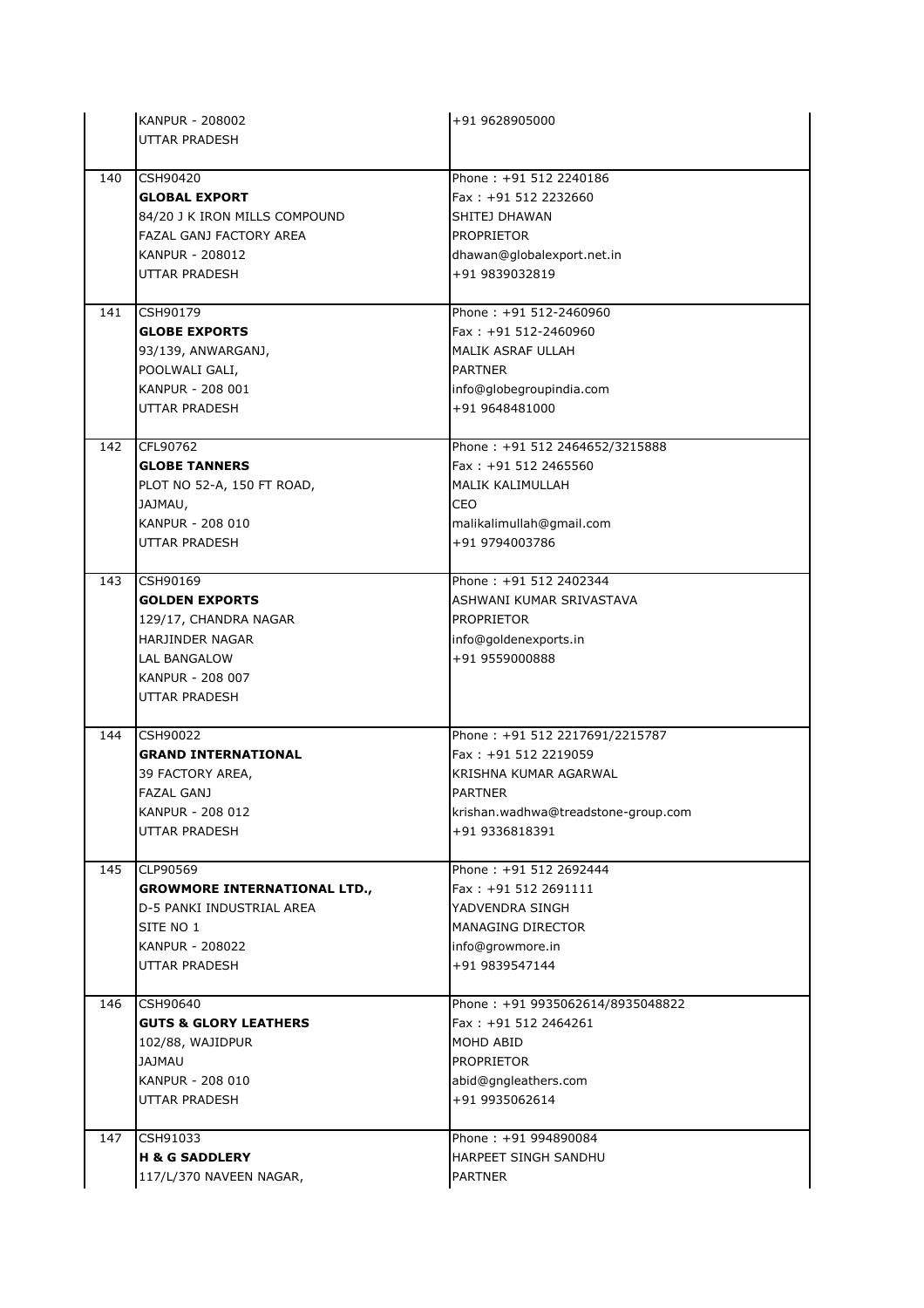|     | <b>KAKADEO</b><br>KANPUR - 208025<br>UTTAR PRADESH                                                                                                    | hngsaddlery@hotmail.com<br>+91 9984890084                                                                                          |
|-----|-------------------------------------------------------------------------------------------------------------------------------------------------------|------------------------------------------------------------------------------------------------------------------------------------|
| 148 | CFL90911<br>H. A. F. EXPORTS<br>D-125, DEFENCE COLONY,<br>JAJMAU,<br>KANPUR - 208010<br>UTTAR PRADESH                                                 | Phone: +91 515 2829406/2829537<br>Fax: +91 515 2829765<br>NIHAL BIN IQBAL<br>PROPRITER<br>nihalbiniqbal@vsnl.net<br>+91 9415045623 |
| 149 | CSH91272<br><b>H. K. INTERNATIONAL</b><br>112/8, BENAJHABAR<br><b>NEAR NEW MASJID</b><br>KANPUR - 208002<br>UTTAR PRADESH                             | Phone: +91 9793004433<br>MOHD. HASEEB<br>PROPRIETOR<br>mail@hkintlindia.com<br>+91 9793004433                                      |
| 150 | CSH91211<br><b>H.A.L EXPORTS</b><br>14/106, CIVIL LINES,<br>KANPUR - 208001<br><b>UTTAR PRADESH</b>                                                   | Phone: +91 512 2554509<br><b>KHALID ANSI</b><br><b>PARTNER</b><br>halexports@gmail.com<br>+91 9936608999                           |
| 151 | CSH90910<br><b>H.M.S. EXIMS</b><br>2A/1A, PLOT NO-39, MASJID,<br>ALBADAR COMPOUND, PURANI CHUNGI<br>UAMLAL<br>KANPUR - 208010<br><b>UTTAR PRADESH</b> | Phone: +91 0512 3278281<br>MOHD. KAMRAN<br>PARTNER<br>hmsexims@gmail.com<br>+91 9935594787                                         |
| 152 | CLP90915<br><b>HABIB FASHION</b><br>15-B, 150 FEET ROAD,<br>JAJMAU,<br>KANPUR - 208001<br>UTTAR PRADESH                                               | Phone: +91 512 3275561<br>AZHAR ALI<br>Sr. Executive<br>azhar@habibgroup.co.in<br>+91 9889789007                                   |
| 153 | CSH91220<br><b>HACK TACK INTERNATIONAL</b><br>129/20-21, IDEAL CAMPUS,<br>CHANDRA NAGAR,<br>KANPUR - 208010<br>UTTAR PRADESH                          | Phone: +91 9936106698<br>MOHD AMIR LARI<br>PARTNER<br>amir@hack-tack.net<br>+91 9936106698                                         |
| 154 | CFL90439<br>HAFEEZSONS TANNERY PVT. LTD.,<br>91/80-81 DALELPURWA,<br>KANPUR - 208001<br>UTTAR PRADESH                                                 | Phone: +91 9839022005<br>Fax: +91 512 2462700<br>MOHD. SHARJEEL<br>MANAGING DIRECTOR<br>hstplindia@gmail.com<br>+91 9839060793     |
| 155 | CLP91172<br><b>HAFSA EXPORTS,</b><br>680-C 16, GANGA VIHAR,<br>JAJMAU,                                                                                | Phone: +91 0512 2400229<br>WASIM USMANI<br>PROPRIETOR<br>hafsaexports494@gmail.com                                                 |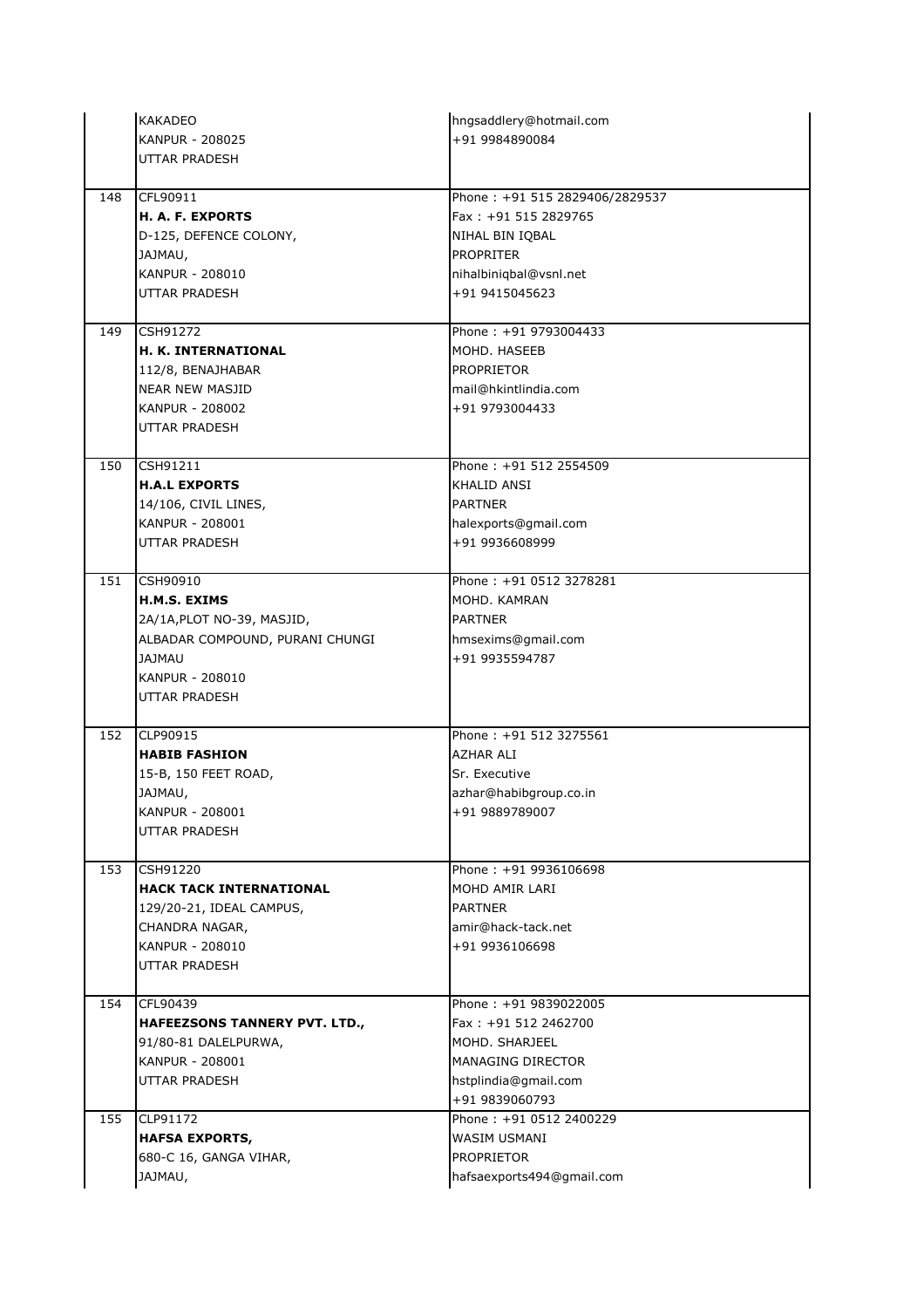|     | KANPUR - 208010                   | +91 9839186424                   |
|-----|-----------------------------------|----------------------------------|
|     | UTTAR PRADESH                     |                                  |
| 156 | CSH91349                          | Phone: 9918158225, 9795070030    |
|     | <b>HAMD INTERNATIONAL</b>         | ABU SABIR RIZVI                  |
|     | 98/3, SITE NO. 1, KIDWAI NAGAR    | <b>PROPRITOR</b>                 |
|     | KANPUR - 208011                   | hamdinternationalindia@gmail.com |
|     | UTTAR PRADESH                     | +91 7860790054                   |
|     |                                   |                                  |
| 157 | CSH90191                          | Phone: +91 512 65533956          |
|     | <b>HAMRAZ TRADERS</b>             | KHURSHEED ANWAR                  |
|     | 41/121 HAMRAZ TOWER, NEW ROAD,    | PARTNER                          |
|     | PO BOX 217                        | hamraztraders1970@gmail.com      |
|     | KANPUR - 208 001                  | +91 9839874019                   |
|     | UTTAR PRADESH                     |                                  |
| 158 | CFL91112                          | Phone: +91 9450013443            |
|     | <b>HASAN EXIM</b>                 | MOHAMMAD IMRAN                   |
|     | 91/77, PLOT NO. 2 DARGAH          | <b>PROPRITOR</b>                 |
|     | SHAREEF, JAJMAU NEAR,             | hasaneximindia@gmail.com         |
|     | POPULAR DHARM KATA                | +91 9450013443                   |
|     | KANPUR - 208010                   |                                  |
|     | UTTAR PRADESH                     |                                  |
| 159 | CLF90994                          | Phone: +91 512 2652950           |
|     | <b>HEM EXIM</b>                   | <b>HEMANSU TEWARI</b>            |
|     | 125/62, L- BLOCK,                 | CEO                              |
|     | GOVIND NAGAR,                     | hemansu65@yahoo.com              |
|     | KANPUR - 208006                   | +91 9839210493                   |
|     | UTTAR PRADESH                     |                                  |
| 160 | CSH91083                          | Phone: +91 512 2691101/02        |
|     | HGE INTERNATIONAL PRIVATE LIMITED | ATAL PRATAP SINGH                |
|     | E-15, PANKI,                      | <b>DIRECTOR</b>                  |
|     | INDUSTRIAL AREA,                  | corp@hgeindia.com                |
|     | SITE NO.1                         | +91 9838105105                   |
|     | KANPUR - 208022                   |                                  |
|     | UTTAR PRADESH                     |                                  |
| 161 | CFL91077                          | Phone: +91 9935521999            |
|     | <b>HIDE &amp; SKINS</b>           | <b>FASIAL AKBAR</b>              |
|     | 377 B (3-A), GAJJUPURWA,          | <b>PROPRITER</b>                 |
|     | JAJMAU,                           | hideskinsco@gmail.com            |
|     | KANPUR - 208010                   | +91 9935521999                   |
|     | <b>UTTAR PRADESH</b>              |                                  |
| 162 | CFL91189                          | Phone: +91 512 2460119           |
|     | <b>HIDE CARE ENTERPRISES</b>      | SUSHANT NAYAK                    |
|     | 12-A, GAUSHALA, DEFENCE COLONY,   | MANAGER                          |
|     | JAJMAU,                           | hidecareentp@gmail.com           |
|     | KANPUR - 208010                   | +91 9935520076                   |
|     | UTTAR PRADESH                     |                                  |
|     |                                   |                                  |
| 163 | CFC90773                          | Phone: +91 512 3048181           |
|     | <b>HIDECIDE</b>                   | PRAVEEN MANGA                    |
|     | 100, B.DADA NAGAR                 | <b>PARTNER</b>                   |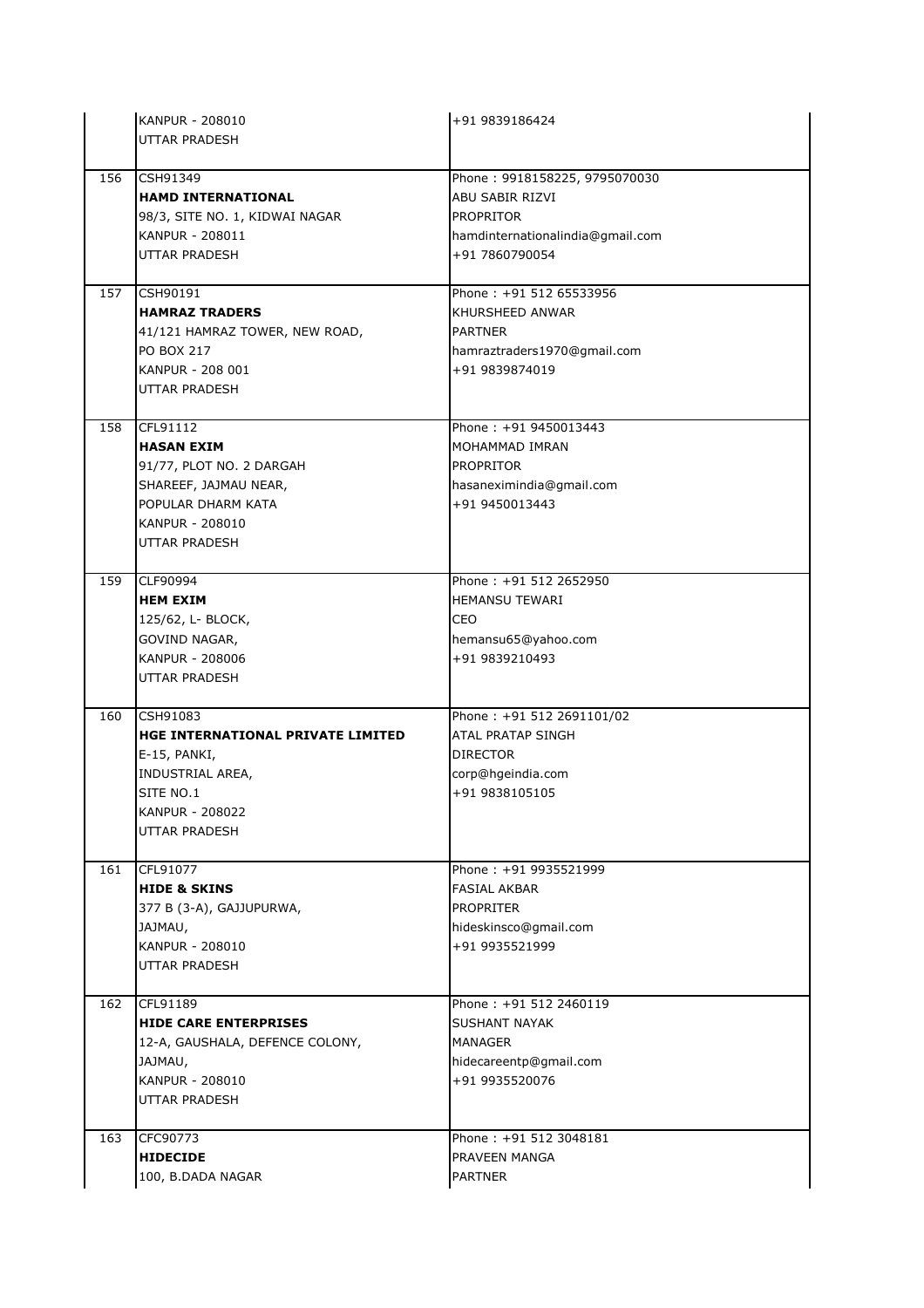| UTTAR PRADESH<br>+91 9918880888<br>164<br>Phone: +91 512 2465502<br>CFL90744<br><b>HOMERA TANNERS PVT. LTD</b><br>Fax: +91 512 2460701<br>50A, 150 FEET ROAD,<br>ASHRAF RIZWAN<br><b>JAJMAU</b><br><b>DIRECTOR</b><br>KANPUR - 208 010<br>info@homeratannery.com<br>UTTAR PRADESH<br>+91 9839035200<br>165<br>CFL90154<br>Phone: +91 512 2461466<br><b>HOMERA TANNING INDUSTRIES PVT. LTD</b><br>Fax: +91 512 2460701<br>1 D (17-A-1), 150 FEET ROAD,<br>ASHRAF RIZWAN<br>JAJMAU,<br><b>DIRECTOR</b><br>KANPUR - 208 010<br>info@homeratannery.com<br>UTTAR PRADESH<br>+91 9839035200<br>166<br><b>CSH90954</b><br>Phone: +91 512 2546546<br><b>HORSE CARE</b><br>JAGMOHAN UBEROI<br>7/109, F-1, SWAROOP<br>PROPRITERSHIP<br>horsecare@gmail.com<br>NAGAR,<br>KANPUR - 208002<br>+91 9839029030<br>UTTAR PRADESH<br><b>CSH90079</b><br>Phone: +91 512 2546546<br>167<br><b>HORSE CENTRE</b><br>Fax: +91 512 2540861<br>SANDEEP MALHOTRA<br>7/202-A, SWAROOP NAGAR,<br>KANPUR - 208 002<br><b>PARTNER</b><br>UTTAR PRADESH<br>horsecentre@gmail.com<br>+91 9415131514<br>168<br><b>CSH90962</b><br>Phone: +91 512 2400665<br><b>HORSE CLOTHING IMPEX PVT LTD</b><br>Fax: +91 512 2400665<br>FACTORY 1-3, 120-B,<br>MURUKAN S.<br>MANAGING DIRECTOR<br>CHANDRA NAGAR,<br>LAL BANGLA,<br>aruntack@vsnl.net<br>KANPUR - 208007<br>+91 9935338886<br><b>UTTAR PRADESH</b><br>169<br>CSH91082<br>Phone: +91 9415440459<br><b>HORSEKRAFT EQUESTRIAN</b><br>RISHABH SHARMA<br>122/60, SAROJINI NAGAR,<br><b>PROPRITER</b><br>KANPUR - 208012<br>info@horsekraft.com<br>UTTAR PRADESH<br>+91 9415440459<br>170<br>CSH90383<br>Phone: +91 512 9415079394<br><b>HORSENS EXPORTS</b><br>ARSHAD BASHIR<br><b>PROPRIETOR</b><br>D.231 DEFENCE COLONY,<br><b>JAJMAU</b><br>info@horsensexports.com<br>KANPUR - 208 010<br>+91 7860031205<br>UTTAR PRADESH<br>171<br>CSH91299<br>Phone: 09506705432<br><b>HOUSTON SADDLERY</b><br>MOHD, AZHAR<br>433-D, DEFENCE COLONY,<br>MANAGER<br><b>JAJMAU</b><br>abuzhar447@yahoo.com<br>KANPUR - 208010<br>+91 9506705432 | <b>KANPUIR - 208002</b> | info@hidecide.com |
|--------------------------------------------------------------------------------------------------------------------------------------------------------------------------------------------------------------------------------------------------------------------------------------------------------------------------------------------------------------------------------------------------------------------------------------------------------------------------------------------------------------------------------------------------------------------------------------------------------------------------------------------------------------------------------------------------------------------------------------------------------------------------------------------------------------------------------------------------------------------------------------------------------------------------------------------------------------------------------------------------------------------------------------------------------------------------------------------------------------------------------------------------------------------------------------------------------------------------------------------------------------------------------------------------------------------------------------------------------------------------------------------------------------------------------------------------------------------------------------------------------------------------------------------------------------------------------------------------------------------------------------------------------------------------------------------------------------------------------------------------------------------------------------------------------------------------------------------------------------------------------------------------------------------------------------------------------------------------------------------------------------------------------------------------|-------------------------|-------------------|
|                                                                                                                                                                                                                                                                                                                                                                                                                                                                                                                                                                                                                                                                                                                                                                                                                                                                                                                                                                                                                                                                                                                                                                                                                                                                                                                                                                                                                                                                                                                                                                                                                                                                                                                                                                                                                                                                                                                                                                                                                                                  |                         |                   |
|                                                                                                                                                                                                                                                                                                                                                                                                                                                                                                                                                                                                                                                                                                                                                                                                                                                                                                                                                                                                                                                                                                                                                                                                                                                                                                                                                                                                                                                                                                                                                                                                                                                                                                                                                                                                                                                                                                                                                                                                                                                  |                         |                   |
|                                                                                                                                                                                                                                                                                                                                                                                                                                                                                                                                                                                                                                                                                                                                                                                                                                                                                                                                                                                                                                                                                                                                                                                                                                                                                                                                                                                                                                                                                                                                                                                                                                                                                                                                                                                                                                                                                                                                                                                                                                                  |                         |                   |
|                                                                                                                                                                                                                                                                                                                                                                                                                                                                                                                                                                                                                                                                                                                                                                                                                                                                                                                                                                                                                                                                                                                                                                                                                                                                                                                                                                                                                                                                                                                                                                                                                                                                                                                                                                                                                                                                                                                                                                                                                                                  |                         |                   |
|                                                                                                                                                                                                                                                                                                                                                                                                                                                                                                                                                                                                                                                                                                                                                                                                                                                                                                                                                                                                                                                                                                                                                                                                                                                                                                                                                                                                                                                                                                                                                                                                                                                                                                                                                                                                                                                                                                                                                                                                                                                  |                         |                   |
|                                                                                                                                                                                                                                                                                                                                                                                                                                                                                                                                                                                                                                                                                                                                                                                                                                                                                                                                                                                                                                                                                                                                                                                                                                                                                                                                                                                                                                                                                                                                                                                                                                                                                                                                                                                                                                                                                                                                                                                                                                                  |                         |                   |
|                                                                                                                                                                                                                                                                                                                                                                                                                                                                                                                                                                                                                                                                                                                                                                                                                                                                                                                                                                                                                                                                                                                                                                                                                                                                                                                                                                                                                                                                                                                                                                                                                                                                                                                                                                                                                                                                                                                                                                                                                                                  |                         |                   |
|                                                                                                                                                                                                                                                                                                                                                                                                                                                                                                                                                                                                                                                                                                                                                                                                                                                                                                                                                                                                                                                                                                                                                                                                                                                                                                                                                                                                                                                                                                                                                                                                                                                                                                                                                                                                                                                                                                                                                                                                                                                  |                         |                   |
|                                                                                                                                                                                                                                                                                                                                                                                                                                                                                                                                                                                                                                                                                                                                                                                                                                                                                                                                                                                                                                                                                                                                                                                                                                                                                                                                                                                                                                                                                                                                                                                                                                                                                                                                                                                                                                                                                                                                                                                                                                                  |                         |                   |
|                                                                                                                                                                                                                                                                                                                                                                                                                                                                                                                                                                                                                                                                                                                                                                                                                                                                                                                                                                                                                                                                                                                                                                                                                                                                                                                                                                                                                                                                                                                                                                                                                                                                                                                                                                                                                                                                                                                                                                                                                                                  |                         |                   |
|                                                                                                                                                                                                                                                                                                                                                                                                                                                                                                                                                                                                                                                                                                                                                                                                                                                                                                                                                                                                                                                                                                                                                                                                                                                                                                                                                                                                                                                                                                                                                                                                                                                                                                                                                                                                                                                                                                                                                                                                                                                  |                         |                   |
|                                                                                                                                                                                                                                                                                                                                                                                                                                                                                                                                                                                                                                                                                                                                                                                                                                                                                                                                                                                                                                                                                                                                                                                                                                                                                                                                                                                                                                                                                                                                                                                                                                                                                                                                                                                                                                                                                                                                                                                                                                                  |                         |                   |
|                                                                                                                                                                                                                                                                                                                                                                                                                                                                                                                                                                                                                                                                                                                                                                                                                                                                                                                                                                                                                                                                                                                                                                                                                                                                                                                                                                                                                                                                                                                                                                                                                                                                                                                                                                                                                                                                                                                                                                                                                                                  |                         |                   |
|                                                                                                                                                                                                                                                                                                                                                                                                                                                                                                                                                                                                                                                                                                                                                                                                                                                                                                                                                                                                                                                                                                                                                                                                                                                                                                                                                                                                                                                                                                                                                                                                                                                                                                                                                                                                                                                                                                                                                                                                                                                  |                         |                   |
|                                                                                                                                                                                                                                                                                                                                                                                                                                                                                                                                                                                                                                                                                                                                                                                                                                                                                                                                                                                                                                                                                                                                                                                                                                                                                                                                                                                                                                                                                                                                                                                                                                                                                                                                                                                                                                                                                                                                                                                                                                                  |                         |                   |
|                                                                                                                                                                                                                                                                                                                                                                                                                                                                                                                                                                                                                                                                                                                                                                                                                                                                                                                                                                                                                                                                                                                                                                                                                                                                                                                                                                                                                                                                                                                                                                                                                                                                                                                                                                                                                                                                                                                                                                                                                                                  |                         |                   |
|                                                                                                                                                                                                                                                                                                                                                                                                                                                                                                                                                                                                                                                                                                                                                                                                                                                                                                                                                                                                                                                                                                                                                                                                                                                                                                                                                                                                                                                                                                                                                                                                                                                                                                                                                                                                                                                                                                                                                                                                                                                  |                         |                   |
|                                                                                                                                                                                                                                                                                                                                                                                                                                                                                                                                                                                                                                                                                                                                                                                                                                                                                                                                                                                                                                                                                                                                                                                                                                                                                                                                                                                                                                                                                                                                                                                                                                                                                                                                                                                                                                                                                                                                                                                                                                                  |                         |                   |
|                                                                                                                                                                                                                                                                                                                                                                                                                                                                                                                                                                                                                                                                                                                                                                                                                                                                                                                                                                                                                                                                                                                                                                                                                                                                                                                                                                                                                                                                                                                                                                                                                                                                                                                                                                                                                                                                                                                                                                                                                                                  |                         |                   |
|                                                                                                                                                                                                                                                                                                                                                                                                                                                                                                                                                                                                                                                                                                                                                                                                                                                                                                                                                                                                                                                                                                                                                                                                                                                                                                                                                                                                                                                                                                                                                                                                                                                                                                                                                                                                                                                                                                                                                                                                                                                  |                         |                   |
|                                                                                                                                                                                                                                                                                                                                                                                                                                                                                                                                                                                                                                                                                                                                                                                                                                                                                                                                                                                                                                                                                                                                                                                                                                                                                                                                                                                                                                                                                                                                                                                                                                                                                                                                                                                                                                                                                                                                                                                                                                                  |                         |                   |
|                                                                                                                                                                                                                                                                                                                                                                                                                                                                                                                                                                                                                                                                                                                                                                                                                                                                                                                                                                                                                                                                                                                                                                                                                                                                                                                                                                                                                                                                                                                                                                                                                                                                                                                                                                                                                                                                                                                                                                                                                                                  |                         |                   |
|                                                                                                                                                                                                                                                                                                                                                                                                                                                                                                                                                                                                                                                                                                                                                                                                                                                                                                                                                                                                                                                                                                                                                                                                                                                                                                                                                                                                                                                                                                                                                                                                                                                                                                                                                                                                                                                                                                                                                                                                                                                  |                         |                   |
|                                                                                                                                                                                                                                                                                                                                                                                                                                                                                                                                                                                                                                                                                                                                                                                                                                                                                                                                                                                                                                                                                                                                                                                                                                                                                                                                                                                                                                                                                                                                                                                                                                                                                                                                                                                                                                                                                                                                                                                                                                                  |                         |                   |
|                                                                                                                                                                                                                                                                                                                                                                                                                                                                                                                                                                                                                                                                                                                                                                                                                                                                                                                                                                                                                                                                                                                                                                                                                                                                                                                                                                                                                                                                                                                                                                                                                                                                                                                                                                                                                                                                                                                                                                                                                                                  |                         |                   |
|                                                                                                                                                                                                                                                                                                                                                                                                                                                                                                                                                                                                                                                                                                                                                                                                                                                                                                                                                                                                                                                                                                                                                                                                                                                                                                                                                                                                                                                                                                                                                                                                                                                                                                                                                                                                                                                                                                                                                                                                                                                  |                         |                   |
|                                                                                                                                                                                                                                                                                                                                                                                                                                                                                                                                                                                                                                                                                                                                                                                                                                                                                                                                                                                                                                                                                                                                                                                                                                                                                                                                                                                                                                                                                                                                                                                                                                                                                                                                                                                                                                                                                                                                                                                                                                                  |                         |                   |
|                                                                                                                                                                                                                                                                                                                                                                                                                                                                                                                                                                                                                                                                                                                                                                                                                                                                                                                                                                                                                                                                                                                                                                                                                                                                                                                                                                                                                                                                                                                                                                                                                                                                                                                                                                                                                                                                                                                                                                                                                                                  |                         |                   |
|                                                                                                                                                                                                                                                                                                                                                                                                                                                                                                                                                                                                                                                                                                                                                                                                                                                                                                                                                                                                                                                                                                                                                                                                                                                                                                                                                                                                                                                                                                                                                                                                                                                                                                                                                                                                                                                                                                                                                                                                                                                  |                         |                   |
|                                                                                                                                                                                                                                                                                                                                                                                                                                                                                                                                                                                                                                                                                                                                                                                                                                                                                                                                                                                                                                                                                                                                                                                                                                                                                                                                                                                                                                                                                                                                                                                                                                                                                                                                                                                                                                                                                                                                                                                                                                                  |                         |                   |
|                                                                                                                                                                                                                                                                                                                                                                                                                                                                                                                                                                                                                                                                                                                                                                                                                                                                                                                                                                                                                                                                                                                                                                                                                                                                                                                                                                                                                                                                                                                                                                                                                                                                                                                                                                                                                                                                                                                                                                                                                                                  |                         |                   |
|                                                                                                                                                                                                                                                                                                                                                                                                                                                                                                                                                                                                                                                                                                                                                                                                                                                                                                                                                                                                                                                                                                                                                                                                                                                                                                                                                                                                                                                                                                                                                                                                                                                                                                                                                                                                                                                                                                                                                                                                                                                  |                         |                   |
|                                                                                                                                                                                                                                                                                                                                                                                                                                                                                                                                                                                                                                                                                                                                                                                                                                                                                                                                                                                                                                                                                                                                                                                                                                                                                                                                                                                                                                                                                                                                                                                                                                                                                                                                                                                                                                                                                                                                                                                                                                                  |                         |                   |
|                                                                                                                                                                                                                                                                                                                                                                                                                                                                                                                                                                                                                                                                                                                                                                                                                                                                                                                                                                                                                                                                                                                                                                                                                                                                                                                                                                                                                                                                                                                                                                                                                                                                                                                                                                                                                                                                                                                                                                                                                                                  |                         |                   |
|                                                                                                                                                                                                                                                                                                                                                                                                                                                                                                                                                                                                                                                                                                                                                                                                                                                                                                                                                                                                                                                                                                                                                                                                                                                                                                                                                                                                                                                                                                                                                                                                                                                                                                                                                                                                                                                                                                                                                                                                                                                  |                         |                   |
|                                                                                                                                                                                                                                                                                                                                                                                                                                                                                                                                                                                                                                                                                                                                                                                                                                                                                                                                                                                                                                                                                                                                                                                                                                                                                                                                                                                                                                                                                                                                                                                                                                                                                                                                                                                                                                                                                                                                                                                                                                                  |                         |                   |
|                                                                                                                                                                                                                                                                                                                                                                                                                                                                                                                                                                                                                                                                                                                                                                                                                                                                                                                                                                                                                                                                                                                                                                                                                                                                                                                                                                                                                                                                                                                                                                                                                                                                                                                                                                                                                                                                                                                                                                                                                                                  |                         |                   |
|                                                                                                                                                                                                                                                                                                                                                                                                                                                                                                                                                                                                                                                                                                                                                                                                                                                                                                                                                                                                                                                                                                                                                                                                                                                                                                                                                                                                                                                                                                                                                                                                                                                                                                                                                                                                                                                                                                                                                                                                                                                  |                         |                   |
|                                                                                                                                                                                                                                                                                                                                                                                                                                                                                                                                                                                                                                                                                                                                                                                                                                                                                                                                                                                                                                                                                                                                                                                                                                                                                                                                                                                                                                                                                                                                                                                                                                                                                                                                                                                                                                                                                                                                                                                                                                                  |                         |                   |
|                                                                                                                                                                                                                                                                                                                                                                                                                                                                                                                                                                                                                                                                                                                                                                                                                                                                                                                                                                                                                                                                                                                                                                                                                                                                                                                                                                                                                                                                                                                                                                                                                                                                                                                                                                                                                                                                                                                                                                                                                                                  |                         |                   |
|                                                                                                                                                                                                                                                                                                                                                                                                                                                                                                                                                                                                                                                                                                                                                                                                                                                                                                                                                                                                                                                                                                                                                                                                                                                                                                                                                                                                                                                                                                                                                                                                                                                                                                                                                                                                                                                                                                                                                                                                                                                  |                         |                   |
|                                                                                                                                                                                                                                                                                                                                                                                                                                                                                                                                                                                                                                                                                                                                                                                                                                                                                                                                                                                                                                                                                                                                                                                                                                                                                                                                                                                                                                                                                                                                                                                                                                                                                                                                                                                                                                                                                                                                                                                                                                                  |                         |                   |
|                                                                                                                                                                                                                                                                                                                                                                                                                                                                                                                                                                                                                                                                                                                                                                                                                                                                                                                                                                                                                                                                                                                                                                                                                                                                                                                                                                                                                                                                                                                                                                                                                                                                                                                                                                                                                                                                                                                                                                                                                                                  |                         |                   |
|                                                                                                                                                                                                                                                                                                                                                                                                                                                                                                                                                                                                                                                                                                                                                                                                                                                                                                                                                                                                                                                                                                                                                                                                                                                                                                                                                                                                                                                                                                                                                                                                                                                                                                                                                                                                                                                                                                                                                                                                                                                  |                         |                   |
|                                                                                                                                                                                                                                                                                                                                                                                                                                                                                                                                                                                                                                                                                                                                                                                                                                                                                                                                                                                                                                                                                                                                                                                                                                                                                                                                                                                                                                                                                                                                                                                                                                                                                                                                                                                                                                                                                                                                                                                                                                                  |                         |                   |
|                                                                                                                                                                                                                                                                                                                                                                                                                                                                                                                                                                                                                                                                                                                                                                                                                                                                                                                                                                                                                                                                                                                                                                                                                                                                                                                                                                                                                                                                                                                                                                                                                                                                                                                                                                                                                                                                                                                                                                                                                                                  |                         |                   |
|                                                                                                                                                                                                                                                                                                                                                                                                                                                                                                                                                                                                                                                                                                                                                                                                                                                                                                                                                                                                                                                                                                                                                                                                                                                                                                                                                                                                                                                                                                                                                                                                                                                                                                                                                                                                                                                                                                                                                                                                                                                  |                         |                   |
|                                                                                                                                                                                                                                                                                                                                                                                                                                                                                                                                                                                                                                                                                                                                                                                                                                                                                                                                                                                                                                                                                                                                                                                                                                                                                                                                                                                                                                                                                                                                                                                                                                                                                                                                                                                                                                                                                                                                                                                                                                                  |                         |                   |
|                                                                                                                                                                                                                                                                                                                                                                                                                                                                                                                                                                                                                                                                                                                                                                                                                                                                                                                                                                                                                                                                                                                                                                                                                                                                                                                                                                                                                                                                                                                                                                                                                                                                                                                                                                                                                                                                                                                                                                                                                                                  |                         |                   |
|                                                                                                                                                                                                                                                                                                                                                                                                                                                                                                                                                                                                                                                                                                                                                                                                                                                                                                                                                                                                                                                                                                                                                                                                                                                                                                                                                                                                                                                                                                                                                                                                                                                                                                                                                                                                                                                                                                                                                                                                                                                  |                         |                   |
|                                                                                                                                                                                                                                                                                                                                                                                                                                                                                                                                                                                                                                                                                                                                                                                                                                                                                                                                                                                                                                                                                                                                                                                                                                                                                                                                                                                                                                                                                                                                                                                                                                                                                                                                                                                                                                                                                                                                                                                                                                                  |                         |                   |
|                                                                                                                                                                                                                                                                                                                                                                                                                                                                                                                                                                                                                                                                                                                                                                                                                                                                                                                                                                                                                                                                                                                                                                                                                                                                                                                                                                                                                                                                                                                                                                                                                                                                                                                                                                                                                                                                                                                                                                                                                                                  |                         |                   |
|                                                                                                                                                                                                                                                                                                                                                                                                                                                                                                                                                                                                                                                                                                                                                                                                                                                                                                                                                                                                                                                                                                                                                                                                                                                                                                                                                                                                                                                                                                                                                                                                                                                                                                                                                                                                                                                                                                                                                                                                                                                  |                         |                   |
|                                                                                                                                                                                                                                                                                                                                                                                                                                                                                                                                                                                                                                                                                                                                                                                                                                                                                                                                                                                                                                                                                                                                                                                                                                                                                                                                                                                                                                                                                                                                                                                                                                                                                                                                                                                                                                                                                                                                                                                                                                                  |                         |                   |
|                                                                                                                                                                                                                                                                                                                                                                                                                                                                                                                                                                                                                                                                                                                                                                                                                                                                                                                                                                                                                                                                                                                                                                                                                                                                                                                                                                                                                                                                                                                                                                                                                                                                                                                                                                                                                                                                                                                                                                                                                                                  |                         |                   |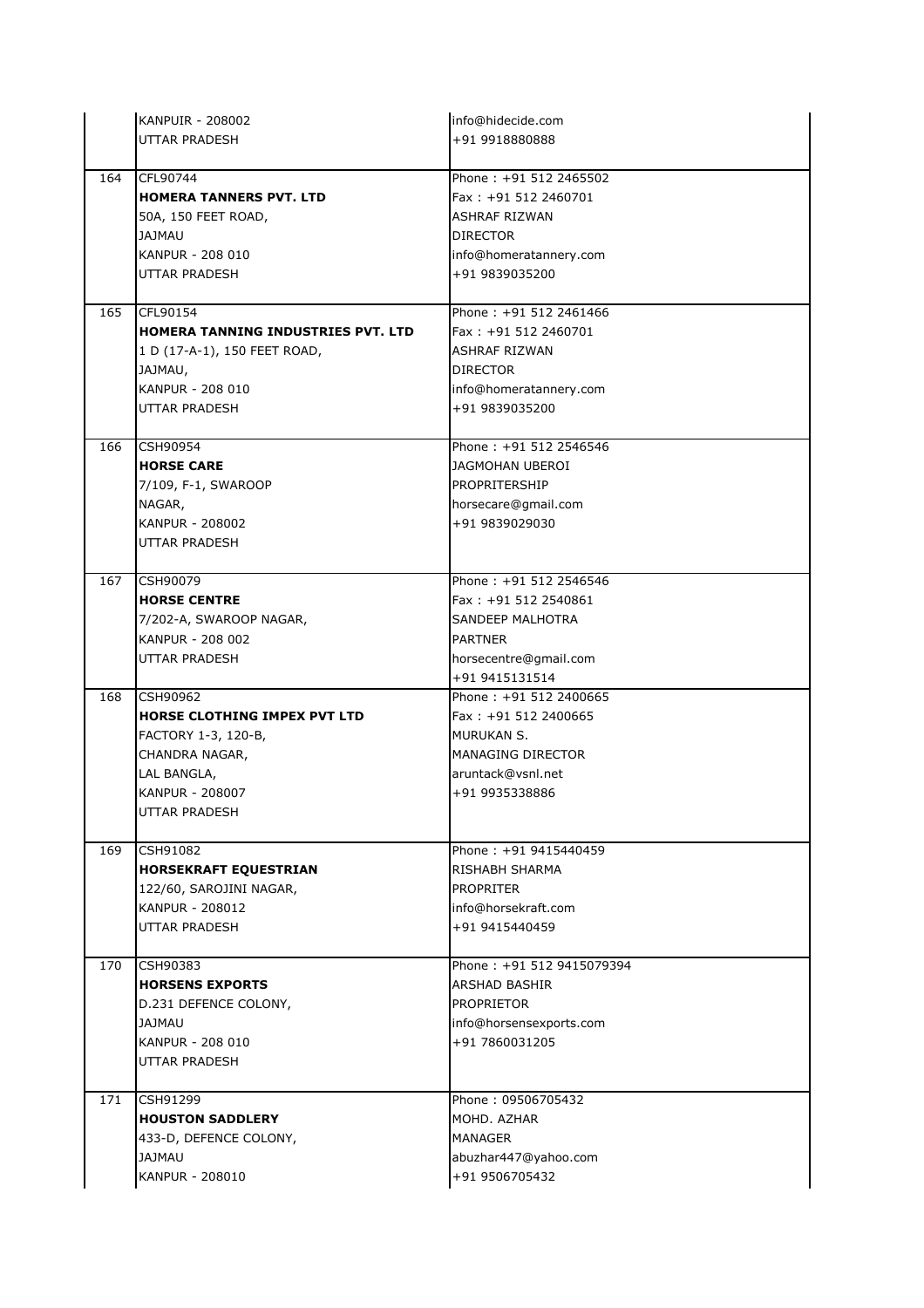|     | <b>UTTAR PRADESH</b>                                           |                                          |
|-----|----------------------------------------------------------------|------------------------------------------|
|     |                                                                |                                          |
| 172 | CLC91174                                                       | Phone: +91 512 2833042                   |
|     | I. A. OVERSEAS                                                 | AREEB SIDDIQUI                           |
|     | 18, KASIM NAGAR                                                | <b>PROPRITER</b>                         |
|     | UNNAO - 209801                                                 | info@iaoverseas.com                      |
|     | UTTAR PRADESH                                                  | +91 9621867512                           |
|     |                                                                |                                          |
| 173 | CLF90108                                                       | Phone: +91 512 2530078                   |
|     | I.A. LEATHER (INDIA) PVT. LTD.                                 | EHTISHAM AHMAD                           |
|     | 14/19-H, CIVIL LINES                                           | <b>DIRECTOR</b>                          |
|     | KANPUR - 208001                                                | info@ialeather.com                       |
|     | <b>UTTAR PRADESH</b>                                           | +91 9838278688                           |
|     |                                                                |                                          |
| 174 | <b>CSH90859</b>                                                | Phone: +91 9889577800                    |
|     | <b>I.G. EXPORTS</b>                                            | <b>ADIL SAMAD</b>                        |
|     | 169, DARGAH ROAD,                                              | <b>MANAGER</b>                           |
|     | JAJMAU,                                                        | adil ig@yahoo.com                        |
|     | KANPUR - 208010                                                | +91 9889577800                           |
|     | UTTAR PRADESH                                                  |                                          |
| 175 | CLP90686                                                       | Phone: +91 512 2305262                   |
|     | <b>I.K.INTERNATIONAL</b>                                       | SAQIB ISLAM SHAMSI                       |
|     | 15/264, SHAMSI VILLA,                                          | <b>PARTNER</b>                           |
|     | CIVIL LINES                                                    | admin@ikintl.com                         |
|     | KANPUR - 208 001                                               | +91 9839030585                           |
|     | <b>UTTAR PRADESH</b>                                           |                                          |
|     |                                                                |                                          |
| 176 | <b>CSH90523</b>                                                | <b>MOHD IMRAN AYUB</b>                   |
|     | <b>IBRAHIM INTERNATIONAL LIMITED</b>                           | <b>PARTNER</b>                           |
|     | 40/121, HOSPITAL ROAD,                                         | siddiqui@ibrahiminternational.com        |
|     | PARADE                                                         | +91 9839504344                           |
|     | KANPUR - 208 001                                               |                                          |
|     | <b>UTTAR PRADESH</b>                                           |                                          |
|     |                                                                |                                          |
|     |                                                                |                                          |
| 177 | CLF90008                                                       | Phone: +91 512 2219063                   |
|     | <b>INDCOAT FOOTWEAR (UNIT INDIAN COATING ANIL KUMAR KHEMKA</b> |                                          |
|     | & LAMINATING CORPORATION)<br>31 FACTORY AREA,                  | <b>PARTNER</b>                           |
|     | NEAR FIRE BRIGADE HEADQUATERS                                  | info@indcoat.com                         |
|     | KANPUR - 208 012                                               | +91 9839101149                           |
|     | <b>UTTAR PRADESH</b>                                           |                                          |
|     |                                                                |                                          |
| 178 | CSH91185                                                       | Phone: +91 512 6451639                   |
|     | <b>INDIA BRIDLE WORKS PVT. LTD</b>                             | CHANDRA PRAKASH MISHRA                   |
|     | FLAT NO. 1 IIND FLOOR, 442/D, ANAND DHAM                       | <b>MANAGING DIRECTOR</b>                 |
|     | APTT. DEFENCE COLONY,                                          | cpmishra@yahoo.com                       |
|     | JAJMAU,                                                        | +91 9795267385                           |
|     | KANPUR - 208010                                                |                                          |
|     | UTTAR PRADESH                                                  |                                          |
|     |                                                                |                                          |
| 179 | CSH91397                                                       | Phone: +91 9336337444                    |
|     | <b>INDIA PACIFIC INTERNATIONAL</b>                             | Fax: +91 512 2303975                     |
|     | 15/58, 4TH FLOOR FRIEND, S                                     | MOHD. DANISH JAMEEL                      |
|     | ENCLAVE, CIVIL LINES,<br>KANPUR - 208001                       | <b>PROPRITER</b><br>adamjamil3@gmail.com |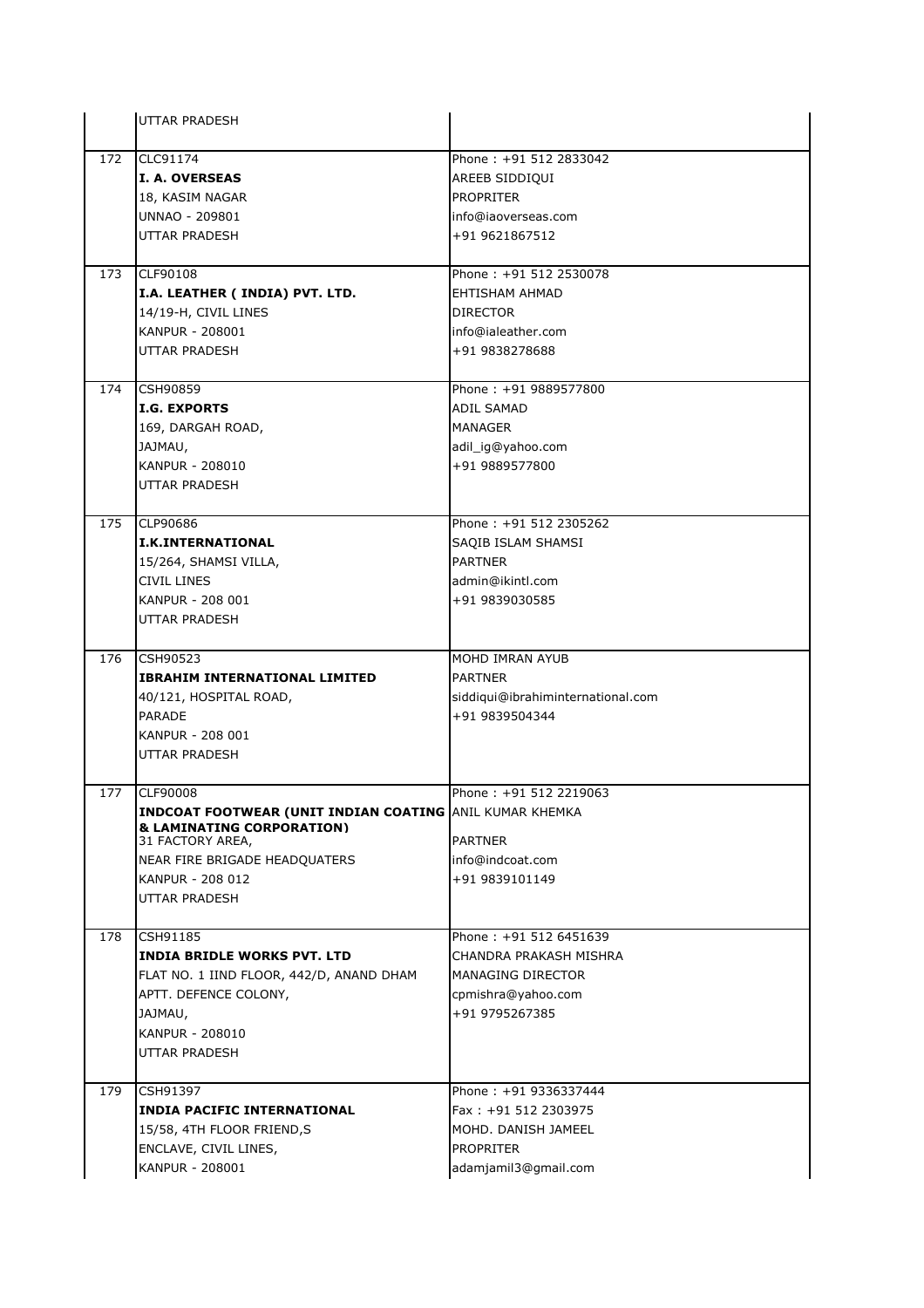| Phone: +91 512 2690056<br>180<br>CLP90874<br><b>INDIA BRAIDS PRIVATE LIMITED</b><br>PRAMIT AGARWAL<br>A-4, Site 1, PANKI INDUSTRIAL AREA,<br>M. D<br>KANPUR - 208022<br>permit@indiabraids.com<br><b>UTTAR PRADESH</b><br>+91 9839806547<br>CFC90098<br>Phone: +91 512 2461130/ 2463481<br>181<br><b>INDIAN LEATHER INDUSTRIES</b><br>Fax: +91 512 2461188<br><b>FAIZ AHMED</b><br>150, FEET ROAD<br><b>UANLAL</b><br>PARTNER<br>KANPUR - 208 010<br>faizahmad93@gmail.com<br><b>UTTAR PRADESH</b><br>+91 9807182980<br>182<br>CFL90097<br>Phone: +91 512 2461205/2461130<br>Fax: +91 512 2461188<br><b>INDIAN TANNING INDUSTRIES</b><br>150 FEET ROAD<br>PRVEZ AHMAD<br>PARTNER<br>UAMLAL<br>KANPUR - 208 010<br>iliparvez@vsnl.net<br>UTTAR PRADESH<br>+91 9839086282<br>CSH90793<br>Phone: +91 512 3912919<br>183<br><b>INDIANA EXPORTS</b><br>ROOMAL UBEROI<br>PROPRIETOR<br>7/260-B, SWAROOP NAGAR<br>KANPUR - 208002<br>indiana@bsnl.in<br><b>UTTAR PRADESH</b><br>+91 9839809234<br>CLP91076<br>Phone: +91 512 2220644<br>184<br><b>INTERNATIONAL LEATHER GOODS</b><br>ANOOP TANDON<br>PARTNER<br>117/5, SARVODAYA NAGAR<br>KANPUR - 208025<br>anoopraj15@gmail.com<br>UTTAR PRADESH<br>+91 9839113366<br>Phone: +91 512 9839207888<br>185<br>CSH90768<br><b>INTEX EQUESTRAIN</b><br>ASHOK KUMAR<br>E-3, PANKI SITE-2<br>PROPRIETOR<br>KANPUR - 208022<br>ashok@intexequestrian.com<br>+91 9839207888<br>UTTAR PRADESH<br>CLF90441<br>Phone: +91 512-2460694<br>186<br><b>INYATI FOOTWEARS LIMITED</b><br>Fax: +91 512-2460170<br>90, SULTAN VILLA<br>MOID ALAM<br>DIRECTOR<br>JAJMAU ROAD,<br>KANPUR - 208 010<br>inyatifootwearsItd@modelgroups.net<br>UTTAR PRADESH<br>+91 9839033300<br>187<br>CFL90136<br>Phone: +91 515 2829406/2829537<br>IQBAL LEATHERS PRIVATE LIMITED<br>Fax: +91 512 2829765<br>D-125 DEFENCE COLONY,<br>NIHAL BIN IQBAL<br>MANAGING DIRECTOR<br>JAJMAU,<br>KANPUR - 208 010<br>nihalbiniqbal@gmail.com<br>UTTAR PRADESH<br>+91 9415045623<br>188<br>CLP91410<br>Phone: +91 9559297884 | <b>UTTAR PRADESH</b>    | +91 9336337444 |
|--------------------------------------------------------------------------------------------------------------------------------------------------------------------------------------------------------------------------------------------------------------------------------------------------------------------------------------------------------------------------------------------------------------------------------------------------------------------------------------------------------------------------------------------------------------------------------------------------------------------------------------------------------------------------------------------------------------------------------------------------------------------------------------------------------------------------------------------------------------------------------------------------------------------------------------------------------------------------------------------------------------------------------------------------------------------------------------------------------------------------------------------------------------------------------------------------------------------------------------------------------------------------------------------------------------------------------------------------------------------------------------------------------------------------------------------------------------------------------------------------------------------------------------------------------------------------------------------------------------------------------------------------------------------------------------------------------------------------------------------------------------------------------------------------------------------------------------------------------------------------------------------------------------------------------------------------------------------------------------------------------------------------|-------------------------|----------------|
|                                                                                                                                                                                                                                                                                                                                                                                                                                                                                                                                                                                                                                                                                                                                                                                                                                                                                                                                                                                                                                                                                                                                                                                                                                                                                                                                                                                                                                                                                                                                                                                                                                                                                                                                                                                                                                                                                                                                                                                                                          |                         |                |
|                                                                                                                                                                                                                                                                                                                                                                                                                                                                                                                                                                                                                                                                                                                                                                                                                                                                                                                                                                                                                                                                                                                                                                                                                                                                                                                                                                                                                                                                                                                                                                                                                                                                                                                                                                                                                                                                                                                                                                                                                          |                         |                |
|                                                                                                                                                                                                                                                                                                                                                                                                                                                                                                                                                                                                                                                                                                                                                                                                                                                                                                                                                                                                                                                                                                                                                                                                                                                                                                                                                                                                                                                                                                                                                                                                                                                                                                                                                                                                                                                                                                                                                                                                                          |                         |                |
|                                                                                                                                                                                                                                                                                                                                                                                                                                                                                                                                                                                                                                                                                                                                                                                                                                                                                                                                                                                                                                                                                                                                                                                                                                                                                                                                                                                                                                                                                                                                                                                                                                                                                                                                                                                                                                                                                                                                                                                                                          |                         |                |
|                                                                                                                                                                                                                                                                                                                                                                                                                                                                                                                                                                                                                                                                                                                                                                                                                                                                                                                                                                                                                                                                                                                                                                                                                                                                                                                                                                                                                                                                                                                                                                                                                                                                                                                                                                                                                                                                                                                                                                                                                          |                         |                |
|                                                                                                                                                                                                                                                                                                                                                                                                                                                                                                                                                                                                                                                                                                                                                                                                                                                                                                                                                                                                                                                                                                                                                                                                                                                                                                                                                                                                                                                                                                                                                                                                                                                                                                                                                                                                                                                                                                                                                                                                                          |                         |                |
|                                                                                                                                                                                                                                                                                                                                                                                                                                                                                                                                                                                                                                                                                                                                                                                                                                                                                                                                                                                                                                                                                                                                                                                                                                                                                                                                                                                                                                                                                                                                                                                                                                                                                                                                                                                                                                                                                                                                                                                                                          |                         |                |
|                                                                                                                                                                                                                                                                                                                                                                                                                                                                                                                                                                                                                                                                                                                                                                                                                                                                                                                                                                                                                                                                                                                                                                                                                                                                                                                                                                                                                                                                                                                                                                                                                                                                                                                                                                                                                                                                                                                                                                                                                          |                         |                |
|                                                                                                                                                                                                                                                                                                                                                                                                                                                                                                                                                                                                                                                                                                                                                                                                                                                                                                                                                                                                                                                                                                                                                                                                                                                                                                                                                                                                                                                                                                                                                                                                                                                                                                                                                                                                                                                                                                                                                                                                                          |                         |                |
|                                                                                                                                                                                                                                                                                                                                                                                                                                                                                                                                                                                                                                                                                                                                                                                                                                                                                                                                                                                                                                                                                                                                                                                                                                                                                                                                                                                                                                                                                                                                                                                                                                                                                                                                                                                                                                                                                                                                                                                                                          |                         |                |
|                                                                                                                                                                                                                                                                                                                                                                                                                                                                                                                                                                                                                                                                                                                                                                                                                                                                                                                                                                                                                                                                                                                                                                                                                                                                                                                                                                                                                                                                                                                                                                                                                                                                                                                                                                                                                                                                                                                                                                                                                          |                         |                |
|                                                                                                                                                                                                                                                                                                                                                                                                                                                                                                                                                                                                                                                                                                                                                                                                                                                                                                                                                                                                                                                                                                                                                                                                                                                                                                                                                                                                                                                                                                                                                                                                                                                                                                                                                                                                                                                                                                                                                                                                                          |                         |                |
|                                                                                                                                                                                                                                                                                                                                                                                                                                                                                                                                                                                                                                                                                                                                                                                                                                                                                                                                                                                                                                                                                                                                                                                                                                                                                                                                                                                                                                                                                                                                                                                                                                                                                                                                                                                                                                                                                                                                                                                                                          |                         |                |
|                                                                                                                                                                                                                                                                                                                                                                                                                                                                                                                                                                                                                                                                                                                                                                                                                                                                                                                                                                                                                                                                                                                                                                                                                                                                                                                                                                                                                                                                                                                                                                                                                                                                                                                                                                                                                                                                                                                                                                                                                          |                         |                |
|                                                                                                                                                                                                                                                                                                                                                                                                                                                                                                                                                                                                                                                                                                                                                                                                                                                                                                                                                                                                                                                                                                                                                                                                                                                                                                                                                                                                                                                                                                                                                                                                                                                                                                                                                                                                                                                                                                                                                                                                                          |                         |                |
|                                                                                                                                                                                                                                                                                                                                                                                                                                                                                                                                                                                                                                                                                                                                                                                                                                                                                                                                                                                                                                                                                                                                                                                                                                                                                                                                                                                                                                                                                                                                                                                                                                                                                                                                                                                                                                                                                                                                                                                                                          |                         |                |
|                                                                                                                                                                                                                                                                                                                                                                                                                                                                                                                                                                                                                                                                                                                                                                                                                                                                                                                                                                                                                                                                                                                                                                                                                                                                                                                                                                                                                                                                                                                                                                                                                                                                                                                                                                                                                                                                                                                                                                                                                          |                         |                |
|                                                                                                                                                                                                                                                                                                                                                                                                                                                                                                                                                                                                                                                                                                                                                                                                                                                                                                                                                                                                                                                                                                                                                                                                                                                                                                                                                                                                                                                                                                                                                                                                                                                                                                                                                                                                                                                                                                                                                                                                                          |                         |                |
|                                                                                                                                                                                                                                                                                                                                                                                                                                                                                                                                                                                                                                                                                                                                                                                                                                                                                                                                                                                                                                                                                                                                                                                                                                                                                                                                                                                                                                                                                                                                                                                                                                                                                                                                                                                                                                                                                                                                                                                                                          |                         |                |
|                                                                                                                                                                                                                                                                                                                                                                                                                                                                                                                                                                                                                                                                                                                                                                                                                                                                                                                                                                                                                                                                                                                                                                                                                                                                                                                                                                                                                                                                                                                                                                                                                                                                                                                                                                                                                                                                                                                                                                                                                          |                         |                |
|                                                                                                                                                                                                                                                                                                                                                                                                                                                                                                                                                                                                                                                                                                                                                                                                                                                                                                                                                                                                                                                                                                                                                                                                                                                                                                                                                                                                                                                                                                                                                                                                                                                                                                                                                                                                                                                                                                                                                                                                                          |                         |                |
|                                                                                                                                                                                                                                                                                                                                                                                                                                                                                                                                                                                                                                                                                                                                                                                                                                                                                                                                                                                                                                                                                                                                                                                                                                                                                                                                                                                                                                                                                                                                                                                                                                                                                                                                                                                                                                                                                                                                                                                                                          |                         |                |
|                                                                                                                                                                                                                                                                                                                                                                                                                                                                                                                                                                                                                                                                                                                                                                                                                                                                                                                                                                                                                                                                                                                                                                                                                                                                                                                                                                                                                                                                                                                                                                                                                                                                                                                                                                                                                                                                                                                                                                                                                          |                         |                |
|                                                                                                                                                                                                                                                                                                                                                                                                                                                                                                                                                                                                                                                                                                                                                                                                                                                                                                                                                                                                                                                                                                                                                                                                                                                                                                                                                                                                                                                                                                                                                                                                                                                                                                                                                                                                                                                                                                                                                                                                                          |                         |                |
|                                                                                                                                                                                                                                                                                                                                                                                                                                                                                                                                                                                                                                                                                                                                                                                                                                                                                                                                                                                                                                                                                                                                                                                                                                                                                                                                                                                                                                                                                                                                                                                                                                                                                                                                                                                                                                                                                                                                                                                                                          |                         |                |
|                                                                                                                                                                                                                                                                                                                                                                                                                                                                                                                                                                                                                                                                                                                                                                                                                                                                                                                                                                                                                                                                                                                                                                                                                                                                                                                                                                                                                                                                                                                                                                                                                                                                                                                                                                                                                                                                                                                                                                                                                          |                         |                |
|                                                                                                                                                                                                                                                                                                                                                                                                                                                                                                                                                                                                                                                                                                                                                                                                                                                                                                                                                                                                                                                                                                                                                                                                                                                                                                                                                                                                                                                                                                                                                                                                                                                                                                                                                                                                                                                                                                                                                                                                                          |                         |                |
|                                                                                                                                                                                                                                                                                                                                                                                                                                                                                                                                                                                                                                                                                                                                                                                                                                                                                                                                                                                                                                                                                                                                                                                                                                                                                                                                                                                                                                                                                                                                                                                                                                                                                                                                                                                                                                                                                                                                                                                                                          |                         |                |
|                                                                                                                                                                                                                                                                                                                                                                                                                                                                                                                                                                                                                                                                                                                                                                                                                                                                                                                                                                                                                                                                                                                                                                                                                                                                                                                                                                                                                                                                                                                                                                                                                                                                                                                                                                                                                                                                                                                                                                                                                          |                         |                |
|                                                                                                                                                                                                                                                                                                                                                                                                                                                                                                                                                                                                                                                                                                                                                                                                                                                                                                                                                                                                                                                                                                                                                                                                                                                                                                                                                                                                                                                                                                                                                                                                                                                                                                                                                                                                                                                                                                                                                                                                                          |                         |                |
|                                                                                                                                                                                                                                                                                                                                                                                                                                                                                                                                                                                                                                                                                                                                                                                                                                                                                                                                                                                                                                                                                                                                                                                                                                                                                                                                                                                                                                                                                                                                                                                                                                                                                                                                                                                                                                                                                                                                                                                                                          |                         |                |
|                                                                                                                                                                                                                                                                                                                                                                                                                                                                                                                                                                                                                                                                                                                                                                                                                                                                                                                                                                                                                                                                                                                                                                                                                                                                                                                                                                                                                                                                                                                                                                                                                                                                                                                                                                                                                                                                                                                                                                                                                          |                         |                |
|                                                                                                                                                                                                                                                                                                                                                                                                                                                                                                                                                                                                                                                                                                                                                                                                                                                                                                                                                                                                                                                                                                                                                                                                                                                                                                                                                                                                                                                                                                                                                                                                                                                                                                                                                                                                                                                                                                                                                                                                                          |                         |                |
|                                                                                                                                                                                                                                                                                                                                                                                                                                                                                                                                                                                                                                                                                                                                                                                                                                                                                                                                                                                                                                                                                                                                                                                                                                                                                                                                                                                                                                                                                                                                                                                                                                                                                                                                                                                                                                                                                                                                                                                                                          |                         |                |
|                                                                                                                                                                                                                                                                                                                                                                                                                                                                                                                                                                                                                                                                                                                                                                                                                                                                                                                                                                                                                                                                                                                                                                                                                                                                                                                                                                                                                                                                                                                                                                                                                                                                                                                                                                                                                                                                                                                                                                                                                          |                         |                |
|                                                                                                                                                                                                                                                                                                                                                                                                                                                                                                                                                                                                                                                                                                                                                                                                                                                                                                                                                                                                                                                                                                                                                                                                                                                                                                                                                                                                                                                                                                                                                                                                                                                                                                                                                                                                                                                                                                                                                                                                                          |                         |                |
|                                                                                                                                                                                                                                                                                                                                                                                                                                                                                                                                                                                                                                                                                                                                                                                                                                                                                                                                                                                                                                                                                                                                                                                                                                                                                                                                                                                                                                                                                                                                                                                                                                                                                                                                                                                                                                                                                                                                                                                                                          |                         |                |
|                                                                                                                                                                                                                                                                                                                                                                                                                                                                                                                                                                                                                                                                                                                                                                                                                                                                                                                                                                                                                                                                                                                                                                                                                                                                                                                                                                                                                                                                                                                                                                                                                                                                                                                                                                                                                                                                                                                                                                                                                          |                         |                |
|                                                                                                                                                                                                                                                                                                                                                                                                                                                                                                                                                                                                                                                                                                                                                                                                                                                                                                                                                                                                                                                                                                                                                                                                                                                                                                                                                                                                                                                                                                                                                                                                                                                                                                                                                                                                                                                                                                                                                                                                                          |                         |                |
|                                                                                                                                                                                                                                                                                                                                                                                                                                                                                                                                                                                                                                                                                                                                                                                                                                                                                                                                                                                                                                                                                                                                                                                                                                                                                                                                                                                                                                                                                                                                                                                                                                                                                                                                                                                                                                                                                                                                                                                                                          |                         |                |
|                                                                                                                                                                                                                                                                                                                                                                                                                                                                                                                                                                                                                                                                                                                                                                                                                                                                                                                                                                                                                                                                                                                                                                                                                                                                                                                                                                                                                                                                                                                                                                                                                                                                                                                                                                                                                                                                                                                                                                                                                          |                         |                |
|                                                                                                                                                                                                                                                                                                                                                                                                                                                                                                                                                                                                                                                                                                                                                                                                                                                                                                                                                                                                                                                                                                                                                                                                                                                                                                                                                                                                                                                                                                                                                                                                                                                                                                                                                                                                                                                                                                                                                                                                                          |                         |                |
|                                                                                                                                                                                                                                                                                                                                                                                                                                                                                                                                                                                                                                                                                                                                                                                                                                                                                                                                                                                                                                                                                                                                                                                                                                                                                                                                                                                                                                                                                                                                                                                                                                                                                                                                                                                                                                                                                                                                                                                                                          |                         |                |
|                                                                                                                                                                                                                                                                                                                                                                                                                                                                                                                                                                                                                                                                                                                                                                                                                                                                                                                                                                                                                                                                                                                                                                                                                                                                                                                                                                                                                                                                                                                                                                                                                                                                                                                                                                                                                                                                                                                                                                                                                          |                         |                |
|                                                                                                                                                                                                                                                                                                                                                                                                                                                                                                                                                                                                                                                                                                                                                                                                                                                                                                                                                                                                                                                                                                                                                                                                                                                                                                                                                                                                                                                                                                                                                                                                                                                                                                                                                                                                                                                                                                                                                                                                                          |                         |                |
|                                                                                                                                                                                                                                                                                                                                                                                                                                                                                                                                                                                                                                                                                                                                                                                                                                                                                                                                                                                                                                                                                                                                                                                                                                                                                                                                                                                                                                                                                                                                                                                                                                                                                                                                                                                                                                                                                                                                                                                                                          |                         |                |
|                                                                                                                                                                                                                                                                                                                                                                                                                                                                                                                                                                                                                                                                                                                                                                                                                                                                                                                                                                                                                                                                                                                                                                                                                                                                                                                                                                                                                                                                                                                                                                                                                                                                                                                                                                                                                                                                                                                                                                                                                          |                         |                |
|                                                                                                                                                                                                                                                                                                                                                                                                                                                                                                                                                                                                                                                                                                                                                                                                                                                                                                                                                                                                                                                                                                                                                                                                                                                                                                                                                                                                                                                                                                                                                                                                                                                                                                                                                                                                                                                                                                                                                                                                                          |                         |                |
|                                                                                                                                                                                                                                                                                                                                                                                                                                                                                                                                                                                                                                                                                                                                                                                                                                                                                                                                                                                                                                                                                                                                                                                                                                                                                                                                                                                                                                                                                                                                                                                                                                                                                                                                                                                                                                                                                                                                                                                                                          |                         |                |
|                                                                                                                                                                                                                                                                                                                                                                                                                                                                                                                                                                                                                                                                                                                                                                                                                                                                                                                                                                                                                                                                                                                                                                                                                                                                                                                                                                                                                                                                                                                                                                                                                                                                                                                                                                                                                                                                                                                                                                                                                          |                         |                |
|                                                                                                                                                                                                                                                                                                                                                                                                                                                                                                                                                                                                                                                                                                                                                                                                                                                                                                                                                                                                                                                                                                                                                                                                                                                                                                                                                                                                                                                                                                                                                                                                                                                                                                                                                                                                                                                                                                                                                                                                                          | <b>IQBAL LEDERCRAFT</b> | SHARIQ IQBAL   |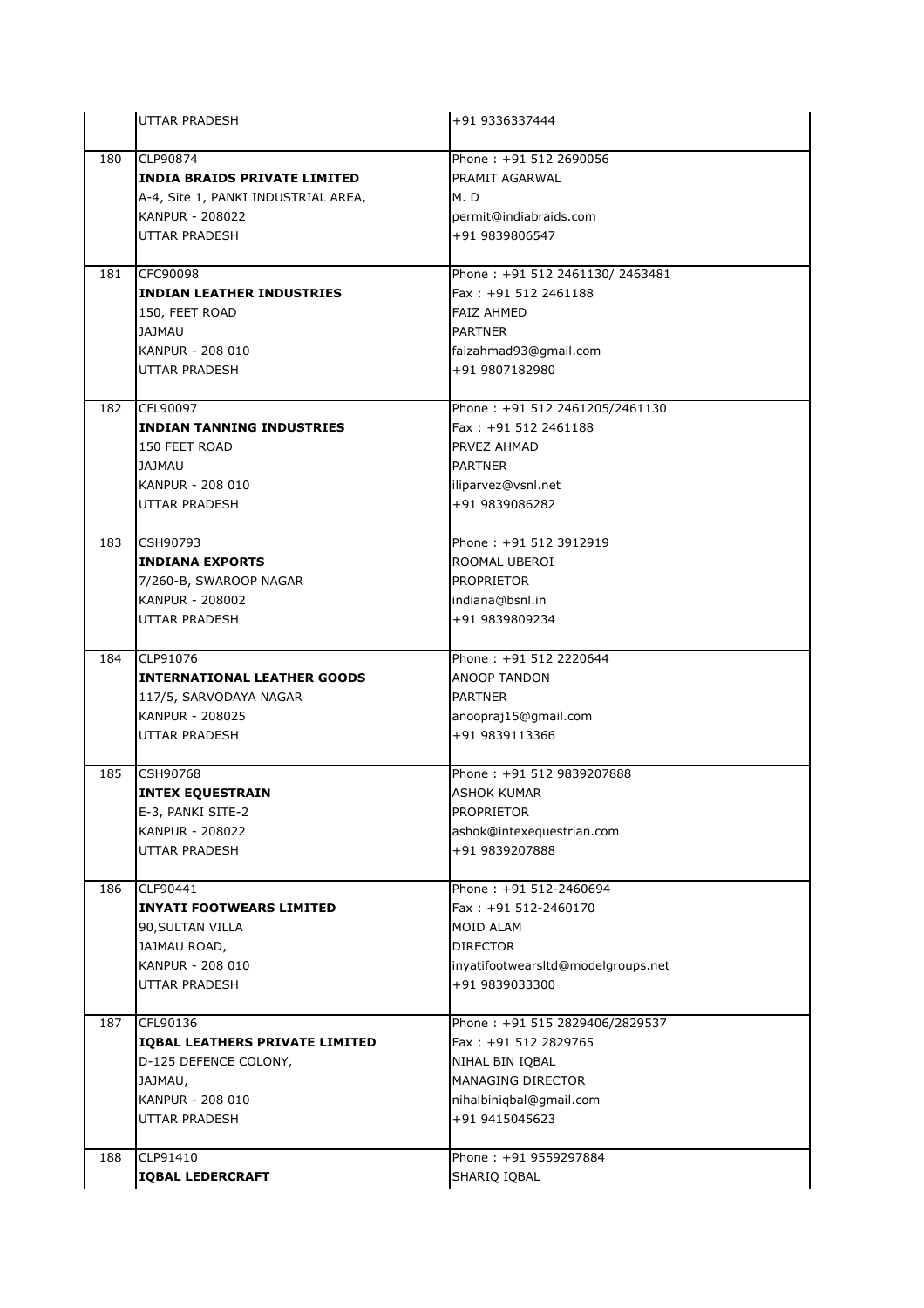|     | 89/258, BANSMANDI,                | <b>PROPRIETOR</b>            |
|-----|-----------------------------------|------------------------------|
|     | KANPUR - 208001                   | iqballedercraft@gmail.com    |
|     | <b>UTTAR PRADESH</b>              | +91 9559297884               |
|     |                                   |                              |
| 189 | CSH90001                          | Phone: +91 512 3206813       |
|     | <b>J.B. INTERNATIONAL</b>         | Fax: +91 512 3042266         |
|     | 368, RAIL BAZAR,                  | JAVED KHURSHED BUKHARI       |
|     | KANPUR - 208 004                  | PROPRIETOR                   |
|     | UTTAR PRADESH                     | javedbukhari24@gmail.com     |
|     |                                   | +91 9839909793               |
| 190 | CSH90840                          | Phone: +91 512 2241959       |
|     | <b>J.K. OVERSEAS CORPORATION</b>  | Fax: +91 512 2241959         |
|     | 51, INDUSTRIAL ESTATE,            | MAYANK KOTHARI               |
|     | KALPI ROAD,                       | PROPRIETOR                   |
|     | KANPUR - 208 012                  | jkoverseascorp@yahoo.in      |
|     | UTTAR PRADESH                     | +91 9838774798               |
|     |                                   |                              |
| 191 | CSH90279                          | Phone: +91 512 2305042       |
|     | <b>J.S. EXPORTS INTERNATIONAL</b> | Fax: +91 512 2305042/31      |
|     | 16/80-1CIVIL LINES,               | MOHD JAMSHED SOLEJA          |
|     | KANPUR - 208 001                  | <b>PROPRIETOR</b>            |
|     | UTTAR PRADESH                     | info@jsgroupindia.com        |
|     |                                   | +91 9839068484               |
| 192 | CLF91065                          | Phone: +91 9839077566        |
|     | <b>JAI INTERNATIONAL</b>          | ANUP TANEJA                  |
|     | 123/356, FAZALGANJ,               | PROPRIETOR                   |
|     | KANPUR - 208012                   | anup@jaiinternational.biz    |
|     | <b>UTTAR PRADESH</b>              | +91 9839077566               |
| 193 | CLF90280                          | Phone: +91 512 2551722       |
|     | JAMA CORPORATION PVT. LTD.,       | Fax: +91 512 2554452         |
|     | 8/2B, ARYA NAGAR                  | N. K. VAIDYANATHAN           |
|     | KANPUR - 208 002                  | DIRECTOR                     |
|     | UTTAR PRADESH                     | corporate@jamaoldwest.com    |
|     |                                   | +91 9415128581               |
| 194 | CLP90932                          | Phone: +91 9335084234        |
|     | <b>JAMAL INTERNATIONAL</b>        | <b>NASIR JAMAL</b>           |
|     | 2 - A, ANGOORI BAGH,              | <b>PARTNERS</b>              |
|     | KDA COLONY,                       | nasirjam29@gmail.com         |
|     | JAJMAU,                           | +91 9335084234               |
|     | KANPUR - 208010                   |                              |
|     | UTTAR PRADESH                     |                              |
|     |                                   |                              |
| 195 | CLP90839                          | Phone: +91 5414 224897       |
|     | <b>JAMILA RUGS INDIA</b>          | Fax: +91 5414 227287         |
|     | P.O.BOX NO.224,                   | MAHFOOZ ALAM                 |
|     | QUAZIPUR                          | PARTNER                      |
|     | BHADOHI - 221 401                 | cs@jamilarugsindia.com       |
|     | UTTAR PRADESH                     | +91 9919237695               |
|     |                                   |                              |
| 196 | CLC90745                          | Phone: +91 512 2462330/31/32 |
|     | <b>JAMIQ INTERNATIONAL</b>        | Fax: +91 512-2465546         |
|     | 14-A, 150 FEET ROAD,              | JAVED IQBAL                  |
|     | UAMLAL                            | PARTNER                      |
|     | KANPUR - 208010                   | naazexportinc@gmail.com      |
|     | UTTAR PRADESH                     | +91 9839068555               |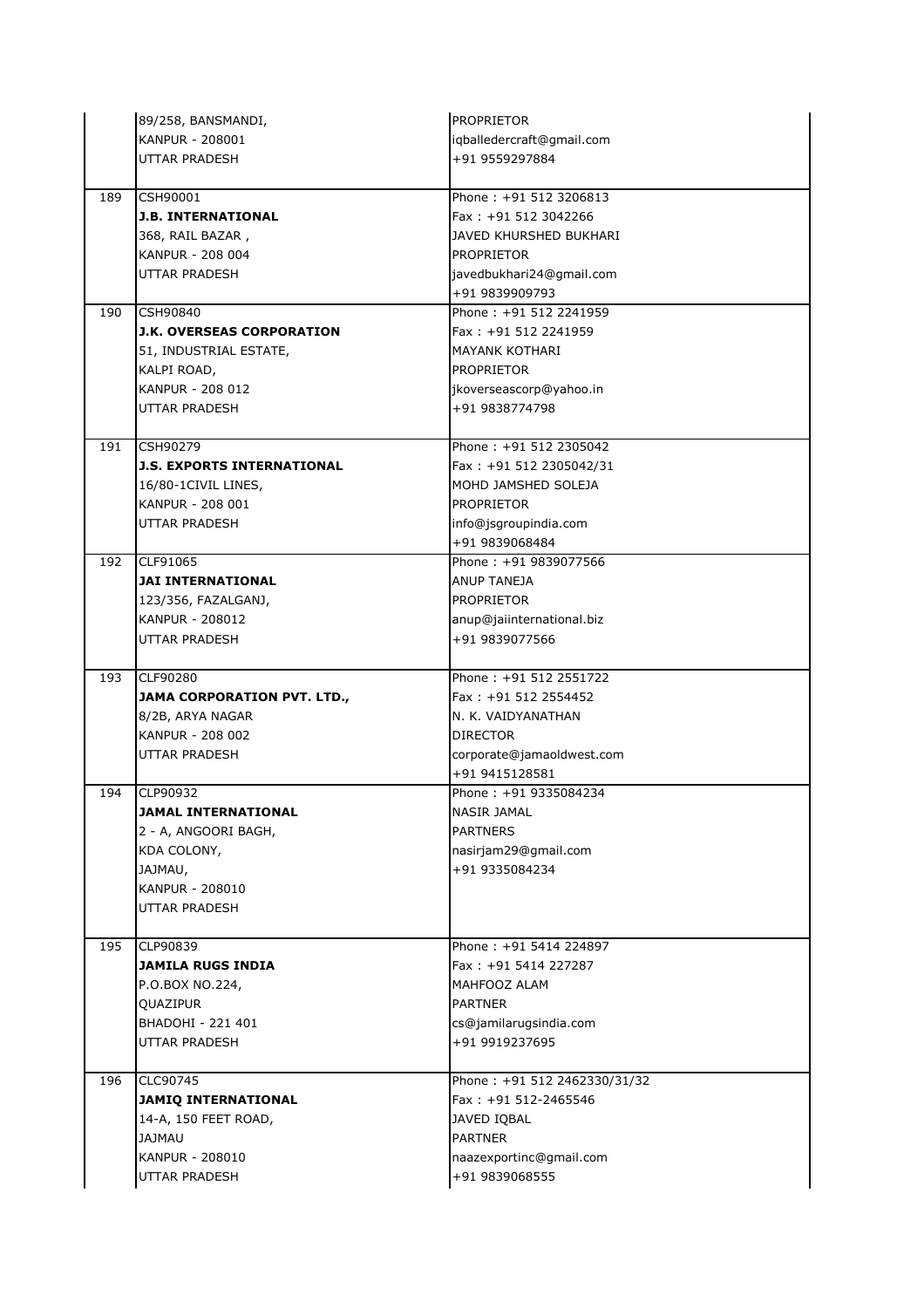| 197 | CLF90177                                          | Phone: +91 512 3296623                               |
|-----|---------------------------------------------------|------------------------------------------------------|
|     | K.G. FOOTWEAR EXPORTS (P) LTD.                    | <b>GAURAV PURI</b>                                   |
|     | B-8-9, PANKI SITE V                               | MANAGING DIRECTOR                                    |
|     | UDYOG KUNJ                                        | gaurav@kgfootwear.com                                |
|     | KANPUR - 208 022                                  | +91 9336818159                                       |
|     | <b>UTTAR PRADESH</b>                              |                                                      |
|     |                                                   |                                                      |
| 198 | CLF90681                                          | Phone: +91 512 2220558                               |
|     | <b>K.G. SHOE EXPORTS</b>                          | Fax: +91 512 2220558                                 |
|     | 79-B DADA NAGAR                                   | SAURABH PURI                                         |
|     | KANPUR - 208022                                   | <b>PARTNER</b>                                       |
|     | <b>UTTAR PRADESH</b>                              | ilikgf@gmail.com                                     |
|     |                                                   | +91 9336116653                                       |
| 199 | CNF91181                                          | Phone: +91 731- 2721579                              |
|     | <b>KALPANA INDUSTRIES</b>                         | Fax: +91 731 2721579                                 |
|     | 214 A, SECTOR-F, SANWER ROAD,                     | <b>AMIT SANCHETI</b>                                 |
|     | INDUSTRIAL AREA,                                  | <b>PROPRITER</b>                                     |
|     | <b>INDORE - 452015</b>                            | amit@kalpana.in                                      |
|     |                                                   |                                                      |
|     | <b>MADHYA PRADESH</b>                             | +91 9826464365                                       |
| 200 | CSH90286                                          | Phone: +91 512 2399843/2391774/2340912               |
|     | <b>KAMAAL CORPORATION.,</b>                       | Fax: +91 512 2340003                                 |
|     | 89/208 BAVIES COMPOUND                            | ARIF KAMAL                                           |
|     |                                                   | <b>PROPRIETOR</b>                                    |
|     | BANSMANDI,                                        |                                                      |
|     | KANPUR - 208 001                                  | akamal@outlook.com                                   |
|     | UTTAR PRADESH                                     | +91 9839030659                                       |
|     |                                                   |                                                      |
| 201 | CSH90803                                          | Phone: +91 512 2225152                               |
|     | <b>KANISHK INTERNATIONAL</b>                      | RAJIV MISHRA                                         |
|     |                                                   |                                                      |
|     | NO.107/183-A, NEHRU NAGAR,                        | <b>PROPRIETOR</b>                                    |
|     | KANPUR - 208012                                   | kanishk@kanishkint.com                               |
|     | <b>UTTAR PRADESH</b>                              | +91 9935036258                                       |
| 202 | CSH91406                                          | Phone: +91 9956771621                                |
|     | <b>KANPUR SADDLE HOUSE</b>                        | TABISH AHMAD BARKATI                                 |
|     |                                                   | PROPRITOR                                            |
|     | 88/421, HUMAYUN, BAGH,<br>KANPUR - 208001         | info@kanpursaddlehouse.com                           |
|     | UTTAR PRADESH                                     | +91 9956771621                                       |
|     |                                                   |                                                      |
| 203 | CLF90852                                          | Phone: +91 5948 256113/14/15                         |
|     | <b>KARAM INDUSTRIES</b>                           | Fax: $+91$ 5948 256112                               |
|     |                                                   | NEERAJ AWASTHI                                       |
|     | C-35 (A), PHASE -III,<br>ELDECO SIDCUL INDUSTRIAL |                                                      |
|     |                                                   | <b>GENERAL MANAGER (TECNICAL)</b><br>neeraj@karam.in |
|     | PARK, SITARGANJ,                                  |                                                      |
|     | UDHAM SINGH NAGAR - 262405                        | +91 9997005151                                       |
|     | UTTARANCHAL                                       |                                                      |
| 204 | CFL90799                                          | Phone: +91 512-23215888                              |
|     | <b>KARAMAT TANNING INDUSTRIES</b>                 | MALIK KALEEMULLAH                                    |
|     | PLOT NO.783, SANJAY NAGAR                         | <b>PARTNER</b>                                       |
|     | UAMLAL                                            | malikalimullah@gmail.com                             |
|     | KANPUR - 208 010                                  | +91 9336273159                                       |
|     | UTTAR PRADESH                                     |                                                      |
|     |                                                   |                                                      |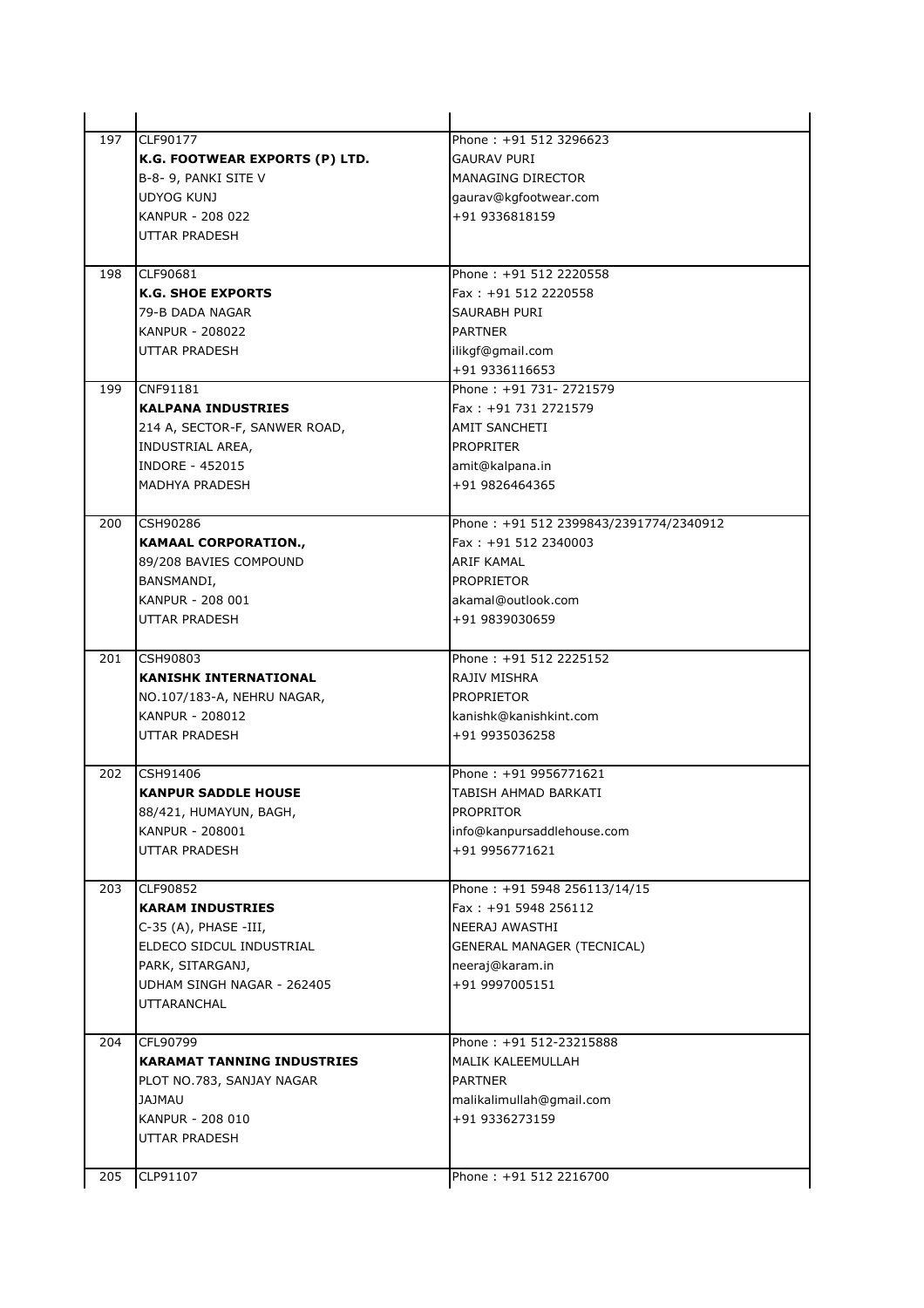|     | <b>KAREN INTERNATIONAL</b>               | <b>KARAN ARORA</b>                   |
|-----|------------------------------------------|--------------------------------------|
|     | 26-B/1-F, DADA NAGAR,                    | <b>PROPRIETOR</b>                    |
|     | KANPUR - 208022                          | kareninternational.leather@gmail.com |
|     | UTTAR PRADESH                            | +91 9792504030                       |
|     |                                          |                                      |
| 206 | CSH90389                                 | Phone: +91 512 2342306               |
|     | <b>KARMIN INTERNATIONAL</b>              | Fax: +91 512 2341346                 |
|     | 80/79, COOPER GANJ                       | <b>FARHAN RASOOL</b>                 |
|     | KANPUR - 208 001                         | <b>PARTNER</b>                       |
|     | UTTAR PRADESH                            | jimmyshariq@gmail.com                |
|     |                                          | +91 9336211059                       |
| 207 | CSH90434                                 | Phone: +91 512 2546817               |
|     | <b>KARTIKEYA INTERNATIONAL</b>           | Fax: +91 512 2555897                 |
|     | 113/105, SWAROOP NAGAR                   | VIMAL TIWARI                         |
|     |                                          |                                      |
|     | KANPUR - 208 002                         | <b>PARTNER</b>                       |
|     | UTTAR PRADESH                            | kartikey@ndb.vsnl.net.in             |
|     |                                          | +91 9839097280                       |
| 208 | <b>CSH90087</b>                          | Phone: +91 512 2423050               |
|     | <b>KAVA EXPORTS INC,</b>                 | Fax: +91 512 2420060                 |
|     | 388, BLOCK, D                            | AJAI KUMAR VERMA                     |
|     | <b>SHYAM NAGAR</b>                       | <b>PARTNER</b>                       |
|     | KANPUR - 208 013                         | ajaikumarverma@yahoo.com             |
|     | UTTAR PRADESH                            | +91 9839037151                       |
|     |                                          |                                      |
| 209 | CLP90990                                 | Phone: +91 522 4000013               |
|     | <b>KAZAGE LIFESTYLES LIMITED</b>         | Fax: +91 422 4052444                 |
|     | 20, NAVNANDANVAN IND.ESTATE, L.B.S MARG, | ANAND M. GUPTA                       |
|     | MULUND (W) MUMBAI                        | <b>DIRECTOR</b>                      |
|     | MAHARASHTRA - 400080                     | naveen@madhuindia.com                |
|     | <b>MAHARASHTRA</b>                       | +91 9335907338                       |
|     |                                          |                                      |
| 210 | CSH90430                                 | Phone: $+91$ 5692 246042             |
|     | <b>KHALIQUE SONS INTERNATIONAL</b>       | Fax: +91 5692 246489                 |
|     | 4/25, BHIKAMPURA STREET                  | MERAJ AHMAD KHAN                     |
|     | FARRUKHABAD - 209 625                    | <b>PARTNER</b>                       |
|     | UTTAR PRADESH                            | khaliquesons@hotmail.com             |
|     |                                          | +91 9415492209                       |
| 211 | CLF91068                                 | Phone: +91 9839250210                |
|     | <b>KHURANA EXPORTS</b>                   | SANGEETA KHURANA                     |
|     | D-76-D-79, PANKI INDUSTRIAL AREA,        | <b>PROPRITER</b>                     |
|     | SITE-5, UDYOG KUNJ                       | info@khuranaexports.com              |
|     | KANPUR - 208022                          | +91 9839067144                       |
|     | UTTAR PRADESH                            |                                      |
|     |                                          |                                      |
| 212 | <b>CSH90049</b>                          | Phone: +91 512 2600262               |
|     | <b>KINGS INTERNATIONAL LTD.</b>          | Fax: +91 512 3023253                 |
|     | SAKINA MANOR                             | TAJ ALAM                             |
|     |                                          |                                      |
|     | 133/243 B, TRANSPORT NAGAR,              | DIRECTOR                             |
|     | KANPUR - 208 023                         | taj@kings-international.net          |
|     | UTTAR PRADESH                            | +91 9415128471                       |
| 213 | CLP91303                                 | Phone: 0512-2357479                  |
|     | <b>KIRAN OVERSEAS</b>                    | Fax: 0512-2357930                    |
|     |                                          |                                      |
|     | 17-18, HARMONY ARCADE,                   | KIRAN KUMAR                          |
|     | 17/1, THE MALL                           | <b>PROPRIETOR</b>                    |
|     | KANPUR - 208001                          | kirankumar1970@yahoo.com             |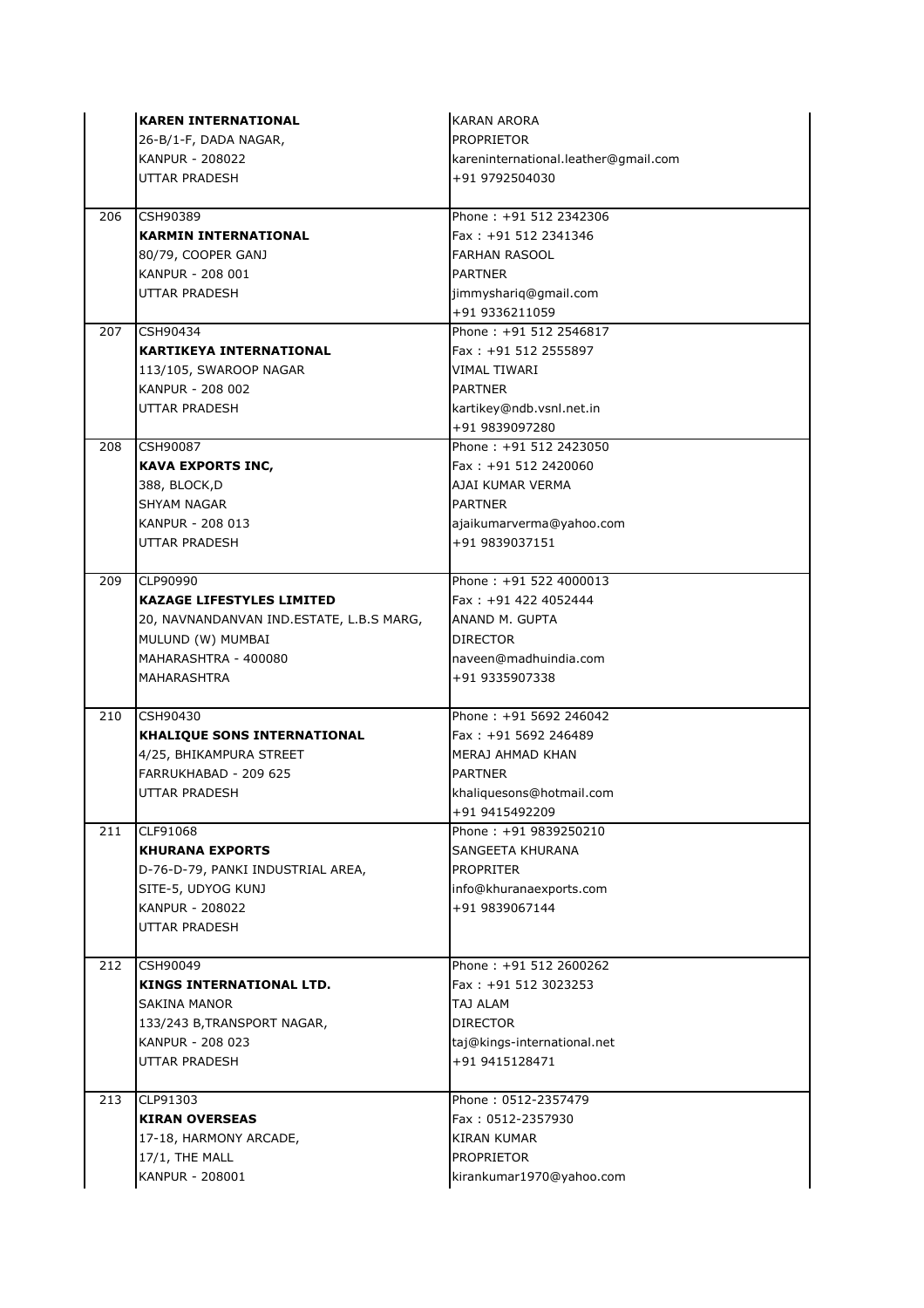|     | <b>UTTAR PRADESH</b>              | +91 9335835228               |
|-----|-----------------------------------|------------------------------|
| 214 | CLP90976                          | Phone: +91 512 3249225       |
|     | <b>KLODEN NEX</b>                 | PRIYAM SONAL ASTHANA         |
|     | 117/H-1/383, 3RD FLOOR,           | <b>PROPRITER</b>             |
|     | <b>ASTHANA TOWEAR,</b>            | asthana.priyam@gmail.com     |
|     | PANDU NAGAR,                      | +91 8090050410               |
|     | KANPUR - 208005                   |                              |
|     | <b>UTTAR PRADESH</b>              |                              |
| 215 | CLF91392                          | Phone: +91 9839777796        |
|     | <b>KREDIBLE OVERSEAS</b>          | ANURADHA TRIVADI             |
|     | 226/1, SAFIPUR IST SUBHASH ROAD,  | <b>PROPRIETOR</b>            |
|     | HARJINDER NAGAR,                  | kredibleoverseas13@gmail.com |
|     | KANPUR - 208007                   | +91 9839777796               |
|     | UTTAR PRADESH                     |                              |
| 216 | CSH91311                          | Phone: 0512-2296216          |
|     | <b>KRISHNA EXPORT</b>             | Fax: 0512-2298572            |
|     | 142-B,                            | <b>JAGDISH ARORA</b>         |
|     | CO-OPERATIVE INDUSTRIAL ESTATE    | <b>PROPRIETOR</b>            |
|     | <b>UDYOG NAGAR,</b>               | jagdish@krispolymers.com     |
|     | <b>KANPUR - 208022</b>            | +91 9336331287               |
|     | UTTAR PRADESH                     |                              |
| 217 | CSH91057                          | DEVENDRA KUMAR AGARWAL       |
|     | <b>KURUBH SADDLERY</b>            | <b>PROPRITER</b>             |
|     | 74/119, DHANKUTTI                 | kurubhsaddlery@yahoo.com     |
|     | KANPUR - 208001                   | +91 9935036704               |
|     | UTTAR PRADESH                     |                              |
| 218 | CLF90945                          | Phone: +91 512 2407802       |
|     | <b>KVS EXIM (INDIA) PVT. LTD</b>  | Fax: +91 512 2407802         |
|     | H. S-02 KRISHNA PURAM             | V. N. SINGH                  |
|     | KANPUR - 208007                   | <b>MANAGING DIRECTOR</b>     |
|     | <b>UTTAR PRADESH</b>              | kvsexim@hotmail.com          |
|     |                                   | +91 9919977248               |
| 219 | CFC90576                          | Phone: +91 512 2230833       |
|     | <b>L.R.MOULDS PRIVATE LIMITED</b> | Fax: +91 512 2230844         |
|     | B-13, SITE- V, UDYOG KUNJ         | ALOK KUMAR LOHIA             |
|     | PANKI INDUSTRIAL ESTATE           | <b>MANAGING DIRECTOR</b>     |
|     | KANPUR - 208 022                  | mail01@Irmoulds.com          |
|     | UTTAR PRADESH                     | +91 9936294004               |
| 220 | CSH91047                          | Phone: +91 512 329020        |
|     | <b>LARIKA EXPORTS</b>             | SAJJAD AHMAD LARI            |
|     | PLOT NO. 843 MONA NAGAR,          | <b>PARTNER</b>               |
|     | WAJIDPUR, JAJMAU,                 | larika2larika@yahoo.co.in    |
|     | <b>KANPUR - 208010</b>            | +91 9956087178               |
|     | UTTAR PRADESH                     |                              |
| 221 | CLC91048                          | Phone: +91 0512 2460281      |
|     | <b>LEATHER HUB</b>                | <b>ADNAN RAFE</b>            |
|     | 277/259, DARGAH SHARIF,           | <b>BUSINESS MANAGER</b>      |
|     | JAJMAU,                           | adnanrafe@gmail.com          |
|     | KANPUR - 208010                   | +91 9415042632               |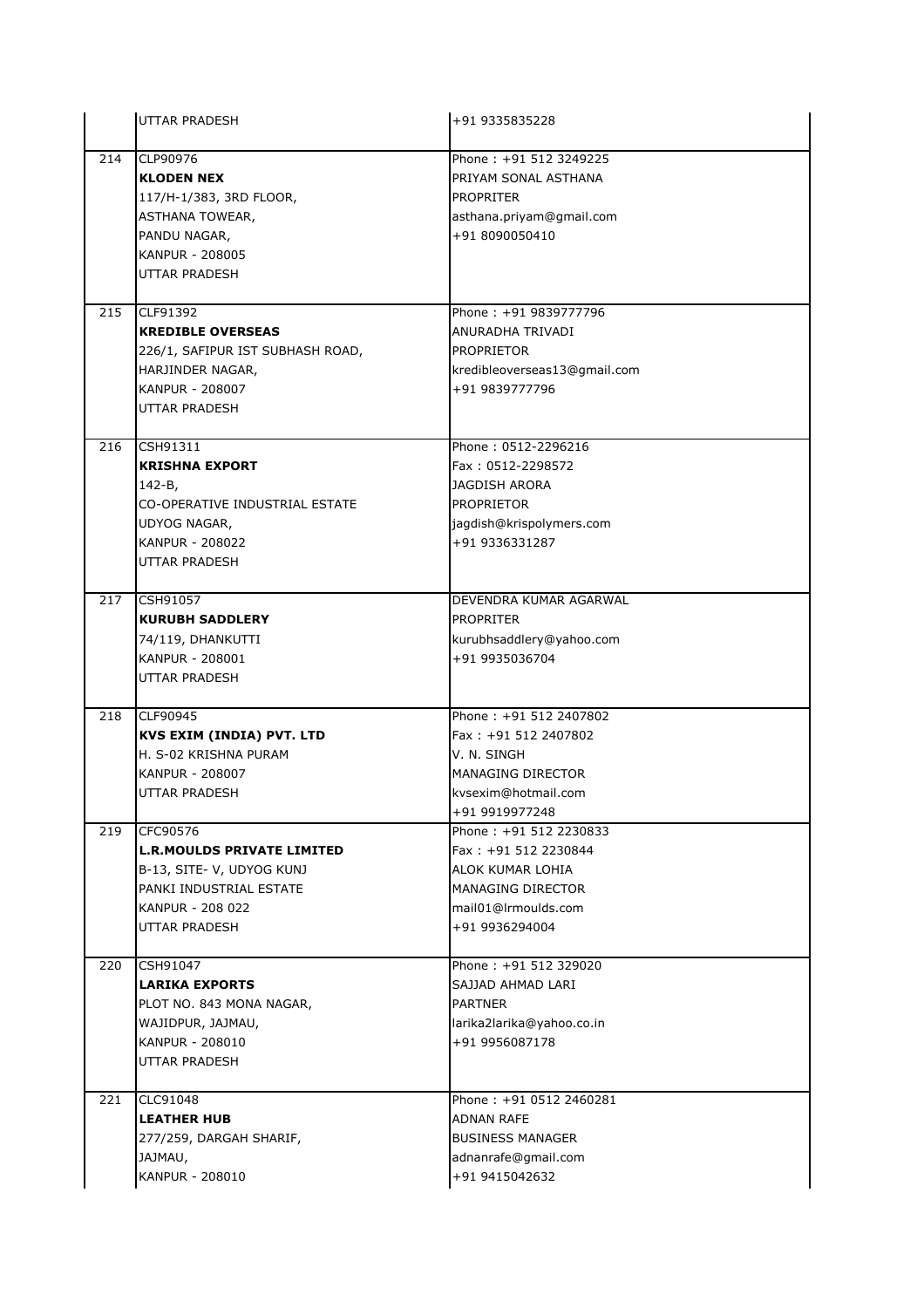|     | <b>UTTAR PRADESH</b>          |                              |
|-----|-------------------------------|------------------------------|
|     |                               |                              |
| 222 | CFL91003                      | Phone: +91 9839082478        |
|     | <b>LEATHER TREND</b>          | MOHD. IMRAN                  |
|     | 341/314, A-5, MANOHAR NAGAR   | PROPRITOR                    |
|     | JAJMAU,                       | leathertrends@yahoo.com      |
|     | KANPUR - 208010               | +91 9839082478               |
|     | UTTAR PRADESH                 |                              |
| 223 | <b>CSH90158</b>               | Phone: +91 512 2530729       |
|     | <b>LEATHER WAVE</b>           | Fax: +91 512 2535972         |
|     | 14/28-A, CIVIL LINES,         | SHAHNAWAZ AHMAD              |
|     | KANPUR - 208 001              | PROPRIETOR                   |
|     | UTTAR PRADESH                 | leatherwave2002@yahoo.com    |
|     |                               | +91 9839084255               |
| 224 | CFL90494                      | Phone: +91 512 2460293       |
|     | <b>LEATHER WORLD</b>          | MUZAMMIL HAO                 |
|     | 184-A (1), WAJIDPUR           | MANAGER                      |
|     | <b>JAJMAU</b>                 | info@leatherworldind.com     |
|     | KANPUR - 208 010              | +91 9839214882               |
|     | UTTAR PRADESH                 |                              |
| 225 | CSH91019                      | Phone: +91 512 2341323       |
|     | <b>LEATHERLINE</b>            | Fax: +91 512 2340028         |
|     | 88/476, QASIM GANJ,           | ASIF KAMAL                   |
|     | KANPUR - 208001               | PROPRITER                    |
|     | <b>UTTAR PRADESH</b>          | leather_line2000@yahoo.com   |
|     |                               | +91 9839036234               |
| 226 | CFL91123                      | Phone: +91 512 3234000       |
|     | <b>LEATHEX WORLD</b>          | MEHBOOB ELAHI                |
|     | 16-B, GAJJU PURWA             | MANAGER                      |
|     | <b>JAJMAU</b>                 | info@leathexworld.co.in      |
|     | KANPUR - 208010               | +91 7860028721               |
|     | UTTAR PRADESH                 |                              |
| 227 | CFL90977                      | Phone: +91 512 2461107       |
|     | <b>LEATHEX WORLD WIDE</b>     | Fax : +91 512 2461262        |
|     | 16-B, GAJJUPURWA,             | AMIR MAHMOOD                 |
|     | JAJMAU,                       | PARTNER                      |
|     | KANPUR - 208010               | leathexworldwide@yahoo.co.in |
|     | UTTAR PRADESH                 | +91 9839030297               |
| 228 | CLF90975                      | Phone: +91 9794836051        |
|     | <b>LEAYAN GLOBAL PVT. LTD</b> | VARUN SOIN                   |
|     | 119-121 (PART), BLOCK P&T,    | CHIEF OPRATING OFFICER       |
|     | FAZAL GANJ, KALPI ROAD,       | puneet.dutt@leayan.com       |
|     | KANPUR - 208012               | +91 9838830900               |
|     | UTTAR PRADESH                 |                              |
| 229 | CSH90140                      | Phone: +91 512 2342194       |
|     | <b>LEDERWARES (INDIA)</b>     | Fax: +91 512 2342250         |
|     | 89/193-194 SOHAN LAL COMPOUND | ASIF ANWAR                   |
|     | BANSMANDI                     | PARTNER                      |
|     | KANPUR - 208001               | lederwares@gmail.com         |
|     | UTTAR PRADESH                 | +91 9839035411               |
|     |                               |                              |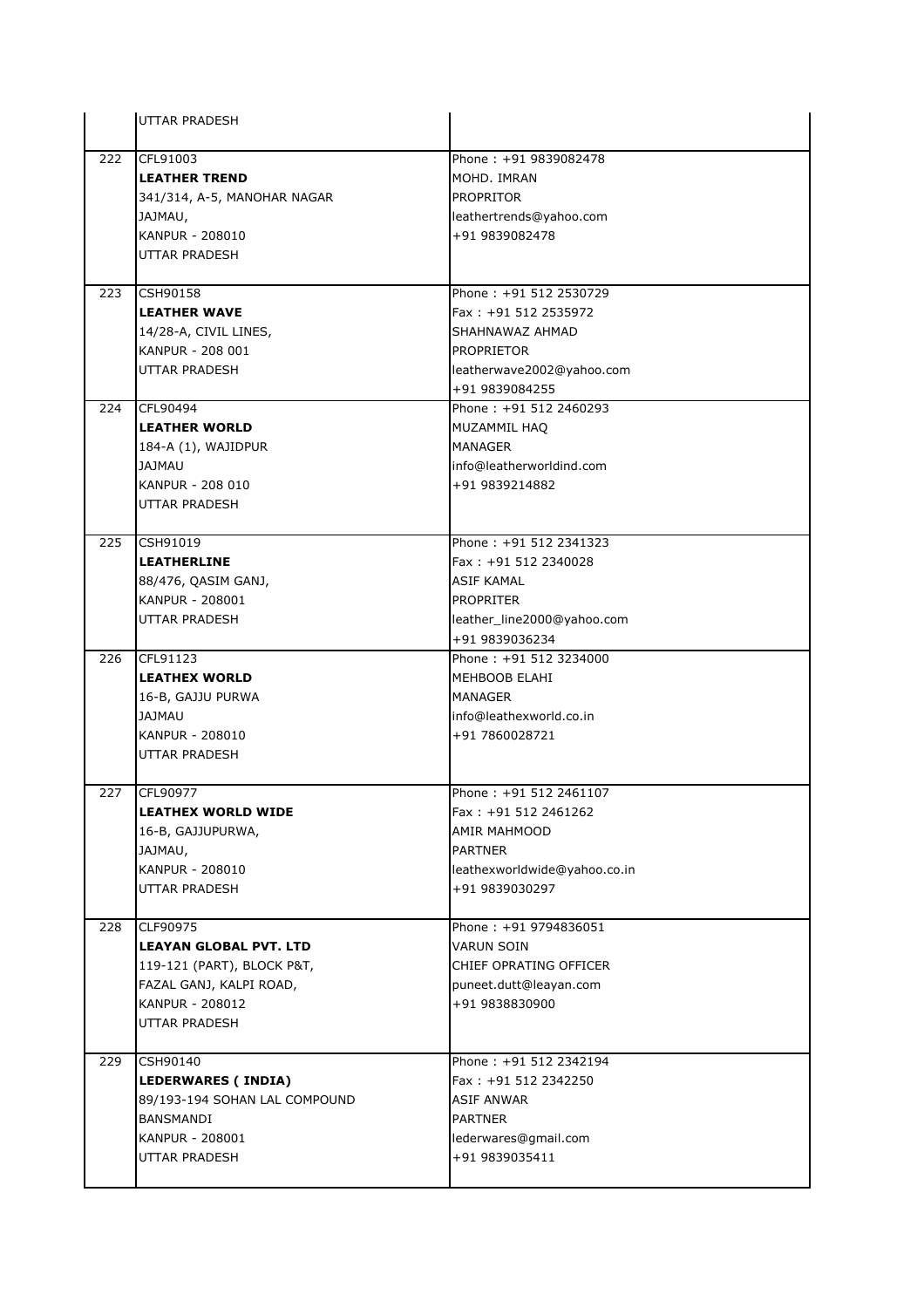| 230 | CLP91223                             | Phone: +91 512-2282851           |
|-----|--------------------------------------|----------------------------------|
|     | <b>LEO INTERNATIONAL</b>             | RICHA SEHGAL                     |
|     | M.T.G. 58, BARRA-7,                  | <b>PROPRIETOR</b>                |
|     | NEAR MAHA KALESHWAR MANDIR,          | international.leo@gmail.com      |
|     | KANPUR - 208027                      | +91 9369763065                   |
|     | <b>UTTAR PRADESH</b>                 |                                  |
|     |                                      |                                  |
| 231 | CSH90163                             | Phone: +91 512 2520186           |
|     | LEX INTERNATIONAL (P) LTD            | Fax: +91 512 2520188             |
|     | 113/36-A, SWAROOP NAGAR,             | RAJIV SURI                       |
|     | KANPUR - 208 002                     | MANAGING DIRECTOR                |
|     | UTTAR PRADESH                        | rajivsuri@lexintnl.com           |
|     |                                      | +91 9839085454                   |
| 232 | CSH90151                             | Phone: +91 512 2556387           |
|     | <b>LONGMARCH INTERNATIONAL</b>       | Fax: +91 512 2542006             |
|     |                                      | NARESH SRIVASTAVA                |
|     | 107/89 JAWAHAR NAGAR                 | <b>PROPRIETOR</b>                |
|     | KANPUR - 208 012                     |                                  |
|     | UTTAR PRADESH                        | mail@longmarchintl.com           |
|     |                                      | +91 9415041405                   |
| 233 | <b>CSH90788</b>                      | Phone: +91 512 6554517           |
|     | <b>LORD SHIVA INTERNATIONAL</b>      | Fax: +91 512 2520207             |
|     | NO.87/8, KANPUR TANNERY COMPOUND,    | <b>SUSHIL MOHAN TAKRU</b>        |
|     | KALPI ROAD,                          | <b>PARTNER</b>                   |
|     | KANPUR - 208 003                     | sushil@lordshivaintl.com         |
|     | <b>UTTAR PRADESH</b>                 | +91 9936422888                   |
|     |                                      |                                  |
| 234 | CLF91268                             | Phone: +91 9336101180            |
|     | <b>LOTUS SAFETYWEARS PVT. LTD</b>    | MISBAH-UL-ISLAM                  |
|     | 89/167, BANSMANDI                    | <b>DIRECTOR</b>                  |
|     | KANPUR - 208001                      | lotussafetywear@gmail.com        |
|     | <b>UTTAR PRADESH</b>                 | +91 9336101180                   |
|     |                                      |                                  |
| 235 | CLP90890                             | Phone: +91 512 2222639           |
|     | <b>M &amp; D GLOBAL PVT. LTD</b>     | Fax: +91 512 2521405             |
|     | 37-B- CO-OPERATIVE INDUSTRIAL STATE, | <b>CHANDRA NATH GUPTA</b>        |
|     | DADA NAGAR                           | MANAGING DIRECTOR                |
|     | KANPUR - 208001                      | cnmdglobal@gmail.com             |
|     | UTTAR PRADESH                        | +91 9839102171                   |
|     |                                      |                                  |
| 236 | CLC90285                             | Phone: +91 512 2216961/2303003   |
|     | <b>M.B. EXPORTS INTERNATIONAL</b>    | Fax: +91 512 2216961             |
|     | 16/52, CIVIL LINES,                  | <b>SUDHIR SHARAN GARG</b>        |
|     | KANPUR - 208 012                     | <b>PARTNER</b>                   |
|     | <b>UTTAR PRADESH</b>                 | sudhirsharangarg@rediffmail.com  |
|     |                                      | +91 9839031593                   |
| 237 | CLP91075                             | Phone: +91 522 4066382           |
|     | M.F. LEATHER GOODS MFG.CO.           | MOHAMMAD FAISAL RIASAT           |
|     | A- 1557, INDIRA NAGAR,               | <b>PROPRITOR</b>                 |
|     | <b>LUCKNOW - 226016</b>              | contact.mfleathergoods@gmail.com |
|     | UTTAR PRADESH                        | +91 9415018623                   |
|     |                                      |                                  |
| 238 | CLP91324                             | Phone: +91 512-3040786           |
|     | <b>M.M. EXPORTS</b>                  | Fax: +91 512-3040786             |
|     | 112/8 (2), BENAJHABAR ROAD,          | S. MANAF MUSTAFA                 |
|     | KANPUR - 208002                      | <b>PROPRIETOR</b>                |
|     | UTTAR PRADESH                        | mmexports@usa.net                |
|     |                                      |                                  |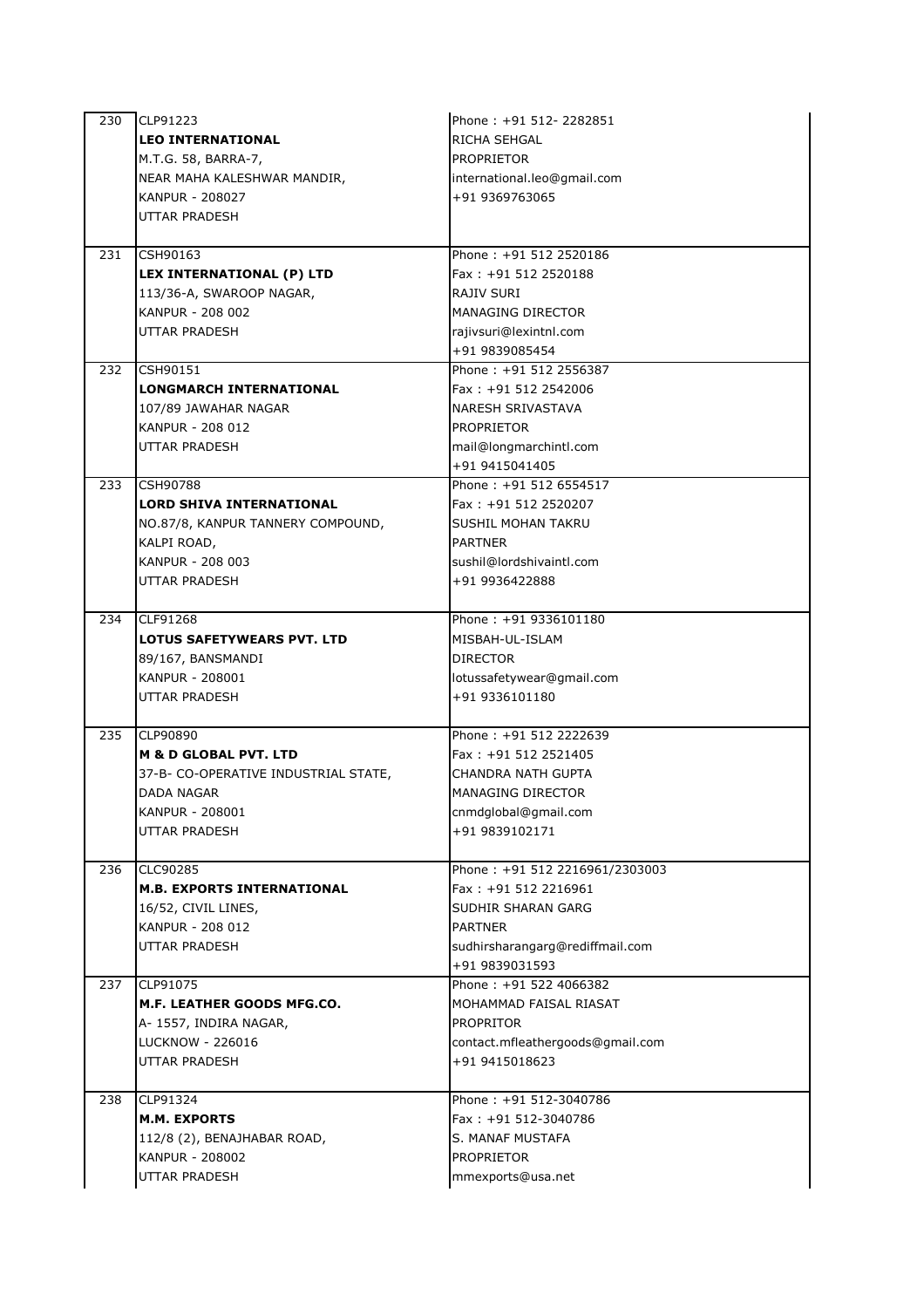|     |                                 | +91 9415125918                  |
|-----|---------------------------------|---------------------------------|
| 239 | CSH91301                        | Phone: +91 512-3913453          |
|     | <b>M.S. EXPORTS</b>             | SIRAJ HUSSAIN                   |
|     | 99/170, NALA ROAD,              | <b>PARTNER</b>                  |
|     | KANPUR - 208001                 | msexports786@gmail.com          |
|     | <b>UTTAR PRADESH</b>            | +91 9415134324                  |
|     |                                 |                                 |
| 240 | CLP91401                        | Phone: +91 512 2541103          |
|     | <b>M.S. FERTILIZERS</b>         | <b>SERAJ HUSAIN</b>             |
|     | 99/170, NALA ROAD,              | <b>PARTNER</b>                  |
|     | KANPUR - 208001                 | msexports786@gmail.com          |
|     | UTTAR PRADESH                   | +91 9415134324                  |
|     |                                 |                                 |
| 241 | CSH91286                        | Phone: +91 9336883529           |
|     | <b>MAASH INTERNATIONAL</b>      | TAZUDDIN KHAN                   |
|     | LIG-135, KDA COLONY             | <b>PARTNER</b>                  |
|     | <b>JAJMAU</b>                   | sales@maashinternational.com    |
|     | KANPUR - 208010                 | +91 9336883529                  |
|     | <b>UTTAR PRADESH</b>            |                                 |
|     |                                 |                                 |
| 242 | CLP90515                        | Phone: +91 522 4000013          |
|     | <b>MADHU INDIA DECO LIMITED</b> | Fax: +91 522 4052444            |
|     | B-723 SECTOR-C                  | ANAND M GUPTA                   |
|     | MAHANAGAR                       | <b>DIRECTOR</b>                 |
|     | LUCKNOW - 226 006               | lucknow@madhuindia.com          |
|     | <b>UTTAR PRADESH</b>            | +91 9335907338                  |
|     |                                 |                                 |
| 243 | CSH91250                        | Phone: 9415127395               |
|     | <b>MADINA OVERSEAS</b>          | <b>SYED SHAHZEB</b>             |
|     | 14/144B, FLAT NO. 303           | <b>PROPRIETOR</b>               |
|     | RATAN ESQUIRE, CHUNNI GANJ      | syedshahzeb@gmail.com           |
|     | KANPUR - 208001                 | +91 9415127395                  |
|     | UTTAR PRADESH                   |                                 |
|     |                                 |                                 |
| 244 | CSH91030                        | Phone: +91 8756006143           |
|     | <b>MAHARAJA EXPORTS</b>         | <b>IMRAN RAIS</b>               |
|     | 14/106, DYEING COMPOUND,        | PROPRITERSHIP                   |
|     | LALIMLI, CIVIL LINES,           | rais imran@yahoo.co.in          |
|     | KANPUR - 208001                 | +91 8756006143                  |
|     | <b>UTTAR PRADESH</b>            |                                 |
| 245 | CFL91089                        | Phone: +91 9935217616           |
|     | <b>MAHFOOZ EXPORTS</b>          | MOHAMMAD DANISH MAHFOOZ,        |
|     | 680/3-A, GANGA VIHAR,           | <b>PROPRITER</b>                |
|     | KDA COLONY, JAJMAU,             | mahfoozexports@gmail.com        |
|     | KANPUR - 208010                 | +91 9935217616                  |
|     | UTTAR PRADESH                   |                                 |
|     |                                 |                                 |
| 246 | CSH90522                        | Phone: +91 512 3049071          |
|     | <b>MAK LEATHERS PVT.LTD</b>     | Fax: +91 512 2291914            |
|     | RAIS BAGH,                      | KHALID AKBAR                    |
|     | 7/90 B, TILAK NAGAR             | <b>MANAGING DIRECTOR</b>        |
|     | KANPUR - 208 002                | info@makleathers.com            |
|     | UTTAR PRADESH                   | +91 9839039413                  |
|     |                                 |                                 |
| 247 | CLC90076                        | Phone: +91 11 25844686/25844496 |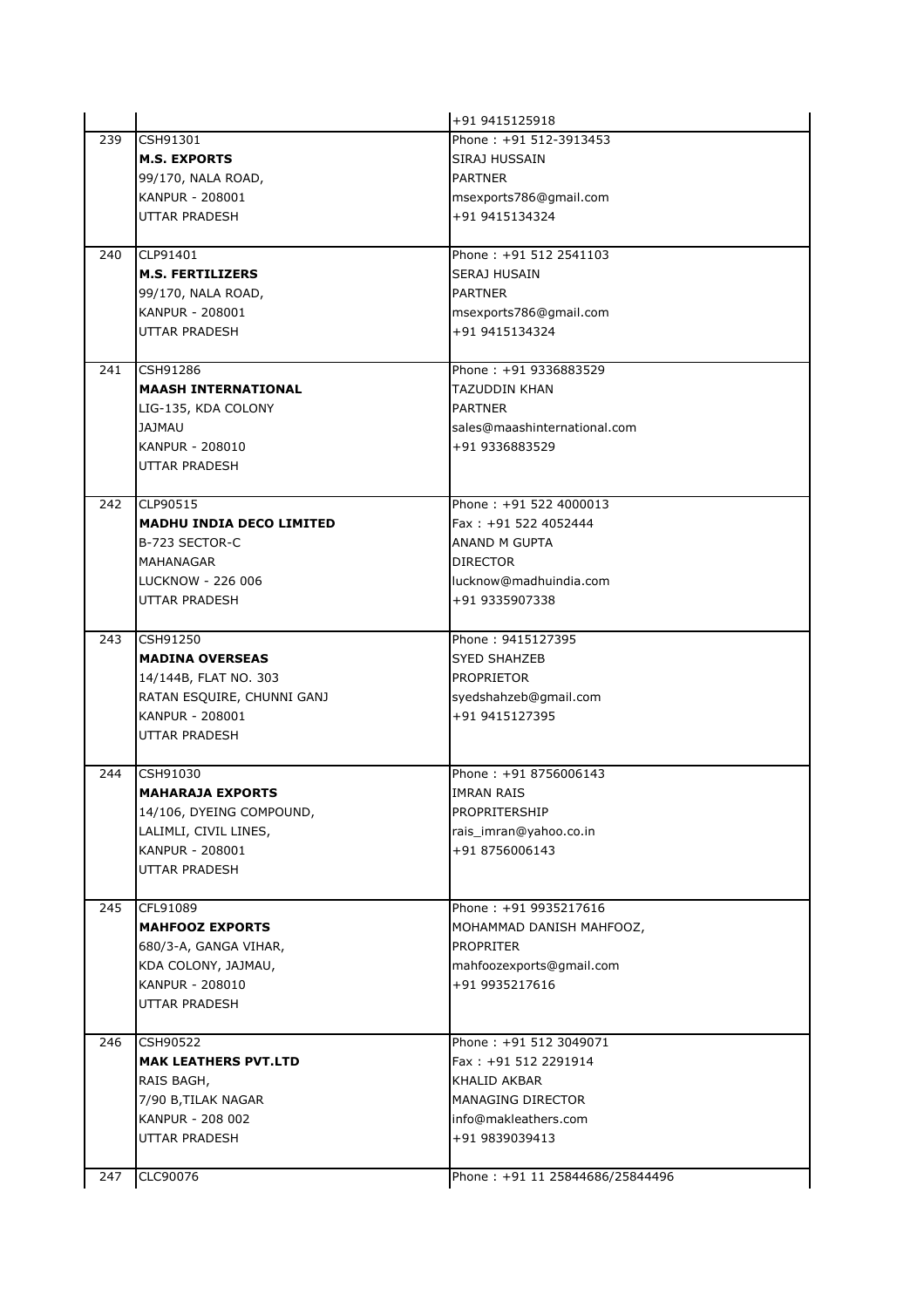|     | <b>MALIK TANNING INDUSTRIES</b>        | <b>ASHISH KATYAL</b>         |
|-----|----------------------------------------|------------------------------|
|     | A-77, NARAINA VIHAR                    | <b>PROPRIETOR</b>            |
|     | NEW DELHI - 110 028                    | maliktanning@gmail.com       |
|     | <b>DELHI</b>                           | +91 9810337946               |
|     |                                        |                              |
| 248 | CSH90730                               | Phone: +91 512 2461192       |
|     | <b>MARIA EXPORTS INTERNATIONAL</b>     | Fax: +91 512 2461192         |
|     | NO.88/569, CHAMAN GANJ,                | SHEEZAN AKHTAR               |
|     | KANPUR - 208 001                       | <b>PARTNER</b>               |
|     | UTTAR PRADESH                          | arif35098@yahoo.com          |
|     |                                        | +91 9839900575               |
| 249 | CSH91013                               | Phone: +91 512 2463345       |
|     | <b>MARIA INTERNATIONAL</b>             | Fax: +91 512 2463345         |
|     | 19, JAJMAU,                            | MOHD, ARIF                   |
|     | KANPUR - 208010                        | <b>PARTNER</b>               |
|     | UTTAR PRADESH                          | arif35098@yahoo.com          |
|     |                                        | +91 9839146816               |
| 250 | CFL90912                               | Phone: +91 9889233284        |
|     |                                        |                              |
|     | <b>MARIYAM EXPORTS</b>                 | <b>IQBAL AHMAD</b>           |
|     | 416/385, ASHRAFABAD,                   | <b>PROPRIETOR</b>            |
|     | JAJMAU,                                | haris exim@hotmail.com       |
|     | KANPUR - 208010                        | +91 9889233284               |
|     | <b>UTTAR PRADESH</b>                   |                              |
|     |                                        |                              |
| 251 | CFC90960                               | Phone: +91 512 3209957       |
|     | <b>MARSHAL EXPORTS INDUSTRIES,</b>     | <b>ASSIB RAHMAN</b>          |
|     | 7/228, G. T. ROAD,                     | <b>PARTNER</b>               |
|     | GUTAIYA,                               | assib@marshalexports.org     |
|     | KANPUR - 208002                        | +91 9935078600               |
|     | UTTAR PRADESH                          |                              |
|     |                                        |                              |
| 252 | CFL90476                               | Phone: +91 512 2461588       |
|     | <b>MASH INTERNATIONAL PVT. LTD</b>     | $Fax: +91512-2536795$        |
|     | 15/7-A, CIVIL LINES,                   | <b>ADNAN ASLAM</b>           |
|     | KANPUR - 208 001                       | <b>DIRECTOR</b>              |
|     | UTTAR PRADESH                          | mashgroup@gmail.com          |
|     |                                        | +91 9839084061               |
| 253 | CLF91398                               | Phone: +91 9838831670        |
|     | <b>MASTER ENTERPRISES,</b>             | KHURRAM JAVED,               |
|     | 770, GAJJUPURWA, JAJMAU,               | <b>PARTNER</b>               |
|     | KANPUR - 208010                        | khurram.mastergrop@gmail.com |
|     | <b>UTTAR PRADESH</b>                   | +91 9838831670               |
|     |                                        |                              |
| 254 | CLF90104                               | Phone: +91 515 2833460/61    |
|     | <b>MAYFAIR LEATHER EXPORTS LIMITED</b> | Fax: +91 515 2833355         |
|     | AKRAMPUR,                              | TARIQ JAMAL                  |
|     | UNNAO - 209 801                        | <b>MANAGING DIRECTOR</b>     |
|     | UTTAR PRADESH                          | tariq-jamal@mfleather.com    |
|     |                                        |                              |
|     |                                        | +91 9935142466               |
| 255 | CSH90841                               | SHAKIL AHMAD MIRZA           |
|     | <b>MEGATACK</b>                        | <b>PARTNER</b>               |
|     | 85, CANTT.                             | shakil@megatackonline.com    |
|     | KANPUR - 208010                        | +91 9839033311               |
|     | <b>UTTAR PRADESH</b>                   |                              |
|     |                                        |                              |
| 256 | CSH91276                               | NARINDER PAL SINGH           |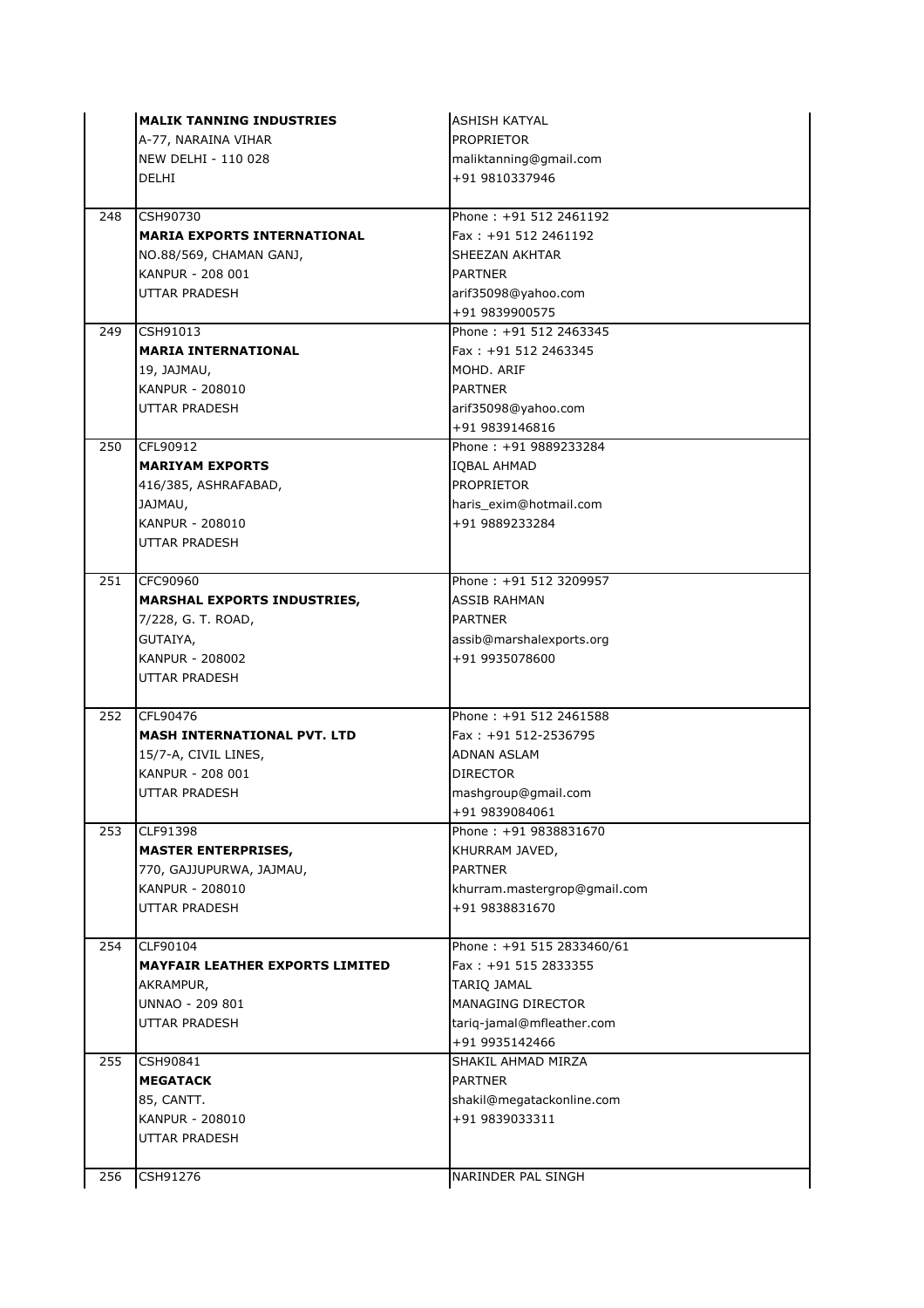|     | <b>MEHBOOB EXPORTS</b>                | <b>PROPRIETOR</b>              |
|-----|---------------------------------------|--------------------------------|
|     | 117/L-370, NAVEEN NAGAR               | mehboobexports@rediffmail.com  |
|     | KANPUR - 208025                       | +91 9415131305                 |
|     | <b>UTTAR PRADESH</b>                  |                                |
|     |                                       |                                |
| 257 | CLC90978                              | Phone: +91 512 2234881/2234883 |
|     | <b>MEHRA INTERNATIONAL</b>            | Fax: +91 512 2241162           |
|     | 77, GOVT. INDUSTRIAL STATE,           | ASHOK KUMAR MEHRA              |
|     | KALPI ROAD,                           | <b>PARTNER</b>                 |
|     | KANPUR - 208012                       | mehraint@gmail.com             |
|     | UTTAR PRADESH                         | +91 9839101794                 |
|     |                                       |                                |
| 258 | CLF90887                              | Phone: +91 512 2212205         |
|     | <b>MEHRA SHOES</b>                    | Fax: +91 512 2234884           |
|     | 123/768, Plot No. 76A/8 FACTORY AREA, | ANUP KUMAR MEHRA               |
|     | FAZALGANJ                             | PARTNER                        |
|     | KANPUR - 208012                       | dir.mehrashoes@gmail.com       |
|     | <b>UTTAR PRADESH</b>                  | +91 8960256618                 |
|     |                                       |                                |
| 259 | CLP91271                              | Phone: +91 9839373955          |
|     | <b>MEHTAB PRODUCTS</b>                | <b>MEHTAB ALAM</b>             |
|     | SALEEM CHAMBER,                       | <b>PROPRIETOR</b>              |
|     | 94/57, PECH BAGH,                     | mehtabpro786@rediffmail.com    |
|     | KANPUR - 208001                       | +91 983937393955               |
|     | <b>UTTAR PRADESH</b>                  |                                |
|     |                                       |                                |
| 260 | CLP91147                              | Phone: 0512 3020696            |
|     | <b>MIDAS INTERNATIONAL</b>            | RASHID EHTESHAM                |
|     | MIG-159, KDA COLONY                   | PROPRIETOR                     |
|     | JAJMAU AHMAD NAGAR                    | rashid@midasleathers.com       |
|     | NEAR MADINA MASJID                    | +91 9335666006                 |
|     | KANPUR - 208010                       |                                |
|     | <b>UTTAR PRADESH</b>                  |                                |
|     |                                       |                                |
| 261 | CLP90555                              | Phone: +91 512 2340092         |
|     | <b>MILLER EXPORTS</b>                 | Fax: +91 512 2365567           |
|     | PLOT NO.21, NEW CAWNPORE FLOUR MILL   | YATINDRA GUPTA                 |
|     | 82/2 COOPER GANJ                      | <b>PROPRIETOR</b>              |
|     | KANPUR - 208001                       | millerknp@gmail.com            |
|     | UTTAR PRADESH                         | +91 9415051182                 |
|     |                                       |                                |
| 262 | CFL91015                              | Phone: +91 512 2461412         |
|     | <b>MIRCOZI INTERNATIONAL</b>          | Fax: +91 512 2461412           |
|     | 434/399-A, MAKKOO SHAHEED KA BHATTA,  | SARFARAZ SHAMIM                |
|     | JAJMAU,                               | MANAGER (EXPORT IMPORT)        |
|     | KANPUR - 208010                       | vicky.mirkozhi@gmail.com       |
|     | UTTAR PRADESH                         | +91 9369684555                 |
|     |                                       |                                |
| 263 | CSH90626                              | Phone: +91 512 2533904         |
|     | <b>MIRZA EXIM</b>                     | Fax: +91 512 2535703           |
|     | 14/57-B, CIVIL LINES                  | SAIF AHMED MIRZA               |
|     | KANPUR - 208 001                      | PARTNER                        |
|     | UTTAR PRADESH                         | mirzaeximcompany@gmail.com     |
|     |                                       | +91 7525019996                 |
| 264 | CLF90256                              | Phone: +91 512 2530775         |
|     | <b>MIRZA INTERNATIONAL LIMITED</b>    | Fax: +91 512 2530166           |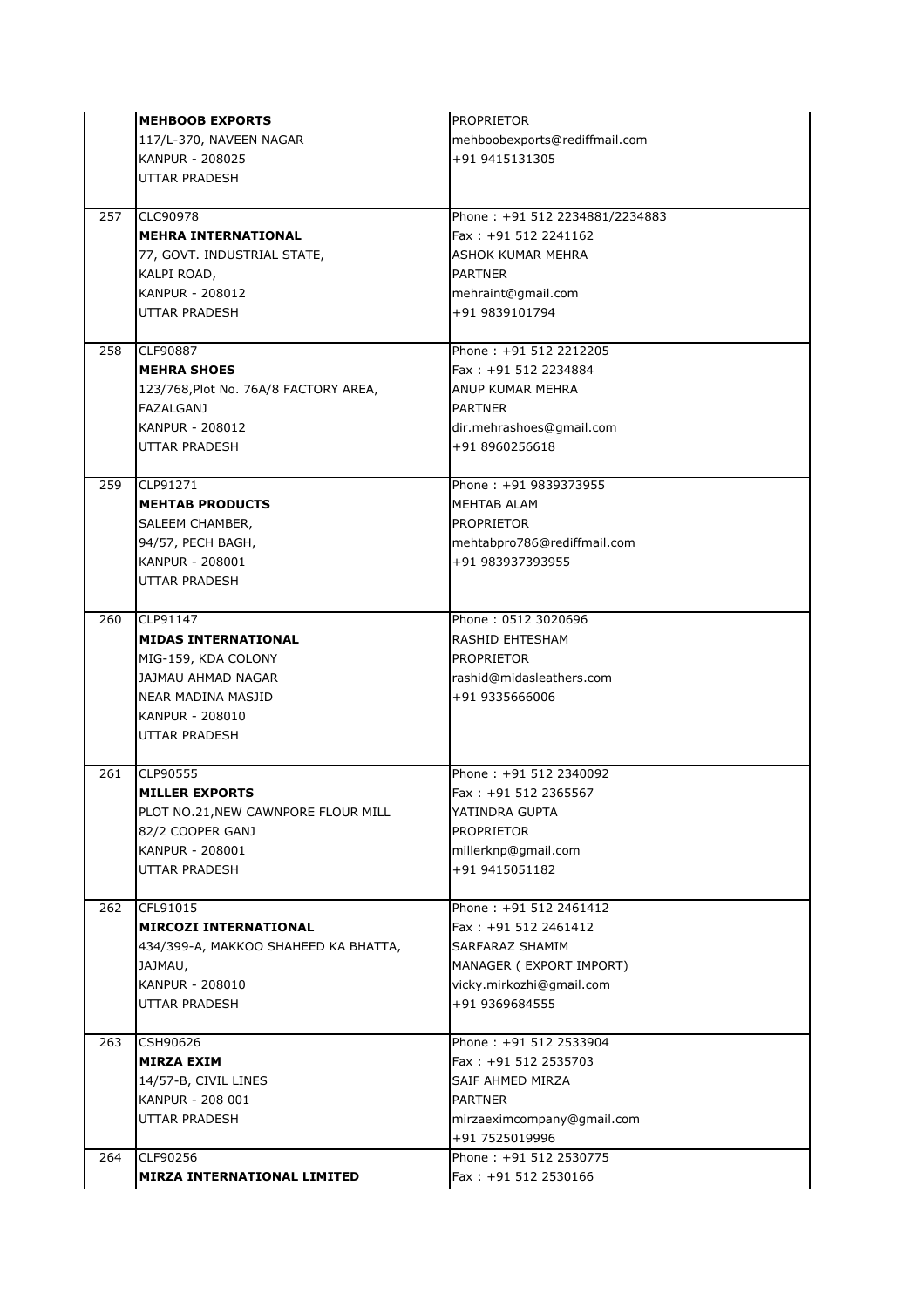|     | 14/6 CIVIL LINES,                        | <b>IRSHAD MIRZA</b>                           |
|-----|------------------------------------------|-----------------------------------------------|
|     | KANPUR - 208 001                         | CHAIRMAN                                      |
|     | <b>UTTAR PRADESH</b>                     | suhail@readtapindia.com                       |
|     |                                          | +91 9935002201                                |
| 265 | <b>CSH90086</b>                          | Phone: +91 512 2461644                        |
|     | MODEL ECHOES PVT. LTD.                   | Fax: +91 512 2460170                          |
|     | C/O SULTAN TANNERS,                      | MAQSOOD ALAM                                  |
|     | <b>JAJMAU ROAD</b>                       | <b>DIRECTOR</b>                               |
|     |                                          |                                               |
|     | KANPUR - 208 010<br><b>UTTAR PRADESH</b> | modelechoes@modelgroups.org<br>+91 9839035643 |
|     |                                          |                                               |
| 266 | CFL91117                                 | Phone: +91 512 2824051                        |
|     |                                          |                                               |
|     | MODEL EXIM (INDIA) PVT. LTD              | <b>BADREA ALAM</b>                            |
|     | 624-C, DEFENCE COLONY,                   | <b>DIRECTOR</b>                               |
|     | JAJMAU,                                  | info@modelindia.net                           |
|     | KANPUR - 208010                          | +91 9839035641                                |
|     | UTTAR PRADESH                            |                                               |
|     |                                          |                                               |
| 267 | CFC90099                                 | Phone: +91 512 2824051                        |
|     | <b>MODEL EXIMS,</b>                      | Fax: +91 512 2460170                          |
|     | C/O. AL FAUZ INTERNATIONAL,              | MAHMOOD ALAM                                  |
|     | 624-C, DEFENCE COLONY, OPP.              | Partner                                       |
|     | BANK OF BARODA, JAJMAU,                  | info@modelindia.net                           |
|     | KANPUR - 208010                          | +91 9839035643                                |
|     | <b>UTTAR PRADESH</b>                     |                                               |
|     |                                          |                                               |
| 268 | CFL91219                                 | Phone: +91 512 2460192                        |
|     | <b>MODEL TANNERS</b>                     | <b>ZEESHAN ALAM</b>                           |
|     | 122 D, DEFENCE COLONY,                   | <b>PARTNER</b>                                |
|     | JAJMAU,                                  | modeltanners@gmail.com                        |
|     | KANPUR - 208010                          | +91 9838200432                                |
|     | <b>UTTAR PRADESH</b>                     |                                               |
| 269 | CFL90397                                 | Phone: +91 512 2460694                        |
|     | MODEL TANNERS (INDIA) PVT. LTD           | Fax: +91 512 2460170                          |
|     | C/O. SULTAN TANNERS                      | MARGHOOB ALAM                                 |
|     | JAJMAU ROAD                              | <b>DIRECTOR</b>                               |
|     | KANPUR - 208 010                         | info@modeltanners.org                         |
|     | <b>UTTAR PRADESH</b>                     | +91 9161866555                                |
|     |                                          |                                               |
| 270 | CLF90982                                 | Phone: +91 512 2462406                        |
|     | <b>MONDIAL SALES CORPORATION</b>         | Fax: $+91$ 512 2462406                        |
|     | 193/1, J. K. COLONY,                     | OBAIDUR RAHMAN LARI                           |
|     | JAJMAU,                                  | <b>PROPRITER</b>                              |
|     | KANPUR - 208010                          | malari@vsnl.net                               |
|     | UTTAR PRADESH                            | +91 9336118176                                |
|     |                                          |                                               |
| 271 | CSH90901                                 | Phone: +91 512 2225697                        |
|     | <b>N. K. EXPORTS</b>                     | AKHILESH KUMAR SRIVASTAVA                     |
|     | 117/N/6, H.I.G, K.D.A COLONY,            | <b>PROPRIETOR</b>                             |
|     | RANIGANJ, KAKADEO,                       | nkenter1978@gmail.com                         |
|     | KANPUR - 208025                          | +91 9889478597                                |
|     | UTTAR PRADESH                            |                                               |
|     |                                          |                                               |
| 272 | CSH90243                                 | Phone: +91 512 2225697                        |
|     | <b>N.K. ENTERPRISES</b>                  | NAND KISHORE SRIVASTAVA                       |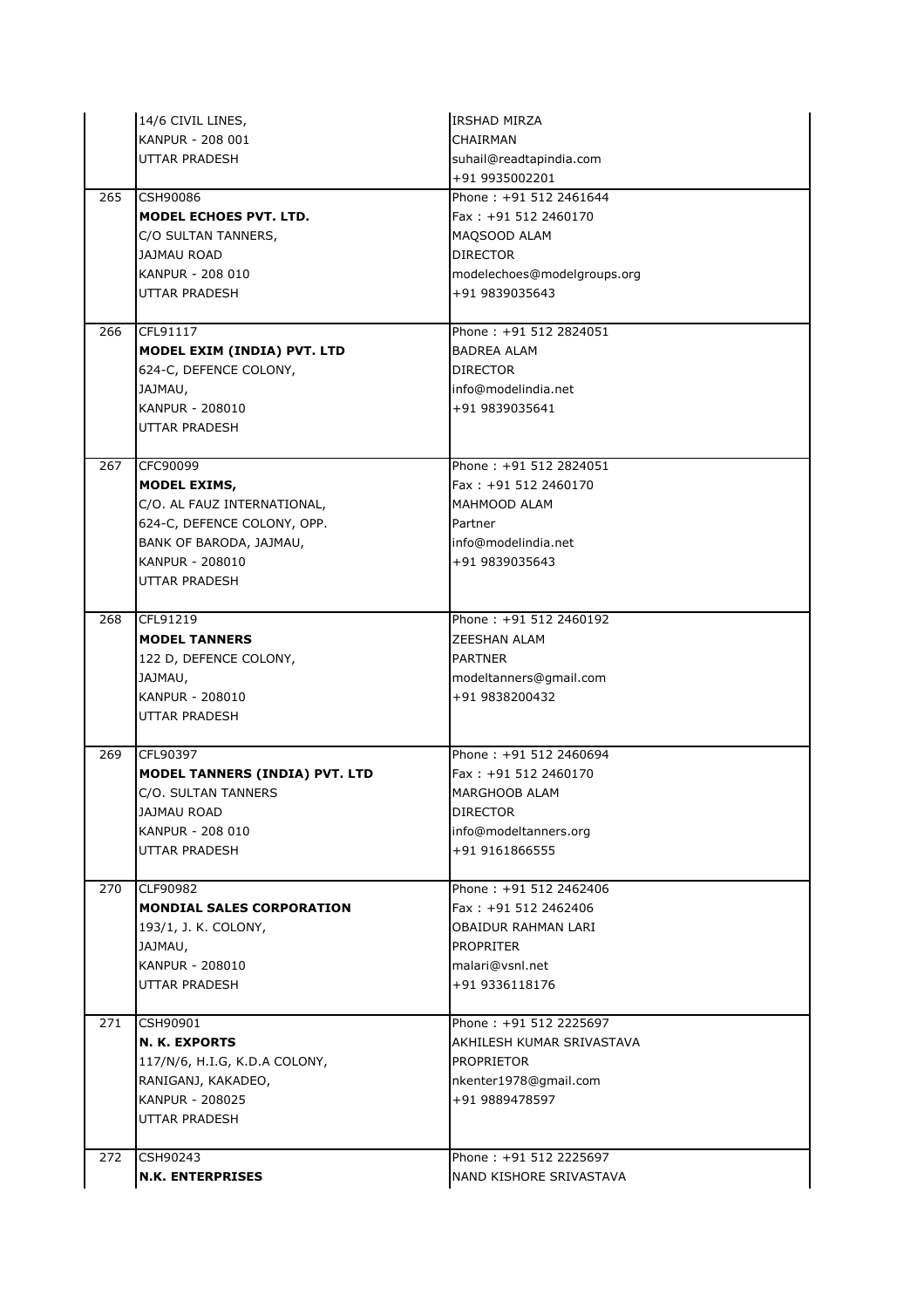|     | 117/N/6, H.I.G., RANI GANJ,    | <b>PROPRITOR</b>                  |
|-----|--------------------------------|-----------------------------------|
|     | K.D.A. COLONY, KAKADEO,        | nkenter1973@gmail.com             |
|     | KANPUR - 208025                | +91 9839629662                    |
|     | <b>UTTAR PRADESH</b>           |                                   |
|     |                                |                                   |
| 273 | CFC90510                       | Phone: +91 512-2462330/2462332/31 |
|     | <b>NAAZ EXPORTS (P) LTD</b>    | Fax: $+91$ 512-2465546            |
|     | 14-A 150 FEET ROAD             | JAVED IQBAL                       |
|     | <b>JAJMAU</b>                  | <b>MANAGING DIRECTOR</b>          |
|     | KANPUR - 208 010               | 555javediqbal@gmail.com           |
|     | <b>UTTAR PRADESH</b>           | +91 9839068555                    |
|     |                                |                                   |
| 274 | CLC90421                       | Phone: +91 512 2462330/31/32      |
|     | <b>NAAZ LEATHER FINISHERS</b>  | Fax: +91 512 2465546              |
|     | 14 A, 150, FEET ROAD           | O. P. PANDEY                      |
|     | UAMLAL                         | <b>CHEIF EXECUTIVE</b>            |
|     | KANPUR - 208 010               | op1955@rediffmail.com             |
|     | UTTAR PRADESH                  | +91 9918915682                    |
|     |                                |                                   |
| 275 | CLF91036                       | Phone: +91 512 3278218            |
|     | <b>NABEEL OVERSEAS PVt Ltd</b> | NIZAM AHMAD                       |
|     | 88/384 (3), HUMAYUN BAGH,      | <b>PROPRITER</b>                  |
|     | CHAMANGANJ,                    | nabeeloverseas@gmail.com          |
|     | KANPUR - 208001                | +91 9415740950                    |
|     | <b>UTTAR PRADESH</b>           |                                   |
|     |                                |                                   |
| 276 | CFL91150                       | ABID HUSSAIN NADRI                |
|     | <b>NADRI LEATHER FINISHERS</b> | <b>PROPRIETOR</b>                 |
|     | 478, GAJJUPURWA                | nadrileatherfinishers@gmail.com   |
|     | 150 FT. ROAD                   | +91 9956909786                    |
|     | JAJMAU                         |                                   |
|     | KANPUR - 208010                |                                   |
|     | <b>UTTAR PRADESH</b>           |                                   |
|     |                                |                                   |
| 277 | CSH90802                       | Phone: +91 512 6551199            |
|     | NAMO NAMAH EXIM PVT. LTD.,     | Fax: +91 512 2217889              |
|     | FLAT NO. S-1, AKANKSHA TOWER,  | RAVI AHUJA                        |
|     | 117/H-1/431/53, MODEL TOWN     | <b>DIRECTOR</b>                   |
|     | PANDU NAGAR,                   | sales@namonamahexim.com           |
|     | KANPUR - 208005                | +91 9956596786                    |
|     | <b>UTTAR PRADESH</b>           |                                   |
|     |                                |                                   |
| 278 | CSH91330                       | MOHD. FAISAL                      |
|     | <b>NATIONAL EXIM</b>           | <b>PARTNER</b>                    |
|     | 104/90 - A(7), 150 FEET ROAD,  | national.exim@yahoo.com           |
|     | JAJMAU,                        | +91 9839050923                    |
|     | KANPUR - 208010                |                                   |
|     | UTTAR PRADESH                  |                                   |
| 279 | CLP91358                       | Phone: +91 512 2155953            |
|     | <b>NAZMA INTERNATIONAL</b>     | Fax: +91 512 2333089              |
|     |                                |                                   |
|     | 90/173, IFTIKHARABAD           | <b>ASIM GHAYAS</b>                |
|     | KANPUR - 208001                | <b>PROPRIETOR</b>                 |
|     | <b>UTTAR PRADESH</b>           | info@nazmainternational.com       |
|     |                                | +91 9336244738                    |
| 280 | CSH91225                       | Phone: +91 9335526945             |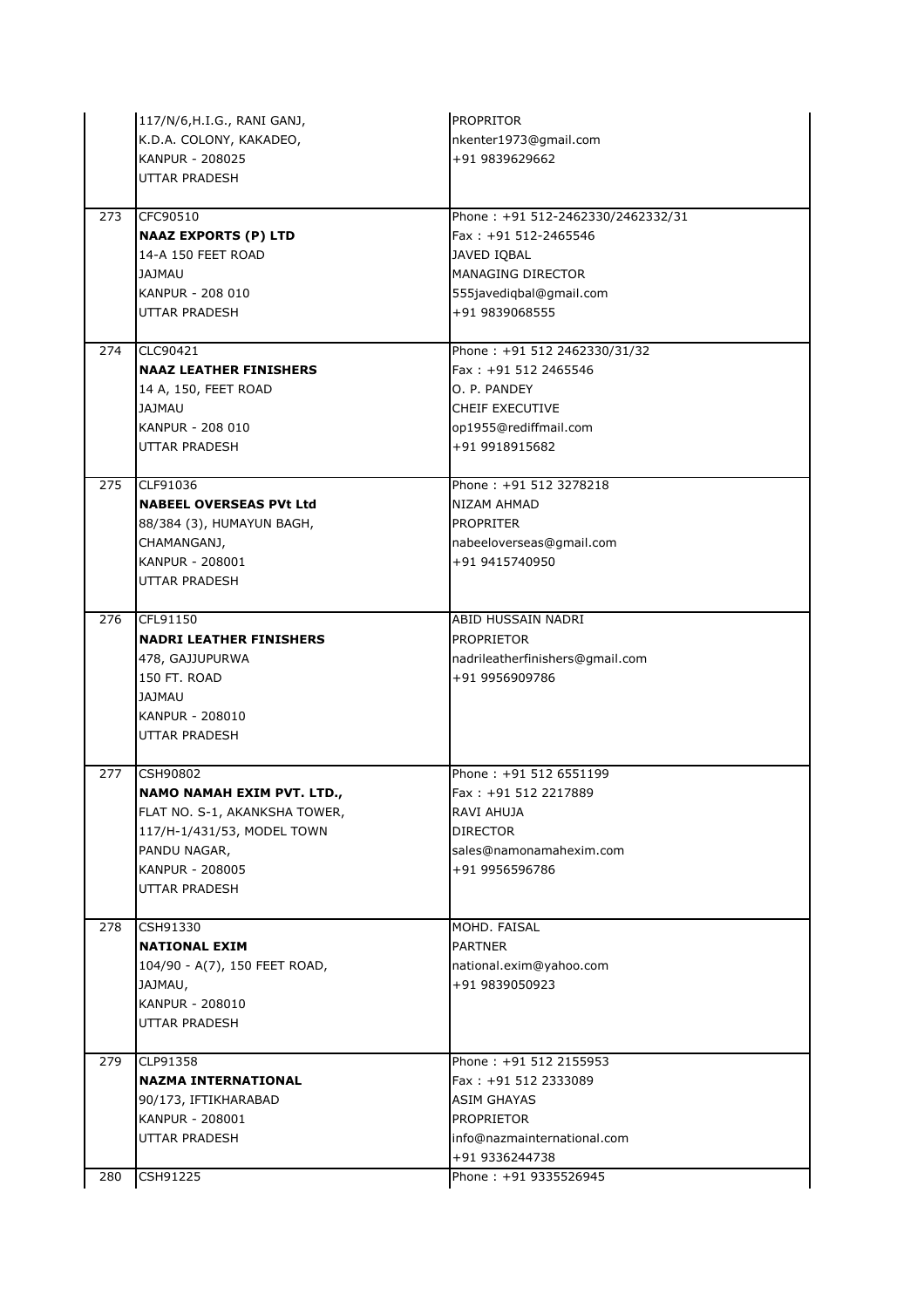|     | <b>NEW ELITE EXPORTS</b><br>108, B, POKHARPUR,<br>JAJMAU,<br>KANPUR - 208010 | <b>IKRAM AHMAD</b><br>PROPRITER<br>merajsiddiquiknp@gmail.com<br>+91 9335526945 |
|-----|------------------------------------------------------------------------------|---------------------------------------------------------------------------------|
|     | <b>UTTAR PRADESH</b>                                                         |                                                                                 |
| 281 | <b>CSH90888</b>                                                              | Phone: +91 512 2465786                                                          |
|     | <b>NEW ERA EXPORTS</b>                                                       | Fax: +91 512 2464140                                                            |
|     | 16-C (3), GAJJUPURWA,                                                        | MOHD. IMRAN                                                                     |
|     | JAJMAU,                                                                      | <b>PARTNERS</b>                                                                 |
|     | KANPUR - 208010                                                              | newera.exports@hotmail.com                                                      |
|     | <b>UTTAR PRADESH</b>                                                         | +91 9984143322                                                                  |
| 282 | CLF91109                                                                     | Phone: +91 512 2462446                                                          |
|     | <b>NIMRA EXIMS</b>                                                           | MOHAMMAD HARISH                                                                 |
|     | 33/29-26, GAJJU PURWA,                                                       | PARTNER                                                                         |
|     | UAMLAL                                                                       | nimraexims@yahoo.in                                                             |
|     | KANPUR - 208010                                                              | +91 7607508840                                                                  |
|     | <b>UTTAR PRADESH</b>                                                         |                                                                                 |
| 283 | CFL91334                                                                     | <b>IRSAD AHMED</b>                                                              |
|     | <b>NOOR EXIMS</b>                                                            | <b>PARTNER</b>                                                                  |
|     | 92/16, PECH BAGH,                                                            | irsad_ahmed@yahoo.com                                                           |
|     | KANPUR - 208001                                                              | +91 9336121305                                                                  |
|     | <b>UTTAR PRADESH</b>                                                         |                                                                                 |
| 284 | CSH90816                                                                     | Phone: +91 512-2303606                                                          |
|     | <b>NORTHERN EXPORTS</b>                                                      | Fax : +91 512-2354054                                                           |
|     | 14/123-A, 3RD FLOOR,                                                         | MOHAMMAD JUNAID                                                                 |
|     | GOPALA CHAMBER,                                                              | PROPRIETOR                                                                      |
|     | THE MALL                                                                     | northexp2007@yahoo.co.in                                                        |
|     | KANPUR - 208 001                                                             | +91 9839036440                                                                  |
|     | <b>UTTAR PRADESH</b>                                                         |                                                                                 |
| 285 | CFL90161                                                                     | Phone: +91 512 2461143/2461217                                                  |
|     | <b>NORTHERN TANNERY</b>                                                      | Fax: +91 512 2461044                                                            |
|     | 150 FEET ROAD, JAJMAU,                                                       | MOHD MOIN                                                                       |
|     | KANPUR - 208010                                                              | <b>PARTNER</b>                                                                  |
|     | UTTAR PRADESH                                                                | info@northerntannery.com                                                        |
|     |                                                                              | +91 9839727794                                                                  |
| 286 | CLP91267                                                                     | Phone: 09918202080                                                              |
|     | <b>OHM EXPORTS</b>                                                           | PANKAJ MISHRA                                                                   |
|     | 117/393, O-BLOCK, GEETA NAGAR                                                | PROPRIETOR                                                                      |
|     | KANPUR - 208025                                                              | pankaj@ohmexports.com                                                           |
|     | <b>UTTAR PRADESH</b>                                                         | +91 9918202080                                                                  |
| 287 | CLP91248                                                                     | Phone: 0512-2303312                                                             |
|     | <b>OLIVE OVERSEAS</b>                                                        | IQBAL SHAFI                                                                     |
|     | 45/97, MOOLGANJ                                                              | PROPERIETOR                                                                     |
|     | KANPUR - 208001                                                              | iqbalshafi27@gmail.com                                                          |
|     | UTTAR PRADESH                                                                | +91 9936342888                                                                  |
| 288 | CSH90726                                                                     | Phone: +91 512 6050007                                                          |
|     | <b>OLYMPIA EXPORTS LLP</b>                                                   | Fax: +91 512 2608786                                                            |
|     | 133/243-B, TRANSPORT NAGAR,                                                  | SHAKIL ALAM                                                                     |
|     | KANPUR - 208 023                                                             | MANAGING DIRECTOR                                                               |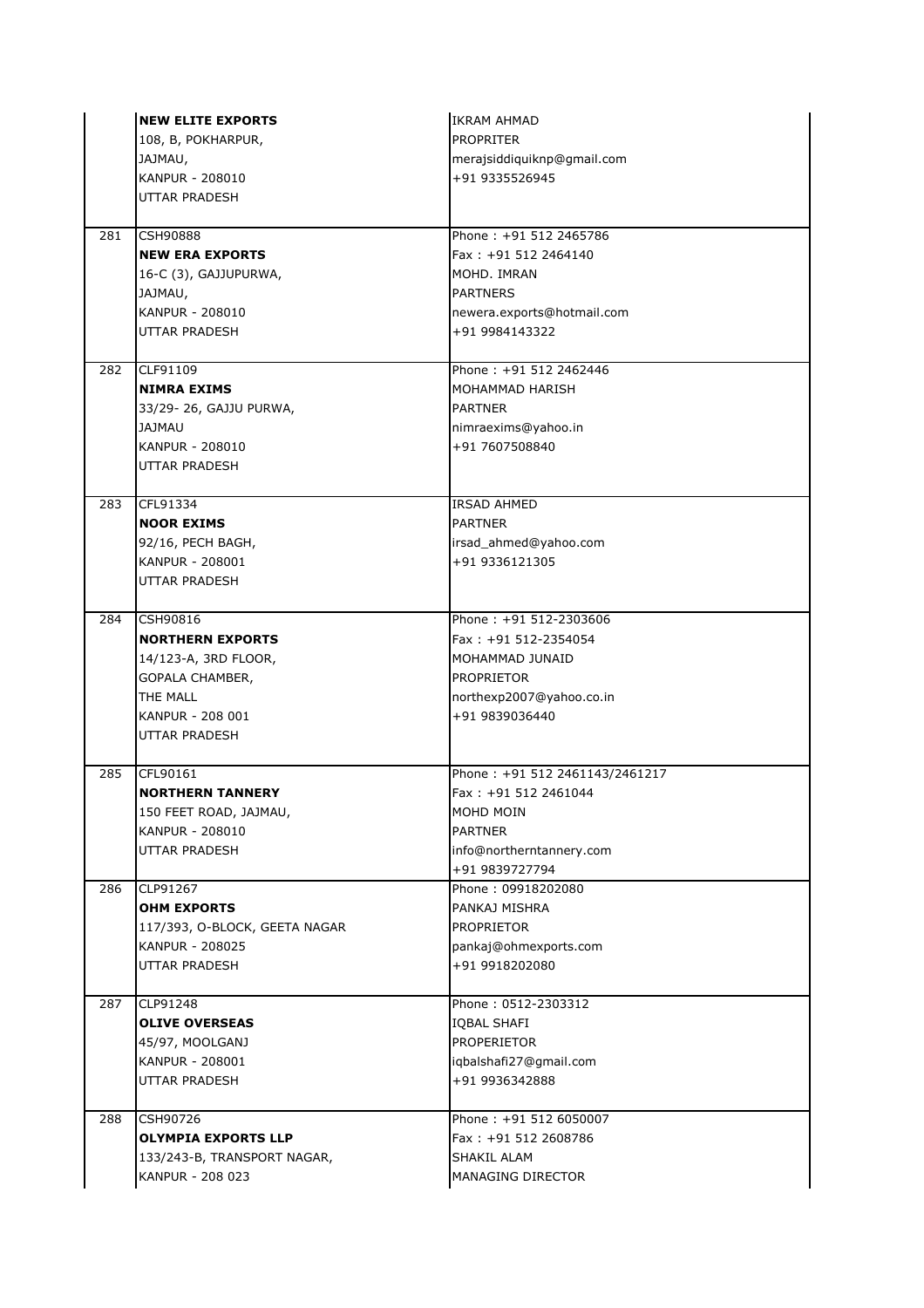|     | UTTAR PRADESH                              | oepltec@gmail.com         |
|-----|--------------------------------------------|---------------------------|
|     |                                            | +91 9336113636            |
| 289 | CFL91201                                   | Phone: +91 512 2076934    |
|     | <b>OMEGA TANNERY INDIA PRIVATE LIMITED</b> | MOHAMMAD NOFIL            |
|     | DEFENCE COLONY, JAJMAU,                    | <b>DIRECTOR</b>           |
|     | KANPUR - 208010                            | omega.expo@gmail.com      |
|     | <b>UTTAR PRADESH</b>                       | +91 9936798263            |
|     |                                            |                           |
| 290 | <b>CSH90808</b>                            | Phone: +91 512 2532591    |
|     | <b>ONE WORLD EXPORTS</b>                   | Fax: +91 512 2532591      |
|     | 133/286, O BLOCK, KIDWAI NAGAR             | NAJMUS SEHAR ALI          |
|     | SABJI MANDI                                | <b>PROPRIETOR</b>         |
|     | KANPUR - 208011                            | ali.junaid@yahoo.co.in    |
|     | UTTAR PRADESH                              | +91 9839035555            |
| 291 | CSH90909                                   | Phone: +91 512 2464008    |
|     | <b>ORION EXPORTS</b>                       | Fax: +91 512 2460023      |
|     | 88/569,                                    | SAMEER ALAM               |
|     | <b>CHAMAN GANJ</b>                         | <b>PARTNER</b>            |
|     | <b>KANPUR - 208001</b>                     | orion.exports@hotmail.com |
|     | UTTAR PRADESH                              | +91 9839344666            |
|     |                                            |                           |
| 292 | CSH91378                                   | Phone: +91 512 2540143    |
|     | <b>OVERSEAS SADDLERY PVT. LTD</b>          | Fax: +91 512 2548343      |
|     | 88/390, HUMAYUN BAGH,                      | AYAN ALAM                 |
|     | <b>CHAMANGANJ</b>                          | <b>DIRECTOR</b>           |
|     | KANPUR - 208001                            | ayanalam@live.in          |
|     | UTTAR PRADESH                              | +91 9935243511            |
|     |                                            |                           |
| 293 | CLP91188                                   | Phone: +91 9935327679     |
|     | <b>OXALIS ENTERPRISES</b>                  | MOZAHIR AAMAL AHMED       |
|     | A-51/A, NAI BASTI,                         | <b>PROPRITER</b>          |
|     | <b>POKHARPUR</b>                           | oxalisinfo@gmail.com      |
|     | JAJMAU,                                    | +91 9935327679            |
|     | KANPUR - 208010                            |                           |
|     | UTTAR PRADESH                              |                           |
| 294 | CFL90185                                   | Phone: +91 9839911627     |
|     | <b>PACIFIC EXPORTS</b>                     | Fax: +91 512 2461082      |
|     | 197/189 RAM RAI SARAI,                     | <b>MUSHIR ALAM</b>        |
|     | JAJMAU,                                    | <b>PARTNER</b>            |
|     | KANPUR - 208 010                           | info@pacificleather.in    |
|     | <b>UTTAR PRADESH</b>                       | +91 9839033432            |
|     |                                            |                           |
| 295 | CFL90635                                   | Phone: +91 9839911627     |
|     | <b>PACIFIC LEATHER FINISHERS</b>           | Fax: +91 512 2461082      |
|     | 197/189, RAM RAI SARAI                     | MUSHIR ALAM,              |
|     | <b>UANLAL</b>                              | <b>PARTNER</b>            |
|     | KANPUR - 208010                            | info@pacificleather.in    |
|     | UTTAR PRADESH                              | +91 9839033432            |
| 296 | CFL90580                                   | Phone: +91 9839911627     |
|     | PACIFIC LEATHER PVT LTD                    | Fax: +91 512 2461082      |
|     |                                            | <b>MUSHIR ALAM</b>        |
|     | 197/189, RAM RAI SARAI                     |                           |
|     | UAMLAL                                     | DIRECTOR                  |
|     | KANPUR - 208 010                           | info@pacificleather.in    |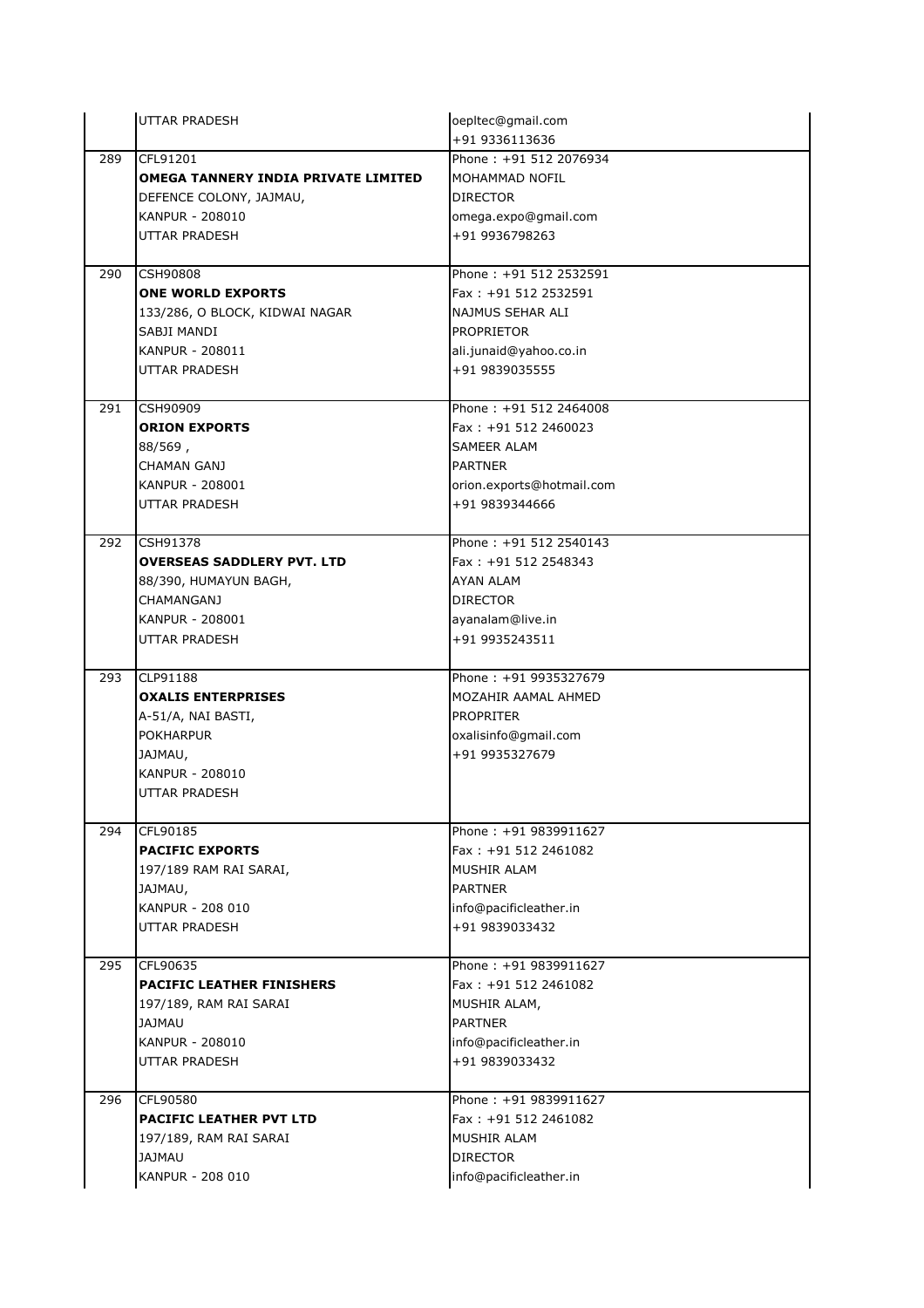|     | <b>UTTAR PRADESH</b>                | +91 9839033432                  |
|-----|-------------------------------------|---------------------------------|
| 297 | CFC90460                            | Phone: +91 512 2650520          |
|     | <b>PACIFIC LEATHERS</b>             | Fax: +91 512 2650107            |
|     | 83/137, B M MARKET                  | MASOOD AKRAM KHAN               |
|     | JUHI PARAMPURWA                     | <b>PROPRIETOR</b>               |
|     | KANPUR - 208 014                    | info@sumrapacific.com           |
|     | <b>UTTAR PRADESH</b>                | +91 9839081292                  |
|     |                                     |                                 |
| 298 | CSH91097                            | Phone: +91 512 2233900          |
|     | <b>PANACHE EXPORTS</b>              | ASHISH LALWANI                  |
|     | 240, M-BLOCK                        | <b>PARTNER</b>                  |
|     | YASHODA NAGAR,                      | ashish@panacheexports.in        |
|     | KANPUR - 208005                     | +91 9838486777                  |
|     | UTTAR PRADESH                       |                                 |
| 299 | <b>CSH90999</b>                     | Phone: +91 0512 2400184         |
|     | <b>PANACHE PETTING PRODUCTS</b>     | AHMAD HASAN                     |
|     | 206, 327/304, DARUL HASNAT,         | <b>PARTNER</b>                  |
|     | <b>EHSAN ENCLAVE,</b>               | ahmad@panachepetpro.com         |
|     | JAJMAU,                             | +91 9565282509                  |
|     | KANPUR - 208010                     |                                 |
|     | <b>UTTAR PRADESH</b>                |                                 |
| 300 | CSH91279                            | Phone: 09415133819              |
|     |                                     | MOHD, ASIF                      |
|     | <b>PARADISE LEATHER PRODUCTS</b>    |                                 |
|     | 94/123, FARRASH KHANA,              | <b>PARTNER</b>                  |
|     | KANPUR - 208001                     | asifplp@gmail.com               |
|     | <b>UTTAR PRADESH</b>                | +91 9415133819                  |
| 301 | CSH90507                            | Phone: +91 9839510716           |
|     | <b>PARK INTERNATIONAL</b>           | Fax: +91 512 2304627            |
|     | 89/193, SOHAN LAL COMPOUND          | SABAHAT IZHAR                   |
|     | BANSMANDI                           | <b>PARTNER</b>                  |
|     | KANPUR - 208 001                    | sabahat@parkinternational.in    |
|     | <b>UTTAR PRADESH</b>                | +91 9839510716                  |
| 302 | CFC90293                            | Phone: +91 512 2461130, 2463481 |
|     | PARVEZ SHOES PVT. LTD.              | Fax: +91 512 2461188            |
|     | 150 FEET ROAD,                      | PARVEZ AHMAD.                   |
|     | JAJMAU,                             | <b>DIRECTOR</b>                 |
|     | KANPUR - 208 010                    | parvez@parvezshoes.com          |
|     | <b>UTTAR PRADESH</b>                | +91 9839086282                  |
| 303 | CFL91171                            | Phone: +91 512 2460163          |
|     | <b>PENZA EXPORTS,</b>               | MOHD. KAMRAN AFTAB              |
|     | D-504 A, DEFENCE COLONY             | <b>PARTNER</b>                  |
|     | KANPUR - 208010                     | penza.exp@gmail.com             |
|     | <b>UTTAR PRADESH</b>                | +91 9839047035                  |
| 304 | CFL90450                            | Phone: +91 512 2076911          |
|     | PENZA TANNING INDUSTRIES PVT. LTD., | MOHAMMAD RAFIULLAH              |
|     | 104/90-A (23A) WAJIDPUR,            | <b>DIRECTOR</b>                 |
|     | <b>UANLAL</b>                       | penzaccount@gmail.com           |
|     | KANPUR - 208 010                    | +91 9839434422                  |
|     | UTTAR PRADESH                       |                                 |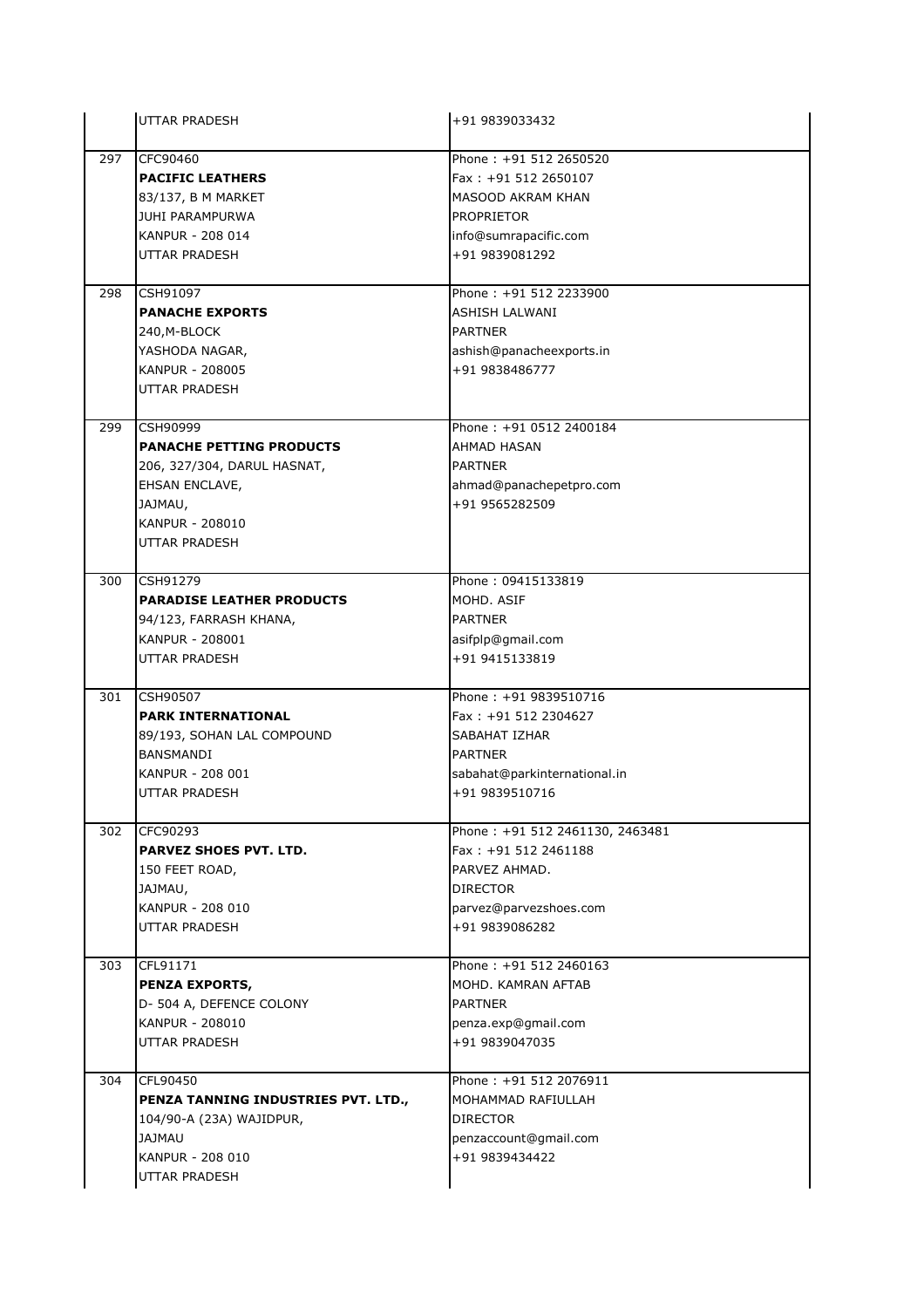| 305 | CSH91284                         | Phone: 0512-2540143               |
|-----|----------------------------------|-----------------------------------|
|     | <b>PET KRAFT</b>                 | AYAN ALAM                         |
|     | 88/390, CHAMAN GANJ              | <b>PARTNER</b>                    |
|     | KANPUR - 208001                  | info@pet-kraft.com                |
|     | <b>UTTAR PRADESH</b>             | +91 9935243511                    |
|     |                                  |                                   |
| 306 | CFC90217                         | Phone: +91 512 2530512/2537129    |
|     | <b>PHOENIX INTERNATIONAL</b>     | Fax: +91 512 2530512              |
|     | 14/106, CIVIL LINES              | ANIL SINHA                        |
|     | KANPUR - 208 001                 | <b>PARTNER</b>                    |
|     | UTTAR PRADESH                    | asinhas@sancharnet.in             |
|     |                                  | +91 9839105631                    |
| 307 | CSH91228                         | Phone: +91 512 2225243            |
|     | <b>PIONEER EQUESTRIANS</b>       | SANJEEV THUTLASEEDHARAN           |
|     | 1404/1, G-1 SHIVKUTTE APPARTMENT | <b>PROPRITOR</b>                  |
|     | RATANLAL NAGAR,                  | sales@pioneerpolymers.in          |
|     | KANPUR - 208022                  | +91 9305301300                    |
|     | <b>UTTAR PRADESH</b>             |                                   |
|     |                                  |                                   |
| 308 | CSH90388                         | Phone: +91 512 2549882            |
|     | <b>POLO SADDLERY</b>             | Fax: +91 512 2549553              |
|     | 99/308 COLONELGANJ               | SHARJEEL AHMAD                    |
|     | KANPUR - 208 001                 | <b>PROPRIETOR</b>                 |
|     | UTTAR PRADESH                    | info@polosaddlery.com             |
|     |                                  | +91 8090004950                    |
| 309 | CSH91289                         | Phone: 0512-3962690               |
|     |                                  |                                   |
|     | POPPYS INTERNATIONAL             | MOHIT SETH                        |
|     | 87/111, BHANNANA PURWA,          | <b>PROPRIETOR</b>                 |
|     | <b>KALPI ROAD</b>                | contact@poppysinternational.co.in |
|     | KANPUR - 208003                  | +91 9935760606                    |
|     | <b>UTTAR PRADESH</b>             |                                   |
| 310 | CFL90093                         | Phone: +91 512 2295078/2295079    |
|     | PRACHI LEATHERS PVT. LTD.,       | Fax: +91 512 2230630              |
|     | C-3, UDYOG NAGAR,                | UJJWAL NIGAM                      |
|     | KANPUR - 208 022                 | <b>DGM FINANCE</b>                |
|     |                                  |                                   |
|     | UTTAR PRADESH                    | export@prachi.com                 |
|     |                                  | +91 9918901324                    |
| 311 | CSH90934                         | Phone: +91 512 2606703            |
|     | PRINCE INTERNATIONAL             | Fax: +91 512 2304627              |
|     | 130/24, L-1, BAGAHI,             | ANWAR AHMAD ANSARI                |
|     | KANPUR - 208023                  | PARTNER                           |
|     | UTTAR PRADESH                    | princeanwar37@qmail.com           |
|     |                                  | +91 9838102025                    |
| 312 | CSH91196                         | Phone: +91 011 22162016           |
|     |                                  | Fax: +91 011 22165245             |
|     | <b>PUSHKAR INTERNATIONAL</b>     |                                   |
|     | F-301, ASHISH COMPLEX NO. 1,     | AMIT PANDEY                       |
|     | LSC SHRESTHA VIHAR,              | UNIT HEAD                         |
|     | DELHI - 110092                   | pushkar@pamposhriding.com         |
|     | DELHI                            | +91 9935643982                    |
|     |                                  |                                   |
| 313 | CLF91136                         | Phone: +91 9335018544             |
|     | <b>QAZI INTERNATIONAL</b>        | QAZI BASHIR-UL HAQUE              |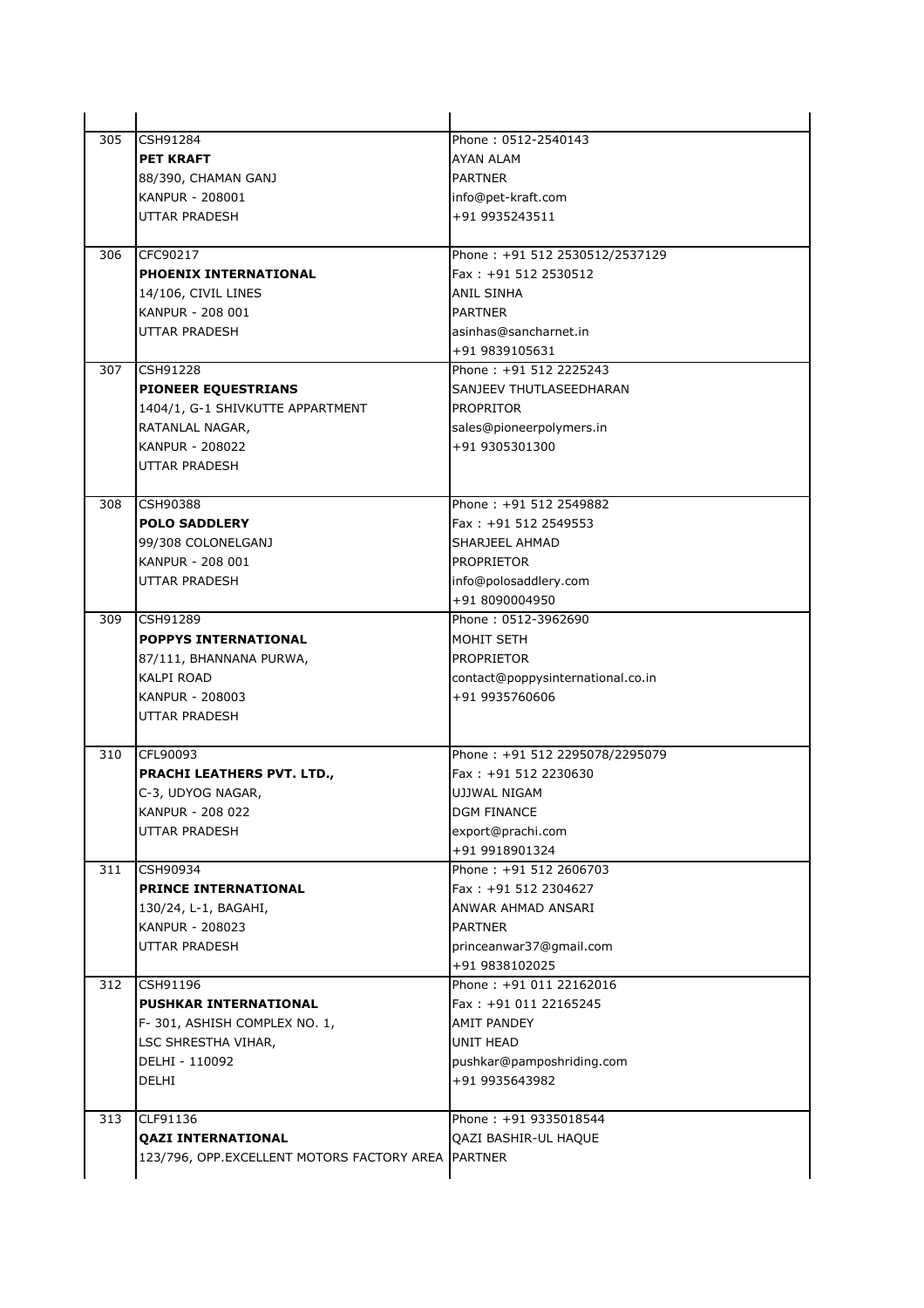|     | <b>FAZALGANJ</b>             | info@qaziinternational@gmail.com |
|-----|------------------------------|----------------------------------|
|     | KANPUR - 208012              | +91 9335018544                   |
|     | UTTAR PRADESH                |                                  |
|     |                              |                                  |
| 314 | CSH91389                     | Phone: +91 512 2548204           |
|     | <b>QUEEN INTERNATIONAL</b>   | MAHBOOB HASAN                    |
|     | 105/32, HINA MARKET,         | <b>PROPRIETOR</b>                |
|     | PREM NAGAR,                  | info@queenintl.com               |
|     | KANPUR - 208001              | +91 9918181828                   |
|     | <b>UTTAR PRADESH</b>         |                                  |
|     |                              |                                  |
| 315 | <b>CSH90867</b>              | Phone: +91 512 2460221/23        |
|     | <b>R. E. EXPORTS</b>         | Fax: +91 512 2463061             |
|     | 88/74, NO. 24                | NADEEM QAMAR                     |
|     | HINDUSTAN TANNERY, COMPOUND, | PARTNER                          |
|     |                              |                                  |
|     | JAJMAU,                      | nadeem@ruksh.in                  |
|     | KANPUR - 208010              | +91 9956324711                   |
|     | <b>UTTAR PRADESH</b>         |                                  |
| 316 | CFL90942                     | Phone: +91 9839686868            |
|     | <b>R. K. TANNERS</b>         | <b>FARDIN HUSAIN</b>             |
|     | 508, 150 FEET ROAD,          | <b>PROPRIETOR</b>                |
|     |                              |                                  |
|     | JAJMAU,                      | info@rktanners.com               |
|     | KANPUR - 208010              | +91 9839686868                   |
|     | <b>UTTAR PRADESH</b>         |                                  |
| 317 | CFL91369                     | Phone: +91 9839198942            |
|     | <b>R.B.TRADERS</b>           | VASIMUL HAQUE                    |
|     | 156/149, GAJJUPURWA          | <b>PROPRIETOR</b>                |
|     | UAMLAL                       | rbtraders674@gmail.com           |
|     | KANPUR - 208010              | +91 9838376095                   |
|     | UTTAR PRADESH                |                                  |
|     |                              |                                  |
| 318 | CSH90350                     | Phone: +91 512 2221916           |
|     | R.G. EXIM                    | AJAY KUMAR GUPTA                 |
|     | 14, J. K. IRON COMPOUND,     | <b>PROPRIETOR</b>                |
|     | 84/20, FAZAL GANJ,           | info@rgexim.net                  |
|     | KANPUR - 208012              | +91 9415131299                   |
|     | UTTAR PRADESH                |                                  |
|     |                              |                                  |
| 319 | CSH91121                     | Phone: 09336119076               |
|     | <b>R.S.EXPORTS</b>           | RIJU RAJPAL                      |
|     | SANIYA VILLA-201             | CHIEF EXECUTIVE                  |
|     | 7/33, TILAK NAGAR            | manojnaagvanshi76@gmail.com      |
|     | KANPUR - 208002              | +91 9918121676                   |
|     | UTTAR PRADESH                |                                  |
|     |                              |                                  |
| 320 | CFL91197                     | Phone: +91 9935555944            |
|     | <b>RABIA EXPORTS</b>         | MOHD ASIF                        |
|     | M-8/22, KDA COLONY,          | <b>MANAGER</b>                   |
|     | JAJMAU,                      | rabiaexim@yahoo.com              |
|     | KANPUR - 208010              | +91 9935555944                   |
|     | UTTAR PRADESH                |                                  |
|     |                              |                                  |
| 321 | CLF90095                     | Phone: +91 512 3931400           |
|     | <b>RAHMAN INDUSTRIES LTD</b> | Fax: +91 512 3931442             |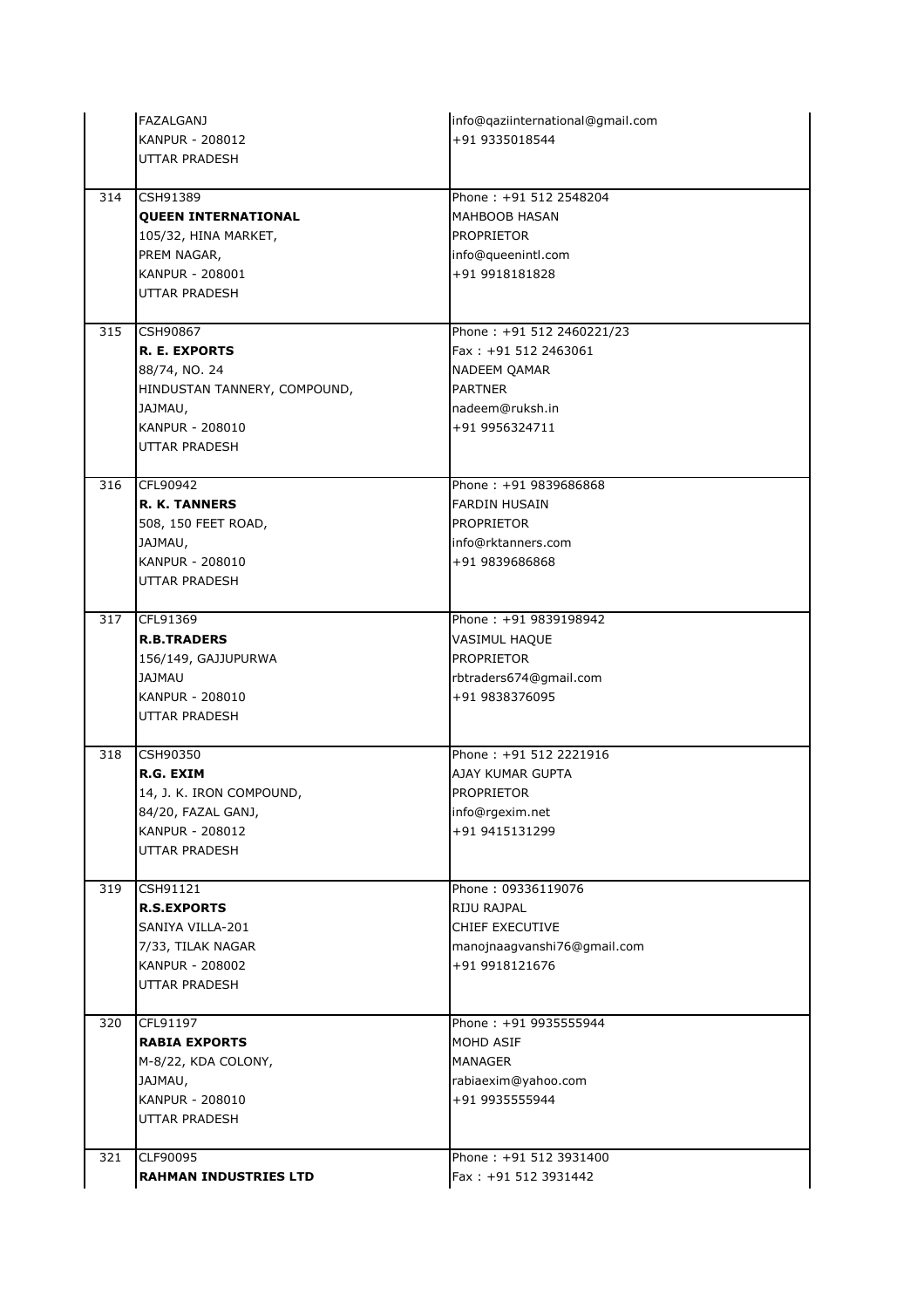|     | 184/167 WAJIDPUR,                  | <b>KAMRAN RAHMAN</b>           |
|-----|------------------------------------|--------------------------------|
|     | JAJMAU,                            | <b>DIRECTOR</b>                |
|     | KANPUR - 208 010                   | razi@rahman-group.com          |
|     | <b>UTTAR PRADESH</b>               | +91 9839085803                 |
|     |                                    |                                |
| 322 | CSH90259                           | Phone: +91 512 2212377         |
|     | <b>RAJ EXPORTS</b>                 | Fax: +91 512 2237443           |
|     | 123/400, FAZAL GANJ                | <b>MANISH DHAWAN</b>           |
|     | KANPUR - 208 012                   | <b>PROPRITOR</b>               |
|     | UTTAR PRADESH                      | md@rajexports.org              |
|     |                                    | +91 9919366186                 |
| 323 | CFL91300                           | Phone: 0512-2463062            |
|     | <b>RAJ INTERNATIONAL</b>           | RAJNI SINGH                    |
|     | 138/12, J. K. COLONY, JAJMAU,      | <b>PROPRIETOR</b>              |
|     | KANPUR - 208010                    | rajinternational@gmail.com     |
|     | UTTAR PRADESH                      | +91 9415125201                 |
|     |                                    |                                |
| 324 | CLP91281                           | Phone: +91 9793058585          |
|     | <b>REGAL INDIA HANDICRAFTS</b>     | SARAN BHATIA                   |
|     | $120/500(8)$ ,                     | <b>PROPRIETOR</b>              |
|     | <b>LAJPAT NAGAR</b>                | mallaccessory@gmail.com        |
|     | KANPUR - 208005                    | +91 9793058585                 |
|     | UTTAR PRADESH                      |                                |
|     |                                    |                                |
| 325 | CSH91385                           | Phone: +91 9839213761          |
|     | <b>REHMAN INTERNATIONAL</b>        | <b>FAISAL REHMAN</b>           |
|     | 569-C-1, DEFENCE COLONY,           | <b>PROPRITER</b>               |
|     | JAJMAU,                            | rehm_intl@yahoo.co.in          |
|     | KANPUR - 208010                    | +91 9839213761                 |
|     | UTTAR PRADESH                      |                                |
|     |                                    |                                |
| 326 | CSH91352                           | Phone: 09336304344             |
|     | REITSPORT INTERNATIONAL (P) LTD    | EHTISHAMUDDIN                  |
|     | 135/7, HOSHIAR SINGH COLONY        | <b>DIRECTOR</b>                |
|     | GHAUKHERA, CHAKERI                 | reitind@gmail.com              |
|     | KANPUR - 208008                    | +91 9336304344                 |
|     | UTTAR PRADESH                      |                                |
|     |                                    |                                |
| 327 | CSH90015                           | Phone: +91 512 2552530         |
|     | <b>RELIANCE EXPORTS</b>            | $Fax: +91512-2550160$          |
|     | 99/263 NALA ROAD,                  | MOHD ANWAR,                    |
|     | KANPUR - 208 001                   | <b>PARTNER</b>                 |
|     | <b>UTTAR PRADESH</b>               | relianceexports@rediffmail.com |
|     |                                    | +91 9336105341                 |
| 328 | CSH90491                           | Phone: +91 9336105344          |
|     | <b>RELIANCE INTERNATIONAL</b>      | MOHD, ATHAR                    |
|     | 105/336-A, CHAMAN GANJ             | <b>PARTNER</b>                 |
|     | KANPUR - 208 001                   | relianceexports@rediffmail.com |
|     | <b>UTTAR PRADESH</b>               | +91 9336305050                 |
|     |                                    |                                |
| 329 | CFL90959                           | Phone: +91 512 2460700         |
|     | <b>RELIANCE TANNING INDUSTRIES</b> | Fax: +91 512 2462699           |
|     | 487-488, 150 FEET ROAD,            | AMIRUL HAQUE                   |
|     | JAJMAU,                            | partner                        |
|     | KANPUR - 208010                    | sales@reliancetanning.com      |
|     | UTTAR PRADESH                      | +91 7309202122                 |
|     |                                    |                                |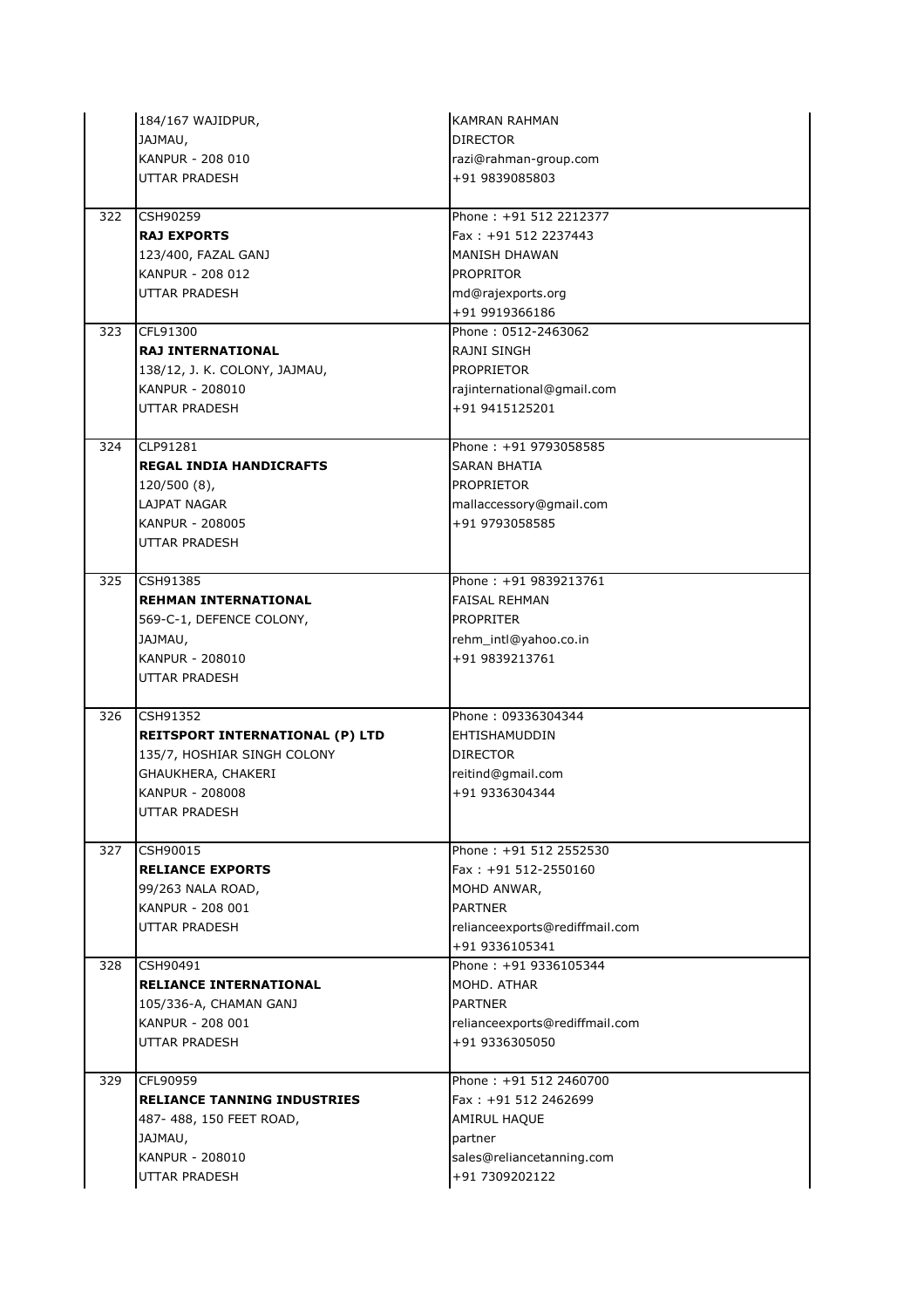| 330 | CFL90666<br><b>RIDER TANNING INDUSTRIES</b> | MOHD. Ayub<br><b>PARTNER</b>     |
|-----|---------------------------------------------|----------------------------------|
|     | 242, GAJU PURWA,                            | ridertanning@gmail.com           |
|     | JAJMAU,                                     | +91 9839617788                   |
|     | KANPUR - 208 010                            |                                  |
|     | <b>UTTAR PRADESH</b>                        |                                  |
|     |                                             |                                  |
| 331 | <b>CSH91298</b>                             | Phone: +91 9839099054            |
|     | <b>RIDERS</b>                               | SAMEER UBEROI                    |
|     | 7/202 A, SWAROOP NAGAR,                     | <b>PARTNER</b>                   |
|     | KANPUR - 208002                             | sudhirriders@gmail.com           |
|     | UTTAR PRADESH                               | +91 9839099054                   |
| 332 | CSH91395                                    | Phone: +91 9044329139            |
|     | <b>RIDERS IMPEX</b>                         | MOHD AYYUB                       |
|     | 80/88, B, LATOUCH ROAD,                     | <b>PROPRIETOR</b>                |
|     | J.K COMPOUND,                               | ridersimpexs@gmail.com           |
|     | KANPUR - 208001                             | +91 9044329139                   |
|     | UTTAR PRADESH                               |                                  |
| 333 | CSH90301                                    | Phone: +91 512 2451146/2451384   |
|     | <b>RIDING HOUSE</b>                         | Fax: +91 512 2450045             |
|     | SADDLERS POINT,                             | <b>OMAR FAROOO</b>               |
|     | 376-A, (1 A) C BLOCK,                       | <b>PROPRIETOR</b>                |
|     | JAJMAU,                                     | info@ridinghouseindia.com        |
|     | KANPUR - 208 010                            | +91 9839078616                   |
|     | UTTAR PRADESH                               |                                  |
|     |                                             |                                  |
| 334 | CSH91152                                    | Phone: +91 9918121676            |
|     | <b>RIJU INTERNATIONAL</b>                   | <b>RIJU RAJPAL</b>               |
|     | 104/302-A, SISAMAU,                         | POPRIETORSHIP                    |
|     | <b>BADA CHAURAHA,</b>                       | rijurajpal@gmail.com             |
|     | KANPUR - 208012                             | +91 9918121676                   |
|     | <b>UTTAR PRADESH</b>                        |                                  |
|     | 335 CLF90053                                | Phone: +91 512 2342912/2341973   |
|     | <b>RIMA EXPORTS</b>                         | Fax: +91 512 2342570             |
|     | 80/80 COOPERGANJ,                           | RISHI RAJPAL                     |
|     | J.K. OIL MILL CO LTD COMPOUND,              | <b>CHIEF EXECUTIVE</b>           |
|     | KANPUR - 208 001                            | rimaexport@gmail.com             |
|     | UTTAR PRADESH                               | +91 9721504005                   |
| 336 | CSH91051                                    | Phone: +91 9369643322            |
|     | <b>RNG EXPORTS INDIA</b>                    | DANISH SABIR                     |
|     | 2-B-A, TRIPAL MILL COMPANY,                 | PROPRITERSHIP                    |
|     | 150 FT. ROAD, JAJMAU,                       | danish.sabir@rngexportsindia.com |
|     | KANPUR - 208010                             | +91 9369643322                   |
|     | UTTAR PRADESH                               |                                  |
| 337 | CSH91138                                    | Phone: 0512 2460022              |
|     | <b>RNZ EXPORTS</b>                          | Fax: 0512 2460022                |
|     | 23-A, HINDUSTAN TANNERY COMPOUND            | REHAN SOLANKI                    |
|     | UAMLAL                                      | <b>EXPORT HEAD</b>               |
|     | KANPUR - 208010                             | rnzexports@gmail.com             |
|     | UTTAR PRADESH                               | +91 9793431313                   |
|     |                                             |                                  |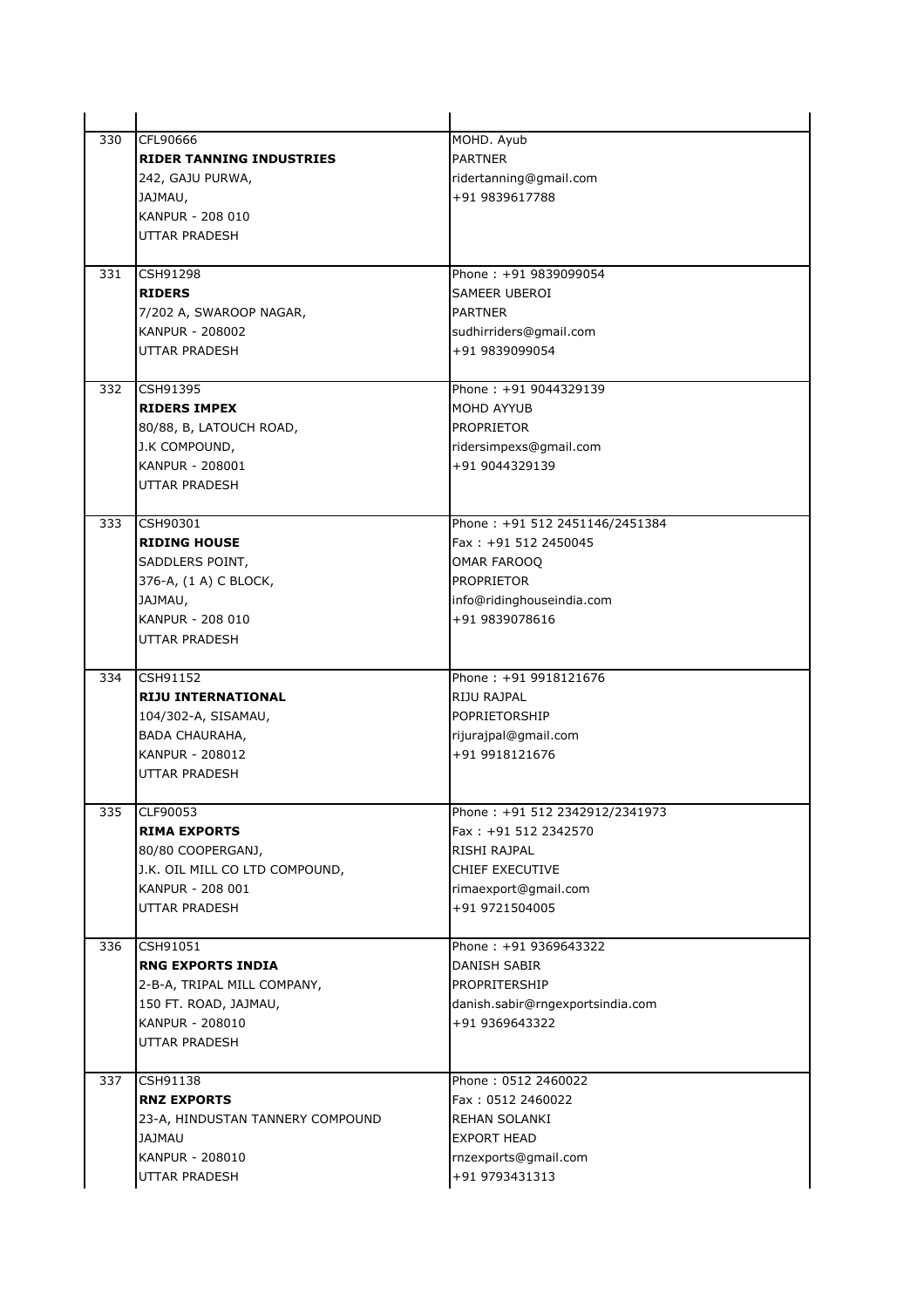| 338 | CLF90897                                  | Phone: +91 512 3191888                     |
|-----|-------------------------------------------|--------------------------------------------|
|     | <b>ROJUS FOOTWEAR</b>                     | MOHIUDDIN KHUSROO TAJ                      |
|     | 89/75, PIONEER LEATHER FINISHERS COMPLEX, | <b>PARTNER</b>                             |
|     | JAJMAU,                                   | mktaj6868@gmail.com                        |
|     | KANPUR - 208010                           | +91 9198586868                             |
|     | UTTAR PRADESH                             |                                            |
| 339 | CSH91012                                  | Phone: +91 512 3944972                     |
|     | <b>ROOH INTERNATIONAL</b>                 | MOHD SHOEB                                 |
|     | 103/2C, BAKARMANDI                        | <b>PARTNER</b>                             |
|     | KANPUR - 208001                           | roohint@gmail.com                          |
|     | UTTAR PRADESH                             | +91 9795277777                             |
|     |                                           |                                            |
| 340 | CLP91032                                  | Phone: +91 512 3042089                     |
|     | <b>ROSS LEATHER GOODS</b>                 | VISHAL AGARWAL                             |
|     | C-4, SHREE DHAM APPTS, 113/93,            | <b>PROPRITER</b>                           |
|     | SWAROOP NAGAR,                            | vishalrlg@gmail.com                        |
|     | KANPUR - 208002                           | +91 9336274262                             |
|     | <b>UTTAR PRADESH</b>                      |                                            |
| 341 | CFL91374                                  | Phone: +91 780232425                       |
|     | <b>ROYAL EXPORTS</b>                      | <b>MANISH PHULAVANI</b>                    |
|     | 393/B, AVAS VIKAS COLONY                  | <b>PROPRIETOR</b>                          |
|     | UNNAO - 209801                            | manushoooo@gmail.com                       |
|     | <b>UTTAR PRADESH</b>                      | +91 7080232425                             |
|     |                                           |                                            |
| 342 | CLP91139                                  | Phone: +91 9936250786                      |
|     | <b>ROYAL INTERNATIONAL</b>                | MR. SHAHID MERAJ                           |
|     | 88/74-K, NOOR COMPLEX                     | <b>PARTNER</b>                             |
|     | WAJIDPUR                                  | sales@royalinternational.co                |
|     | <b>JAJMAU</b>                             | +91 9936250786                             |
|     | KANPUR - 208010                           |                                            |
|     | <b>UTTAR PRADESH</b>                      |                                            |
| 343 | CSH90965                                  | <b>ANKUR GOSAIN</b>                        |
|     | <b>ROYAL OVERSEAS (INDIA)</b>             | <b>PROPRITOR</b>                           |
|     | 117K/10-11 R.S. PURAM,                    | ankur@royaloverseasindia.com               |
|     | SARVODYA NAGAR,                           | +91 9198000444                             |
|     | KANPUR - 208025                           |                                            |
|     | <b>UTTAR PRADESH</b>                      |                                            |
| 344 | CFL90880                                  | Phone: +91 512 2451146/2451384             |
|     | RPL TANNING INDUSTRIES PVT. LTD           | Fax: +91 512 2450045                       |
|     | 376-A (1A), C BLOCK,                      | <b>OMAR FARROO</b>                         |
|     | JAJMAU,                                   | <b>MANAGING DIRECTOR</b>                   |
|     | KANPUR - 208010                           |                                            |
|     | UTTAR PRADESH                             | info@rpltanningindia.com<br>+91 9839078616 |
|     |                                           |                                            |
| 345 | CSH90544                                  | Phone: +91 9335084033                      |
|     | <b>RUF-RUF UNIVERSAL</b>                  | MOHAMED HASAN                              |
|     | 60-A BLOCK, SHYAM NAGAR                   | <b>PARTNER</b>                             |
|     | SHUJAT GANJ                               | rufruf.universal@gmail.com                 |
|     | KANPUR - 208 013                          | +91 9335084033                             |
|     | UTTAR PRADESH                             |                                            |
|     |                                           |                                            |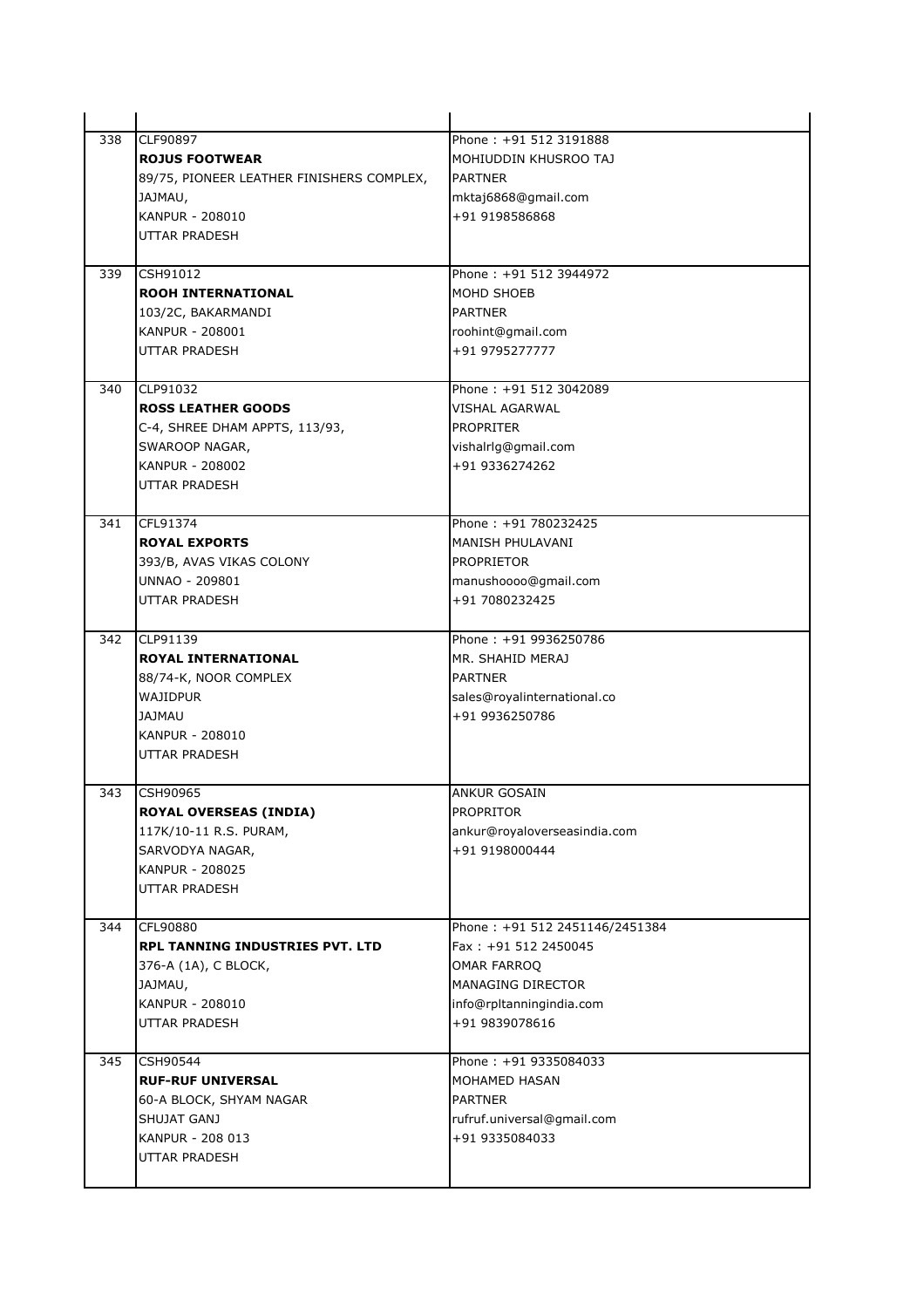| <b>RUKSH ENTERPRISES</b><br>MOHD.KHALID<br>89-A, 60 FEET ROAD<br><b>PARTNER</b><br>khalid@ruksh.in<br>JAJMAU<br>KANPUR - 208 010<br>+91 9336230047<br><b>UTTAR PRADESH</b><br>Phone: +91 512 2460224<br>347<br>CFL90877<br>Fax: +91 512 2460220<br><b>RUKSH EXIM PVT. LTD</b><br>50-A, 150 FT. ROAD,<br>MOHAMMAD IFTIKHAR<br><b>DIRECTOR</b><br>JAJMAU,<br>KANPUR - 208010<br>iftekhar@ruksh.com<br>UTTAR PRADESH<br>+91 9839035340<br>348<br>CLF91251<br>Phone: +91 512-2460224<br><b>RUKSH FOOTWEAR PVT. LTD.</b><br>Fax: $+91$ 512-2460220<br>50-A, 150 FEET ROAD,<br>MOHAMMAD IFTEKHAR<br><b>UANLAL</b><br><b>DIRECTOR</b><br>KANPUR - 208010<br>iftekhar@ruksh.com<br>UTTAR PRADESH<br>+91 9839035340<br>349<br>CLC91194<br>Phone: +91 512 2460224<br><b>RUKSH GARMENTS PVT. LTD</b><br>Fax: +91 512 2460220<br>50-A, 150, FEET ROAD, JAJMAU,<br>MOHAMMAD IFTIKHAR<br>KANPUR - 208010<br><b>DIRECTOR</b><br><b>UTTAR PRADESH</b><br>iftekhar@ruksh.com<br>+91 9839035340<br>CFC90144<br>350<br>Phone: +91 512 2460224<br><b>RUKSH INTERNATIONAL</b><br>Fax: $+91$ 512 2460220<br>MOHAMMAD IFTEKHAR<br>50-A, 150 FEET ROAD,<br><b>PARTNER</b><br>JAJMAU,<br>KANPUR - 208010<br>iftekhar@ruksh.com<br>UTTAR PRADESH<br>+91 9839035340<br>351<br>Phone: +91 512 2460224<br>CSH90891<br>RYDERS EQUESTRIAN PRODUCTS PVT. LTD<br>Fax: +91 512 2460220<br>50-A, 150 FEET ROAD,<br>MOHAMMAD IFTEKHAR<br>2ND FLOOR, JAJMAU,<br><b>DIRECTOR</b><br>KANPUR - 208010<br>iftekhar@ruksh.com<br>UTTAR PRADESH<br>+91 9839035340<br>352<br>CSH90971<br>Phone: +91 512 2423230<br>S. A. HANDLOOM<br>AKBAR ALI<br>145/G-A, BLOCK,<br><b>PROPRITER</b><br>s.a.handloom@gmail.com<br>SHYAM NAGAR,<br>KANPUR - 208013<br>+91 9839625863<br>UTTAR PRADESH<br>353<br>Phone: +91 512 2340115<br>CSH90929<br><b>S. M. EXPORTS</b><br>Fax: +91 512 2460075<br>MOHAMMAD FAISAL NASEEM<br>94/58, NAI SARAK, | 346 | CFC90616 | Phone: +91 512 2463662 |
|---------------------------------------------------------------------------------------------------------------------------------------------------------------------------------------------------------------------------------------------------------------------------------------------------------------------------------------------------------------------------------------------------------------------------------------------------------------------------------------------------------------------------------------------------------------------------------------------------------------------------------------------------------------------------------------------------------------------------------------------------------------------------------------------------------------------------------------------------------------------------------------------------------------------------------------------------------------------------------------------------------------------------------------------------------------------------------------------------------------------------------------------------------------------------------------------------------------------------------------------------------------------------------------------------------------------------------------------------------------------------------------------------------------------------------------------------------------------------------------------------------------------------------------------------------------------------------------------------------------------------------------------------------------------------------------------------------------------------------------------------------------------------------------------------------------------------------------------------------------------------------------|-----|----------|------------------------|
|                                                                                                                                                                                                                                                                                                                                                                                                                                                                                                                                                                                                                                                                                                                                                                                                                                                                                                                                                                                                                                                                                                                                                                                                                                                                                                                                                                                                                                                                                                                                                                                                                                                                                                                                                                                                                                                                                       |     |          |                        |
|                                                                                                                                                                                                                                                                                                                                                                                                                                                                                                                                                                                                                                                                                                                                                                                                                                                                                                                                                                                                                                                                                                                                                                                                                                                                                                                                                                                                                                                                                                                                                                                                                                                                                                                                                                                                                                                                                       |     |          |                        |
|                                                                                                                                                                                                                                                                                                                                                                                                                                                                                                                                                                                                                                                                                                                                                                                                                                                                                                                                                                                                                                                                                                                                                                                                                                                                                                                                                                                                                                                                                                                                                                                                                                                                                                                                                                                                                                                                                       |     |          |                        |
|                                                                                                                                                                                                                                                                                                                                                                                                                                                                                                                                                                                                                                                                                                                                                                                                                                                                                                                                                                                                                                                                                                                                                                                                                                                                                                                                                                                                                                                                                                                                                                                                                                                                                                                                                                                                                                                                                       |     |          |                        |
|                                                                                                                                                                                                                                                                                                                                                                                                                                                                                                                                                                                                                                                                                                                                                                                                                                                                                                                                                                                                                                                                                                                                                                                                                                                                                                                                                                                                                                                                                                                                                                                                                                                                                                                                                                                                                                                                                       |     |          |                        |
|                                                                                                                                                                                                                                                                                                                                                                                                                                                                                                                                                                                                                                                                                                                                                                                                                                                                                                                                                                                                                                                                                                                                                                                                                                                                                                                                                                                                                                                                                                                                                                                                                                                                                                                                                                                                                                                                                       |     |          |                        |
|                                                                                                                                                                                                                                                                                                                                                                                                                                                                                                                                                                                                                                                                                                                                                                                                                                                                                                                                                                                                                                                                                                                                                                                                                                                                                                                                                                                                                                                                                                                                                                                                                                                                                                                                                                                                                                                                                       |     |          |                        |
|                                                                                                                                                                                                                                                                                                                                                                                                                                                                                                                                                                                                                                                                                                                                                                                                                                                                                                                                                                                                                                                                                                                                                                                                                                                                                                                                                                                                                                                                                                                                                                                                                                                                                                                                                                                                                                                                                       |     |          |                        |
|                                                                                                                                                                                                                                                                                                                                                                                                                                                                                                                                                                                                                                                                                                                                                                                                                                                                                                                                                                                                                                                                                                                                                                                                                                                                                                                                                                                                                                                                                                                                                                                                                                                                                                                                                                                                                                                                                       |     |          |                        |
|                                                                                                                                                                                                                                                                                                                                                                                                                                                                                                                                                                                                                                                                                                                                                                                                                                                                                                                                                                                                                                                                                                                                                                                                                                                                                                                                                                                                                                                                                                                                                                                                                                                                                                                                                                                                                                                                                       |     |          |                        |
|                                                                                                                                                                                                                                                                                                                                                                                                                                                                                                                                                                                                                                                                                                                                                                                                                                                                                                                                                                                                                                                                                                                                                                                                                                                                                                                                                                                                                                                                                                                                                                                                                                                                                                                                                                                                                                                                                       |     |          |                        |
|                                                                                                                                                                                                                                                                                                                                                                                                                                                                                                                                                                                                                                                                                                                                                                                                                                                                                                                                                                                                                                                                                                                                                                                                                                                                                                                                                                                                                                                                                                                                                                                                                                                                                                                                                                                                                                                                                       |     |          |                        |
|                                                                                                                                                                                                                                                                                                                                                                                                                                                                                                                                                                                                                                                                                                                                                                                                                                                                                                                                                                                                                                                                                                                                                                                                                                                                                                                                                                                                                                                                                                                                                                                                                                                                                                                                                                                                                                                                                       |     |          |                        |
|                                                                                                                                                                                                                                                                                                                                                                                                                                                                                                                                                                                                                                                                                                                                                                                                                                                                                                                                                                                                                                                                                                                                                                                                                                                                                                                                                                                                                                                                                                                                                                                                                                                                                                                                                                                                                                                                                       |     |          |                        |
|                                                                                                                                                                                                                                                                                                                                                                                                                                                                                                                                                                                                                                                                                                                                                                                                                                                                                                                                                                                                                                                                                                                                                                                                                                                                                                                                                                                                                                                                                                                                                                                                                                                                                                                                                                                                                                                                                       |     |          |                        |
|                                                                                                                                                                                                                                                                                                                                                                                                                                                                                                                                                                                                                                                                                                                                                                                                                                                                                                                                                                                                                                                                                                                                                                                                                                                                                                                                                                                                                                                                                                                                                                                                                                                                                                                                                                                                                                                                                       |     |          |                        |
|                                                                                                                                                                                                                                                                                                                                                                                                                                                                                                                                                                                                                                                                                                                                                                                                                                                                                                                                                                                                                                                                                                                                                                                                                                                                                                                                                                                                                                                                                                                                                                                                                                                                                                                                                                                                                                                                                       |     |          |                        |
|                                                                                                                                                                                                                                                                                                                                                                                                                                                                                                                                                                                                                                                                                                                                                                                                                                                                                                                                                                                                                                                                                                                                                                                                                                                                                                                                                                                                                                                                                                                                                                                                                                                                                                                                                                                                                                                                                       |     |          |                        |
|                                                                                                                                                                                                                                                                                                                                                                                                                                                                                                                                                                                                                                                                                                                                                                                                                                                                                                                                                                                                                                                                                                                                                                                                                                                                                                                                                                                                                                                                                                                                                                                                                                                                                                                                                                                                                                                                                       |     |          |                        |
|                                                                                                                                                                                                                                                                                                                                                                                                                                                                                                                                                                                                                                                                                                                                                                                                                                                                                                                                                                                                                                                                                                                                                                                                                                                                                                                                                                                                                                                                                                                                                                                                                                                                                                                                                                                                                                                                                       |     |          |                        |
|                                                                                                                                                                                                                                                                                                                                                                                                                                                                                                                                                                                                                                                                                                                                                                                                                                                                                                                                                                                                                                                                                                                                                                                                                                                                                                                                                                                                                                                                                                                                                                                                                                                                                                                                                                                                                                                                                       |     |          |                        |
|                                                                                                                                                                                                                                                                                                                                                                                                                                                                                                                                                                                                                                                                                                                                                                                                                                                                                                                                                                                                                                                                                                                                                                                                                                                                                                                                                                                                                                                                                                                                                                                                                                                                                                                                                                                                                                                                                       |     |          |                        |
|                                                                                                                                                                                                                                                                                                                                                                                                                                                                                                                                                                                                                                                                                                                                                                                                                                                                                                                                                                                                                                                                                                                                                                                                                                                                                                                                                                                                                                                                                                                                                                                                                                                                                                                                                                                                                                                                                       |     |          |                        |
|                                                                                                                                                                                                                                                                                                                                                                                                                                                                                                                                                                                                                                                                                                                                                                                                                                                                                                                                                                                                                                                                                                                                                                                                                                                                                                                                                                                                                                                                                                                                                                                                                                                                                                                                                                                                                                                                                       |     |          |                        |
|                                                                                                                                                                                                                                                                                                                                                                                                                                                                                                                                                                                                                                                                                                                                                                                                                                                                                                                                                                                                                                                                                                                                                                                                                                                                                                                                                                                                                                                                                                                                                                                                                                                                                                                                                                                                                                                                                       |     |          |                        |
|                                                                                                                                                                                                                                                                                                                                                                                                                                                                                                                                                                                                                                                                                                                                                                                                                                                                                                                                                                                                                                                                                                                                                                                                                                                                                                                                                                                                                                                                                                                                                                                                                                                                                                                                                                                                                                                                                       |     |          |                        |
|                                                                                                                                                                                                                                                                                                                                                                                                                                                                                                                                                                                                                                                                                                                                                                                                                                                                                                                                                                                                                                                                                                                                                                                                                                                                                                                                                                                                                                                                                                                                                                                                                                                                                                                                                                                                                                                                                       |     |          |                        |
|                                                                                                                                                                                                                                                                                                                                                                                                                                                                                                                                                                                                                                                                                                                                                                                                                                                                                                                                                                                                                                                                                                                                                                                                                                                                                                                                                                                                                                                                                                                                                                                                                                                                                                                                                                                                                                                                                       |     |          |                        |
|                                                                                                                                                                                                                                                                                                                                                                                                                                                                                                                                                                                                                                                                                                                                                                                                                                                                                                                                                                                                                                                                                                                                                                                                                                                                                                                                                                                                                                                                                                                                                                                                                                                                                                                                                                                                                                                                                       |     |          |                        |
|                                                                                                                                                                                                                                                                                                                                                                                                                                                                                                                                                                                                                                                                                                                                                                                                                                                                                                                                                                                                                                                                                                                                                                                                                                                                                                                                                                                                                                                                                                                                                                                                                                                                                                                                                                                                                                                                                       |     |          |                        |
|                                                                                                                                                                                                                                                                                                                                                                                                                                                                                                                                                                                                                                                                                                                                                                                                                                                                                                                                                                                                                                                                                                                                                                                                                                                                                                                                                                                                                                                                                                                                                                                                                                                                                                                                                                                                                                                                                       |     |          |                        |
|                                                                                                                                                                                                                                                                                                                                                                                                                                                                                                                                                                                                                                                                                                                                                                                                                                                                                                                                                                                                                                                                                                                                                                                                                                                                                                                                                                                                                                                                                                                                                                                                                                                                                                                                                                                                                                                                                       |     |          |                        |
|                                                                                                                                                                                                                                                                                                                                                                                                                                                                                                                                                                                                                                                                                                                                                                                                                                                                                                                                                                                                                                                                                                                                                                                                                                                                                                                                                                                                                                                                                                                                                                                                                                                                                                                                                                                                                                                                                       |     |          |                        |
|                                                                                                                                                                                                                                                                                                                                                                                                                                                                                                                                                                                                                                                                                                                                                                                                                                                                                                                                                                                                                                                                                                                                                                                                                                                                                                                                                                                                                                                                                                                                                                                                                                                                                                                                                                                                                                                                                       |     |          |                        |
|                                                                                                                                                                                                                                                                                                                                                                                                                                                                                                                                                                                                                                                                                                                                                                                                                                                                                                                                                                                                                                                                                                                                                                                                                                                                                                                                                                                                                                                                                                                                                                                                                                                                                                                                                                                                                                                                                       |     |          |                        |
|                                                                                                                                                                                                                                                                                                                                                                                                                                                                                                                                                                                                                                                                                                                                                                                                                                                                                                                                                                                                                                                                                                                                                                                                                                                                                                                                                                                                                                                                                                                                                                                                                                                                                                                                                                                                                                                                                       |     |          |                        |
|                                                                                                                                                                                                                                                                                                                                                                                                                                                                                                                                                                                                                                                                                                                                                                                                                                                                                                                                                                                                                                                                                                                                                                                                                                                                                                                                                                                                                                                                                                                                                                                                                                                                                                                                                                                                                                                                                       |     |          |                        |
|                                                                                                                                                                                                                                                                                                                                                                                                                                                                                                                                                                                                                                                                                                                                                                                                                                                                                                                                                                                                                                                                                                                                                                                                                                                                                                                                                                                                                                                                                                                                                                                                                                                                                                                                                                                                                                                                                       |     |          |                        |
|                                                                                                                                                                                                                                                                                                                                                                                                                                                                                                                                                                                                                                                                                                                                                                                                                                                                                                                                                                                                                                                                                                                                                                                                                                                                                                                                                                                                                                                                                                                                                                                                                                                                                                                                                                                                                                                                                       |     |          |                        |
|                                                                                                                                                                                                                                                                                                                                                                                                                                                                                                                                                                                                                                                                                                                                                                                                                                                                                                                                                                                                                                                                                                                                                                                                                                                                                                                                                                                                                                                                                                                                                                                                                                                                                                                                                                                                                                                                                       |     |          |                        |
|                                                                                                                                                                                                                                                                                                                                                                                                                                                                                                                                                                                                                                                                                                                                                                                                                                                                                                                                                                                                                                                                                                                                                                                                                                                                                                                                                                                                                                                                                                                                                                                                                                                                                                                                                                                                                                                                                       |     |          |                        |
|                                                                                                                                                                                                                                                                                                                                                                                                                                                                                                                                                                                                                                                                                                                                                                                                                                                                                                                                                                                                                                                                                                                                                                                                                                                                                                                                                                                                                                                                                                                                                                                                                                                                                                                                                                                                                                                                                       |     |          |                        |
|                                                                                                                                                                                                                                                                                                                                                                                                                                                                                                                                                                                                                                                                                                                                                                                                                                                                                                                                                                                                                                                                                                                                                                                                                                                                                                                                                                                                                                                                                                                                                                                                                                                                                                                                                                                                                                                                                       |     |          |                        |
|                                                                                                                                                                                                                                                                                                                                                                                                                                                                                                                                                                                                                                                                                                                                                                                                                                                                                                                                                                                                                                                                                                                                                                                                                                                                                                                                                                                                                                                                                                                                                                                                                                                                                                                                                                                                                                                                                       |     |          |                        |
|                                                                                                                                                                                                                                                                                                                                                                                                                                                                                                                                                                                                                                                                                                                                                                                                                                                                                                                                                                                                                                                                                                                                                                                                                                                                                                                                                                                                                                                                                                                                                                                                                                                                                                                                                                                                                                                                                       |     |          |                        |
|                                                                                                                                                                                                                                                                                                                                                                                                                                                                                                                                                                                                                                                                                                                                                                                                                                                                                                                                                                                                                                                                                                                                                                                                                                                                                                                                                                                                                                                                                                                                                                                                                                                                                                                                                                                                                                                                                       |     |          |                        |
|                                                                                                                                                                                                                                                                                                                                                                                                                                                                                                                                                                                                                                                                                                                                                                                                                                                                                                                                                                                                                                                                                                                                                                                                                                                                                                                                                                                                                                                                                                                                                                                                                                                                                                                                                                                                                                                                                       |     |          |                        |
|                                                                                                                                                                                                                                                                                                                                                                                                                                                                                                                                                                                                                                                                                                                                                                                                                                                                                                                                                                                                                                                                                                                                                                                                                                                                                                                                                                                                                                                                                                                                                                                                                                                                                                                                                                                                                                                                                       |     |          |                        |
|                                                                                                                                                                                                                                                                                                                                                                                                                                                                                                                                                                                                                                                                                                                                                                                                                                                                                                                                                                                                                                                                                                                                                                                                                                                                                                                                                                                                                                                                                                                                                                                                                                                                                                                                                                                                                                                                                       |     |          |                        |
|                                                                                                                                                                                                                                                                                                                                                                                                                                                                                                                                                                                                                                                                                                                                                                                                                                                                                                                                                                                                                                                                                                                                                                                                                                                                                                                                                                                                                                                                                                                                                                                                                                                                                                                                                                                                                                                                                       |     |          |                        |
| KANPUR - 208001<br><b>MANAGING PARTNER</b>                                                                                                                                                                                                                                                                                                                                                                                                                                                                                                                                                                                                                                                                                                                                                                                                                                                                                                                                                                                                                                                                                                                                                                                                                                                                                                                                                                                                                                                                                                                                                                                                                                                                                                                                                                                                                                            |     |          |                        |
| UTTAR PRADESH<br>smexports@hotmail.com                                                                                                                                                                                                                                                                                                                                                                                                                                                                                                                                                                                                                                                                                                                                                                                                                                                                                                                                                                                                                                                                                                                                                                                                                                                                                                                                                                                                                                                                                                                                                                                                                                                                                                                                                                                                                                                |     |          |                        |
| +91 9305046293                                                                                                                                                                                                                                                                                                                                                                                                                                                                                                                                                                                                                                                                                                                                                                                                                                                                                                                                                                                                                                                                                                                                                                                                                                                                                                                                                                                                                                                                                                                                                                                                                                                                                                                                                                                                                                                                        |     |          |                        |
| 354<br>CSH91096<br>Phone: +91 9235400154                                                                                                                                                                                                                                                                                                                                                                                                                                                                                                                                                                                                                                                                                                                                                                                                                                                                                                                                                                                                                                                                                                                                                                                                                                                                                                                                                                                                                                                                                                                                                                                                                                                                                                                                                                                                                                              |     |          |                        |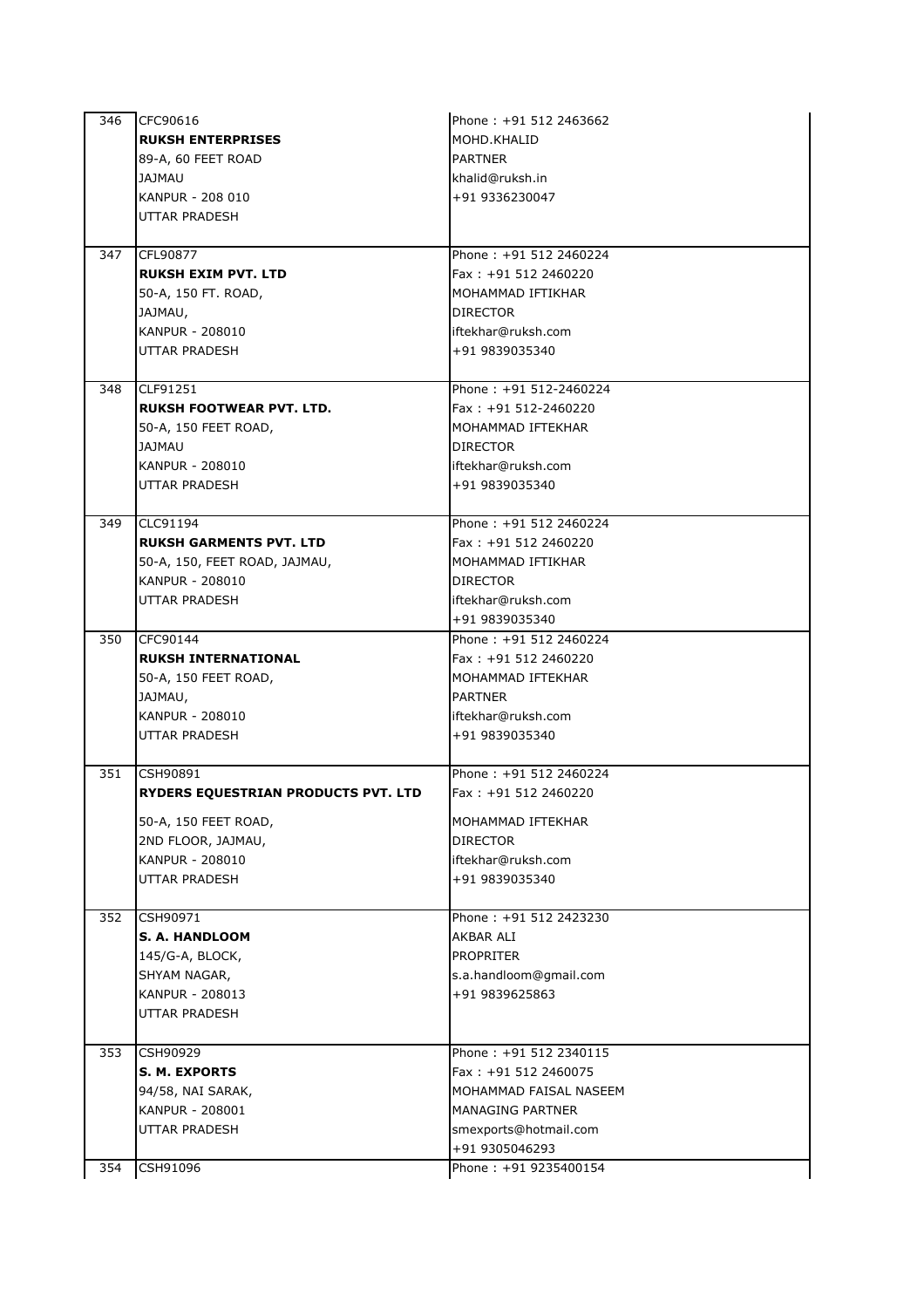|     | S. R. SADDLES,<br>203- B SUJATGANJ,<br>SHYAM NAGAR, | SAQIB SATTAR<br>PARTNER<br>saqibsattar@rediffmail.com |
|-----|-----------------------------------------------------|-------------------------------------------------------|
|     | KANPUR - 208004<br><b>UTTAR PRADESH</b>             | +91 9839214463                                        |
| 355 | CFL91027                                            | Phone: +91 512 6554160                                |
|     | <b>S. S. FASHIONS</b>                               | <b>MOHD SHAHEER</b>                                   |
|     | 410/380, ASHARAFABAD,                               | PROPRIETOR                                            |
|     | GAJJUPURWA, JAJMAU,                                 | shaheer_leather@yahoo.in                              |
|     | KANPUR - 208010                                     | +91 9918535853                                        |
|     | UTTAR PRADESH                                       |                                                       |
|     |                                                     |                                                       |
| 356 | CSH90642                                            | Phone: +91 512 2406947                                |
|     | <b>S.B.INTERNATIONAL</b>                            | Fax: +91 512 2405420                                  |
|     | D.NO.620-A, SHAFIPUR-1                              | BIJU ABRAHAM                                          |
|     | HARJINDER NAGAR                                     | PARTNER                                               |
|     | KANPUR - 208007                                     | biju@sbleathers.com                                   |
|     | UTTAR PRADESH                                       | +91 9415405928                                        |
| 357 | CSH90018                                            | Phone: +91 512 2530322                                |
|     | <b>S.K. INTERNATIONAL</b>                           | Fax: +91 512 2530173                                  |
|     | 14/71, CIVIL LINES                                  | SIDHARTH KAPOOR                                       |
|     | KANPUR - 208 001                                    | PARTNER                                               |
|     | <b>UTTAR PRADESH</b>                                | sid@skinternationalmail.com                           |
|     |                                                     | +91 9889123000                                        |
| 358 | CSH90527                                            | Phone: +91 512 2233714                                |
|     | <b>S.K.EXPORTS</b>                                  | Fax: +91 512 2233714                                  |
|     | 84/22, FAZALGANJ,                                   | SIDHARTH KAPOOR                                       |
|     | KANPUR - 208 012                                    | PARTNERSHIP                                           |
|     | UTTAR PRADESH                                       | sid@skinternationalmail.com                           |
|     |                                                     | +91 9935523000                                        |
| 359 | CFL90913                                            | Phone: +91 0512 6554160                               |
|     | <b>S.S. LEATHERS</b>                                | MOHAMMAD SHARIQ                                       |
|     | 416/383, JAJMAU ROAD,                               | MANAGING PARTNER                                      |
|     | JAJMAU,<br>KANPUR - 208010                          | ssleathers@sancharnet.in                              |
|     | UTTAR PRADESH                                       | +91 9839030391                                        |
|     |                                                     |                                                       |
| 360 | CFL90483                                            | Phone: +91 512 2160676                                |
|     | <b>SABA EXPORTS</b>                                 | Fax: +91 512 2460855                                  |
|     | PA-104/90-A (28-C)                                  | MOHD AAMIR                                            |
|     | SANJAY NAGAR, WAJIDPUR                              | PARTNER                                               |
|     | UAMLAL                                              | info@sabaexports.com                                  |
|     | KANPUR - 208010                                     | +91 9837758864                                        |
|     | UTTAR PRADESH                                       |                                                       |
| 361 | CLF91140                                            | Phone: 0512 2548840                                   |
|     | <b>SADAF INTERNATIONAL LLP</b>                      | Fax: 0512 2548840                                     |
|     | 88/153                                              | MOHD. ISMAIL SYED                                     |
|     | CHAMANGANJ                                          | PARTNER                                               |
|     | KANPUR - 208001                                     | shareef-sadaf@yahoo.co.in                             |
|     | UTTAR PRADESH                                       | +91 9336811119                                        |
|     |                                                     |                                                       |
| 362 | CSH90873                                            | Phone: +91 512 2540388                                |
|     | <b>SADDLE N TACK</b>                                | Fax: +91 512 2556705                                  |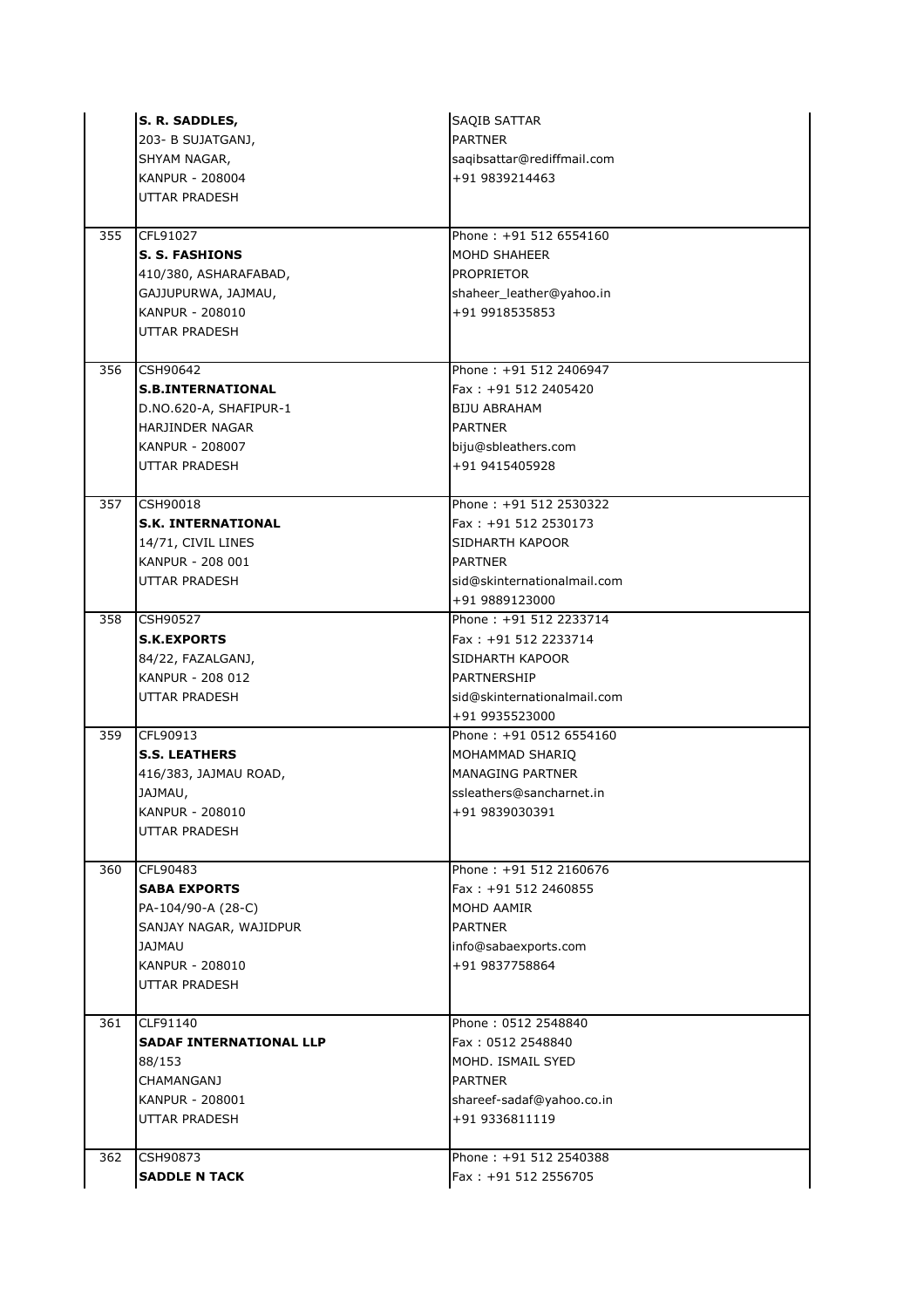|     | 104/307, SISAMAU                    | RAVI SRIVASTAVA            |
|-----|-------------------------------------|----------------------------|
|     | <b>BADA CHOURAHA,</b>               | PROPRIETOR                 |
|     | KANPUR - 208012                     | ravi@saddlentack.com       |
|     | <b>UTTAR PRADESH</b>                | +91 9936581505             |
|     |                                     |                            |
| 363 | CSH91338                            | Phone: 09369249939         |
|     | <b>SADDLE POINT</b>                 | REHAN HUSSAIN              |
|     | 88/56, CHAMAN GANJ                  | PARTNER                    |
|     | KANPUR - 208001                     | rehanhussain71@gmail.com   |
|     | UTTAR PRADESH                       | +91 9369249939             |
|     |                                     |                            |
| 364 | CLP91339                            | Phone: +91 9389256750      |
|     | <b>SADDLERY HOUSE</b>               | DINESH KUMAR               |
|     | 84/113, PLOT NO. 14, CARVALO NAGAR, | PROPRIETOR                 |
|     | NEAR KESHAV BHAWAN, AFIM KOTHI,     | dsintlkanpur@gmail.com     |
|     | KANPUR - 208003                     | +91 9336059507             |
|     | <b>UTTAR PRADESH</b>                |                            |
|     |                                     |                            |
| 365 | CSH91142                            | Phone: 0512 2651705        |
|     | <b>SAI UPHAAR INTERNATIONAL</b>     | Fax: 0512 2651705          |
|     | 124/B-112                           | AMIT PATHAK                |
|     | <b>GOVIND NAGAR</b>                 | <b>PROPRIETOR</b>          |
|     | KANPUR - 208006                     | pathak.amit9838@gmail.com  |
|     | <b>UTTAR PRADESH</b>                | +91 8765193328             |
|     |                                     |                            |
| 366 | CFL91127                            | Phone: +91 9839744550      |
|     | <b>SAIM TANNERS</b>                 | MOHD SARMAD                |
|     | 88/393, HUMAYUN BAGH                | PROPRIETOR                 |
|     | <b>CHAMANGANJ</b>                   | mohd_sarmad@rediffmail.com |
|     | KANPUR - 208001                     | +91 9839744550             |
|     | UTTAR PRADESH                       |                            |
|     |                                     |                            |
| 367 | CSH91341                            | Phone: 0512-2453746        |
|     | <b>SALEHA INTERNATIONAL</b>         | Fax: 05122453746           |
|     | 194-D, DEFENCE COLONY               | IRFAN BIN ZAFAR            |
|     | UAMLAL                              | PROPRIETOR                 |
|     | KANPUR - 208010                     | irfanzafar1in@yahoo.com    |
|     | UTTAR PRADESH                       | +91 9793062666             |
|     |                                     |                            |
| 368 | CSH91221                            | Phone: +91 512 6050004     |
|     | <b>SAMAD IMPEX</b>                  | NAVED ANWAR KHAN           |
|     | 89/194 (2), IIND FLOOR,             | <b>PARTNER</b>             |
|     | SOHAN LAL COMPOUND,                 | samadimpex@aol.com         |
|     | KANPUR - 208001                     | +91 9792937111             |
|     | UTTAR PRADESH                       |                            |
| 369 | CSH90539                            | Phone: +91 512 2463040     |
|     | <b>SAMSONS INTERNATIONAL</b>        | Fax: +91 512 2460303       |
|     |                                     | ASIF SHAMIM                |
|     | 88/74 (6), HINDUSTAN COMPOUND,      |                            |
|     | JAJMAU,                             | PARTNER                    |
|     | KANPUR - 208010                     | samsints@yahoo.com         |
|     | UTTAR PRADESH                       | +91 9839074550             |
| 370 | CSH91367                            | Phone: 0512-2367414        |
|     | <b>SANA INTERNATIONAL</b>           | Fax: 0512-2367414          |
|     | 40/69, D-4A, LAW PRESS COMPOUND     | <b>GULAM HASAN</b>         |
|     |                                     |                            |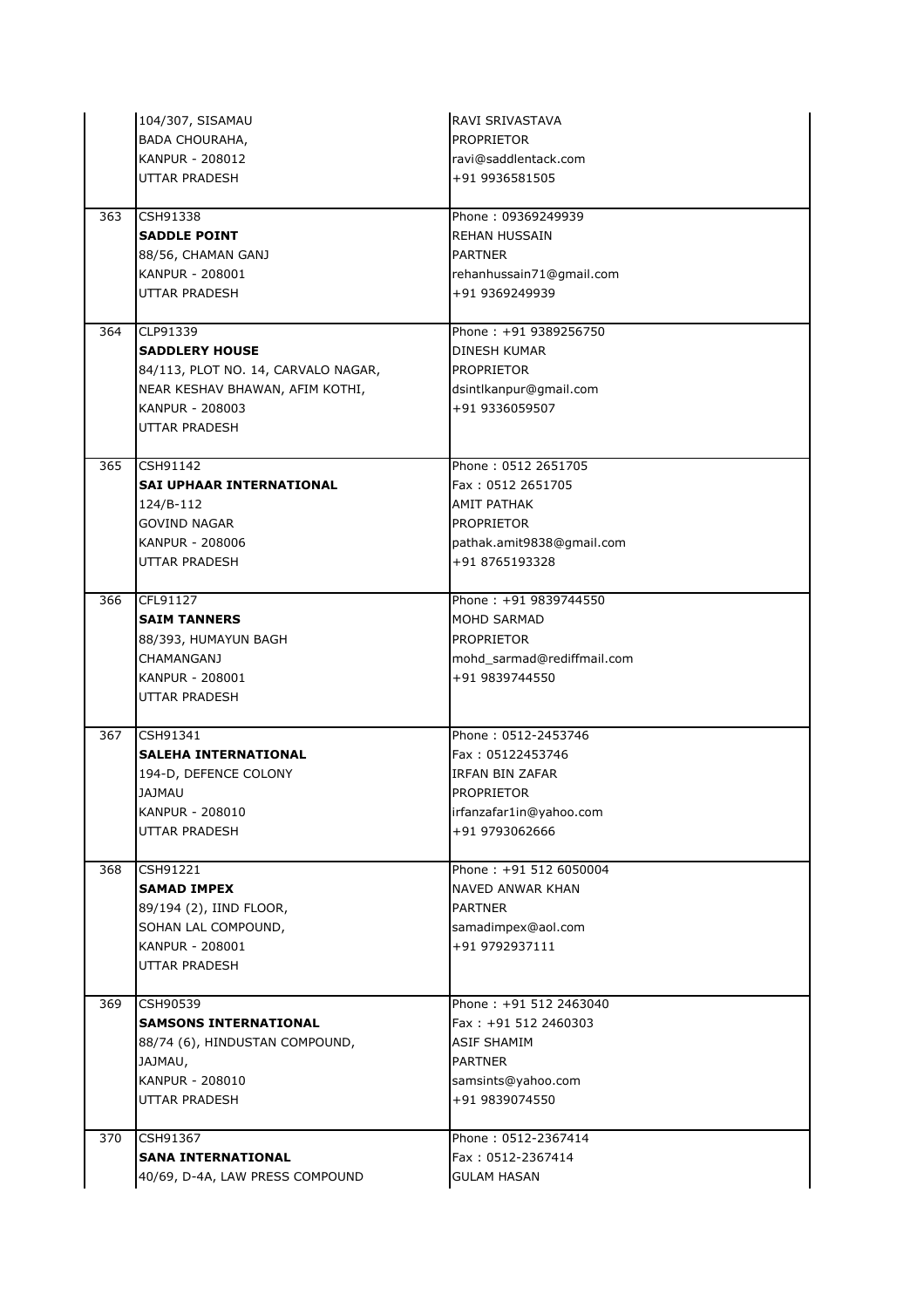|     | <b>PARADE</b>                      | <b>MANAGING PARTNER</b>        |
|-----|------------------------------------|--------------------------------|
|     | KANPUR - 208001                    | sana 7086@yahoo.co.in          |
|     | UTTAR PRADESH                      | +91 9839711409                 |
|     |                                    |                                |
| 371 | CSH91291                           | Phone: +91 512-2403960         |
|     | <b>SANTOSHI LEATHERS WORKS</b>     | Fax: $+91$ 512-2402020         |
|     | 105 - A - 2 (A), GANDHI GRAM,      | MUNNA SINGH TOMAR              |
|     | NEAR RAMADEVI CROSSING             | <b>PROPRIETOR</b>              |
|     | KANPUR - 208007                    | santoshi_export@yahoo.com      |
|     | UTTAR PRADESH                      | +91 9415041125                 |
|     |                                    |                                |
| 372 | <b>CSH90628</b>                    | Phone: +91 515 2833494         |
|     | <b>SARALA IMPEX</b>                | Fax: +91 515 2833194           |
|     | 15-C, NEHRU BAGH,                  | <b>HITENDRA GUPTA</b>          |
|     | MAGARWARA,                         | <b>PARTNER</b>                 |
|     | <b>UNNAO - 209 862</b>             |                                |
|     |                                    | kartikeyahitendra@gmail.com    |
|     | UTTAR PRADESH                      | +91 9839086710                 |
| 373 | CSH91016                           | Phone: +91 8874737000          |
|     | <b>SATKIRTI AGENCIES</b>           | Fax: +91 512 2304985           |
|     | 15/260 A (1), CIVIL LINES,         | <b>GAGAN GUPTA,</b>            |
|     |                                    |                                |
|     | KANPUR - 208001                    | <b>PARTNER</b>                 |
|     | UTTAR PRADESH                      | gagangupta190@gmail.com        |
|     |                                    | +91 8874737000                 |
| 374 | CSH90810                           | Phone: +91 512 3046472         |
|     | <b>SCORPIOAN INTERNATIONAL</b>     | Fax: $+91$ 512 2536660         |
|     | 104-A/304, RAM BAGH                | ACHIN KUMAR SRIVASTAVA         |
|     | KANPUR - 208 012                   | <b>PROPRIETOR</b>              |
|     | UTTAR PRADESH                      | scorpioanintl@hotmail.com      |
|     |                                    | +91 9936313339                 |
| 375 | CFL90365                           | Phone: +91 9235400198          |
|     | <b>SEEMA EXPORTS</b>               | Fax: +91 512-2463809           |
|     | 104/90-A(16) WAZIDPUR              | RIAZUL HAQUE                   |
|     | UAMLAL                             | <b>PROPRIETOR</b>              |
|     | KANPUR - 208 010                   | seemaexports786@gmail.com      |
|     | <b>UTTAR PRADESH</b>               | +91 9839084602                 |
|     |                                    |                                |
| 376 | CFL90811                           | Phone: +91 512-2462450/6554183 |
|     | SEEMA TANNING INDUSTRIES PVT LTD., | Fax: +91 512-2463809           |
|     | NO.104/90-A(16), WAJIDPUR,         | RIAZUL HAQUE                   |
|     | JAJMAU,                            | <b>DIRECTOR</b>                |
|     | KANPUR - 208 010                   | seemaexports786@gmail.com      |
|     | <b>UTTAR PRADESH</b>               | +91 9839031718                 |
|     |                                    |                                |
| 377 | CLF90983                           | Phone: +91 512 2462406         |
|     | <b>SESAME INTERNATIONAL</b>        | Fax: +91 512 2462406           |
|     | 201-D, DIFFENCE COLONY             | MOHAD AHMAD LARI               |
|     | JAJMAU,                            | <b>PROPRITER</b>               |
|     | KANPUR - 208010                    | malari@vsnl.net                |
|     | UTTAR PRADESH                      | +91 9839606926                 |
|     |                                    |                                |
| 378 | CFL90830                           | Phone: +91 512 2460439         |
|     | <b>SHALIMAR LEATHER INDUSTRIES</b> | Fax: +91 512 2463024           |
|     | 74-A, 150 FEET ROAD,               | <b>MOHD FAISAL</b>             |
|     | UAMLAL                             | <b>PARTNER</b>                 |
|     | KANPUR - 208 010                   | shalimar@sancharnet.in         |
|     |                                    |                                |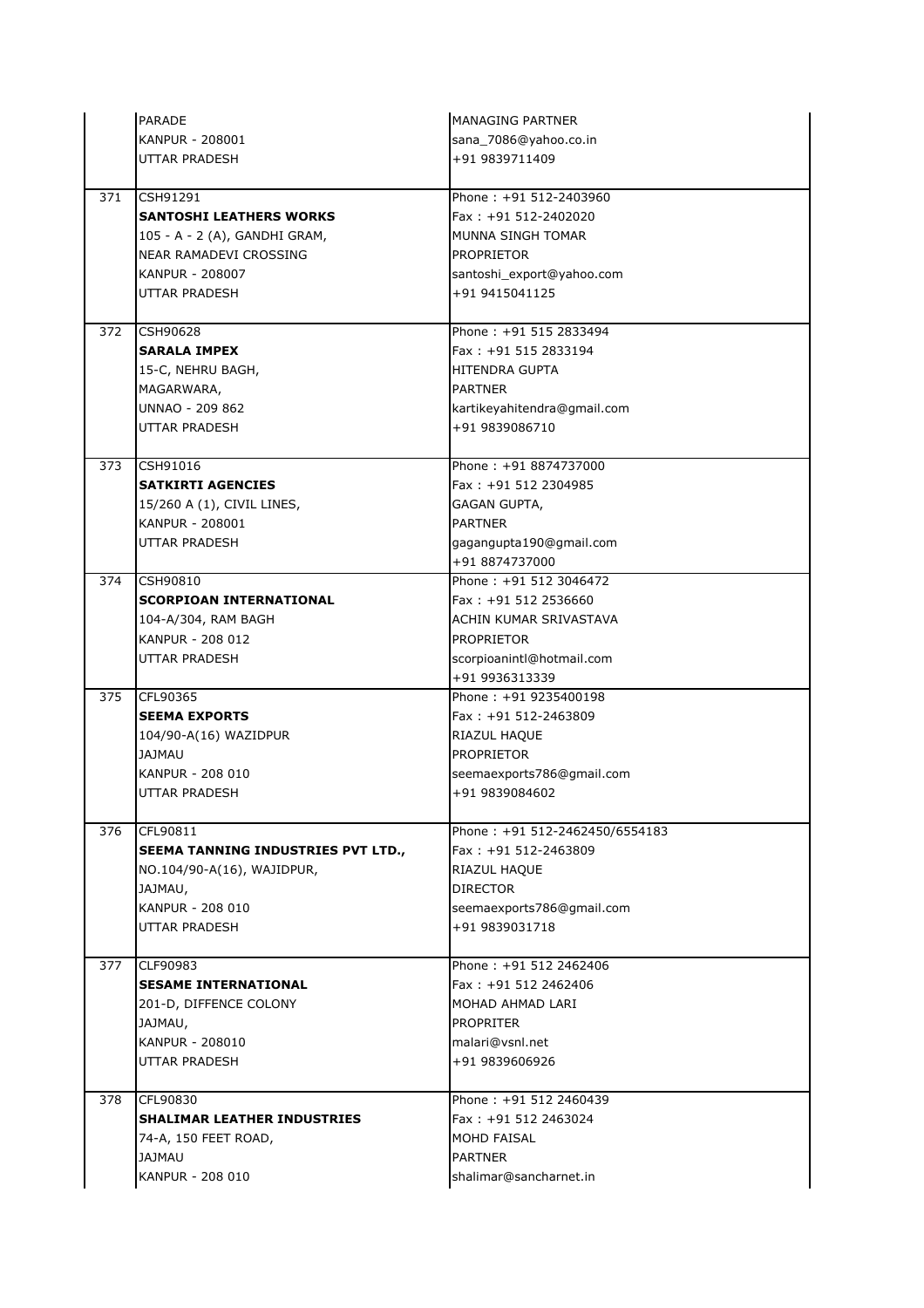|     | <b>UTTAR PRADESH</b>              | +91 9235557337                                    |
|-----|-----------------------------------|---------------------------------------------------|
| 379 | <b>CSH91008</b>                   | Phone: +91 512 2528695                            |
|     | <b>SHAMIM APPAREL IMPEX</b>       | AAMIR SHAKEEL                                     |
|     | 88/576, PREM NAGAR,               | <b>PARTNERS</b>                                   |
|     | <b>KANPUR - 208001</b>            | shamimapparels@gmail.com                          |
|     | UTTAR PRADESH                     | +91 9839111929                                    |
|     |                                   |                                                   |
| 380 | CSH90211                          | Phone: +91 512 2461241/3291357                    |
|     | <b>SHAMIMSONS INTERNATIONAL</b>   | Fax: +91 512 2536795                              |
|     | 14/23-A CIVIL LINES,              | <b>IMRANSHAHID</b>                                |
|     | KANPUR - 208 001                  | <b>PARTNER</b>                                    |
|     | UTTAR PRADESH                     | mashgroup@gmail.com                               |
|     |                                   | +91 9839084061                                    |
| 381 | CSH91287                          | Phone: 09838334433                                |
|     | <b>SHARIE INTERNATIONAL</b>       | SHEIKH IBRAN ALI                                  |
|     | 117/63 A, P1 - CHHAPERA, SHIVPURI | <b>PROPRIETOR</b>                                 |
|     | KANPUR - 208025                   | sharieinternationall@gmail.com                    |
|     | UTTAR PRADESH                     | +91 9838334433                                    |
|     |                                   |                                                   |
| 382 | CFL90974                          | Phone: +91 512 2460040<br>MOHD. NAFEES AKHTAR     |
|     | <b>SHINE LEATHER FINISHERS</b>    | <b>PARTNER</b>                                    |
|     | 1-D 11, GAJJUPURWA,               |                                                   |
|     | JAJMAU,<br>KANPUR - 208010        | shineleatherfinishers@gmail.com<br>+91 9335024379 |
|     | UTTAR PRADESH                     |                                                   |
|     |                                   |                                                   |
| 383 | CSH91344                          | Phone: +91 7619811777                             |
|     | <b>SHIRE HORSE</b>                | TARUN JOLLY                                       |
|     | 122/235 F, SAROJNI NAGAR          | <b>PARTNER</b>                                    |
|     | FAZAL GANJ,                       | tarunjolly@gmail.com                              |
|     | KANPUR - 208012                   | +91 7619811777                                    |
|     | <b>UTTAR PRADESH</b>              |                                                   |
|     |                                   |                                                   |
| 384 | CSH91180                          | Phone: +91 512 2531004                            |
|     | <b>SHRIYA INTERNATIONAL</b>       | <b>INDU CHANDHOK</b>                              |
|     | 3/38-A, VISHNU PURI               | PROPRITORSHIP                                     |
|     | KANPUR - 208002                   | shriyaintl@rediffmail.com                         |
|     | UTTAR PRADESH                     | +91 9839068729                                    |
|     |                                   |                                                   |
| 385 | CLF91040                          | Phone: +91 9839119173                             |
|     | <b>SILVER LINE FASHION</b>        | <b>IMRAN KHAN</b>                                 |
|     | 15/58, (I) FRIENDS ENCLAVE,       | <b>PROPRITOR</b>                                  |
|     | CIVILE LINE,                      | info@sltintl.com                                  |
|     | KANPUR - 208001                   | +91 9839119173                                    |
|     | UTTAR PRADESH                     |                                                   |
| 386 | CSH90905                          | Phone: +91 9956771621                             |
|     | <b>SILVERLINE TACK INC</b>        | Fax: +91 512 3912761                              |
|     | 88/421, CHAMANGANJ                | MOHAMMAD DANISH                                   |
|     |                                   |                                                   |
|     | KANPUR - 208001                   | PROPRITER                                         |
|     | UTTAR PRADESH                     | info@silverlinetack.com                           |
|     |                                   | +91 9335390481                                    |
| 387 | CSH91357                          | MOHD. IKHLAQ SIDDIQUI                             |
|     | <b>SIM SADDLES</b>                | <b>PARTNER</b>                                    |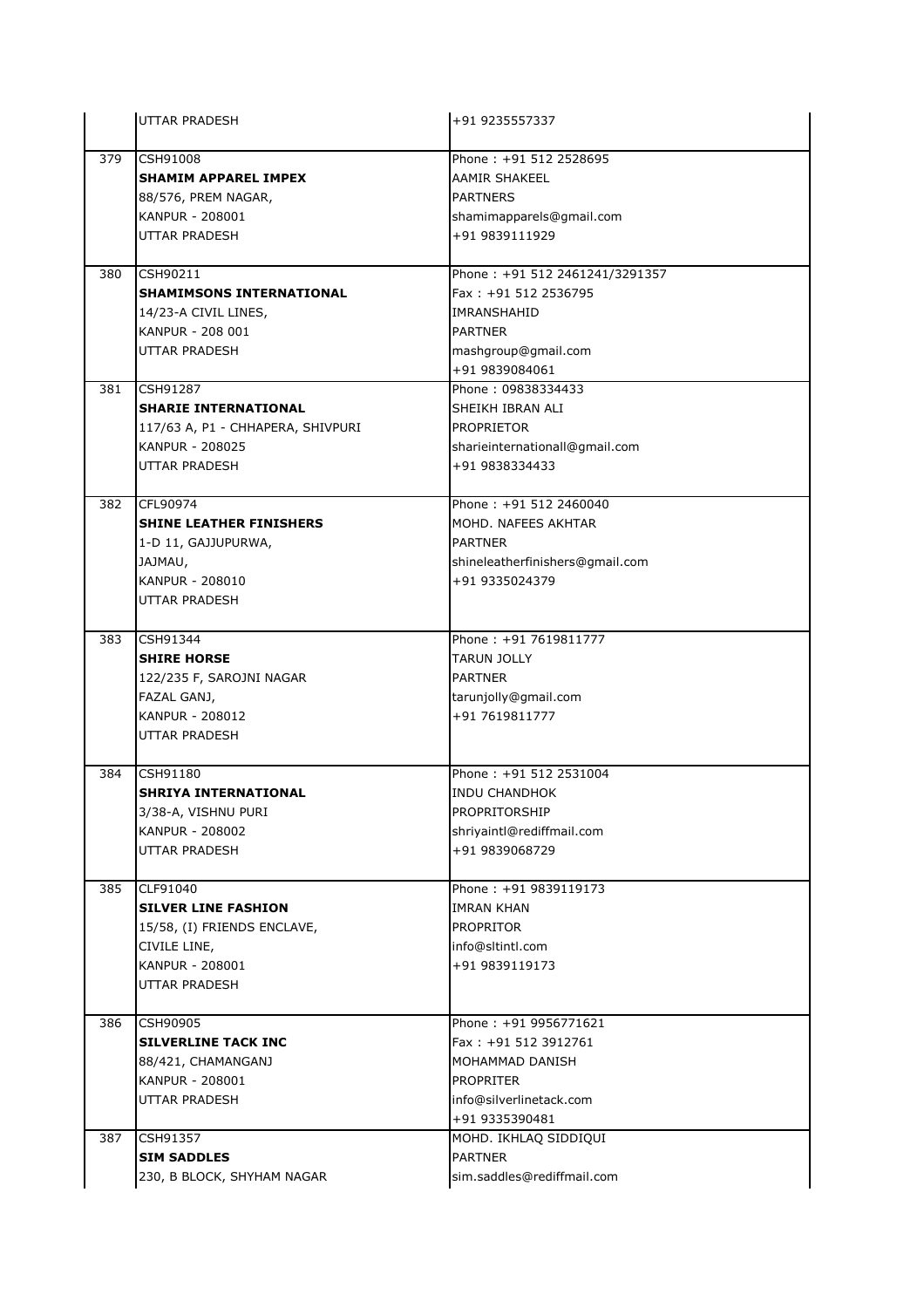|     | KANPUR - 208013                      | +91 9793912012                     |
|-----|--------------------------------------|------------------------------------|
|     | <b>UTTAR PRADESH</b>                 |                                    |
|     |                                      |                                    |
| 388 | CSH90393                             | Phone: +91 512 2609977             |
|     | <b>SINGH INDIA EXPORTS</b>           | Fax: +91 512 2609977               |
|     | 127/663-664, BLOCK -S                | SATYENDRA PRATAP SINGH             |
|     | VINOBA NAGAR                         | <b>PARTER</b>                      |
|     | <b>JUHI GARAHA</b>                   | mrmannisingh@gmail.com             |
|     | KANPUR - 208 014                     | +91 9415040544                     |
|     | <b>UTTAR PRADESH</b>                 |                                    |
|     |                                      |                                    |
| 389 | CFL90930                             | Phone: +91 512 2540022             |
|     | <b>SMART TRADER</b>                  | Fax: 9336089657                    |
|     | 8/2, ARYA NAGAR,                     | OMISH KUMAR SRIVASTAVA,            |
|     | ALLEN GANJ ROAD                      | <b>EXPORT MANAGER</b>              |
|     |                                      |                                    |
|     | <b>KANPUR - 208001</b>               | smart67trader@gmail.com            |
|     | UTTAR PRADESH                        | +91 9889015400                     |
| 390 | CFL91160                             | Phone: +91 512 2460013             |
|     | <b>SOLANKI TANNING INDUSTRIES</b>    | Fax: +91 512 2461313               |
|     | 102/87-A, (1) JAJMAU,                | HAJI IOBAL SONAKI                  |
|     | KANPUR - 208010                      | <b>PROPRIETOR</b>                  |
|     | UTTAR PRADESH                        | solankitanning@rediffmail.com      |
|     |                                      | +91 9415044913                     |
| 391 | CLF91206                             | Phone: +91 512 2463345             |
|     | <b>STALLION ANIMAL PRODUCTS</b>      |                                    |
|     |                                      | Fax: +91 512 2463345               |
|     | 24/1, ANGORI BAGH, GAJJUPURWA,       | <b>IMTIYAZ AHMED</b>               |
|     | JAJMAU,                              | <b>PROPRITER</b>                   |
|     | KANPUR - 208010                      | stallionanimalproducts@gmail.com   |
|     | UTTAR PRADESH                        | +91 9839074118                     |
| 392 | CFL90193                             | Phone: +91 512 2461192             |
|     | <b>STAR TANNERY</b>                  | Fax: +91 512 2461192               |
|     | 19, JAJMAU                           | MOHD ARIF                          |
|     | KANPUR - 208 010                     | <b>PARTNER</b>                     |
|     | UTTAR PRADESH                        | arif35098@yahoo.com                |
|     |                                      | +91 9839900575                     |
| 393 | CFL90986                             | Phone: +91 512 2461039             |
|     | <b>STAR TANNING INDUSTRIES</b>       | Fax: +91 512 2461039               |
|     | 19- B, RAM RAI SARAIN,               | UMAIR IRAQUI                       |
|     | JAJMAU,                              | MANAGER                            |
|     | KIANPUR - 208010                     | starleather@yahoo.com              |
|     | UTTAR PRADESH                        | +91 9839023224                     |
|     |                                      |                                    |
| 394 | CFL91074                             | Phone: +91 542 2422741             |
|     | <b>STATUS MARKETING</b>              | ABUL KALAM                         |
|     | SHOP NO.12, BENIYA SHOPPING COMPLEX, | <b>PROPRITOR</b>                   |
|     | BENIYA BAGH,                         | statusmarketing001@gmail.com       |
|     | VARANASI - 221010                    | +91 9415201929                     |
|     | UTTAR PRADESH                        |                                    |
|     |                                      |                                    |
| 395 | CSH91130                             | Phone: 0512 2520138                |
|     | <b>STERLING INDIA</b>                | PRADEEP KHATTRI                    |
|     | 180 A, BLOCK-N                       | <b>PROPRIETOR</b>                  |
|     | KIDWAI NAGAR                         | ucanbelievesterlingindia@gmail.com |
|     | KANPUR - 208011                      | +91 9839035540                     |
|     |                                      |                                    |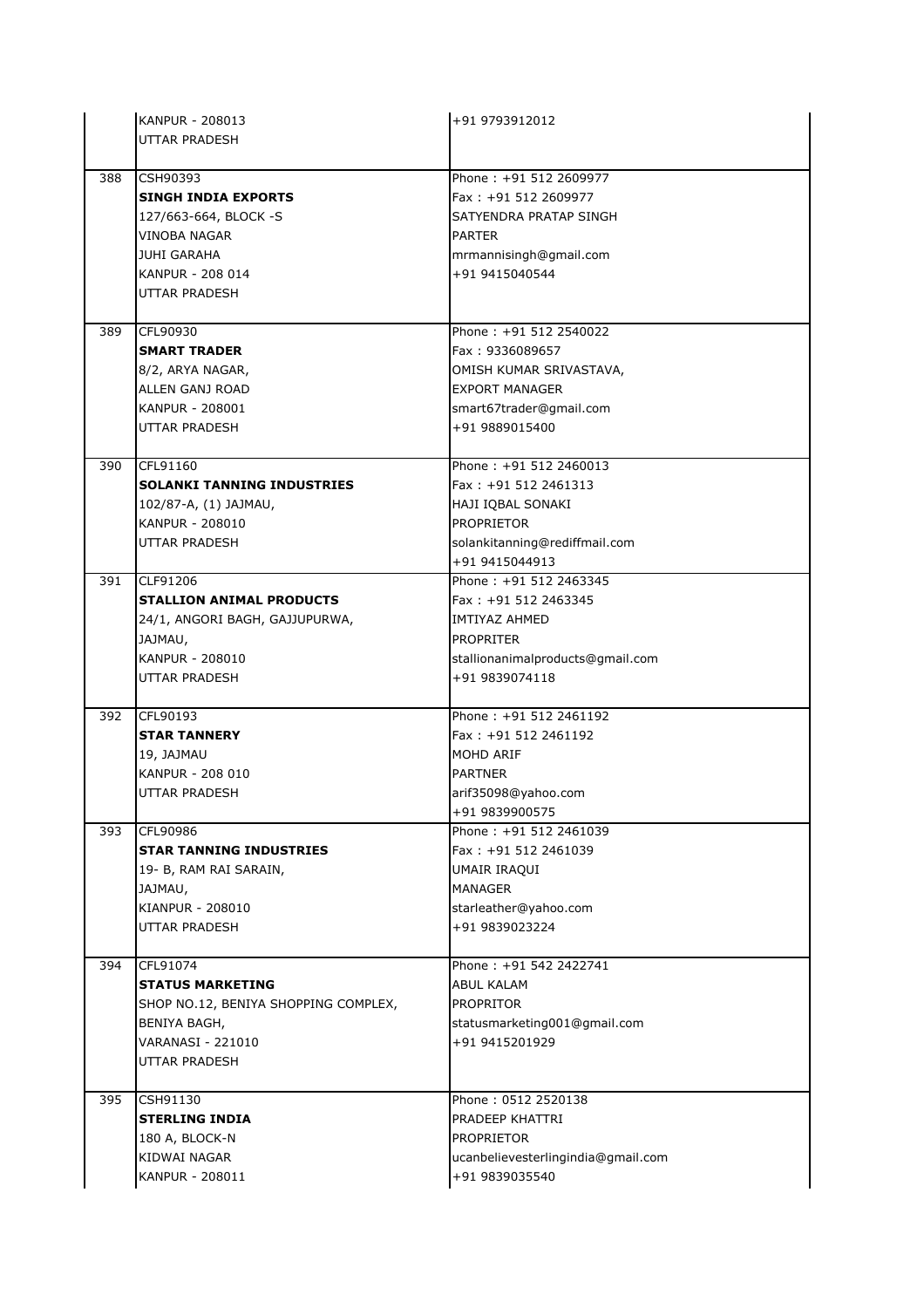|     | <b>UTTAR PRADESH</b>                           |                                |
|-----|------------------------------------------------|--------------------------------|
|     |                                                |                                |
| 396 | CLF90740                                       | Phone: +91 512 2617587         |
|     | <b>SUCHETA ENTERPRISES</b>                     | Fax: +91 512 2242722           |
|     | 128/636, K BLOCK,                              | ULLAS WAHI                     |
|     | KIDWAI NAGAR,                                  | G M                            |
|     | KANPUR - 208 011                               | wahiullas@yahoo.com            |
|     | <b>UTTAR PRADESH</b>                           | +91 9839060962                 |
|     |                                                |                                |
| 397 | CFC90220                                       | Phone: +91 512 2460586/2829111 |
|     | <b>SULTAN TANNERIES &amp; LEATHER PRODUCTS</b> | Fax: +91 512 2463115/2829115   |
|     | (P) LTD<br>SULTAN VILLA                        | TAUQIR ALAM                    |
|     | JAJMAU,                                        | <b>DIRECTOR</b>                |
|     | KANPUR - 208 010                               | mrsultansub@gmail.com          |
|     | UTTAR PRADESH                                  | +91 9839888868                 |
|     |                                                |                                |
| 398 | CSH90414                                       | Phone: +91 512 3046472         |
|     | <b>SUN BEAM INTERNATIONAL</b>                  | Fax: +91 512 2536660           |
|     | 104-A/304, RAM BAGH                            | GYAN CHAND SRIVASTAV           |
|     | KANPUR - 208012                                | PARTNER                        |
|     | <b>UTTAR PRADESH</b>                           | sunbeamintl@yahoo.com          |
|     |                                                | +91 9936313339                 |
| 399 | CFL91310                                       | Phone: 05126060061             |
|     | <b>SUNRISE INTERNATIONAL</b>                   | <b>MARIUM BANO</b>             |
|     | 327/304-A, FLAT NO. 101,                       | PROPRITER                      |
|     | <b>EHSAN ENCLAVE</b>                           | sales@sunriseoverseas.co.in    |
|     | <b>JAJMAU</b>                                  | +91 9838200380                 |
|     | KANPUR - 208010                                |                                |
|     | <b>UTTAR PRADESH</b>                           |                                |
|     |                                                |                                |
| 400 | CFL90036                                       | Phone: +91 512 6060061/62      |
|     | <b>SUNRISE OVERSEAS</b>                        | Fax: +91 512 2464493           |
|     | 150 FEET ROAD,                                 | SHAKEEL AZHAR                  |
|     | JAJMAU,                                        | PARTNER                        |
|     | KANPUR - 208 010                               | sunriseoverseas786@gmail.com   |
|     | UTTAR PRADESH                                  | +91 9838200380                 |
|     |                                                |                                |
| 401 | CFL90735                                       | Phone: +91 512 2462506         |
|     | <b>SUNSHINE TANNERY</b>                        | Fax: +91 512 2465078           |
|     | PLOT NO.482-483, WAJIDPUR,                     | FAIYAZ AHMED                   |
|     | <b>JAJMAU</b>                                  | PARTNER                        |
|     | KANPUR - 208 010                               | mail@sunshinetannery.com       |
|     | <b>UTTAR PRADESH</b>                           | +91 9839031351                 |
|     |                                                |                                |
| 402 | CLF90899                                       | Phone: +91 9336117239          |
|     | <b>SUPER FOOTWEAR</b>                          | LUCKY SINGH                    |
|     | 270/3, SHASTRI NAGAR,                          | PROPRITOR                      |
|     | KANPUR - 208005                                | lucky.foot@rediffmail.com      |
|     | <b>UTTAR PRADESH</b>                           | +91 9336117239                 |
|     |                                                |                                |
| 403 | CFL90201                                       | Phone: +91512-22304122         |
|     | <b>SUPER HOUSE LTD.</b>                        | Fax: +91 515 2829190           |
|     | 150, FEET ROAD                                 | MUKHTARUL AMIN                 |
|     | UAMLAL                                         | DIRECTOR                       |
|     | KANPUR - 208010                                | mamin@superhousegroup.com      |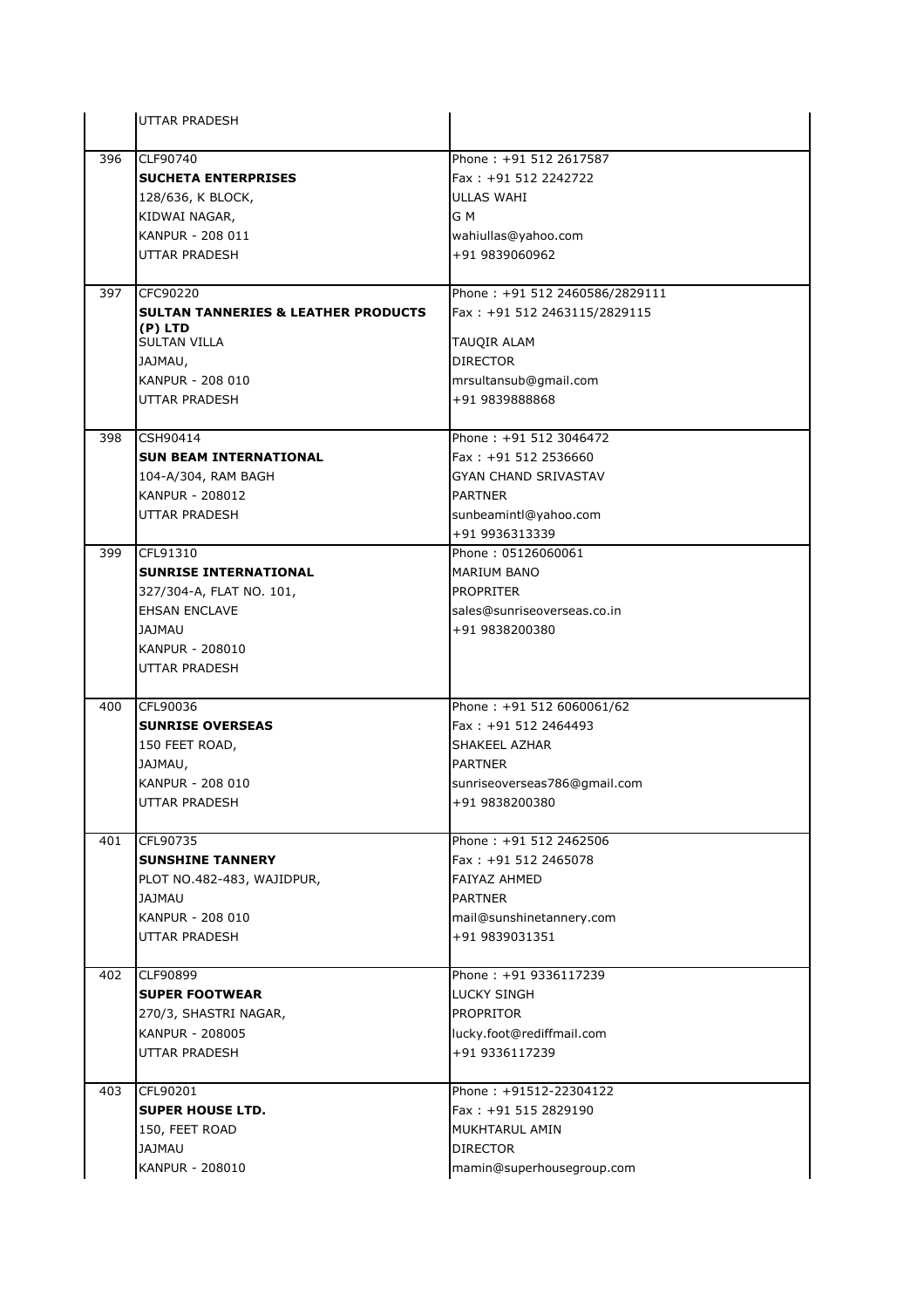|     | <b>UTTAR PRADESH</b>           | +91 9935147504                         |
|-----|--------------------------------|----------------------------------------|
| 404 | CSH90032                       | Phone: +91 512 3259697                 |
|     | <b>SUPER INTERNATIONAL</b>     | MOHD AAMIRQURESHI                      |
|     | 200-A (9-22) ASHERFA BAD,      | <b>PARTNER</b>                         |
|     | JAJMAU,                        | aamir@superintgroup.com                |
|     | KANPUR - 208 010               | +91 9838003786                         |
|     | UTTAR PRADESH                  |                                        |
|     |                                |                                        |
| 405 | CFL91333                       | <b>TAHIR ZAFAR</b>                     |
|     | <b>SUPER SHINE LEATHERS</b>    | PARTNER                                |
|     | 99/96, POKHARPUR               | supershine10@gmail.com                 |
|     | <b>UANLAL</b>                  | +91 9918655366                         |
|     | KANPUR - 208010                |                                        |
|     | UTTAR PRADESH                  |                                        |
| 406 | CLF90756                       | Phone: +91 9235459012                  |
|     | <b>SUPER SHOES LTD</b>         | Fax: +91 515 2840823                   |
|     | 7/94-J, TILAK NAGAR,           | <b>VEOARUL AMIN</b>                    |
|     | KANPUR - 208002                | MANAGING DIRECTOR                      |
|     | UTTAR PRADESH                  | vamin@supershoes.co.in                 |
|     |                                | +91 9935142110                         |
| 407 | CFL90251                       | Phone: +91 512 3935747/48/49           |
|     | <b>SUPER TANNERY LTD,</b>      | Fax: +91 512 2460792                   |
|     | 187/170, JAJMAU ROAD           | IFTIKHARUL AMIN                        |
|     | KANPUR - 208 010               | MANAGING DIRECTOR                      |
|     | <b>UTTAR PRADESH</b>           | iamin@supertannery.com                 |
|     |                                | +91 9935142101                         |
| 408 | CLC90641                       | Phone: +91 515 2304122                 |
|     | SUPERHOUSE ACCESSORIES LTD     | Fax: +91 515 2829190                   |
|     | 150 FEET ROAD                  | ABDUL RAUF KHAN                        |
|     | UAMLAL<br>KANPUR - 208 010     | DIRECTOR<br>arkhan@superhousegroup.com |
|     | <b>UTTAR PRADESH</b>           | +91 7897003136                         |
|     |                                |                                        |
| 409 | CFL90028                       | Phone: +91 512 2463168                 |
|     | <b>SUPREME EXPORTS</b>         | Fax: +91 512 2464664                   |
|     | 104/90-A (7) 150 FEET ROAD,    | ZAFAR IQBAL LARI                       |
|     | JAJMAU,                        | PARTNER                                |
|     | KANPUR - 208 010               | zafar_supreme@yahoo.co.in              |
|     | UTTAR PRADESH                  | +91 9838626813                         |
| 410 | CFL91329                       | Phone: 09161550333                     |
|     | <b>SUPREME TANNERY</b>         | AHMAD ZAFAR                            |
|     | 28-28A, 2A(1A), 150 FEET ROAD, | PARTNER                                |
|     | JAJMAU,                        | zafar supreme@yahoo.co.in              |
|     | KANPUR - 208010                | +91 9161550333                         |
|     | UTTAR PRADESH                  |                                        |
| 411 | CLF90182                       | Phone: +91 512-2581155/2581177         |
|     | <b>SURI SHOES PVT.LTD.,</b>    | Fax: +91 512-2581133                   |
|     | 117/Q/67 SHARDA NAGAR          | RAKESH SURI                            |
|     | KANPUR - 208 025               | MANAGING DIRECTOR                      |
|     | UTTAR PRADESH                  | rakesh@surishoes.com                   |
|     |                                | +91 9839084299                         |
| 412 | CSH90883                       | Phone: +91 512 2280538                 |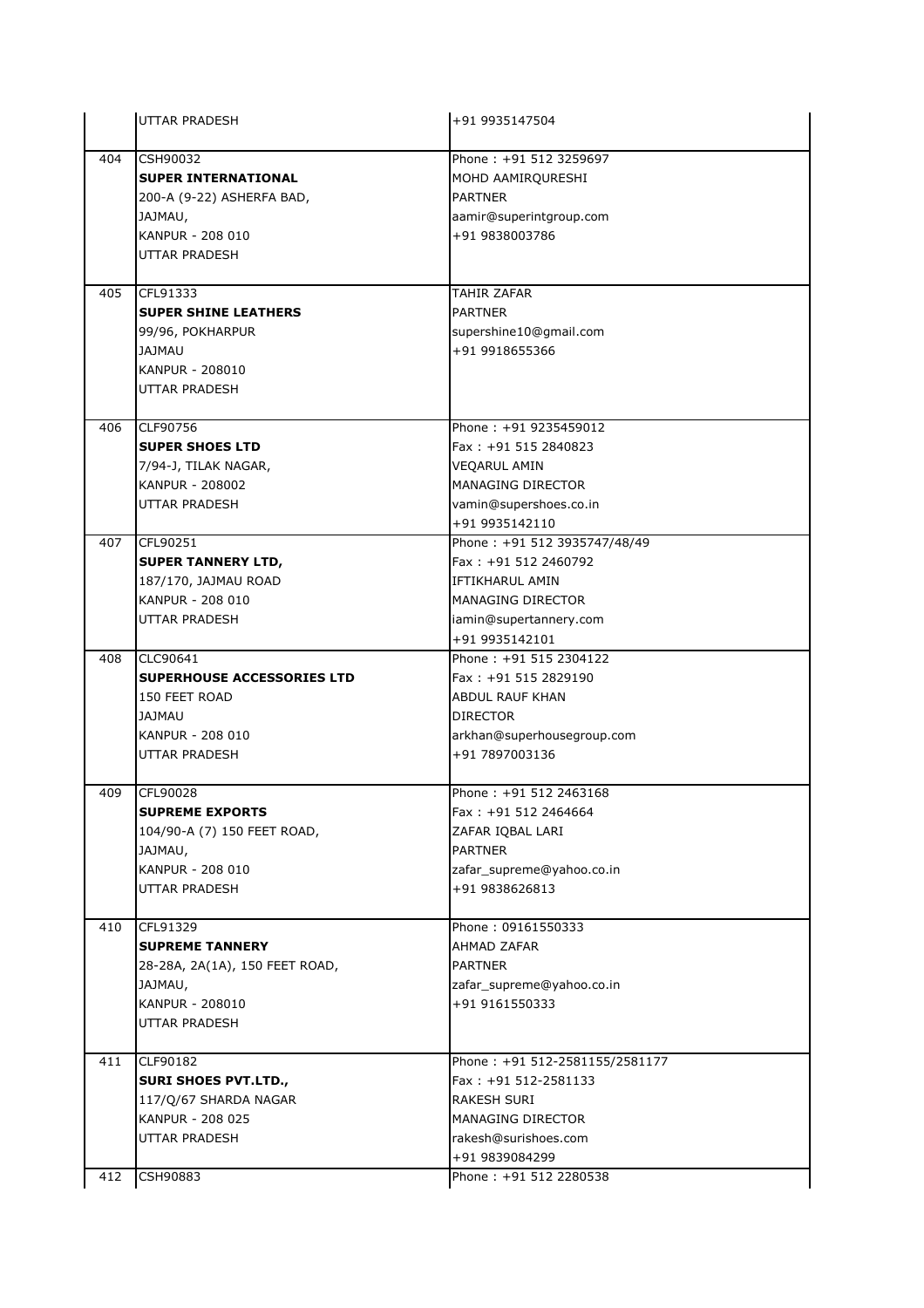|     | <b>SVM INTERNATIONAL</b>       | HIMANSHU AWASTHI                  |
|-----|--------------------------------|-----------------------------------|
|     | MIG, 66- E, BLOCK, GUJAINI,    | PROPRITER                         |
|     | KANPUR - 208022                | support@svminternational.com      |
|     | UTTAR PRADESH                  | +91 9415051962                    |
|     |                                |                                   |
| 413 | CFC91216                       | Phone: +91 9889364520             |
|     | <b>SWADESHI AGENCIES</b>       | <b>FURQUAN AHMAD</b>              |
|     | 88/487, FAHIMABAD,             | PAOPRITER                         |
|     | KANPUR - 208001                | swadeshiagencies@gmail.com        |
|     | <b>UTTAR PRADESH</b>           | +91 9889364520                    |
|     |                                |                                   |
| 414 | CLF91361                       | KAPIL RASTOGI                     |
|     | SWADESHI FOOTCARE PVT. LTD.    | DIRECTOR                          |
|     | 15/87, CIVIL LINES,            | kapil@swadeshifootcare.com        |
|     | KANPUR - 208001                | +91 9935660018                    |
|     | <b>UTTAR PRADESH</b>           |                                   |
|     |                                |                                   |
| 415 | CLF90708                       | Phone: +91 512 2692625            |
|     | <b>SWADESHI OVERSEAS</b>       | RAKESH KUMAR RASTOGI              |
|     | 45/38, New Chappal Market      | PARTNER                           |
|     | MoolGanj                       | rakesh@swadeshioverseas.com       |
|     | KANPUR - 208001                | +91 9415041308                    |
|     | <b>UTTAR PRADESH</b>           |                                   |
|     |                                |                                   |
| 416 | CFL90418                       | Phone: +91 512 3290453            |
|     | <b>SWAN TANNING INDUSTRIES</b> | Fax: +91 512 2462694              |
|     | 199, 205, 207, GAJJU PURWA     | MUSHIR AHMAD LARI                 |
|     | BEHIND ASHARFABAD MASJID       | MANAGING PARTNER                  |
|     | UAMLAL                         | swan7860@gmail.com                |
|     | KANPUR - 208 010               | +91 9794893044                    |
|     | <b>UTTAR PRADESH</b>           |                                   |
|     |                                |                                   |
| 417 | CSH90746                       | Phone: +91 512 2532082/2530391    |
|     | <b>SWARAJ INTERNATIONAL</b>    | Fax: +91 512 2534068              |
|     | 12/474, GWALTOLI,              | RUCHI KOHLI                       |
|     | KANPUR - 208 001               | <b>MANAGING PARTNER</b>           |
|     | UTTAR PRADESH                  | ruchi@vsplgroup.com               |
|     |                                | +91 9838504567                    |
| 418 | CSH91256                       | Phone: 0515-2835365               |
|     | <b>SWASTIK INTERNATIONAL</b>   | ASHUTOSH SHUKLA                   |
|     | 22/113, SHUKLA NIWAS           | PROPRIETOR                        |
|     | RAJDHANI MARG, SHUKLA GANJ     | ashutosh@swastikinternational.com |
|     | UNNAO - 209861                 | +91 9839141550                    |
|     | <b>UTTAR PRADESH</b>           |                                   |
|     |                                |                                   |
| 419 | CSH91053                       | Phone: +91 512 2302648            |
|     | <b>TACK ZONE INTERNATIONAL</b> | Rajesh Tiwari                     |
|     | 15/220, CIVIL LINES,           | MANAGER                           |
|     | KANPUR - 208001                | tackzoneintl@gmail.com            |
|     | UTTAR PRADESH                  | +91 9935011883                    |
| 420 | CSH90761                       | Phone: +91 512 6050007            |
|     | <b>TAJ EXPORT CORPORATION</b>  | Fax: +91 512 2608786              |
|     |                                |                                   |
|     | NO.133/243-B, TRANSPORT NAGAR, | TANVEER ALAM                      |
|     | KANPUR - 208 023               | PARTNER                           |
|     | UTTAR PRADESH                  | oepltec@gmail.com                 |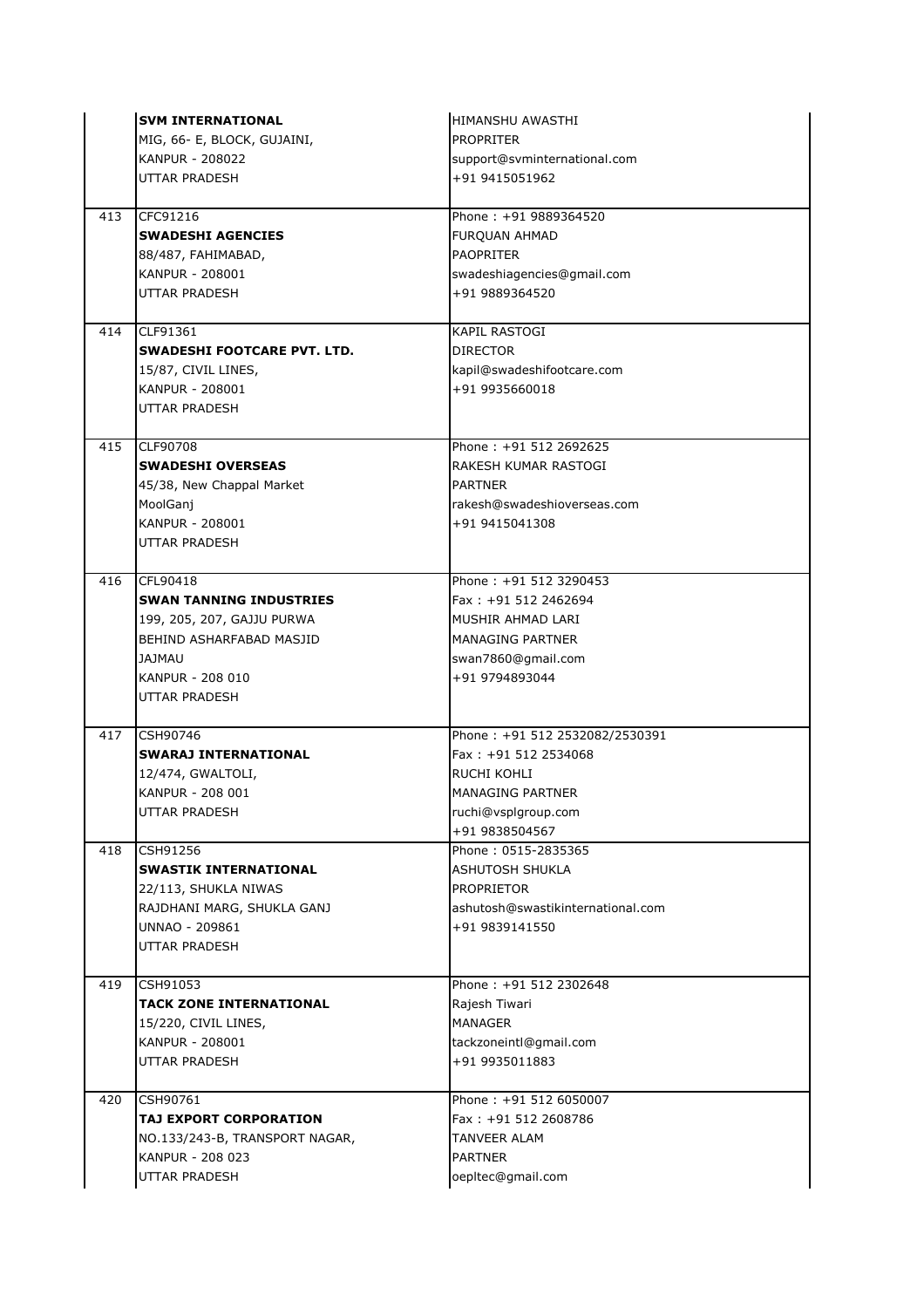|     |                                       | +91 9839875701                 |
|-----|---------------------------------------|--------------------------------|
| 421 | CSH91364                              | <b>MANSOOR AHMAD</b>           |
|     | <b>TAJ INTERNATIONAL</b>              | <b>PARTNER</b>                 |
|     | 92/11, PECH BAGH,                     | info@tajsaddlery.com           |
|     | CHAMADA MANDI                         | +91 9889571828                 |
|     | KANPUR - 208001                       |                                |
|     | <b>UTTAR PRADESH</b>                  |                                |
|     |                                       |                                |
| 422 | CSH90244                              | Phone: +91 512 2319351         |
|     | TALAT INTERNATIONAL (INDIA) PVT. LTD. | AAMIR REHMAN KHAN              |
|     | 39/71, MESTON ROAD                    | <b>DIRECTOR</b>                |
|     | KANPUR - 208 001                      | talatint@satyam.net in         |
|     | UTTAR PRADESH                         | +91 9936546786                 |
|     |                                       |                                |
| 423 | CSH90070                              | SAQIB ISLAM SHAMSI             |
|     | TALAT INTERNATIONAL TRADING CO.,      | <b>PARTNER</b>                 |
|     | 89/208 H, BEVIS CO. COMPOUND          | sales@talat.in                 |
|     | BANSIMANDI                            | +91 9839030585                 |
|     | KANPUR - 208 001                      |                                |
|     | <b>UTTAR PRADESH</b>                  |                                |
|     |                                       |                                |
| 424 | CFL91000                              | Phone: +91 512 3268377/2460778 |
|     | <b>TANNERS INDIA</b>                  | Fax: +91 512 2464148           |
|     | 38-A, 150 FEET ROAD,                  | <b>AZRA KHATOON</b>            |
|     | JAJMAU,                               | <b>PROPRIETOR</b>              |
|     | KANPUR - 208010                       | aamir.nesar@gmail.com          |
|     | <b>UTTAR PRADESH</b>                  | +91 9336279406                 |
|     |                                       |                                |
| 425 | CFL91090                              | Phone: +91 9889004321          |
|     | <b>TANVEER LEATHER FINISHERS</b>      | Fax: +91 512 2466006           |
|     | 68-D, DEFENCE COLONY,                 | <b>TANVEER ALAM</b>            |
|     | JAJMAU,                               | <b>PROPRITER</b>               |
|     | KANPUR - 208010                       | tlfexim@gmail.com              |
|     | UTTAR PRADESH                         | +91 9889004321                 |
| 426 | CLC90611                              | Phone: +91 512 2520390         |
|     | <b>TARUN TEXTILES</b>                 | <b>TARUN GARG</b>              |
|     | 86/11, KALPI ROAD                     | <b>PARTNER</b>                 |
|     | DEPUTY KA PARAO                       | tarun@taruntextiles.com        |
|     | KANPUR - 208003                       | +91 9839086730                 |
|     | UTTAR PRADESH                         |                                |
|     |                                       |                                |
| 427 | CSH90738                              | Phone: +91 512 2521650         |
|     | <b>TARUN THERMOWARE PVT. LTD.,</b>    | <b>VISHAL GARG</b>             |
|     | 86/11, KALPI ROAD,                    | <b>DIRECTOR</b>                |
|     | DEPUTY KA PARAO,                      | vishal@taruntextiles.com       |
|     | KANPUR - 208 003                      | +91 9839104274                 |
|     | <b>UTTAR PRADESH</b>                  |                                |
|     |                                       |                                |
| 428 | CLP90869                              | Phone: +91 512 2340399         |
|     | <b>TASMIYAH LEATHER FASHIONS</b>      | Fax: +91 512 2340379           |
|     | 89/208, BEVIS CO. COMPOUND,           | AHMED ABUZAR                   |
|     | 1ST FLOOR, BANSMANDI,                 | <b>PARTNER</b>                 |
|     | KANPUR - 208001                       | tasmiyahleather@gmail.com      |
|     | UTTAR PRADESH                         | +91 9651830505                 |
|     |                                       |                                |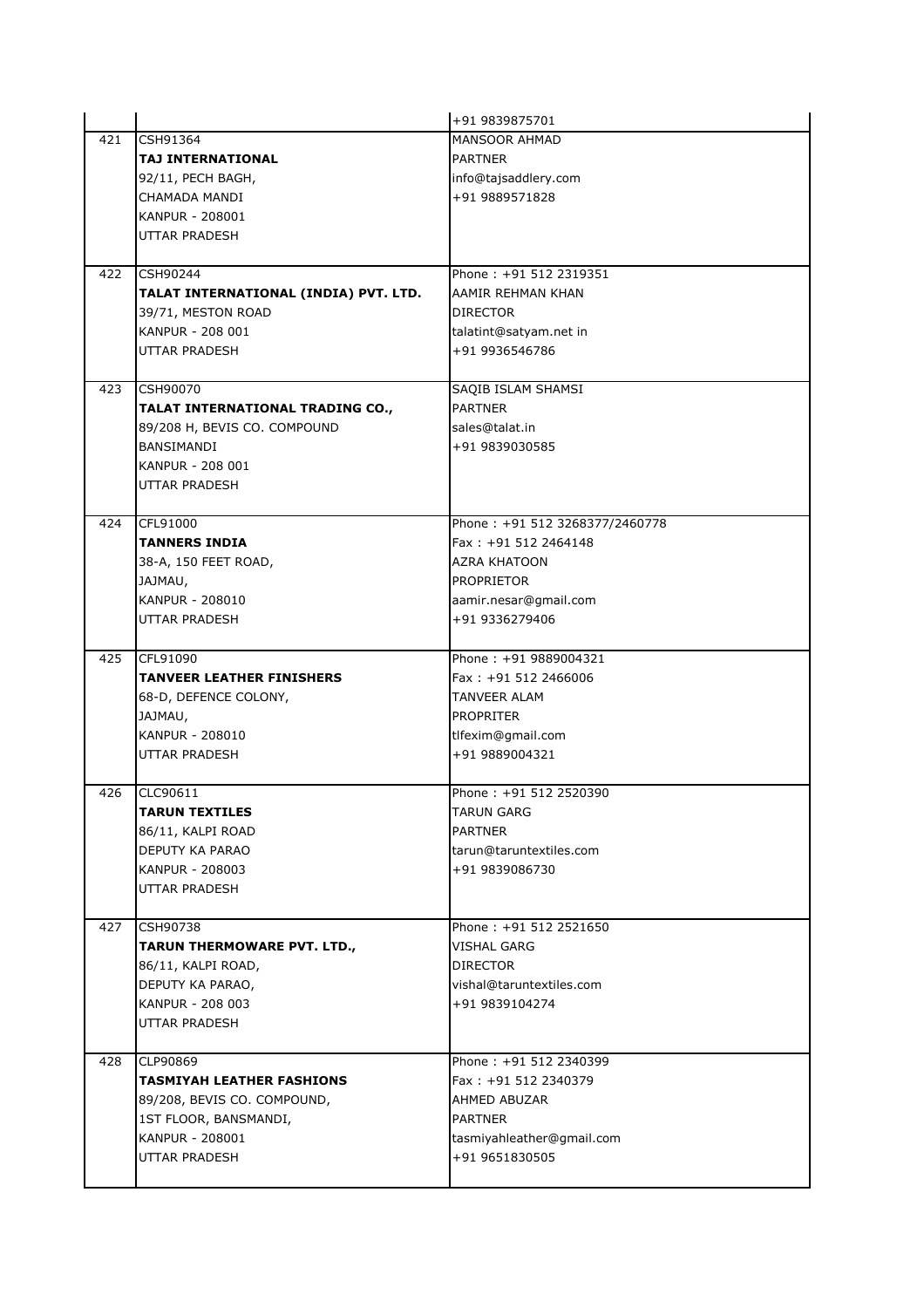| 429 | CLP90073                                 | Phone: +91 512 2464344   |
|-----|------------------------------------------|--------------------------|
|     | <b>TASMIYAH LEATHER PRIVATE LTD.,</b>    | Fax: +91 512 2464345     |
|     | 89/208, 1ST FLOOR                        | <b>IRSHAD ELAHI</b>      |
|     | BEVIS COMPANY COMPOUND                   | <b>DIRECTOR</b>          |
|     | BANSMANDI                                | tasmiyahlpt@gmail.com    |
|     | KANPUR - 208 001                         | +91 9651807533           |
|     | <b>UTTAR PRADESH</b>                     |                          |
|     |                                          |                          |
| 430 | CSH91314                                 | Phone: 09839515854       |
|     | <b>TEXT HORSE</b>                        | <b>VARUN JOLLY</b>       |
|     | 122/235-F, SAROJNI NAGAR,                | <b>PARTNER</b>           |
|     | KANPUR - 208012                          | varunjolly28@gmail.com   |
|     | UTTAR PRADESH                            | +91 9839515854           |
|     |                                          |                          |
| 431 | CFL90501                                 | Phone: +91 512 2461554   |
|     | THE CONSTRUCTIONS & INDUSTRIES           | Fax: +91 512 2460803     |
|     | <b>PRIVATE LTD.</b><br>(SHEWAN TANNERY)  | ANWARUL HAQ              |
|     | <b>P.O.SHEWAN TANNERY</b>                | <b>MANAING DIRECTOR</b>  |
|     |                                          |                          |
|     | <b>JAJMAU</b>                            | shewantan@gmail.com      |
|     | KANPUR - 208 010<br><b>UTTAR PRADESH</b> | +91 9839031180           |
|     |                                          |                          |
| 432 | CFL91265                                 | Phone: 09839507040       |
|     | <b>TIGER EXIM</b>                        | MOHAMMAD SADIQ LARI      |
|     | 88/101 A, PREM NAGAR                     | <b>PARTNER</b>           |
|     | KANPUR - 208001                          | tigerexim@gmail.com      |
|     | UTTAR PRADESH                            | +91 8090006367           |
|     |                                          |                          |
| 433 | CLF90064                                 | Phone: +91 512 3938190   |
|     | <b>TIRUBALA EXPORTS</b>                  | Fax: +91 512 3937802     |
|     | C-7, PANKI INDUSTRIAL AREA               | BRIJENDRA KUMAR AGARWAL. |
|     | SITE-1                                   | <b>PARTNER</b>           |
|     | KANPUR - 208022                          | beekay@lwl.vsnl.net.in   |
|     | UTTAR PRADESH                            | +91 9918114498           |
|     |                                          |                          |
| 434 | CLF90693                                 | Phone: +91 512 2692461   |
|     | TIRUBALA INTERNATIONAL PVT. LTD          | Fax: $+91$ 512 2692462   |
|     | C-7, PANKI INDL. AREA SITE - I,          | <b>B.K.AGARWAL</b>       |
|     | KANPUR - 208 022                         | <b>PARTNER</b>           |
|     | UTTAR PRADESH                            | info@tirubala.com        |
|     |                                          | +91 9918114498           |
| 435 | <b>CSH90900</b>                          | Phone: +91 9305175062    |
|     | <b>TITAN EXPORTS</b>                     | MASOOD AKHTAR            |
|     | 90/76, B.K.U. BONE MILL CHAURAHA,,       | <b>PROPRITOR</b>         |
|     | 150FT. IDGAH ROAD,                       | titanexports02@gmail.com |
|     | JAJMAU,                                  | +91 9369312046           |
|     | KANPUR - 208010                          |                          |
|     | UTTAR PRADESH                            |                          |
| 436 | CSH91042                                 | Phone: 0512 2530729      |
|     | <b>TOPLINE INTERNATIONAL</b>             | MOHD TARIQ               |
|     | $14/24 - B$ ,                            | <b>PROPERITER</b>        |
|     | CIVIL LINES                              | toplinetack@yahoo.com    |
|     | KANPUR - 208001                          | +91 9839458406           |
|     | UTTAR PRADESH                            |                          |
|     |                                          |                          |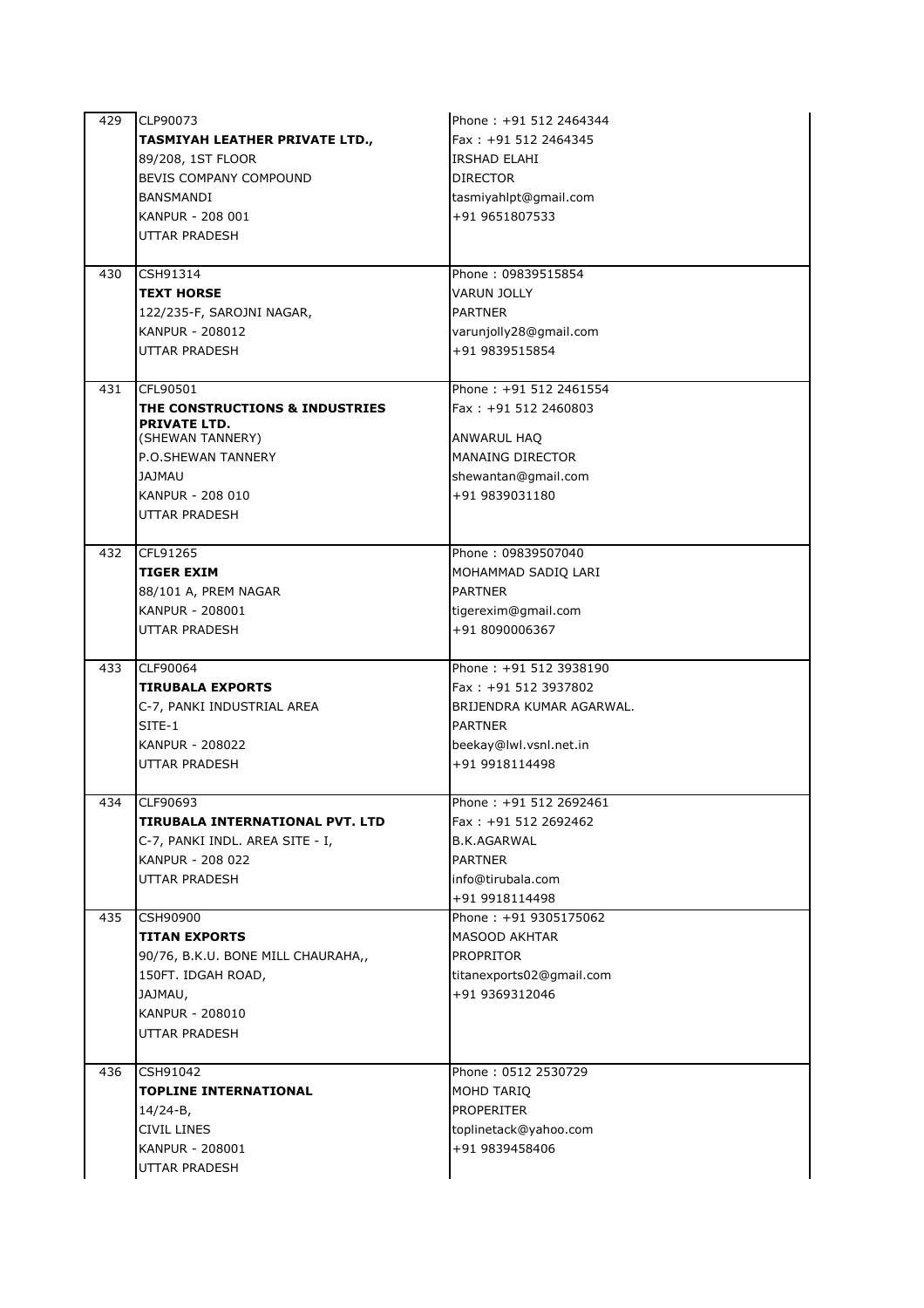| 437 | CLF90465                        | Phone: +91 512 2462107/2464134 |             |
|-----|---------------------------------|--------------------------------|-------------|
|     | <b>TORPEDO SHOES PVT. LTD.,</b> | Fax: $+91$ 512 2464902         |             |
|     | 59-A, 150 FEET ROAD             | <b>REHAN AJMAL</b>             |             |
|     | <b>JAJMAU</b>                   | <b>DIRECTOR</b>                |             |
|     | KANPUR - 208 010                | info@torpedoshoes.com          |             |
|     | <b>UTTAR PRADESH</b>            |                                | -9839034929 |
|     |                                 |                                |             |
| 438 | CLF90261                        | Phone: +91 512 2217691/2215787 |             |
|     | <b>TREADSTONE LTD</b>           | Fax: +91 512 2219059           |             |
|     | 39 FACTORY AREA,                | K. K. Wadhwa                   |             |
|     | FAZALGANJ,                      | MANAGING DIRECTOR              |             |
|     | KANPUR - 208 012                | logistics@treadstone-group.com |             |
|     | UTTAR PRADESH                   | +91 9026955758                 |             |
|     |                                 |                                |             |
| 439 | CFC91078                        | Phone: +91 512 2582307         |             |
|     | <b>TRINITY TAPES PVT. LTD</b>   | S. B. JAKHOTIYA                |             |
|     | 171, LAKHANPUR,                 | <b>MANAGING DIRECTOR</b>       |             |
|     |                                 |                                |             |
|     | VIKAS NAGAR,                    | trinitytapes1@gmail.com        |             |
|     | KANPUR - 208024                 | +91 9839035307                 |             |
|     | <b>UTTAR PRADESH</b>            |                                |             |
| 440 | CFC91098                        | Phone: +91 512 2380833         |             |
|     |                                 | Fax: +91 512 2381194           |             |
|     | <b>TRIVENI HANDLOOMS LTD</b>    |                                |             |
|     | A/27, A.M JAIPURIA ROAD,        | KAILASH KUMAR FUNDA            |             |
|     | KANPUR - 208004                 | <b>DIRECTOR</b>                |             |
|     | <b>UTTAR PRADESH</b>            | kailash_funda@yahoo.co.in      |             |
|     |                                 | +91 9415203548                 |             |
| 441 | CFL90411                        | Phone: +91 512 2076905         |             |
|     | <b>UNIQUE EXPORTS</b>           | ZAFAR ALAM                     |             |
|     | 980-D, WAJIDPUR                 | <b>PARTNER</b>                 |             |
|     | <b>UANLAL</b>                   | unikexport@gmail.com           |             |
|     | KANPUR - 208 010                | +91 9336100003                 |             |
|     | UTTAR PRADESH                   |                                |             |
|     |                                 |                                |             |
| 442 | CFL90690                        | Phone: +91 512 2076905         |             |
|     | UNIQUE INTERNATIONAL            | ZAFAR ALAM                     |             |
|     | 980-D, WAJIDPUR,                | <b>PARTNER</b>                 |             |
|     | JAJMAU,                         | unikexport@gmail.com           |             |
|     | KANPUR - 208 010                | +91 9336100003                 |             |
|     | <b>UTTAR PRADESH</b>            |                                |             |
|     |                                 |                                |             |
| 443 | CFL91195                        | Phone: +91 512 2461579         |             |
|     | UNIVERSAL LEATHER INDUSTRIES    | AHRAZ AHSAN                    |             |
|     | 184 A (3), JAJMAU,              | <b>PROPRIETOR</b>              |             |
|     | KANPUR - 208010                 | universal.leather@gmail.com    |             |
|     | UTTAR PRADESH                   | +91 9984744572                 |             |
|     |                                 |                                |             |
| 444 | CFL90997                        | Phone: +91 0512 2460024        |             |
|     | <b>UPPER INDIA TANNERS</b>      | <b>BENYAMIN AHMAD</b>          |             |
|     | 618 C, DEFENCE COLONY,          | <b>PARTNER</b>                 |             |
|     | JAJMAU,                         | office.upintan@gmail.com       |             |
|     | KANPUR - 208010                 | +91 7860447744                 |             |
|     | UTTAR PRADESH                   |                                |             |
|     |                                 |                                |             |
| 445 | CFL90939                        | Phone: +91 512 2461128         |             |
|     |                                 |                                |             |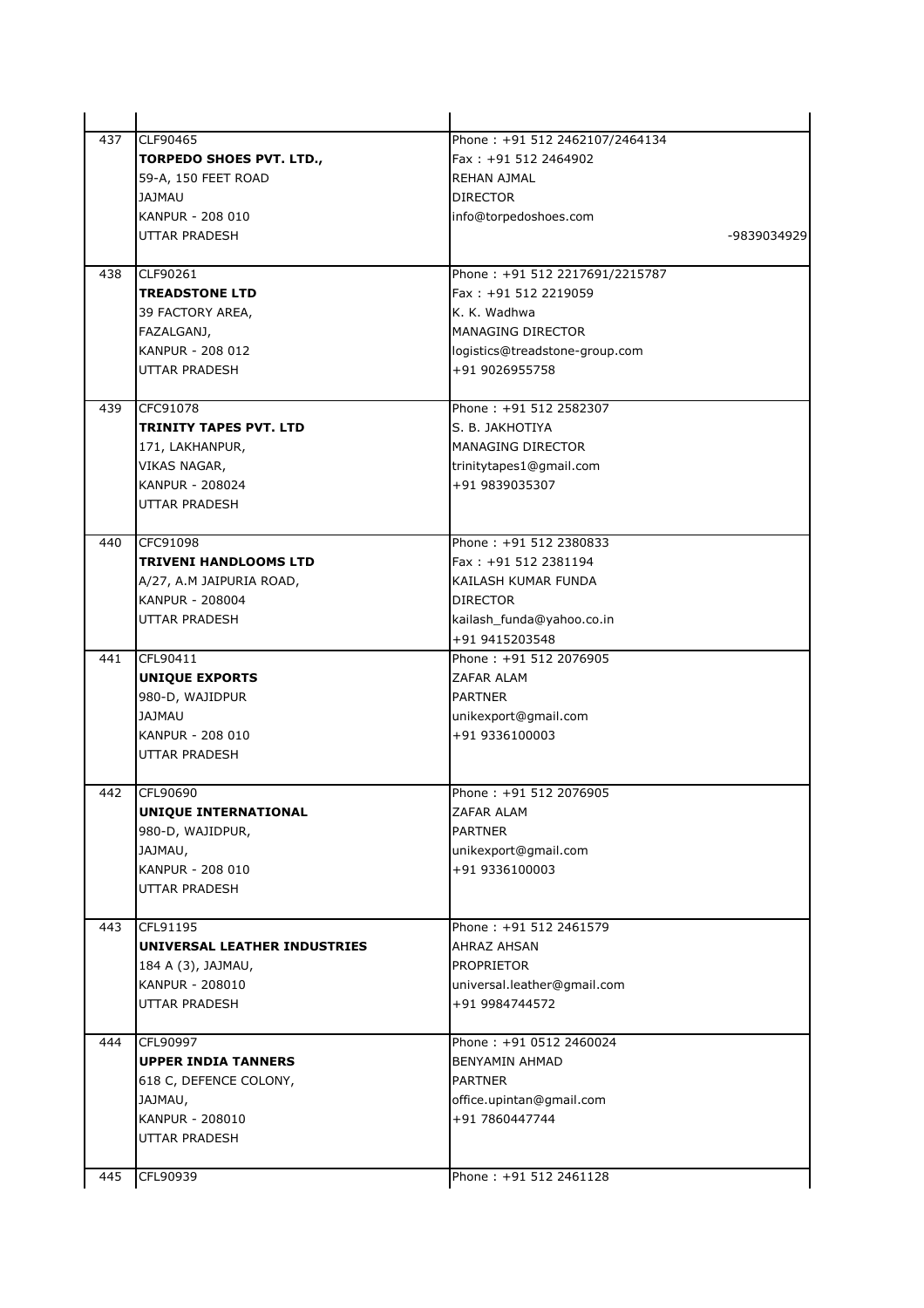|     | <b>UPPER INDIA TANNING INDUSTRIES</b> | <b>MOHAMMAD ISA</b>            |
|-----|---------------------------------------|--------------------------------|
|     | 618 - C, DEFENCE COLONY,              | <b>MANAGING PARTNER</b>        |
|     | JAJMAU,                               | isa.upintan@gmail.com          |
|     | KANPUR - 208010                       | +91 9889030900                 |
|     | <b>UTTAR PRADESH</b>                  |                                |
|     |                                       |                                |
| 446 | CLP90662                              | Phone: +91 512 3271082/83      |
|     | <b>USMANI TANNERS</b>                 | MOHD NASIR LARI                |
|     | M.G.8/13, GANGA VIHAR                 | <b>GENERAL MANAGER</b>         |
|     | JAJMAU,                               | utexports123@gmail.com         |
|     | KANPUR - 208 010                      | +91 9839879944                 |
|     | UTTAR PRADESH                         |                                |
|     |                                       |                                |
| 447 | CLP91072                              | SADIQ MONIR                    |
|     | <b>VZARD LEATHER</b>                  | <b>PARTNER</b>                 |
|     | 12-B 150 FEET ROAD,                   | info@vzardleathers.com         |
|     | JAJMAU,                               | +91 9651523356                 |
|     | KANPUR - 208010                       |                                |
|     | <b>UTTAR PRADESH</b>                  |                                |
|     |                                       |                                |
| 448 | CLF90263                              | Phone: +91 512 2360056/2460331 |
|     | <b>WAKI EXPORTS</b>                   | Fax: +91 512 2362761           |
|     | ASIA TANNERY BUILDING,                | R.S. ROOFI WAKI                |
|     | JAJMAU,                               | CEO                            |
|     | KANPUR - 208 010                      | nadeem.waki@hotmail.com        |
|     | <b>UTTAR PRADESH</b>                  | +91 9956244877                 |
| 449 | CLP91143                              | Phone: 09839214641             |
|     | <b>WE 2 SOLUTIONS</b>                 | VISHAL JAYASWAL                |
|     | 117/P/25                              | <b>PARTNER</b>                 |
|     | KAKADEO                               | we2solutions@hotmail.com       |
|     | KANPUR - 208025                       | +91 9839214641                 |
|     | <b>UTTAR PRADESH</b>                  |                                |
|     |                                       |                                |
| 450 | CSH91035                              | Phone: 7499041104/9336026626   |
|     | <b>WESTERN EXPORTS INTERNATIONAL</b>  | <b>SHAMSUL HASAN</b>           |
|     | 60-A, BLOCK, SHYAM NAGAR,             | <b>PARTNER</b>                 |
|     | SHUJAT GANJ,                          | westernexportsintl@gmail.com   |
|     | KANPUR - 208013                       | +91 7499041104                 |
|     | UTTAR PRADESH                         |                                |
|     |                                       |                                |
| 451 | CLP90005                              | Phone: +91 135-2686623         |
|     | <b>WINDLASS STEEL CRAFTS LLP</b>      | Fax: +91 135-2686269           |
|     | 11-A, RAJPUR ROAD,                    | SUDHIR KUMAR WINDLASS          |
|     | DEHRADUN - 248 001                    | <b>PARTNER</b>                 |
|     | UTTARANCHAL                           | export@windlassgroup.com       |
|     |                                       | +91 9897099655                 |
| 452 | CLP90953                              | Phone: +91 8935000625          |
|     | Y. K. INDUSTRIES                      | Fax: +91 512 2530173           |
|     | 13/397, CIVIL LINES,                  | YASH KAPOOR                    |
|     | KANPUR - 208001                       | <b>PROPRIETOR</b>              |
|     | UTTAR PRADESH                         | yash@ykindustries.co.in        |
|     |                                       | +91 8808011111                 |
| 453 | CSH91261                              | Phone: +91 512-2550421         |
|     | YAAR EQUESTRIAN                       | Fax: +91 512-2559598           |
|     | 112/121, BENA JHABER,                 | MOHAMMAD ZAMEER                |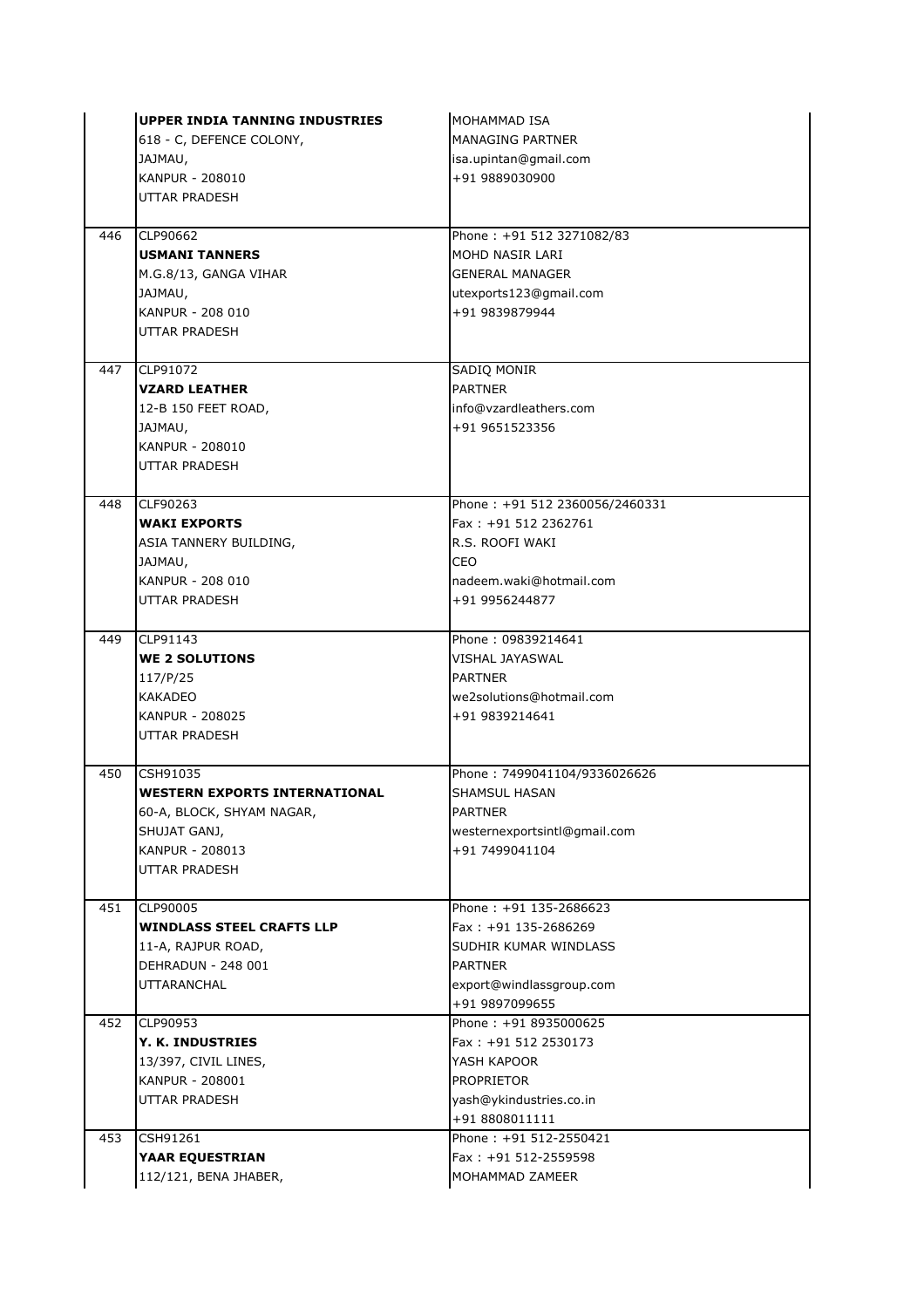|     | OPP. NEW MASJID                       | <b>PROPRIETOR</b>             |
|-----|---------------------------------------|-------------------------------|
|     | KANPUR - 208002                       | info@yaarequestrian.com       |
|     | <b>UTTAR PRADESH</b>                  | +91 9839906761                |
|     |                                       |                               |
| 454 | CLP90606                              | Phone: +91 512 2460090        |
|     | YOUNG STALLIONS                       | Fax: +91 512 2460090          |
|     | 569 C-1, DEFENCE COLONY               | <b>DANISH REHMAN</b>          |
|     | UAMLAL                                | <b>PARTNER</b>                |
|     | KANPUR - 208 010                      | youngstallions@yahoo.com      |
|     | UTTAR PRADESH                         | +91 9839213762                |
|     |                                       |                               |
| 455 | CSH91165                              | Phone: +91 512 2424234        |
|     | YUG TRADEMART PVT. LTD                | NARESH CHANDRA GUPTA          |
|     | 74/246, RANJEET PURWA,                | DIRECTOR                      |
|     | DHANKUTTI,                            | yugtrademart@yahoo.in         |
|     | KANPUR - 208001                       | +91 9839443377                |
|     | <b>UTTAR PRADESH</b>                  |                               |
|     |                                       |                               |
| 456 | CFC91085                              | Phone: +91 9793537877         |
|     | Z. N. EXIM                            | MOHAMMAD NASIR MIRZA          |
|     | 16/116-C, PLOT NO. 34,                | <b>PARTNER</b>                |
|     | <b>BHARGAWA ESTATE,</b>               | office@znexim.in              |
|     |                                       |                               |
|     | CIVIL LINES,                          | +91 9369182850                |
|     | KANPUR - 208001                       |                               |
|     | <b>UTTAR PRADESH</b>                  |                               |
| 457 | CFC90037                              | Phone: +91 512 2352025        |
|     | <b>ZAFAR ALAM INTERNATIONAL</b>       | <b>IQBAL ZAFAR</b>            |
|     |                                       |                               |
|     | 96/15, N COLONELGANJ,                 | <b>PARTNERS</b>               |
|     | KANPUR - 208 001                      | zafar.international@gmail.com |
|     | UTTAR PRADESH                         | +91 9918633555                |
|     | CLP91022                              | Phone: +91 9936293123         |
| 458 |                                       |                               |
|     | <b>ZAFIRAH EXPORTS</b>                | SHIRAZ ALAM                   |
|     | 133/243 B, TRANSPORT NAGAR            | <b>PARTNER</b>                |
|     | KANPUR-208001 - 208001                | shiraz@zafirahexports.com     |
|     | UTTAR PRADESH                         | +91 9936293123                |
| 459 | CSH90772                              | Phone: +91 0512 2549187       |
|     | <b>ZAID INTERNATIONAL</b>             | Fax: +91 0512 2549187         |
|     | NO.88/384(4), HASRAT MOHANI COMPOUND, | SUHEL AHMED                   |
|     | HUMAYUN BAGH,                         | <b>PROPRIETOR</b>             |
|     | CHAMANGANJ                            | zaidintl@gmail.com            |
|     |                                       | +91 9336107740                |
|     | KANPUR - 208 001                      |                               |
|     | UTTAR PRADESH                         |                               |
| 460 | CLF90659                              | Phone: +91 512 2463427        |
|     | <b>ZAIN INTERNATIONAL,</b>            | Fax: +91 512 2463427          |
|     | 67/8, POKHERPUR                       | MOHD.QAIYUM                   |
|     | KDA COLONY                            | CEO                           |
|     |                                       |                               |
|     | UAMLAL                                | sales@zainintl.com            |
|     | KANPUR - 208010                       | +91 9336120907                |
|     | <b>UTTAR PRADESH</b>                  |                               |
|     |                                       |                               |
| 461 | CSH91129                              | Phone: +91 512 2462626        |
|     | <b>ZAZ MUSTANG</b>                    | Fax: +91 512 2461069          |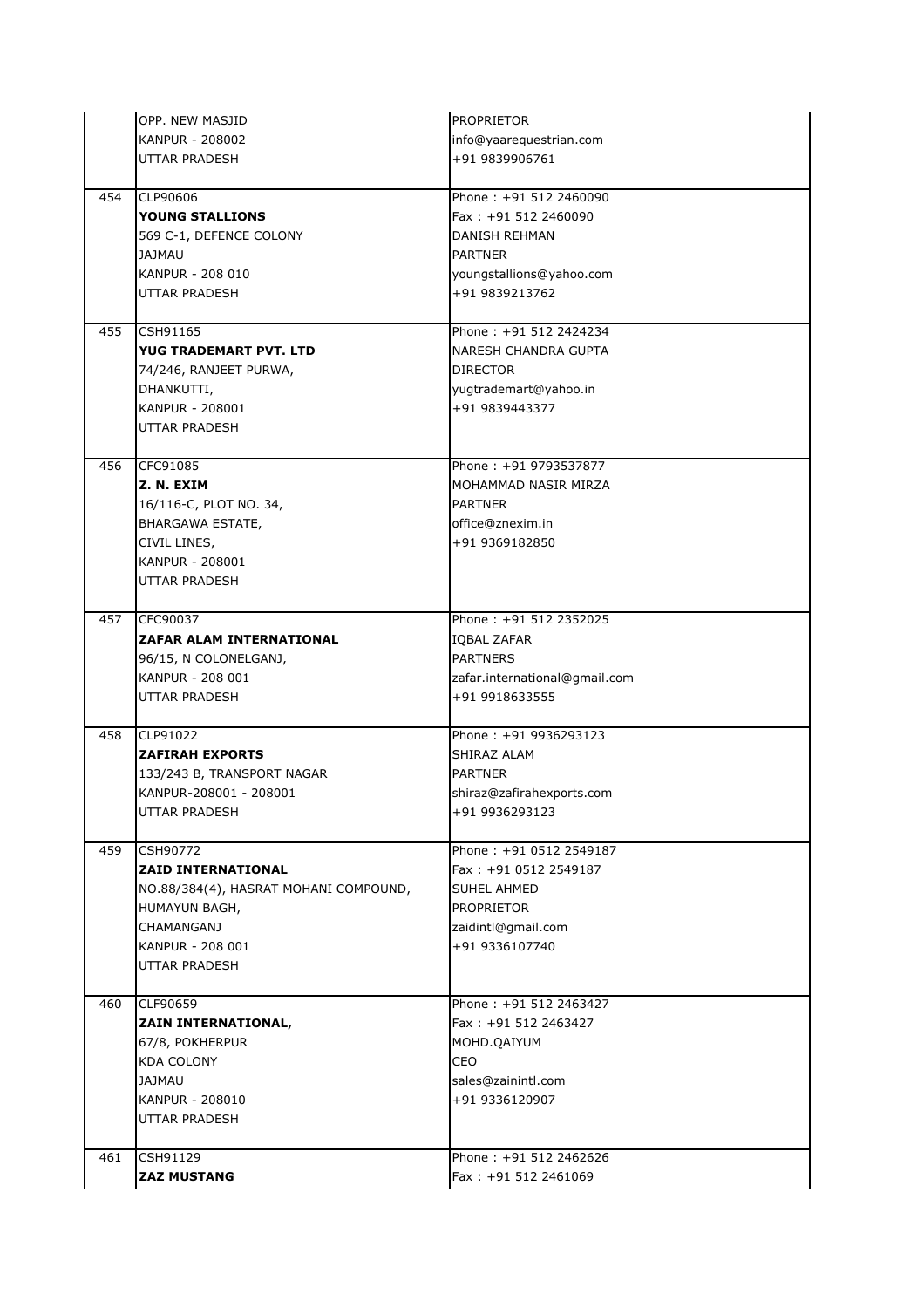|     | 150 FEET ROAD                            | <b>WASIF AHMED</b>                                     |
|-----|------------------------------------------|--------------------------------------------------------|
|     | ZAZ TANNERY COMPOUND                     | PARTNER                                                |
|     | <b>JAJMAU</b>                            | info@zazmustang.co.in                                  |
|     | KANPUR - 208010                          | +91 9839877883                                         |
|     | UTTAR PRADESH                            |                                                        |
|     |                                          |                                                        |
| 462 | CLF90072                                 | Phone: +91 512 2462626                                 |
|     | <b>ZAZMAN EXPORTS</b>                    | Fax: +91 512 2461069                                   |
|     | 150 FEET ROAD,                           | ZULFIQAR HUSAIN                                        |
|     | <b>UANLAL</b>                            | PARTNER<br>info@zazman.in                              |
|     | KANPUR - 208 010<br>UTTAR PRADESH        | +91 9839029419                                         |
|     |                                          |                                                        |
| 463 | CFL90260                                 | Phone: +91 512 2464429                                 |
|     | ZAZSONS EXPORTS PVT LTD.                 | Fax: +91 512 2460176                                   |
|     | 4-B, SHEETLA BAZAR                       | TAHIR HUSAIN                                           |
|     | UAMLAL                                   | <b>MANAGING DIRECTOR</b>                               |
|     | KANPUR - 208 010                         | zazsons@gmail.com                                      |
|     | <b>UTTAR PRADESH</b>                     | +91 9839067866                                         |
|     |                                          |                                                        |
| 464 | CFL91208                                 | Phone: +91 512 2460168                                 |
|     | <b>ZEESHAN EXIM</b>                      | Fax: +91 512 2460168                                   |
|     | 199/191-A, RAMRAI SARAI,                 | PARVEZ AHMAD                                           |
|     | JAJMAU,                                  | PROPRITER                                              |
|     | KANPUR - 208010                          | ahmedparvez41@gmail.com                                |
|     | UTTAR PRADESH                            | +91 9889416022                                         |
| 465 | CSH90711                                 | Phone: +91 512 2651019                                 |
|     | <b>ZEETA INTERNATIONAL</b>               | Fax: +91 512 2653396                                   |
|     | 84/91-D, SAKERA ESTATE,                  | INAMUL HAQ SIDDIQUI                                    |
|     |                                          |                                                        |
|     |                                          |                                                        |
|     | NEAR ANWARGANJ RAILWAY STATION           | MANAGING PARTNER                                       |
|     | G.T.ROAD                                 | inam@zeetasaddlery.com                                 |
|     | KANPUR - 208003<br>UTTAR PRADESH         | +91 9415126132                                         |
|     |                                          |                                                        |
| 466 | CLF91217                                 | Phone: +91 512 2461128                                 |
|     | <b>ZIM INTERNATIONAL</b>                 | MOHAMMAD YAHYA                                         |
|     | 618-C, DEFENCE COLONY,                   | <b>MANAGING PARTNER</b>                                |
|     | KANPUR - 208010                          | yahya@ziminternational.com                             |
|     | UTTAR PRADESH                            | +91 9889545210                                         |
|     |                                          |                                                        |
| 467 | CSH90638                                 | Phone: +91 512 2403923                                 |
|     | <b>ZORBA INTERNATIONAL</b>               | SUBHASH GUPTA                                          |
|     | H-1/44 KRISHNA PURAM                     | PARTNER                                                |
|     | G.T. ROAD                                | sugupta2001@gmail.com                                  |
|     | KANPUR - 208007<br>UTTAR PRADESH         | +91 9415127657                                         |
|     |                                          |                                                        |
| 468 | CSH90484                                 | Phone: +91 512 2530452                                 |
|     | <b>ZOYA EXIM</b>                         | SHAHID MAQBOOL                                         |
|     | 14/8, CIVIL LINES                        | C.E.O                                                  |
|     | KANPUR - 208 001                         | shahid@zoyaexim.com                                    |
|     | UTTAR PRADESH                            | +91 9839036869                                         |
|     |                                          |                                                        |
| 469 | CLP90481<br>ZOYA INTERNATIONAL PVT. LTD. | Phone: +91 512 2536094/2536095<br>Fax: +91 512 2536870 |